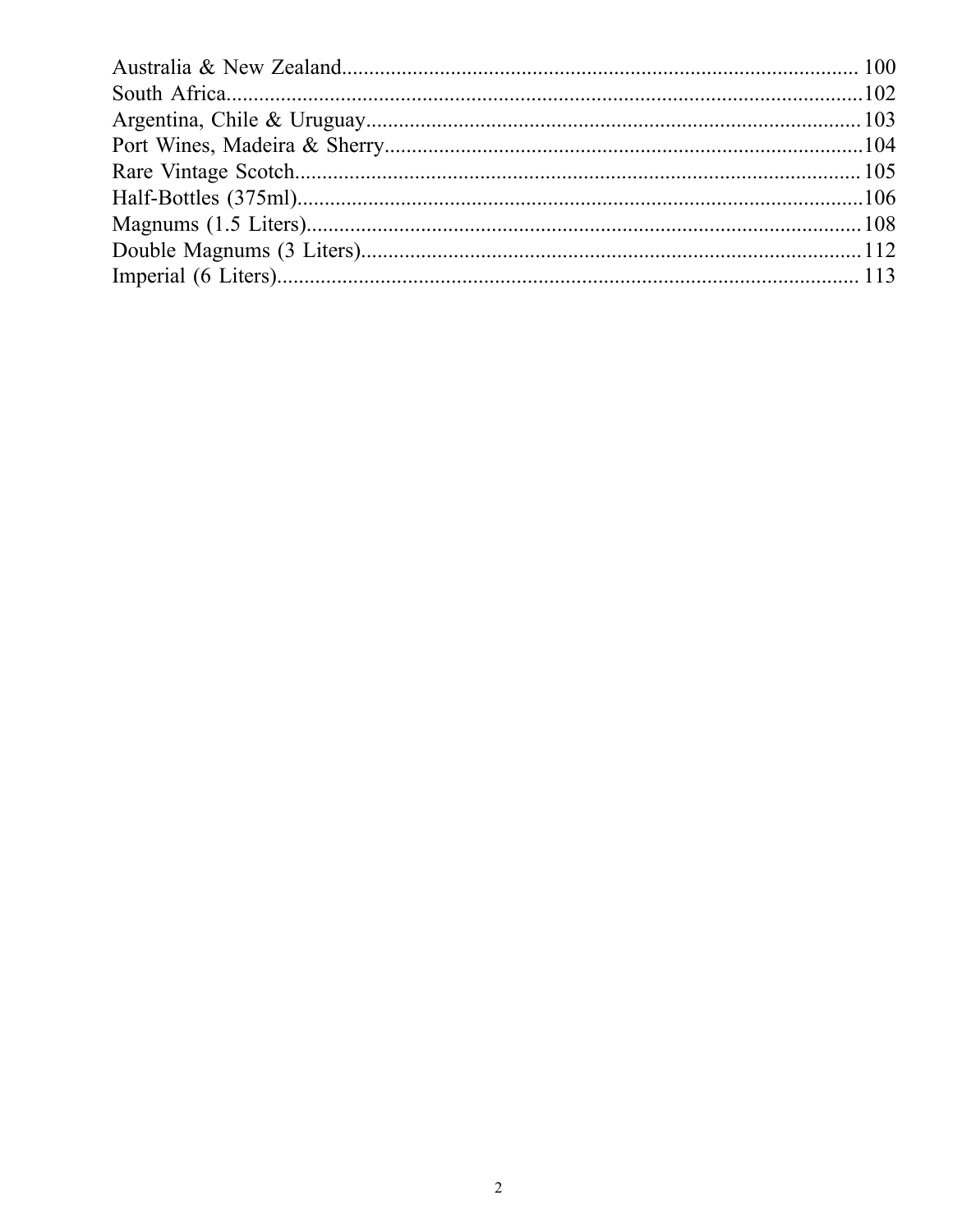# White Wines By The Glass

## Champagne & Sparkling Wine

| <b>BTG</b> | Champagne, Diebolt-Vallois, Blanc de Blancs, Brut, France                     | NV        | 45 |
|------------|-------------------------------------------------------------------------------|-----------|----|
| <b>BTG</b> | Crémant de Bourgogne, Doudet-Naudin, Brut, Burgundy, France                   | NV        | 16 |
| <b>BTG</b> | Franciacorta, Barone Pizzini, Animante, Lombardy, Extra Brut, Italy           | NV        | 26 |
| <b>BTG</b> | Prosecco, Nino Franco, Rustico, Veneto/Friuli, Brut, Italy                    | <b>NV</b> | 18 |
| <b>BTG</b> | Sparkling Blanc de Blancs, Gruet, Sauvage, New Mexico                         | NV        | 16 |
|            | France                                                                        |           |    |
| <b>BTG</b> | Blend, Hugel, Gentil, Alsace                                                  | 2019      | 14 |
| <b>BTG</b> | Bordeaux, Château les Clauzots, Graves, Bordeaux                              | 2019      | 14 |
| <b>BTG</b> | Chablis, Domaine Vocoret, Burgundy                                            | 2018      | 25 |
| <b>BTG</b> | Muscadet, La Bretonniere, Sèvre et Maine, Sur Lie, Loire                      | 2017      | 14 |
| <b>BTG</b> | Sancerre, Brochard, Tradition, Loire                                          | 2019      | 24 |
| <b>BTG</b> | Rosé, Chateau de Pibarnon, Bandol, Provence                                   | 2020      | 24 |
|            | <b>USA</b>                                                                    |           |    |
| <b>BTG</b> | Chardonnay, Matthiasson, Napa                                                 | NV        | 18 |
|            | Around The World In A Glass                                                   |           |    |
| <b>BTG</b> | Germany: Riesling, von Kesselstatt, Piesporter Goldtröpfchen, Spätlese, Mosel | 2015      | 24 |
| <b>BTG</b> | Italy: Pecorino, Velenosi, Offida Villa Angela, Marche                        | 2020      | 15 |
| <b>BTG</b> | New Zealand: Sauvignon Blanc, Wairau River, Marlborough                       | 2019      | 15 |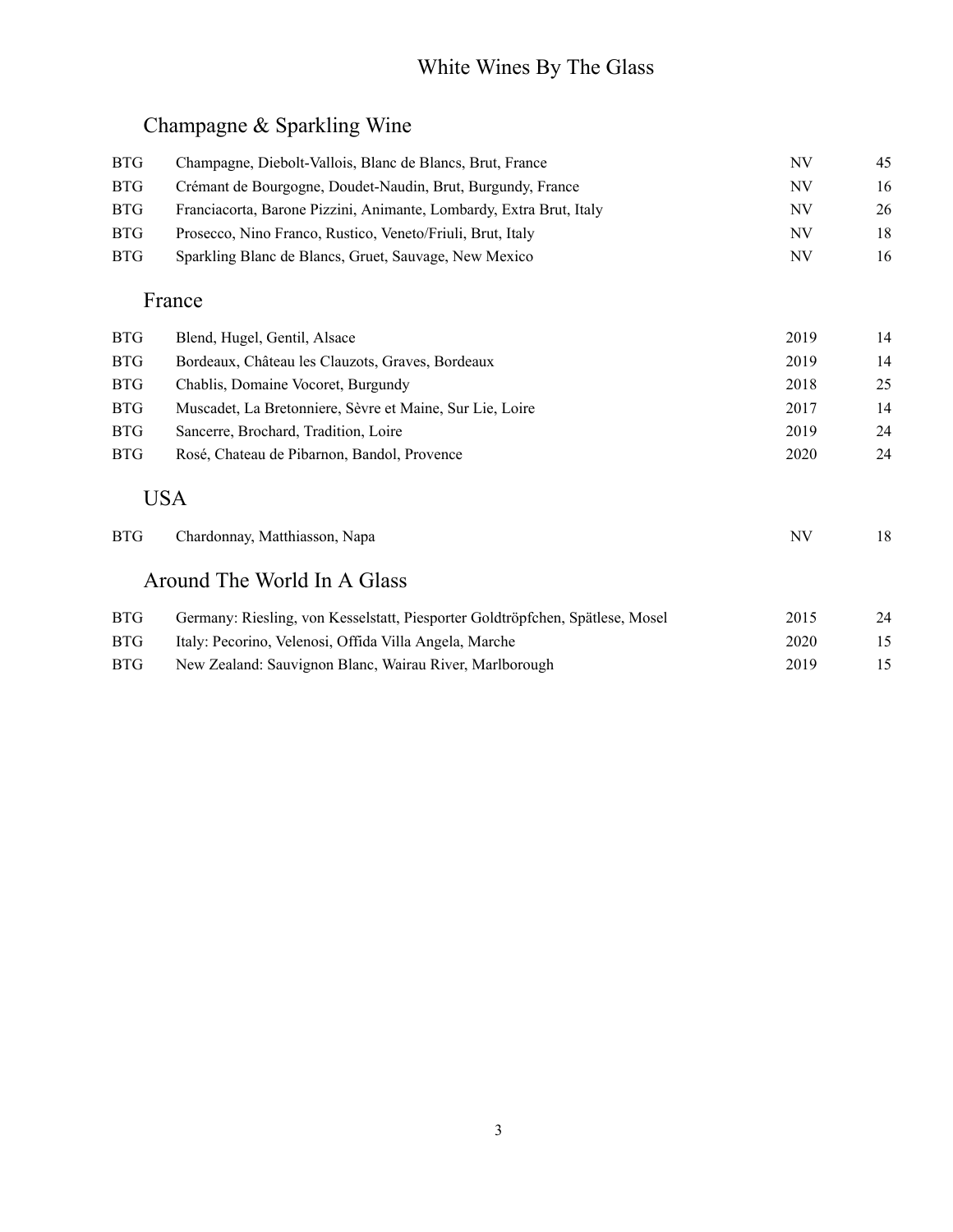#### Sommelier's List

#### USA

| 22233 | Chardonnay, Buty, Columbia Valley                                            | 2009 | 144 |
|-------|------------------------------------------------------------------------------|------|-----|
| 5324  | Chenin Blanc, Aperture Cellars, Alexander Valley                             | 2018 | 96  |
| 5079  | Moscato Azul by Heidi Barrett, La Sirena, Napa                               | 2011 | 79  |
| 5285  | Pinot Grigio, Unionville, Hunterdon County, NJ                               | 2014 | 45  |
| 22418 | Roussanne, Robert Foley, Lake County                                         | 2009 | 55  |
|       | France                                                                       |      |     |
| 10396 | Blend, Bordeaux Blanc Sec, Château Cantelaudette, Graves de Vayres, Bordeaux | 2010 | 38  |
| 5054  | Muscadet, Sèvre et Maine, Grand Gats, L'Oiseliniere, Loire                   | 2007 | 66  |
| 5288  | Rosé, Coeur Clementine, Côtes de Provence                                    | NV   | 72  |
| 5072  | Riesling, Reserve, Albert Seltz, Alsace                                      | 2014 | 45  |
|       | Germany                                                                      |      |     |
| 8035  | Pinot Noir, La Vie Rosé, Bassermann-Jordan, Trocken, Pfalz                   | 2020 | 70  |
| 5299  | Riesling, Gunderloch, Nackenheimer Rothenberg, Spätlese (off-dry)            | 2008 | 108 |
|       | Italy                                                                        |      |     |
| 7243  | Fiano di Avellino, Terredora Dipaolo, Campania                               | 2009 | 72  |
| 8347  | Gewürztraminer, Kastelaz, Elena Walch, Alto Adige                            | 2014 | 100 |
| 5538  | Pinot Grigio, Jermann, Friuli                                                | 2013 | 95  |
| 5421  | Soave, Pieropan, Veneto                                                      | 2014 | 40  |
|       | Spain/Portugal                                                               |      |     |
| 10200 | Macabeo, Escoda Sanahuja, Els Bassots, Penedès, Spain                        | 2014 | 68  |
| 5109  | Txakolina, Getariako, Zuri, Hondarribia, Spain                               | 2013 | 45  |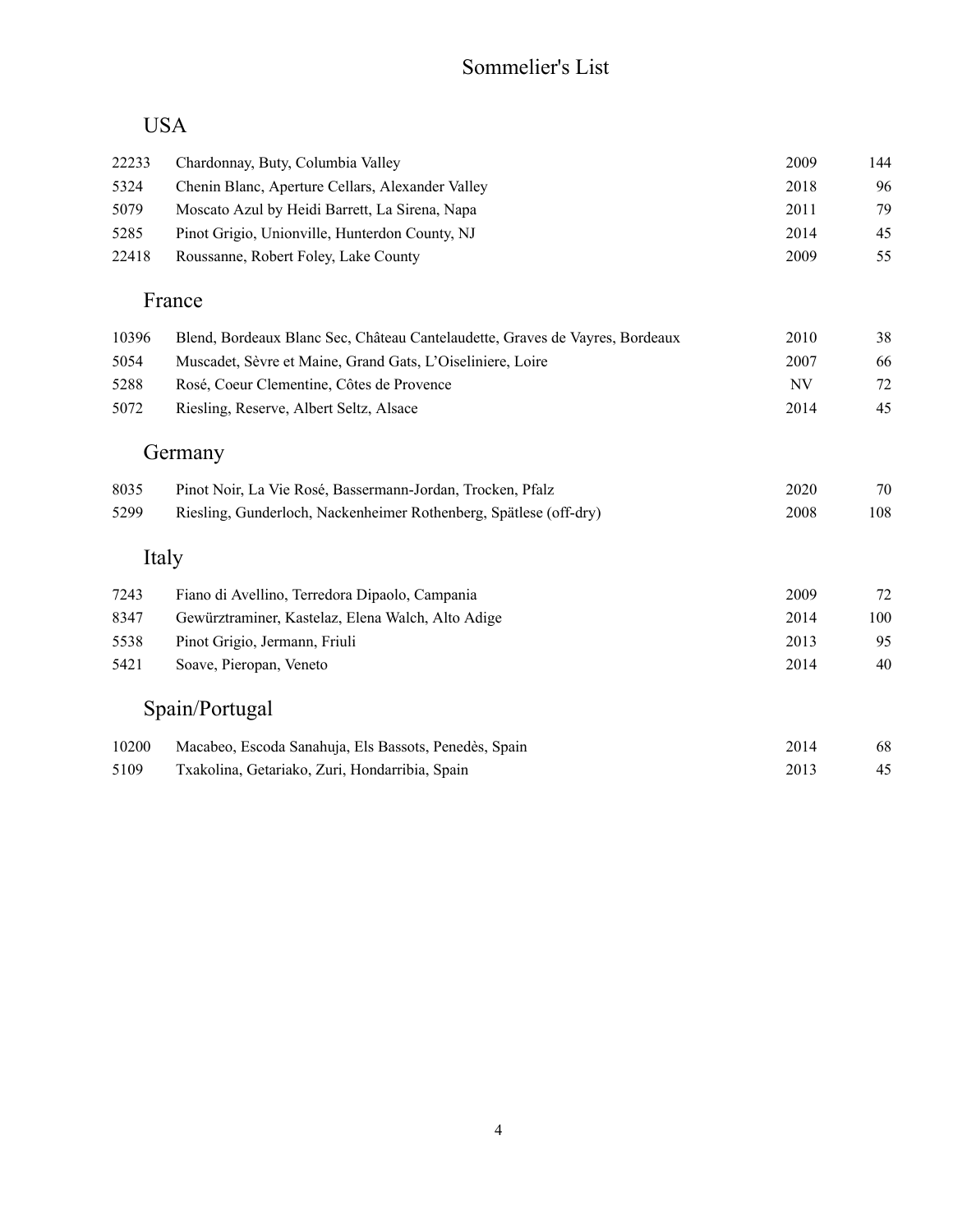# Sparkling Wines

| 10160 | Bellavista, Franciacorta, Cuvée, Brut, Italy                           | NV   | 173 |
|-------|------------------------------------------------------------------------|------|-----|
| 142   | Ca del Bosco, Cuvée Prestige, Franciacorta, Brut, Italy                | NV   | 144 |
| 132   | Cava, Mercat, Brut, Spain                                              | NV   | 54  |
| 983   | Cava, Raventos I Blanc, Gran Reserva, Brut, Spain                      | 2009 | 90  |
| 7091  | Gruet, Brut, New Mexico                                                | NV   | 60  |
| 5552  | Pierre Tailleur, Blanquette de Limoux, Brut Nature, Languedoc, France  | NV   | 72  |
| 5243  | Prosecco, Bisol, Conegliano, Private Cartizze, Valdobbiadene, Italy    | 2014 | 190 |
| 8247  | Prosecco, Bisol, Crede, Brut, Italy                                    | NV   | 66  |
| 136   | Prosecco, Col Del Sole, Extra Dry, Italy                               | NV   | 66  |
| 147   | Ridgeview, Bloomsbury, Sussex County, Brut, England                    | 2013 | 120 |
| 169   | Roederer Estate, L'Ermitage, Brut, Anderson Valley                     | 2006 | 192 |
| 5314  | Scharffenberger, Excellence, Brut, Mendocino County                    | NV   | 90  |
| 5433  | Schramsberg, Blanc de Blancs, Brut, North Coast, California            | 2017 | 100 |
| 5388  | Schramsberg, Blanc de Noirs, Brut, North Coast, California             | 2016 | 110 |
| 10183 | Schramsberg, Blanc de Noirs, Brut, North Coast, California             | 2011 | 114 |
| 22489 | Schramsberg, Blanc de Noirs, Brut, North Coast, California             | 2009 | 138 |
| 10188 | Schramsberg, J. Schram, Brut, North Coast, California                  | 2007 | 300 |
| 10191 | Schramsberg, J. Schram, Brut, North Coast (Late Disgorged), California | 1999 | 432 |
| 10186 | Schramsberg, J. Schram, Brut, North Coast, California                  | 1996 | 456 |
| 5045  | Schramsberg, Reserve, Brut, North Coast, California                    | 2009 | 290 |
| 5353  | Schramsberg, Tête de Cuvées, Brut, Napa, California                    | 2010 | 290 |
| 5760  | Schramsberg, Tête de Cuvées, Brut, Napa, California                    | 2008 | 290 |
| 88    | Segura Viudas, Espumoso, Brut Reserva, Heredad, Penedès, Spain         | NV   | 102 |
| 63    | Soter, Blanc de Blancs, Willamette, Oregon                             | 1997 | 144 |

# Rosé Sparkling Wines

| 31   | Coeur Clementine, Rosé, La Petillante, Brut, Provence, France | NV   | 78  |
|------|---------------------------------------------------------------|------|-----|
| 8248 | J Vineyards, Rosé, Brut, Russian River Valley, California     | NV   | 120 |
| 139  | Kir-Yianni Rosé, Akakies, Greece                              | 2019 | 65  |
| 150  | Ridgeview, Rosé, Fitzrovia, Brut, Sussex County, England      | 2013 | 120 |
| 5460 | Schramsberg, Rosé, Brut, North Coast, California              | 2017 | 120 |
| 5668 | Schramsberg, Rosé, J. Schram, Brut, North Coast, California   | 2012 | 330 |
| 5742 | Schramsberg, Rosé, J. Schram, Brut, North Coast, California   | 2011 | 330 |
| 7337 | Schramsberg, Rosé, J. Schram, Brut, North Coast, California   | 2000 | 390 |
| 123  | Sparr, Rosé, Crémant d'Alsace, Brut, Alsace, France           | NV   | 76  |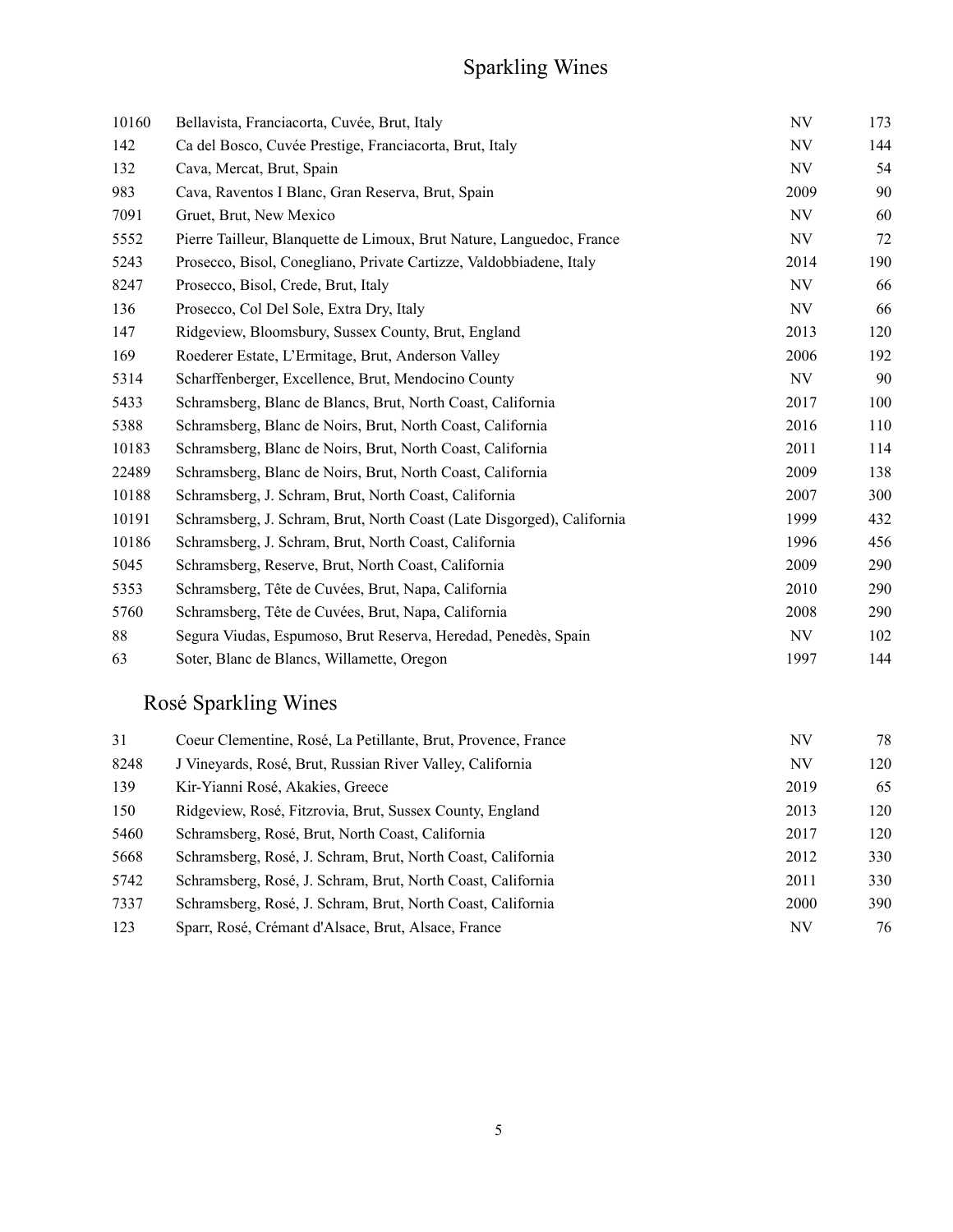## Champagne

# Non-Vintage Champagne

| 54    | Ayala, Brut Majeur                                            | <b>NV</b>                | 145     |
|-------|---------------------------------------------------------------|--------------------------|---------|
| 10020 | Billecart-Salmon, Reserve, Brut                               | <b>NV</b>                | 180     |
| 168   | Bollinger, Grand Cru, Special Cuvée, Brut                     | NV                       | 192     |
| 10324 | Bouchard, Inflorescence, Blanc de Noirs, Brut                 | NV                       | 209     |
| 10317 | Bouchard, La Bolorée, Blanc de Blancs, Brut                   | NV                       | 360     |
| 10319 | Bouchard, Les Haute Lemble, Blanc de Blancs, Brut             | $\ensuremath{\text{NV}}$ | 288     |
| 10318 | Bouchard, Les Ursules, Blanc de Noirs, Brut                   | $\ensuremath{\text{NV}}$ | 374     |
| 30    | Collin Ulysses, Blanc de Blancs, Extra Brut                   | <b>NV</b>                | 173     |
| 5372  | Dhondt Grellet, Blanc de Blancs, Les Terres Fines, Extra Brut | NV                       | 150     |
| 70    | Diebolt-Vallois, Blanc de Blancs, Grand Cru, Brut             | $\ensuremath{\text{NV}}$ | 156     |
| 119   | Duval Leroy, Brut                                             | <b>NV</b>                | 210     |
| 10042 | Egly-Ouriet, Les Vignes de Vrigny, Brut                       | <b>NV</b>                | 173     |
| 5750  | Forget Brimont, 1er Cru, Blanc de Blancs, Brut                | NV                       | 138     |
| 22061 | Genet, Blanc de Blancs, Brut                                  | <b>NV</b>                | 173     |
| 5738  | Gosset, Grande Réserve, Brut                                  | <b>NV</b>                | 168     |
| 137   | Hebrart, 1er Cru, Cuvée De Reserve, Brut                      | NV                       | 162     |
| 5453  | Jacquesson, Cuvée Nº 735, Brut                                | <b>NV</b>                | 202     |
| 5104  | Jean Laurent, Blanc de Blancs, Brut                           | 2000                     | 336     |
| 5693  | Jean Laurent, Cuvée Blanche, Brut                             | <b>NV</b>                | 300     |
| 5692  | Jean Laurent, Fleurs de Celles, Brut                          | $\ensuremath{\text{NV}}$ | 360     |
| 208   | Jean Milan, Grand Reserve, Blanc de Blancs, Grand Cru, Brut   | <b>NV</b>                | $202\,$ |
| 25    | Moet & Chandon, Imperial, Brut                                | <b>NV</b>                | 175     |
| 5655  | Krug, Grande Cuvée, Brut                                      | NV                       | 510     |
| 22900 | Krug, Grande Cuvée, 165th Edition, Brut                       | $\ensuremath{\text{NV}}$ | 540     |
| 22901 | Krug, Grande Cuvée, 164th Edition, Brut                       | <b>NV</b>                | 540     |
| 128   | Laurenti, Grande Cuvée, Brut                                  | NV                       | 216     |
| 129   | Laurenti, Grande Cuvée, Tradition, Brut                       | <b>NV</b>                | 276     |
| 10015 | Perrier-Jouet, Brut                                           | <b>NV</b>                | 288     |
| 64    | Pol Roger, Reserve, Brut                                      | <b>NV</b>                | 174     |
| 10321 | Prévost, La Closerie, Les Beguines, Extra Brut                | $\ensuremath{\text{NV}}$ | 360     |
| 156   | Ruinart, Blanc de Blancs, Brut                                | $\ensuremath{\text{NV}}$ | 222     |
| 7210  | Savart, L'Ouverture, Brut                                     | <b>NV</b>                | 174     |
| 29    | Taittinger, La Française, Brut                                | NV                       | 180     |
| 36    | Veuve-Clicquot, Yellow Label, Brut                            | <b>NV</b>                | 240     |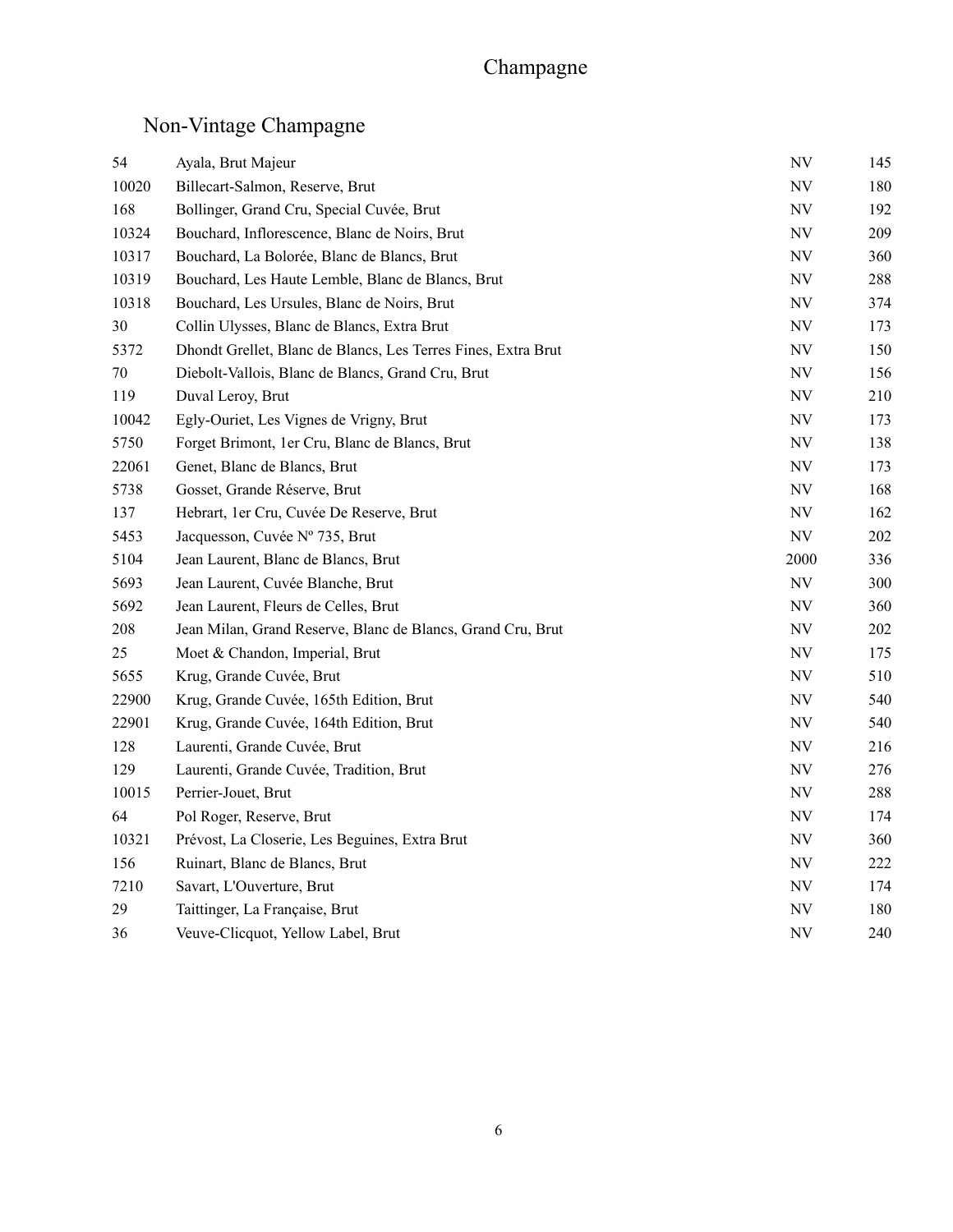# Vintage Champagne

| 22242 | Billecart Salmon, Reserve, Brut                                 | 2004 | 414  |
|-------|-----------------------------------------------------------------|------|------|
| 33    | Bouchard, Roses de Jeanne, Haute Lamblée, Blanc de Blancs, Brut | 2005 | 354  |
| 157   | Dom Ruinart, Blanc de Blancs, Brut                              | 2002 | 1404 |
| 61    | Drappier, Grande Sendrée, Brut                                  | 1996 | 492  |
| 149   | Goutorbe, Grand Cru, Special Club, Brut                         | 2005 | 294  |
| 5104  | Jean Laurent, Blanc de Blancs, Brut                             | 2000 | 336  |
| 5174  | Jean Laurent, Blanc de Noirs, Brut                              | 2000 | 336  |
| 95    | Krug, Brut                                                      | 2004 | 720  |
| 86    | Krug, Brut                                                      | 2002 | 720  |
| 158   | Krug, Brut                                                      | 1985 | 1074 |
| 22409 | Krug, Clos du Mesnil, Brut                                      | 1998 | 3000 |
| 977   | Laurent Perrier, Grand Siècle, Brut                             | 1990 | 630  |
| 10335 | Louis de Sacy, Les Courtisols, Grand Cru, Extra Brut            | 2013 | 228  |
| 155   | Moët & Chandon, Dom Perignon, Brut                              | 2009 | 540  |
| 71    | Moët & Chandon, Dom Pérignon, Brut                              | 2006 | 570  |
| 980   | Moët & Chandon, Dom Pérignon, Brut                              | 2002 | 630  |
| 153   | Moët & Chandon, Dom Pérignon, Brut                              | 1996 | 900  |
| 10022 | Perrier-Jouet, Fleur de Champagne, Brut                         | 2002 | 408  |
| 73    | Philipponnat, Clos des Goisses, Brut                            | 2008 | 720  |
| 205   | Pol Roger, Cuvée Sir Winston Churchill, Brut                    | 1998 | 888  |
| 126   | Roederer, Cristal, Brut                                         | 2006 | 900  |
| 165   | Veuve Clicquot, La Grand Dame, by Stina, Brut                   | 2006 | 468  |

# Non-Vintage Rosé Champagne

| 140   | Barons de Rothschild, Grand Cru, Brut, Rosé        | NV | 348 |
|-------|----------------------------------------------------|----|-----|
| 10018 | Billecart-Salmon, Brut, Rosé                       | NV | 230 |
| 10316 | Bouchard, Creux d'Enfer, Brut, Rosé de Saignée     | NV | 475 |
| 5754  | Duval-Leroy, Brut, Rosé                            | NV | 180 |
| 53    | Jacquart, Experience, 1er Cru, Brut, Rosé          | NV | 192 |
| 97    | Krug, Brut, Rosé                                   | NV | 900 |
| 133   | Laurenti, Grande Cuvée, Brut, Rosé                 | NV | 234 |
| 24    | Moet et Chandon, Imperial, Brut, Rosé              | NV | 228 |
| 7312  | Moet et Chandon, Nectar Imperial, Rosé             | NV | 234 |
| 10322 | Prévost, La Closerie, Fac-Simile, Extra Brut, Rosé | NV | 540 |
| 8211  | Roederer, Grand Cru, Brut, Rosé                    | NV | 318 |
| 167   | Ruinart, Brut, Rosé                                | NV | 281 |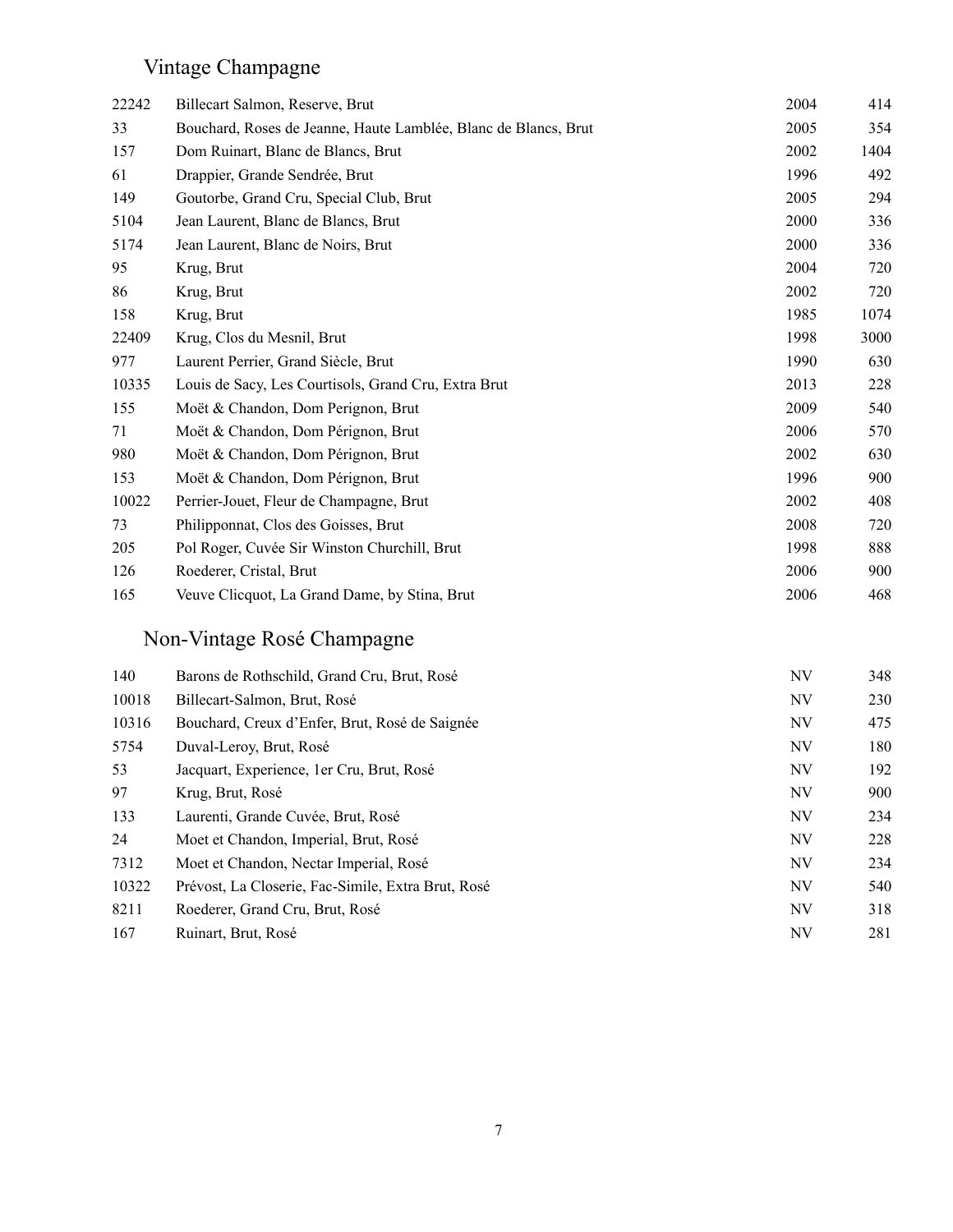## Vintage Rosé Champagne

| 60 | Bollinger, La Grand Année, Brut, Rosé      | 2004 | 828 |
|----|--------------------------------------------|------|-----|
| 85 | Heidsieck, Brut, Rosé                      | 1999 | 528 |
| 93 | Moet et Chandon, Dom Pérignon, Brut, Rosé  | 2005 | 930 |
| 99 | Veuve Clicquot, La Grande Dame, Brut, Rosé | 2006 | 930 |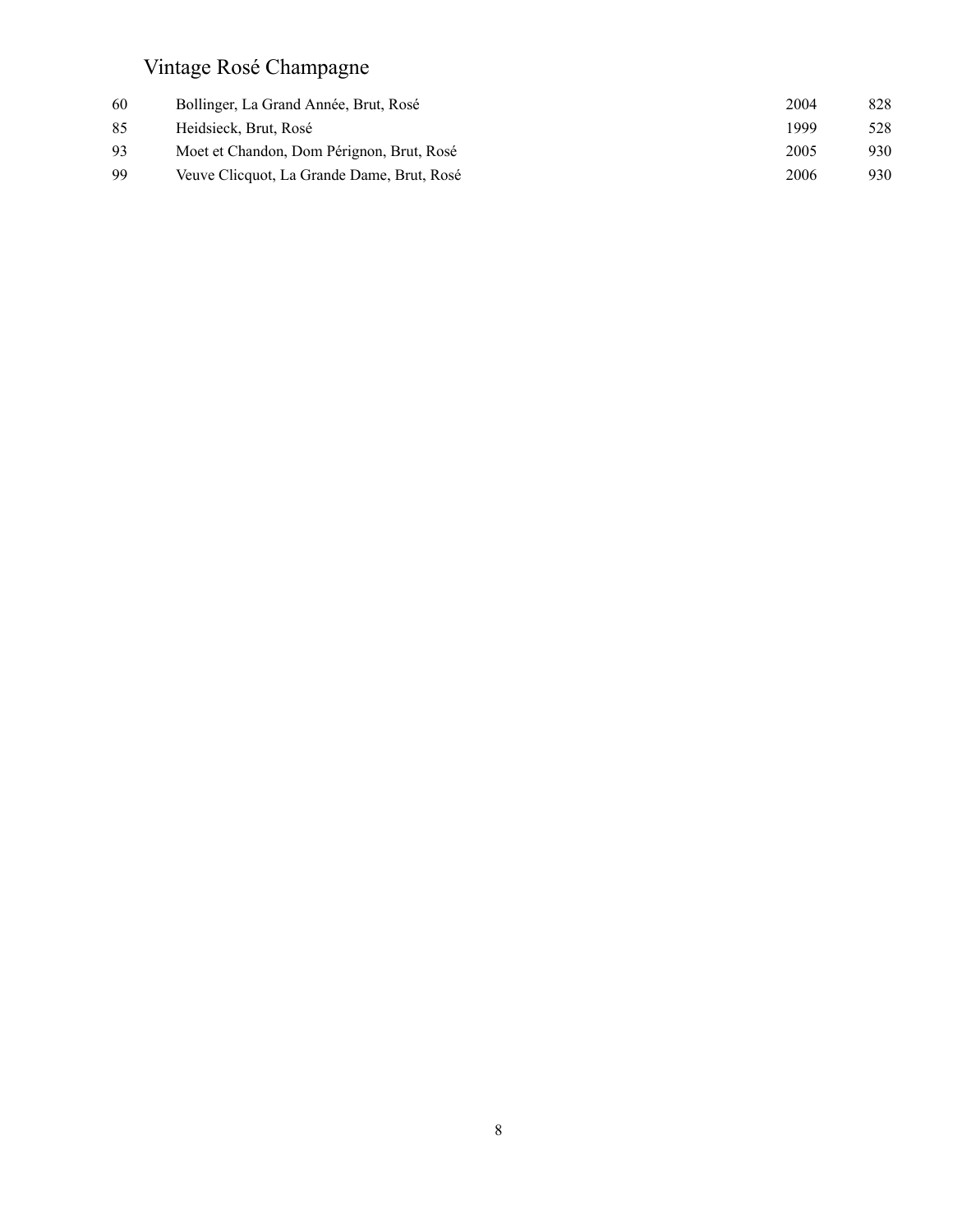# France - Burgundy, Côte d'Or

## Village and 1er Crus

| 5331  | Auxey-Duresses, Clos du Moulin aux Moines, Monopole          | 2012 | 162 |
|-------|--------------------------------------------------------------|------|-----|
| 8389  | Beaune, Clos des Mouches, Joseph Drouhin                     | 2016 | 468 |
| 10166 | Bourgogne Aligoté, Bachelet                                  | 2005 | 65  |
| 5611  | Bourgogne Blanc, Domaine Leflaive                            | 2019 | 280 |
| 22250 | Bourgogne Blanc, Evening Land                                | 2009 | 90  |
| 5237  | Bourgogne Blanc, Pernot Belicard                             | 2013 | 84  |
| 5008  | Morey-St.-Denis, Monts-Luisants, Dujac                       | 2003 | 180 |
| 22189 | St.-Aubin, Murger, Larue                                     | 2010 | 130 |
| 22243 | St.-Aubin, Dent de Chien, Clair Francoise Denis              | 2009 | 130 |
| 5043  | Vougeot, Le Clos Blanc de Vougeot, Monopole, de la Vougeraie | 2013 | 390 |
| 5046  | Vougeot, Le Clos du Prieuré, de la Vougeraie                 | 2009 | 270 |
|       | Meursault                                                    |      |     |
| 5340  | Meursault, Fichet                                            | 2006 | 137 |
| 5763  | Meursault, Meursault du Château, Château de Meursault        | 2015 | 300 |
|       | Meursault 1 er Cru                                           |      |     |
| 5330  | Meursault, Clos de la Baronnes, Comtes Lafon                 | 2012 | 354 |
| 7202  | Meursault, Les Bouchères, Genot Boulanger                    | 2013 | 174 |
| 5236  | Meursault, Les Bouchères, Monopole, Roulot                   | 2013 | 702 |
| 22184 | Meursault, Les Charmes, Comtes Lafon                         | 2007 | 810 |
| 5057  | Meursault, Les Charmes, Joseph Matrot                        | 2005 | 187 |
| 7008  | Meursault, Les Chevaliers, Fichet                            | 2007 | 216 |
| 7194  | Meursault, Les Genevrières, Mischief & Mayhem                | 2005 | 274 |
| 5397  | Meursault, Les Gruyaches, Fichet                             | 2006 | 180 |
| 5083  | Meursault, Les Gruyaches, Fichet                             | 2005 | 144 |
| 5009  | Meursault, Les Gruyaches, Fichet                             | 2003 | 137 |
| 5683  | Meursault, Les Luchets, Roulot                               | 2012 | 360 |
| 22186 | Meursault, Les Perrières, Pierre Matrot                      | 2008 | 234 |
| 5034  | Meursault, Les Perrières, Michelot                           | 2002 | 180 |
| 5422  | Meursault, Les Santenots, Marquis d'Angerville               | 2014 | 330 |
| 5499  | Meursault, Les Santenots, Marquis d'Angerville               | 2015 | 360 |
| 5084  | Meursault, Le Tesson, Fichet                                 | 2005 | 166 |
| 7136  | Meursault, Le Tesson, Fichet                                 | 2007 | 187 |
| 7340  | Meursault, Les Tillets, Verget                               | 2006 | 158 |
| 5200  | Meursault, Sous le Dos d'Ane, Domaine Leflaive               | 2019 | 650 |
| 10031 | Meursault, Sous le Dos d'Ane, Domaine Leflaive               | 2017 | 600 |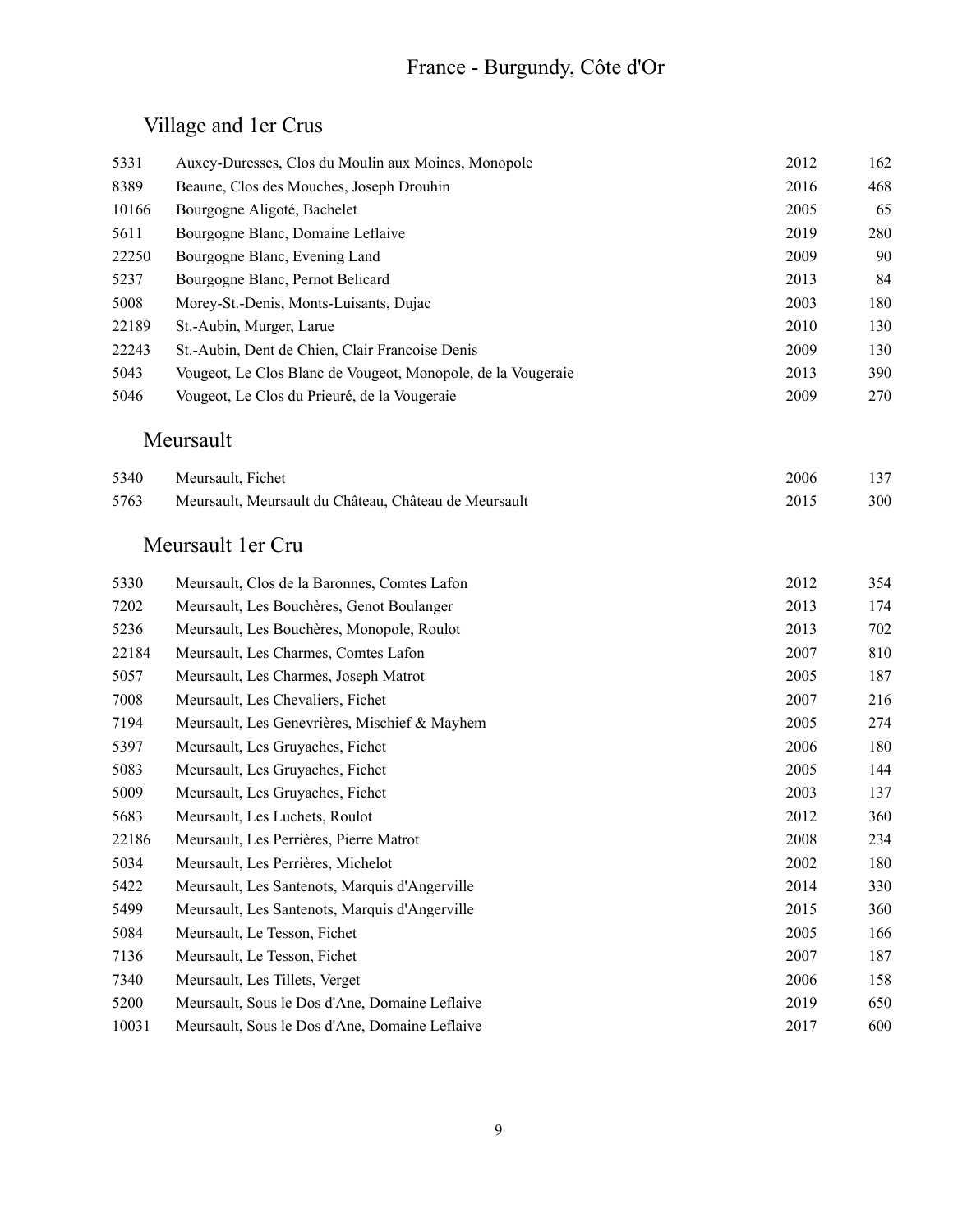## Chassagne-Montrachet

| 5091 | Chassagne-Montrachet, Olivier Leflaive | 2013 | 210 |
|------|----------------------------------------|------|-----|
|      |                                        |      |     |

# Chassagne-Montrachet 1er Cru

| 22272 | Chassagne-Montrachet, Abbaye De Morgeot, Olivier Leflaive   | 2010 | 353 |
|-------|-------------------------------------------------------------|------|-----|
| 5333  | Chassagne-Montrachet, Ancegnieres, Pierre-Yves Colin Morey  | 2012 | 300 |
| 5312  | Chassagne-Montrachet, Boudriotte, Ramonet                   | 2011 | 330 |
| 22274 | Chassagne-Montrachet, Cailleret, Louis Latour               | 2015 | 270 |
| 5286  | Chassagne-Montrachet, Cailleret, Marc Morey                 | 2016 | 336 |
| 5281  | Chassagne-Montrachet, Chenevottes, Marc Morey               | 2015 | 288 |
| 5207  | Chassagne-Montrachet, Clos de la Maltroye, Château Maltroye | 2015 | 228 |
| 22368 | Chassagne-Montrachet, Clos St. Jean, Fontaine Gagnard       | 2009 | 223 |
| 22130 | Chassagne-Montrachet, Clos St. Jean, Michel Niellon         | 2009 | 331 |
| 5172  | Chassagne-Montrachet, En Remilly, Colin Deleger             | 2014 | 252 |
| 7241  | Chassagne-Montrachet, En Virondot, Marc Morey               | 2018 | 315 |
| 5817  | Chassagne-Montrachet, En Virondot, Marc Morey               | 2017 | 396 |
| 7172  | Chassagne-Montrachet, Jean Saint Honorée, Rene Lequin       | 2006 | 194 |
| 5239  | Chassagne-Montrachet, Les Chenevottes, Château Maltroye     | 2015 | 222 |
| 8002  | Chassagne-Montrachet, Les Macherelles, Bouchard             | 2013 | 252 |
| 5078  | Chassagne-Montrachet, Les Vergers, Bruno Colin              | 2014 | 216 |
| 5648  | Chassagne-Montrachet, Les Vergers, Giroud                   | 2006 | 173 |
| 7240  | Chassagne-Montrachet, Les Vergers, Marc Morey               | 2018 | 315 |
| 5473  | Chassagne-Montrachet, Les Vergers, Marc Morey               | 2017 | 384 |
| 5381  | Chassagne-Montrachet, Morgeot, Marc Morey                   | 2017 | 372 |
| 8137  | Chassagne-Montrachet, Vide Bourse, Pillot                   | 2013 | 270 |

#### Puligny-Montrachet

| 5540 | Puligny-Montrachet, Domaine Leflaive   | 2019 | 350 |
|------|----------------------------------------|------|-----|
|      | 5712 Puligny-Montrachet, Dujac         | 2005 | 223 |
|      | 10299 Puligny-Montrachet, Louis Latour | 2015 | 240 |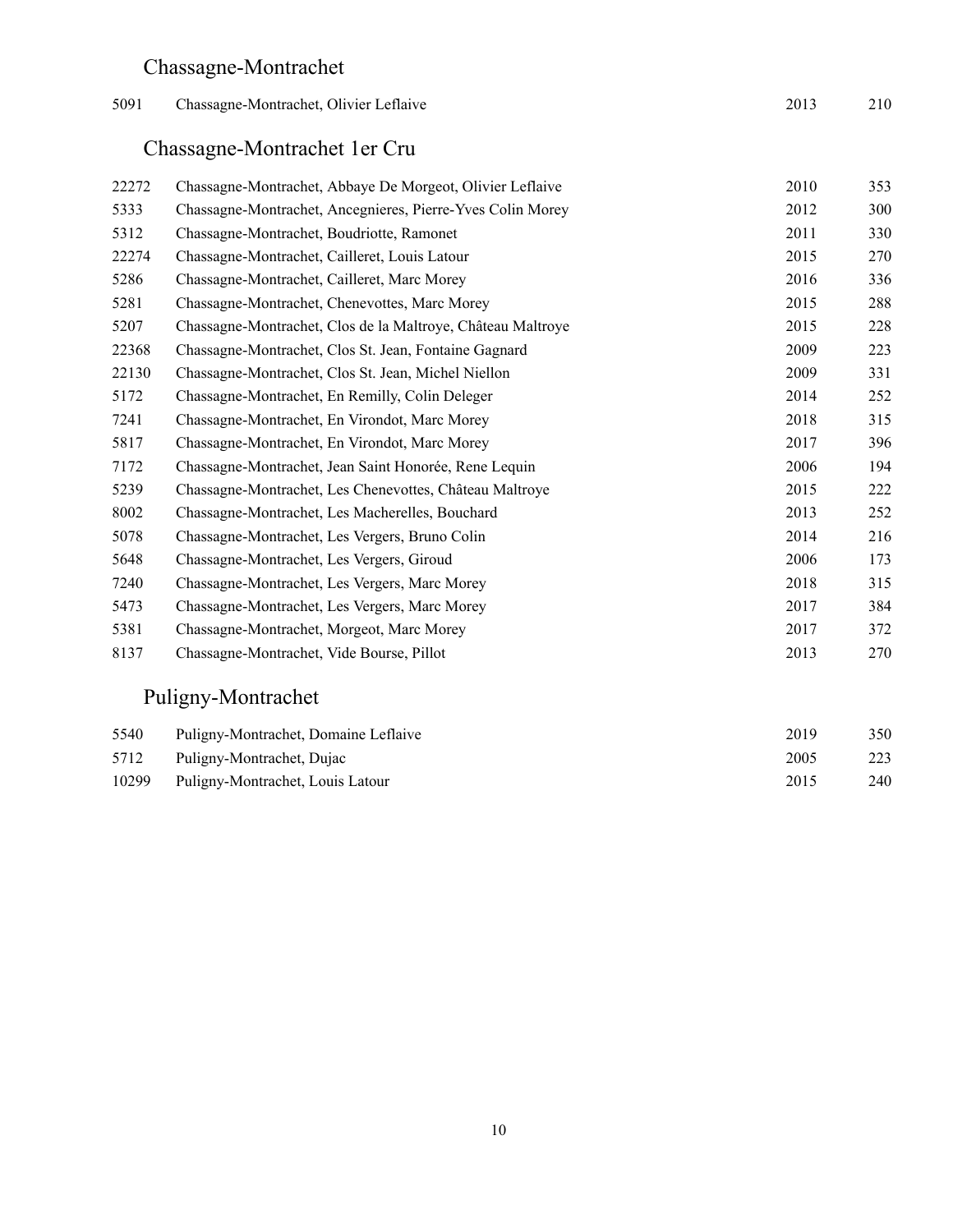# Puligny-Montrachet 1er Cru

| 10198 | Puligny-Montrachet, Champ Gain, Olivier Leflaive     | 2008 | 180 |
|-------|------------------------------------------------------|------|-----|
| 5289  | Puligny-Montrachet, Clavoillon, Domaine Leflaive     | 2019 | 650 |
| 5380  | Puligny-Montrachet, Clavoillon, Domaine Leflaive     | 2017 | 500 |
| 22273 | Puligny-Montrachet, Les Chalumaux, Louis Latour      | 2015 | 240 |
| 5229  | Puligny-Montrachet, Les Clavoillons, J.L.& F. Chavy  | 2016 | 270 |
| 5487  | Puligny-Montrachet, Les Clavoillons, Chavy-Martin    | 2007 | 194 |
| 5428  | Puligny-Montrachet, Les Clavoillons, Chavy-Martin    | 2006 | 187 |
| 5728  | Puligny-Montrachet, Les Combettes, Girardin          | 2005 | 194 |
| 5411  | Puligny-Montrachet, Les Combettes, Marc Jomain       | 2014 | 252 |
| 7084  | Puligny-Montrachet, Les Combettes, Domaine Leflaive  | 2013 | 660 |
| 22374 | Puligny-Montrachet, Les Combettes, Jacques Prieur    | 2006 | 360 |
| 5387  | Puligny-Montrachet, Les Demoiselles, Colin-Deleger   | 2014 | 396 |
| 5493  | Puligny-Montrachet, Les Folatières, Bachelet-Monnot  | 2007 | 209 |
| 5108  | Puligny-Montrachet, Les Folatières, Chavy            | 2004 | 122 |
| 7045  | Puligny-Montrachet, Les Folatières, Domaine Leflaive | 2013 | 660 |
| 7301  | Puligny-Montrachet, Les Nosroyes, Genot-Boulanger    | 2014 | 216 |
| 5414  | Puligny-Montrachet, Les Perrières, Marc Jomain       | 2014 | 234 |
| 5719  | Puligny-Montrachet, Les Perrières, Sauzet            | 2005 | 518 |
| 10146 | Puligny-Montrachet, Les Pucelles, Domaine Leflaive   | 2019 | 450 |
| 10027 | Puligny-Montrachet, Les Pucelles, Domaine Leflaive   | 2017 | 900 |
| 5087  | Puligny-Montrachet, Les Pucelles, Olivier Leflaive   | 2013 | 372 |
| 5483  | Puligny-Montrachet, Les Referts, Fichet              | 2006 | 266 |
|       |                                                      |      |     |

#### Grand Cru of the Côte d'Or

#### Corton-Charlemagne

| 5110 | Corton-Charlemagne, Juillot            | 1995 | 238 |
|------|----------------------------------------|------|-----|
|      | 10309 Corton-Charlemagne, Louis Latour | 2015 | 360 |

#### Bâtard-Montrachet

| Bâtard-Montrachet, Blain-Gagnard    | 1986 | 840  |
|-------------------------------------|------|------|
| Bâtard-Montrachet, Roger Caillot    | 1985 | 480  |
| Bâtard-Montrachet, Domaine Leflaive | 2019 | 3000 |
| Bâtard-Montrachet, Domaine Leflaive | 2017 | 2400 |
| Bâtard-Montrachet, Domaine Leflaive | 2015 | 3500 |
| Bâtard-Montrachet, Domaine Leflaive | 2006 | 900  |
| Bâtard-Montrachet, Ramonet          | 1992 | 3000 |
| Bâtard-Montrachet, Sauzet           | 2000 | 662  |
| Bâtard-Montrachet, Sauzet           | 2007 | 540  |
|                                     |      |      |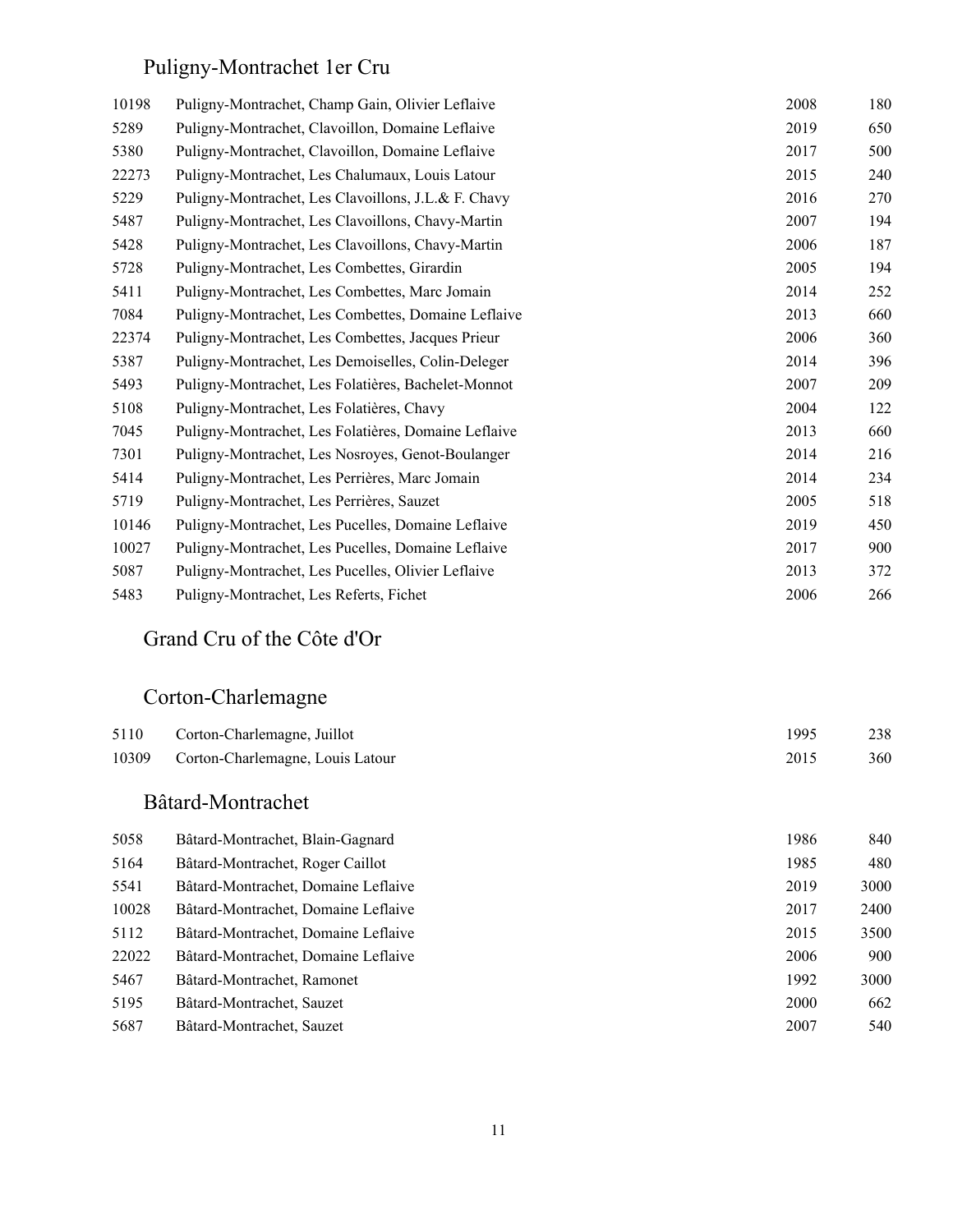#### Chevalier-Montrachet

| 5368  | Chevalier-Montrachet, Colin-Deleger          | 2014 | 720  |
|-------|----------------------------------------------|------|------|
| 5450  | Chevalier-Montrachet, Les Demoiselles, Jadot | 2012 | 1020 |
| 5591  | Chevalier-Montrachet, Les Demoiselles, Jadot | 2001 | 576  |
| 5434  | Chevalier-Montrachet, Domaine Leflaive       | 2019 | 3500 |
| 10030 | Chevalier-Montrachet, Domaine Leflaive       | 2017 | 2880 |
| 5030  | Chevalier-Montrachet, Domaine Leflaive       | 2012 | 1560 |
| 5506  | Chevalier-Montrachet, Leroy                  | 1949 | 5400 |

#### Bienvenues-Bâtard-Montrachet

| 5461  | Bienvenues-Bâtard-Montrachet, Domaine Leflaive | 2019 | 2200  |
|-------|------------------------------------------------|------|-------|
| 10029 | Bienvenues-Bâtard-Montrachet, Domaine Leflaive | 2017 | 2160  |
| 5048  | Bienvenues-Bâtard-Montrachet, Domaine Leflaive | 2015 | 1800- |

#### Le Montrachet

| 5000 <sub>w</sub> | Le Montrachet, Blain-Gagnard       | 2001 | 432   |
|-------------------|------------------------------------|------|-------|
| 5032              | Le Montrachet, Coutoux             | 1999 | 480   |
| 22112             | Le Montrachet, Comtes Lafon        | 2006 | 4320  |
| 5154              | Le Montrachet, Delagrange-Bachelet | 1995 | 840   |
| 5163              | Le Montrachet, Gagnard-Delagrange  | 1999 | 360   |
| 5470              | Le Montrachet, Guy Amiot           | 1998 | 780   |
| 5304              | Le Montrachet, Jacques Prieur      | 1997 | 720   |
| 5038              | Le Montrachet, Lamy-Pillot         | 1989 | 780   |
| 5017              | Le Montrachet, Louis Latour        | 1986 | 1200  |
| 8341              | Le Montrachet, Marc Colin          | 1998 | 720   |
| 5398              | Le Montrachet, Ramonet             | 2000 | 3500  |
| 5502              | Le Montrachet, Ramonet             | 1994 | 3000  |
| 5016              | Le Montrachet, Ramonet             | 1984 | 2160  |
| 5063              | Le Montrachet, Ramonet             | 1983 | 3000  |
| 5512              | Le Montrachet, Ramonet             | 1982 | 7500  |
| 5468              | Le Montrachet, Ramonet             | 1980 | 2400  |
| 5507              | Le Montrachet, Ramonet             | 1979 | 6000  |
| 5509              | Le Montrachet, Ramonet             | 1978 | 12000 |
| 22158             | Le Montrachet, Remoissenet         | 2006 | 1000  |
| 5211              | Le Montrachet, Thustrup            | 1992 | 1174  |

#### Domaine de la Romanée-Conti

| 5469 | Le Montrachet      | 1991  | 8000  |
|------|--------------------|-------|-------|
|      | 5916 Le Montrachet | 1990. | 10800 |
|      | 5511 Le Montrachet | 1970  | 10200 |
| 5917 | Le Montrachet      | 1969  | 12000 |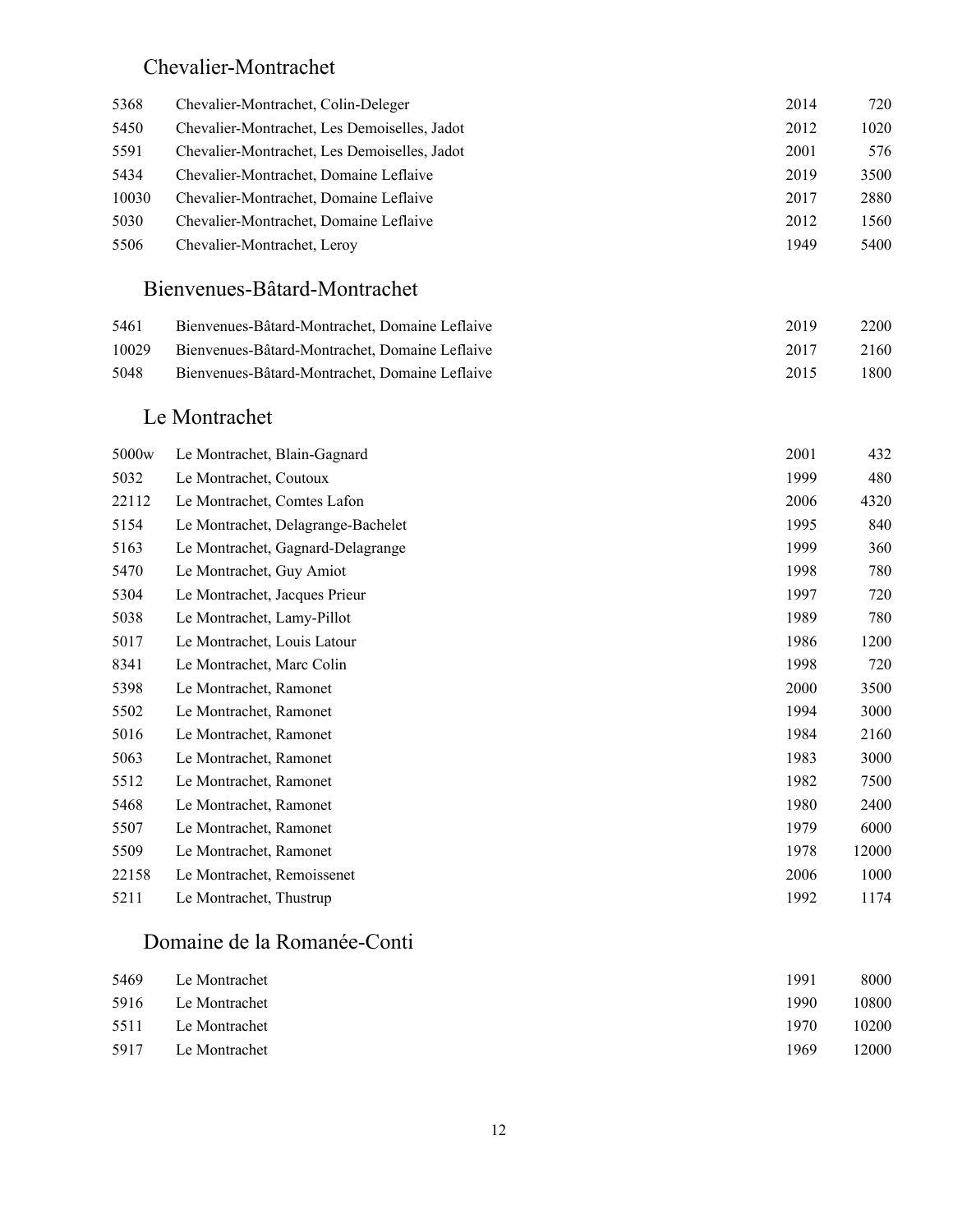#### Chablis

| 5654  | Barat                            | 2011 | 94  |
|-------|----------------------------------|------|-----|
| 5197  | Christian Moreau                 | 2013 | 102 |
| 5095  | Vincent Dauvissat                | 2012 | 252 |
| 5730  | Vincent Dauvissat, Petit Chablis | 2012 | 234 |
| 10337 | Laroche                          | 2018 | 108 |
| 7215  | Vocoret                          | 2018 | 80  |
|       |                                  |      |     |

#### Chablis 1er Cru

| 5508  | Côte de Léchet, Defaix                          | 2006 | 108 |
|-------|-------------------------------------------------|------|-----|
| 10034 | Côte de Léchet, Domaine Laroche                 | 2017 | 180 |
| 5559  | Côte de Léchet, Thierry Laffay                  | 2008 | 115 |
| 5347  | Fourchaume, La Chablisienne                     | 2015 | 108 |
| 5099  | La Forest, Dauvissat                            | 2012 | 330 |
| 5165  | Montee de Tonnerre, Vocoret                     | 2018 | 145 |
| 5093  | Vaillons, René et Vincent Dauvissat             | 2012 | 336 |
| 5562  | Vaillons, Thierry Laffay                        | 2008 | 101 |
| 5739  | Vaillons, Vieilles Vignes, Laroche              | 2019 | 175 |
| 22256 | Vaillons, Christian Moreau                      | 2010 | 122 |
| 8145  | Vaillons, des Minots, Vieilles Vignes, Verget   | 2006 | 130 |
| 5049  | Vaucopins, Albert Bichot, Domaine Long-Depaquit | 2014 | 156 |
| 5665  | Vaucopins, Albert Bichot, Domaine Long-Depaquit | 2011 | 144 |
| 5764  | Vaudevey, Domaine Laroche                       | 2019 | 150 |
| 5395  | Vaulorent, William Fèvre                        | 2019 | 250 |

#### Chablis Grand Cru

| 5081  | Bougros, William Fèvre                         | 2019 | 320  |
|-------|------------------------------------------------|------|------|
| 10196 | Bougros, William Fèvre                         | 2015 | 330  |
| 5457  | Bougros, Vincent Mothe                         | 2008 | 194  |
| 5494  | Les Blanchots, Laroche                         | 2019 | 320  |
| 5606  | Les Blanchots, Réserve de l'Obédience, Laroche | 2017 | 420  |
| 5031  | Les Clos, Dauvissat                            | 2010 | 1000 |
| 5352  | Les Clos, Josephine Dubois                     | 2004 | 115  |
| 10158 | Les Clos, William Fèvre                        | 2015 | 372  |
| 5120  | Les Clos, William Fèvre                        | 2008 | 353  |
| 5688  | Les Clos, Laroche                              | 2019 | 410  |
| 5625  | Les Clos, Laroche                              | 2016 | 320  |
| 5080  | Les Clos, Christian Moreau                     | 2013 | 270  |
| 5717  | Les Clos, Christian Moreau                     | 2008 | 166  |
| 5085  | Les Clos, Clos des Hospices, Christian Moreau  | 2013 | 330  |
| 7116  | Les Clos, Pinson                               | 2005 | 209  |
| 10304 | Les Preuses, William Fèvre                     | 2015 | 336  |
|       |                                                |      |      |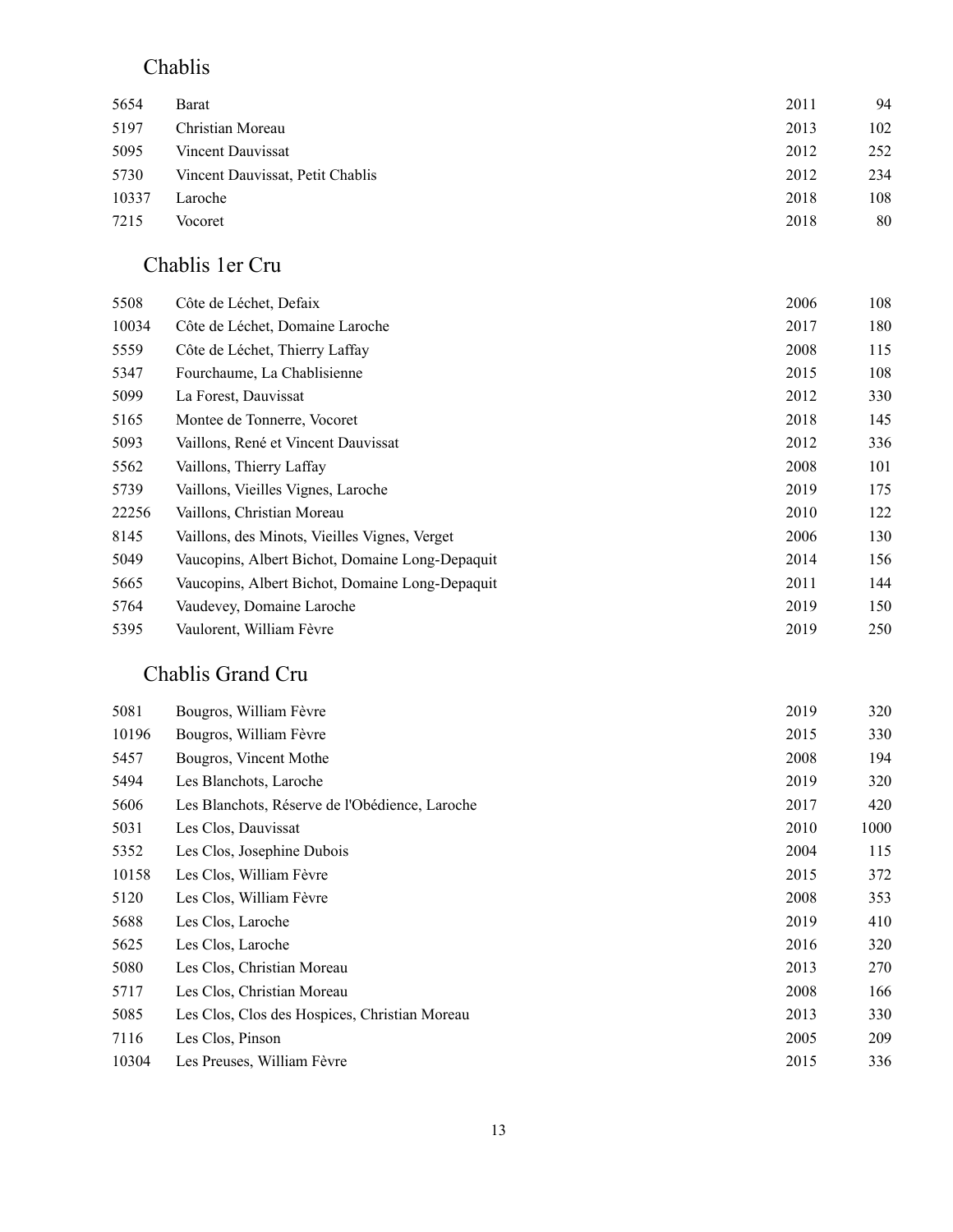## Montagny

| 5287  | Montagny, Le Vieux Château, Laurent Cognard       | 2008 | 79  |
|-------|---------------------------------------------------|------|-----|
| Rully |                                                   |      |     |
| 5294  | Rully, Joseph Drouhin                             | 2004 | 79  |
| 5727  | Rully, Clos des Mollepierres, Roux                | 2016 | 108 |
| 22357 | Rully, 1er Cru, Blanc de Pucelle, Briday          | 2010 | 86  |
| 7248  | Rully, 1er Cru, Rabourcé, Jaeger-Defaix           | 2005 | 94  |
| 5425  | Rully, 1er Cru, Vauvry, Olivier Leflaive          | 2006 | 72  |
|       | Mâconnais                                         |      |     |
| 5412  | Mâcon-Lugny, Les Charmes, Cave de Lugny           | 2010 | 65  |
| 8114  | Mâcon-Vergisson, La Roche, Verget                 | 2006 | 79  |
| 5135  | Mâcon-Verzé, Domaine Leflaive                     | 2019 | 175 |
| 7007  | Mâcon-Verzé, Domaine Leflaive                     | 2014 | 132 |
| 5383  | Mâcon-Verzé, Domaine Leflaive                     | 2006 | 72  |
| 5349  | Mâcon-Verzé, Les Chênes, Domaine Leflaive         | 2019 | 195 |
| 8191  | Pouilly-Fuissé, Clos des Quarts, des Quarts       | 2012 | 238 |
| 5485  | Pouilly-Fuissé, Domaine Leflaive                  | 2019 | 260 |
| 5313  | Pouilly-Fuissé, Chaneau, Domaine Leflaive         | 2019 | 260 |
| 5201  | Pouilly-Fuissé, En Bertilionne, Roc des Boutires  | 2019 | 150 |
| 5710  | Pouilly-Fuissé, En Bertilionne, Roc des Boutires  | 2017 | 150 |
| 5455  | Pouilly-Fuissé, En Vigneraie, Domaine Leflaive    | 2019 | 290 |
| 5282  | Pouilly-Fuissé, Vieilles Vignes, Roc des Boutires | 2019 | 130 |
| 22249 | Pouilly-Fuissé, Etoile, Evening Land              | 2010 | 114 |
| 22166 | Pouilly-Fuissé, Les Brûles, Château Fuissé        | 2010 | 173 |
| 22141 | Pouilly-Fuissé, Les Brûles, Château Fuissé        | 2008 | 187 |
| 5351  | Pouilly-Fuissé, Tête de Cru, Château Fuissé       | 2013 | 114 |
| 22386 | Pouilly-Fuissé, Tête de Cru, Château Fuissé       | 2010 | 115 |
| 8180  | Pouilly-Fuissé, Vieilles Vignes, Château Fuissé   | 2011 | 223 |
| 22167 | Pouilly-Fuissé, Vieilles Vignes, Château Fuissé   | 2009 | 173 |
| 22169 | Pouilly-Fuissé, Vieilles Vignes, Château Fuissé   | 2008 | 173 |
| 22168 | Pouilly-Fuissé, Vieilles Vignes, Château Fuissé   | 2007 | 166 |
| 22135 | Pouilly-Loché, Classique, Auvigue                 | 2015 | 96  |
| 5139  | Pouilly-Loché, Les Quatre Saison, Clos des Rocs   | 2012 | 180 |
| 22155 | St.-Véran, Les Rochats, Croix Senaillet           | 2011 | 96  |
| 10362 | St.-Véran, Les Chataigniers, Verget               | 2006 | 86  |
| 5307  | St.-Véran, Domaine de Morats, J.J. Vincent        | 2002 | 108 |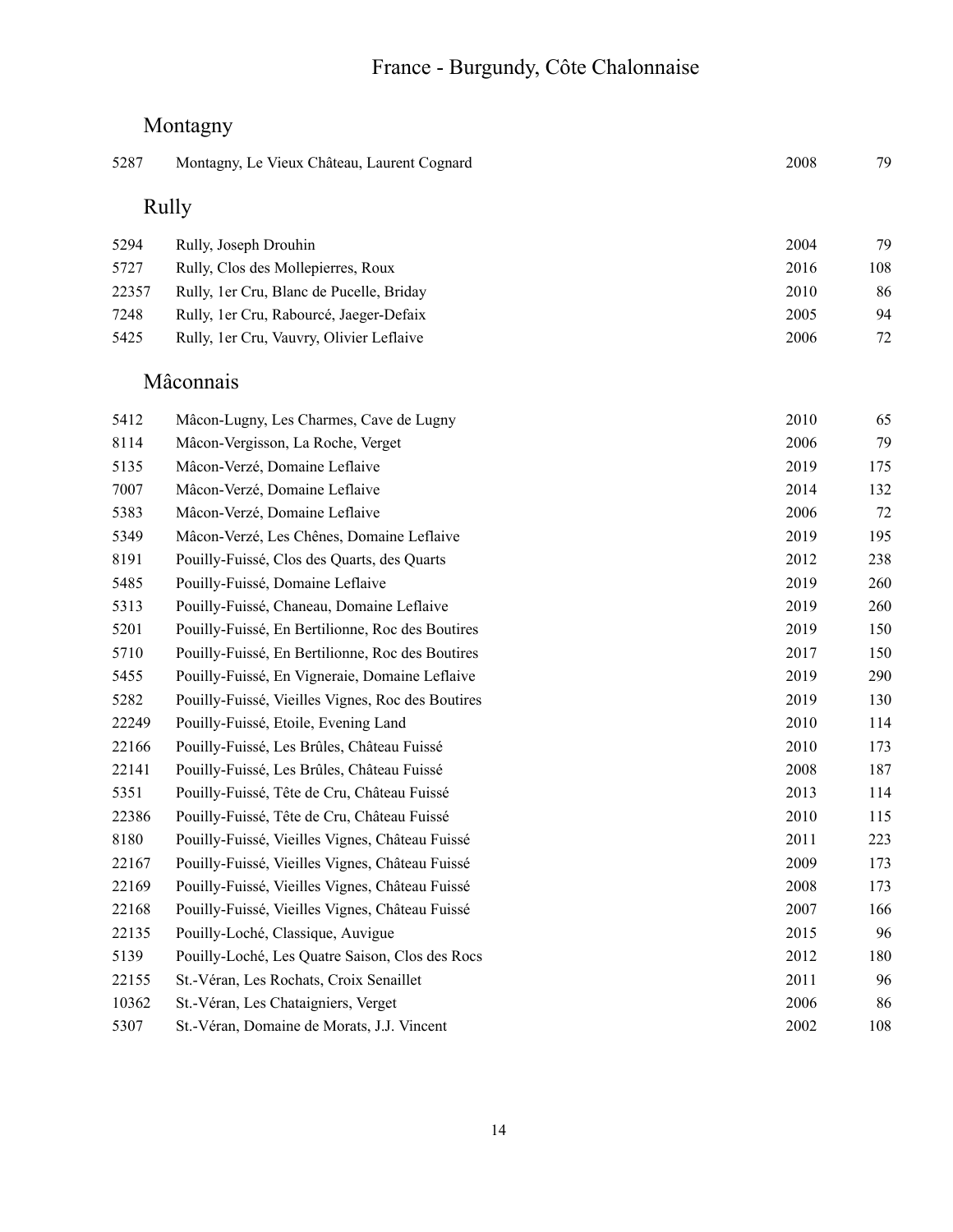# France - Other Regions

## Loire

| 5390  | Anjou, Château Soucherie                                                | 2004 | 86  |
|-------|-------------------------------------------------------------------------|------|-----|
| 5117  | Anjou, Clau de Nell                                                     | 2017 | 210 |
| 5753  | Coulée de Serrant, Clos de la Coulée de Serrant, Famille Joly (organic) | 2019 | 375 |
| 5386  | Ménétou-Salon, La Dame de Chatenoy, de Chatenoy                         | 2004 | 72  |
| 5553  | Muscadet, Coteaux de la Loire, Sur Lie, Les Grandes Vignes              | 2008 | 65  |
| 10390 | Muscadet, Domaine Haut Bourg, Côtes de Grandlieu, Sur Lie               | 2010 | 60  |
| 8087  | Muscadet, Sèvre et Maine, Sur Lie, Cuvée St. Vincent, Michel Delhommeau | 2012 | 58  |
| 22324 | Pouilly-Fumé, Pascal Jolivet                                            | 2011 | 76  |
| 8473  | Quincy, Domaine du Tremblay                                             | 2015 | 66  |
| 5305  | Sancerre, Rosé, Lucien Crochet                                          | 2014 | 234 |
| 8103  | Sancerre, Fouassier                                                     | 2019 | 95  |
| 8454  | Saumur, Clos David, Château de Brezé                                    | 2014 | 114 |
| 5303  | Saumur, Les Salles Martin, Antoine Sanzay                               | 2014 | 114 |
| 7169  | Savennières, Roche Aux Moines, Dom. Aux Moines                          | 2005 | 94  |
| 7168  | Savennières, Roche Aux Moines, Dom. Aux Moines                          | 1994 | 115 |
| 5244  | Savennières, Les Vieux Clos, Famille Joly (organic)                     | 2019 | 180 |
| 5752  | Val de Loire, Chenin Blanc, Clau de Nell                                | 2018 | 195 |

#### Alsace

| 5713  | Edelzwicker, Reserve, Albert Boxler       | 2012 | 90  |
|-------|-------------------------------------------|------|-----|
| 5720  | Gewürztraminer, Trimbach                  | 2012 | 60  |
| 22117 | Pinot Gris, Reserve Personnelle, Trimbach | 2011 | 114 |
| 5121  | Pinot Gris, Reserve Personnelle, Trimbach | 2008 | 126 |
| 22118 | Riesling, Cuvée Frédéric Emile, Trimbach  | 2009 | 210 |
| 5056  | Riesling, Cuvée Frédéric Emile, Trimbach  | 2008 | 228 |
| 5432  | Riesling, Jubilee, Hugel                  | 2007 | 174 |
| 5672  | Riesling, Vendange Tardive, Hugel         | 2001 | 238 |

## Alsace Grand Cru

| 5491  | Gewürztraminer, Hengst, Vendange Tardive, Grand Cru, Zind Humbrecht | 2011 | 240 |
|-------|---------------------------------------------------------------------|------|-----|
| 5230  | Gewürztraminer, Mambourg, Grand Cru, Pierre Sparr                   | 2016 | 140 |
| 22041 | Riesling, Clos Ste. Hune, Trimbach                                  | 2007 | 750 |
| 5539  | Riesling, Clos Windsbuhl, Zind Humbrecht                            | 2011 | 252 |
| 22035 | Riesling, Geisberg, Grand Cru, Trimbach                             | 2009 | 234 |
| 5238  | Riesling, Rosacker, Grand Cru, Mittnacht                            | 2014 | 120 |
| 5082  | Riesling, Schoenenbourg, Grand Cru, Pierre Sparr                    | 2017 | 140 |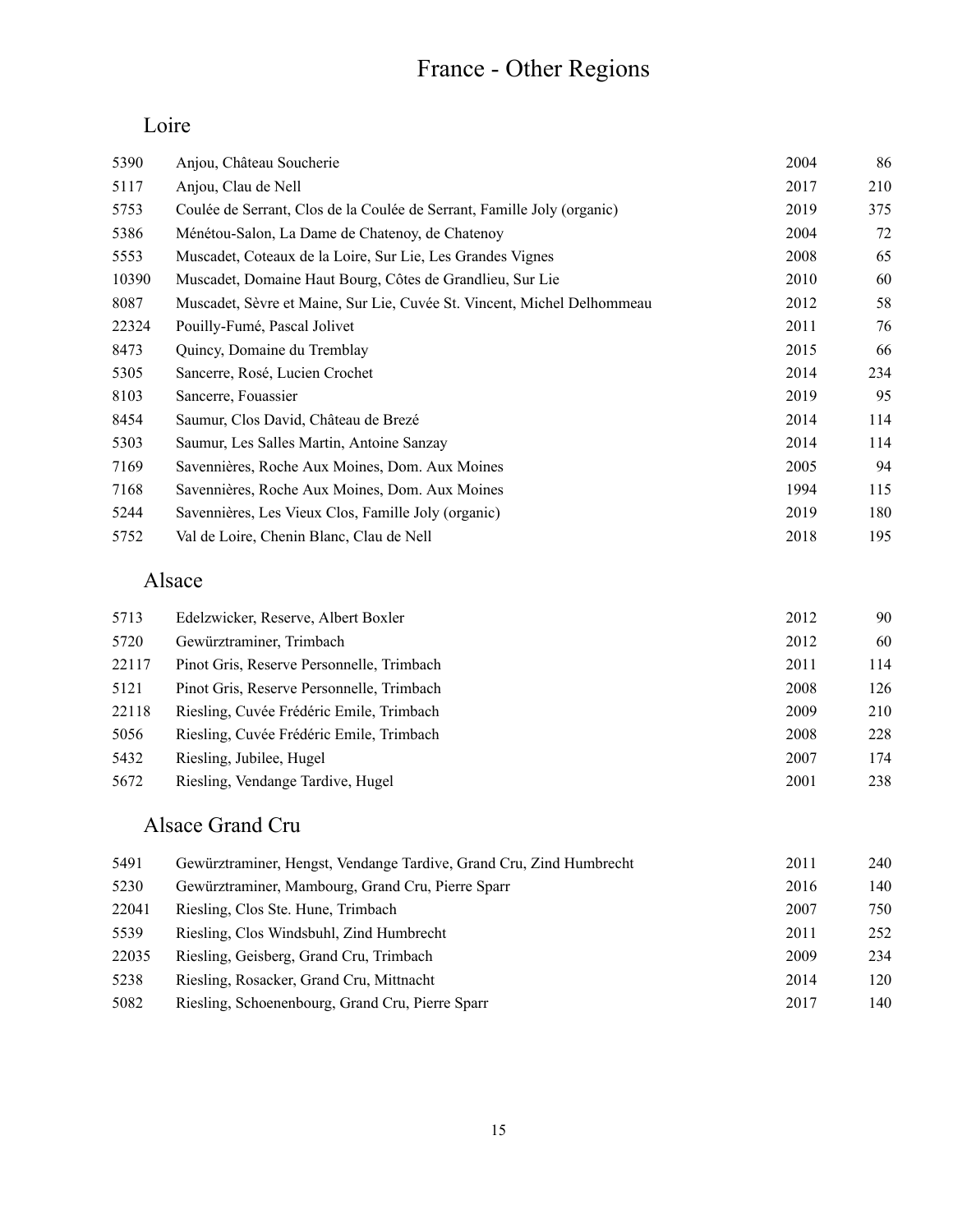#### Bordeaux

| 5012 | Château Clarke, La Merle, Baron Edmond de Rothschild, Listrac-Médoc | 2018 | 132 |
|------|---------------------------------------------------------------------|------|-----|
| 5479 | Château Clarke, La Merle, Baron Edmond de Rothschild, Listrac-Médoc | 2017 | 132 |
| 5378 | Château Graville-Lacoste, Graves                                    | 2016 | 66  |
| 8043 | Château Rahoul, Graves                                              | 2014 | 120 |
| 5123 | Château Talbot, Caillou Blanc                                       | 2019 | 145 |

#### Rhône

| 7249  | Côtes-du-Rhône, Rosé, Belleruche, Chapoutier            | 2014 | 108                                     |
|-------|---------------------------------------------------------|------|-----------------------------------------|
| 5309  | Cotes-du-Rhône, Rosé, Les Grands Carmes, Château Simone | 2013 | 270                                     |
| 5070  | Châteauneuf-du-Pape, Beaurenard                         | 2019 | 170                                     |
| 5114  | Châteauneuf-du-Pape, Beaurenard, Boisrenard             | 2016 | 234                                     |
| 5122  | Châteauneuf-du-Pape, Château de Beaucastel              | 2016 | 264                                     |
| 5111  | Châteauneuf-du-Pape, Château de Beaucastel              | 2013 | 270                                     |
| 5077  | Châteauneuf-du-Pape, Janasse                            | 2008 | 160                                     |
| 5047  | Châteauneuf-du-Pape, Pierre Usseglio                    | 2010 | 166                                     |
| 5393  | Châteauneuf-du-Pape, Le Vieux Donjon                    | 2005 | 120                                     |
| 22476 | Condrieu, Château Grillet, Neyret-Gachet                | 2008 | 400                                     |
| 22152 | Condrieu, Château Grillet, Neyret-Gachet                | 2006 | 450                                     |
| 22151 | Condrieu, Château Grillet, Neyret-Gachet                | 2005 | 450                                     |
| 8032  | Hermitage, Betts & Scholl                               | 2004 | 274                                     |
| 5073  | Hermitage, J.L. Chave                                   | 2015 | 780                                     |
| 5088  | Hermitage, Les Rocoules, Marc Sorrel                    | 2017 | 750                                     |
| 6617  | St. Joseph, Les Granits, Chapoutier                     | 2004 | 245                                     |
| 5086  | Vaucluse, Aliot, Chêne Bleu                             | 2011 | 150                                     |
|       | Savoie                                                  |      |                                         |
| 22178 | Roussette de Savoie, Altesse, Eugène Carrel             | 2010 | 101                                     |
|       | Mediteranee                                             |      |                                         |
| 5711  | Rosé Jean-Luc Colombo Cane Bleue                        | 2016 | $\Delta$ <sup><math>\alpha</math></sup> |

| 2/11 | Rose, Jean-Luc Colombo, Cape Bieue                | ∠∪⊺o |    |
|------|---------------------------------------------------|------|----|
| 5741 | Rosé, Vie Vité, Extraordinaire, Côtes de Provence | 2015 | 84 |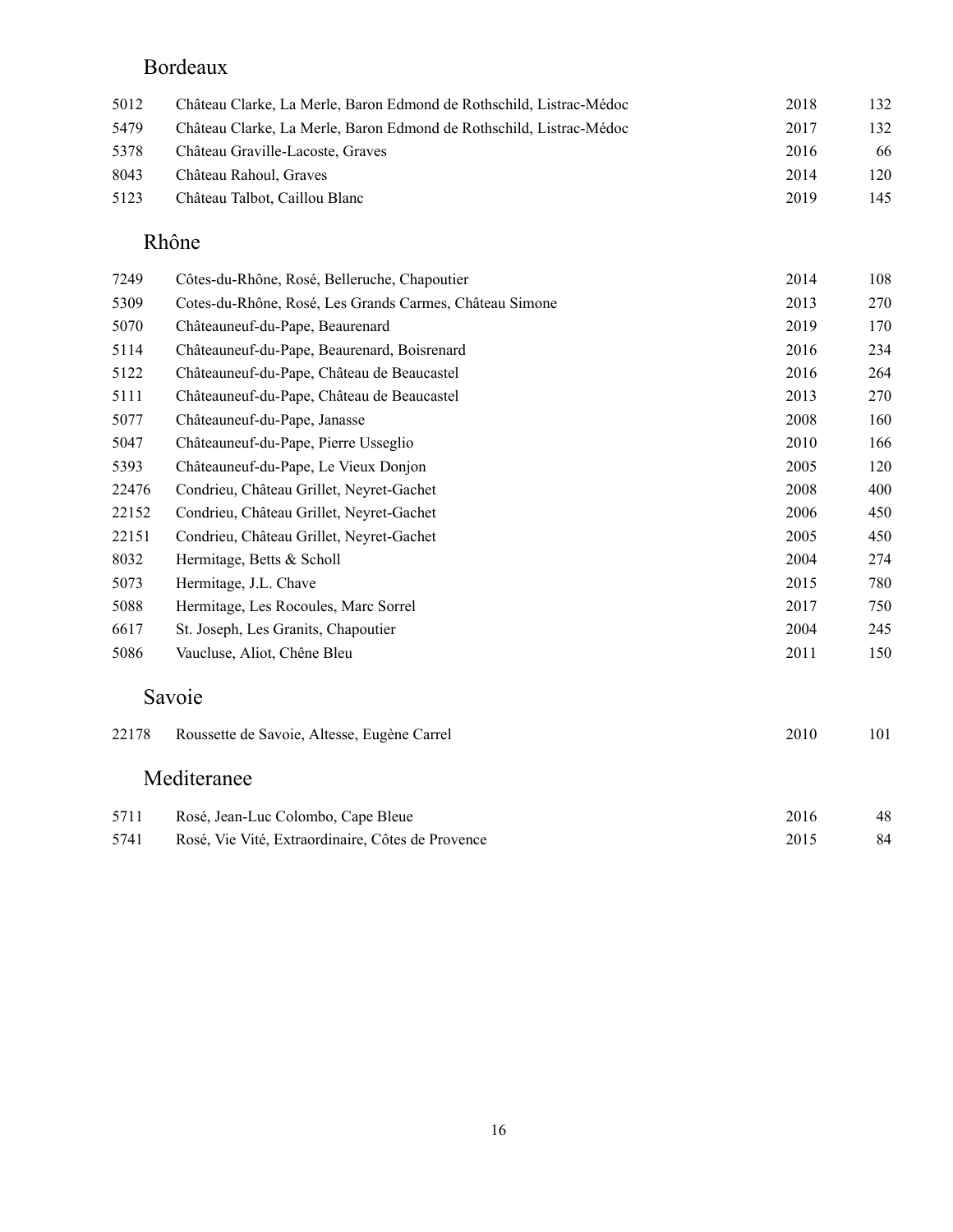| 5440  | L'Angevin, Heintz, Sonoma Coast                                            | 2005 | 130 |
|-------|----------------------------------------------------------------------------|------|-----|
| 5090  | Aubert, CIX, Sonoma Coast                                                  | 2012 | 294 |
| 5370  | Aubert, Sugar Shack, Napa                                                  | 2013 | 270 |
| 5335  | Arista, Russian River Valley                                               | 2017 | 190 |
| 5737  | Arista, Ritchie Vineyard, Russian River Valley                             | 2016 | 252 |
| 5074  | Arista, U.V.- El Diablo Vineyard, Russian River Valley                     | 2017 | 230 |
| 5691  | Barnett, Savoy, Sonoma Coast                                               | 2013 | 120 |
| 22097 | Beringer, Private Reserve, Napa                                            | 2012 | 138 |
| 5490  | Bluxome Street, Russian River Valley                                       | 2012 | 108 |
| 5039  | Bonneau, Catherine's Vineyard, Los Carneros                                | 2012 | 96  |
| 22268 | Brewer-Clifton, 3D, Sta. Rita Hills                                        | 2010 | 173 |
| 22483 | Brewer-Clifton, Sta. Rita Hills, Sta. Rita Hills                           | 2010 | 173 |
| 22431 | Brewer-Clifton, Mount Carmel, Sta. Rita Hills                              | 2010 | 202 |
| 22441 | Brewer-Clifton, Gnesa, Sta. Rita Hills                                     | 2010 | 202 |
| 7166  | Cakebread, Napa                                                            | 2015 | 216 |
| 5205  | Carmel Road, Monterey (Unoaked)                                            | 2018 | 44  |
| 5119  | Carneros Hills, Chardenet, Coteau Blanc, Carneros                          | 2012 | 150 |
| 22539 | Chappellet, Calesa Grower Collection, Sonoma Coast                         | 2018 | 150 |
| 5365  | Chateau Montelena, Napa                                                    | 2012 | 210 |
| 5069  | Diatom, Babcock, Sta. Rita Hills                                           | 2007 | 130 |
| 5374  | Diatom, Clos Pepe, Sta. Rita Hills                                         | 2007 | 130 |
| 5367  | Donelan, Nancie, Sonoma County                                             | 2013 | 192 |
| 22208 | Donum, Carneros                                                            | 2012 | 180 |
| 5198  | Donum, Carneros                                                            | 2010 | 180 |
| 10035 | DuMol, Charles Heintz Vineyard, Isobel, Russian River Valley, Sonoma Coast | 2016 | 222 |
| 10323 | DuMol, Wester Reach, Russian River Valley, Sonoma County                   | 2016 | 198 |
| 5089  | En Route, Russian River Valley                                             | 2015 | 168 |
| 8029  | Failla, Sonoma Coast                                                       | 2012 | 122 |
| 5415  | Failla, Hudson Vineyard, Carneros                                          | 2011 | 173 |
| 7181  | Far Niente, Napa                                                           | 2019 | 200 |
| 7221  | Figge, Pelio, Monterey                                                     | 2006 | 108 |
| 5666  | Flanagan, Russian River Valley                                             | 2016 | 168 |
| 7012  | Flanagan, Russian River Valley                                             | 2009 | 108 |
| 22226 | Flowers, Camp Meeting Ridge, Sonoma Coast                                  | 2009 | 230 |
| 7298  | Freeman, Ryo-Fu, Russian River Valley                                      | 2006 | 122 |
| 5341  | Grgich Hills, Napa                                                         | 2015 | 168 |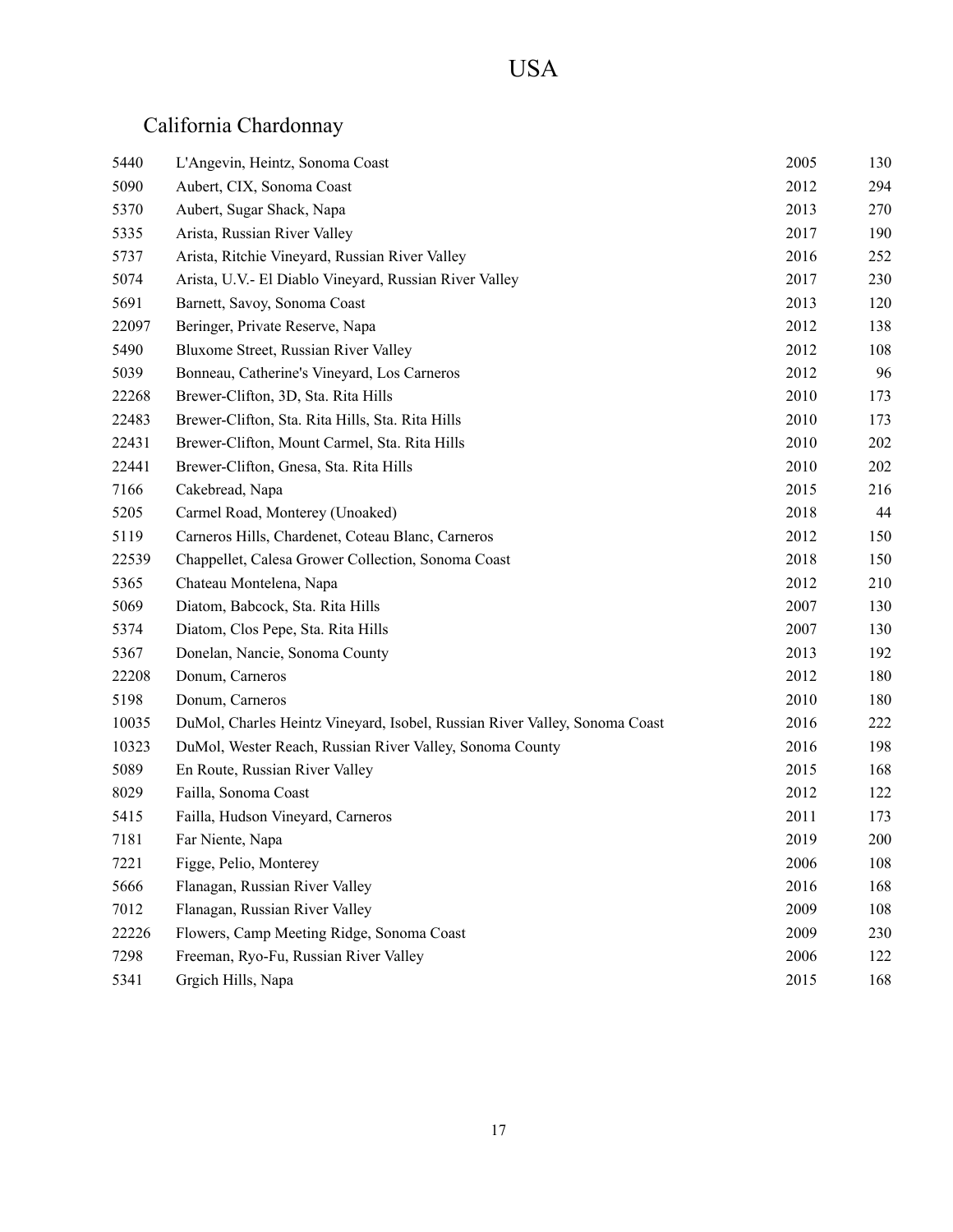| 5498  | Hansel, Cahill Lane, Russian River Valley                 | 2005 | 101 |
|-------|-----------------------------------------------------------|------|-----|
| 5489  | Hanzell, Sonoma Valley                                    | 2011 | 216 |
| 3517  | Hartford Court, Far Coast, Sonoma Coast                   | 2011 | 216 |
| 5418  | Hudson Vineyards, Napa                                    | 2009 | 187 |
| 5075  | Hudson Vineyards, Napa                                    | 2007 | 166 |
| 5228  | Husic, Sonoma Coast                                       | 2016 | 168 |
| 5731  | Husic, Sonoma Coast                                       | 2015 | 150 |
| 3169  | Husic, Sonoma Coast                                       | 2013 | 192 |
| 5242  | Hyde de Villaine, Carneros                                | 2017 | 190 |
| 8319  | Hyde de Villaine, Carneros                                | 2016 | 216 |
| 10185 | Hyde de Villaine, De la Guerra, Carneros                  | 2013 | 180 |
| 5610  | Jordan, Russian River                                     | 2015 | 120 |
| 5396  | Journeyman, Sonoma Coast                                  | 2011 | 137 |
| 7231  | Kendall-Jackson, Jackson Estate, Santa Maria Valley       | 2017 | 65  |
| 10274 | Kendall-Jackson, Jackson Estate, Santa Maria Valley       | 2014 | 72  |
| 7165  | Kendall-Jackson, Jackson Estate, Santa Maria Valley       | 2013 | 66  |
| 5476  | Kesner, Hudson Vineyards, Carneros                        | 2007 | 144 |
| 7067  | Kistler, Vine Hill, Russian River                         | 2006 | 252 |
| 22180 | Kistler, Durell, Sonoma Coast                             | 2014 | 240 |
| 5558  | Kistler, Durell, Sonoma Coast                             | 1996 | 204 |
| 22188 | Kistler, Kistler, Sonoma Valley                           | 2013 | 264 |
| 22173 | Kistler, Les Noisetiers, Sonoma Coast                     | 2015 | 210 |
| 5015  | Kistler, Les Noisetiers, Sonoma Coast                     | 2013 | 210 |
| 22227 | Kistler, Les Noisetiers, Sonoma Coast                     | 2010 | 230 |
| 22181 | Kistler, McCrea, Sonoma Mountain                          | 2014 | 240 |
| 22228 | Kistler, McCrea, Sonoma Mountain                          | 2009 | 317 |
| 3052  | Kosta Browne, One Sixteen, Russian River                  | 2013 | 210 |
| 10311 | Lewis, Sonoma County                                      | 2017 | 168 |
| 5527  | Marcassin, Marcassin, Sonoma Coast                        | 1999 | 806 |
| 5532  | Marcassin, Three Sisters, Sonoma Coast                    | 1999 | 562 |
| 10206 | Markham, Napa                                             | 2019 | 70  |
| 5302  | Martinelli, Three Sisters, Sea Ridge Meadow, Sonoma Coast | 2006 | 166 |
| 8261  | Martinelli, Charles Ranch, Sonoma Coast                   | 2006 | 158 |
| 5744  | Martinelli, Charles Ranch, Sonoma Coast                   | 2005 | 216 |
| 5534  | Martinelli, Charles Ranch, Sonoma Coast                   | 2003 | 173 |
| 5604  | Martinelli, Woolsey Road, Russian River                   | 2001 | 173 |
| 5605  | Martinelli, Woolsey Road, Russian River                   | 1998 | 173 |
| 10345 | Martinelli, Zio Tony, Russian River                       | 2007 | 173 |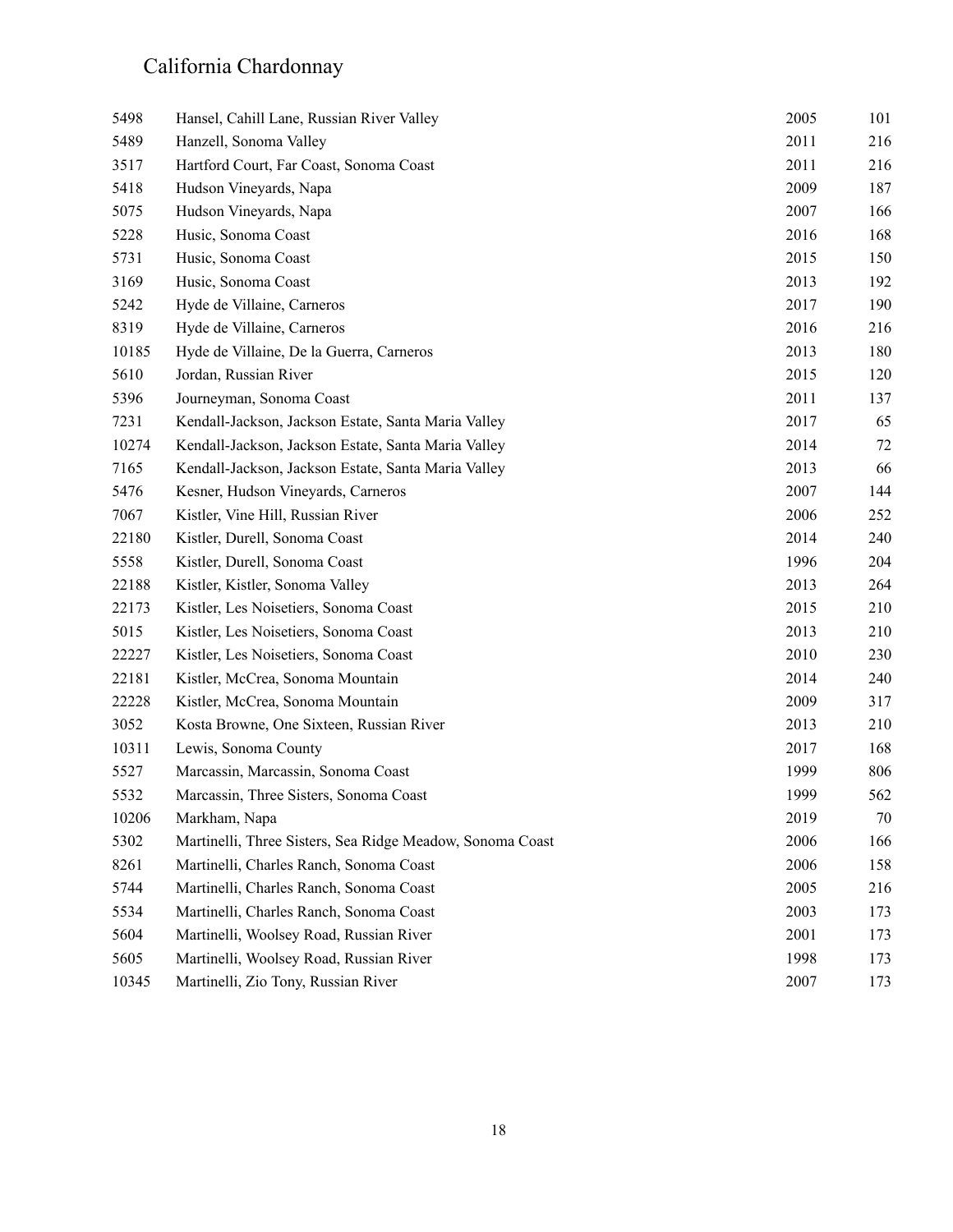| 5701  | Martinelli, Zio Tony, Russian River                     | 2005 | 144 |
|-------|---------------------------------------------------------|------|-----|
| 5361  | Melville, Estate, Santa Rita Hills                      | 2012 | 108 |
| 5564  | Mer Soleil, Reserve, Santa Lucia Highlands              | 2017 | 132 |
| 8209  | Mer Soleil, Silver, Central Coast (Unoaked)             | 2014 | 108 |
| 7230  | Migration, Russian River Valley                         | 2013 | 108 |
| 5300  | Morlet, Coup de Cœur, Sonoma County                     | 2007 | 259 |
| 5301  | Morlet, Ma Douce, Sonoma Coast                          | 2007 | 202 |
| 5327  | Neyers, El Novillero, Carneros                          | 2006 | 137 |
| 5407  | Neyers, Thieriot, Sonoma Coast                          | 2006 | 144 |
| 5447  | Nicholson Ranch, Sonoma Valley                          | 2006 | 86  |
| 22160 | Ojai Vineyard, Bien Nacido Vineyard, Santa Maria Valley | 2008 | 122 |
| 5563  | Old World Winery, Sonoma Coast                          | 2012 | 90  |
| 7022  | Orin Swift, Mannequin, California                       | 2014 | 150 |
| 5364  | Pahlmeyer, Sonoma Coast                                 | 2008 | 238 |
| 5098  | Pahlmeyer, Napa                                         | 2007 | 166 |
| 5005  | Palmaz, Amalia, Napa                                    | 2008 | 302 |
| 5061  | Paul Hobbs, Walker Station, Russian River Valley        | 2006 | 194 |
| 8251  | Peay, Sonoma Coast                                      | 2006 | 115 |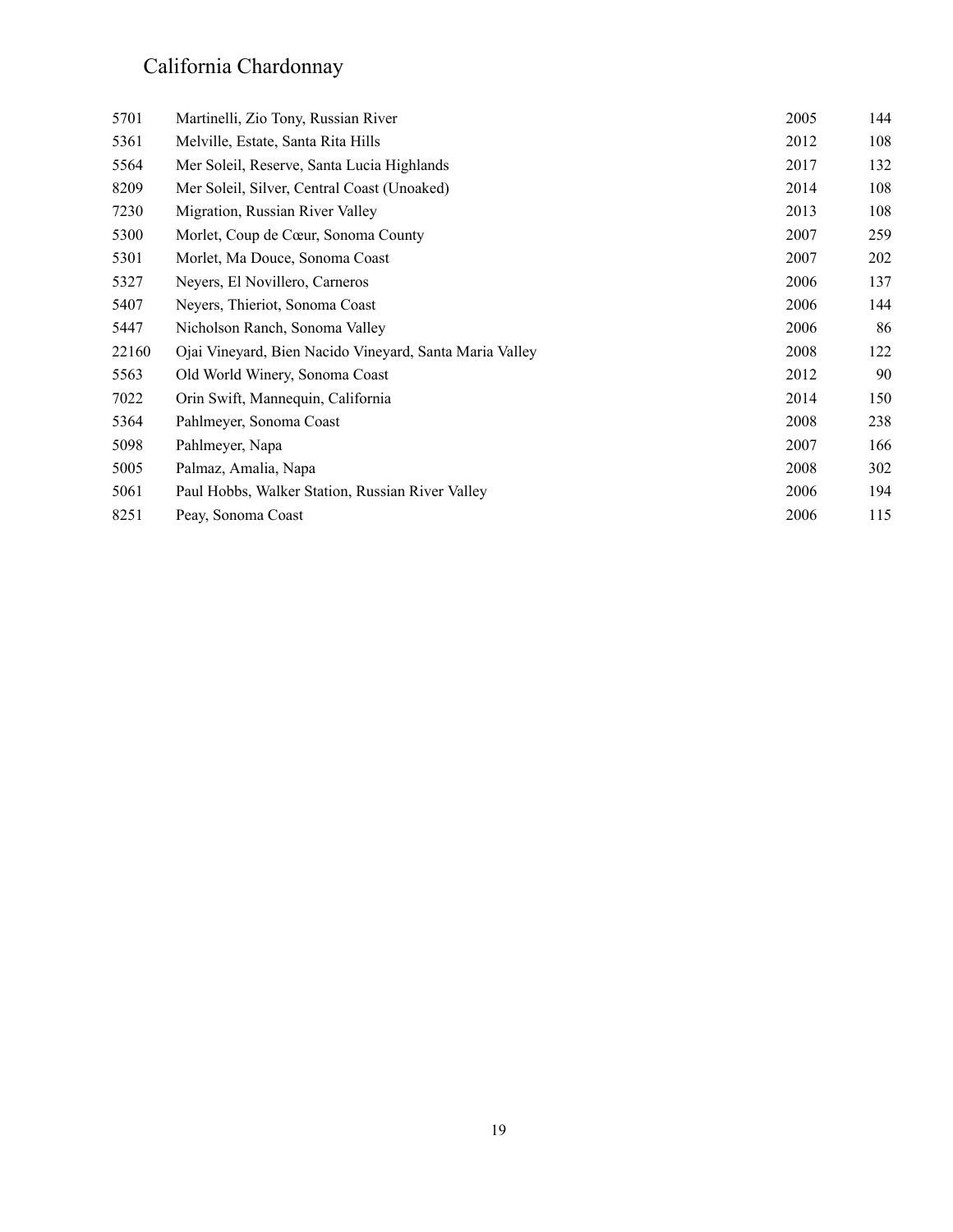| 5006  | Peter Michael, La Carrière, Knights Valley         | 2013 | 270 |
|-------|----------------------------------------------------|------|-----|
| 5504  | Peter Michael, Point Rouge, Sonoma County          | 2006 | 346 |
| 5062  | Pine Ridge, Dijon Clones, Carneros                 | 2012 | 126 |
| 5537  | Plumpjack, Reserve, Napa                           | 2013 | 234 |
| 7204  | Plumpjack, Reserve, Napa                           | 2010 | 192 |
| 8259  | Radio-Coteau, Savoy, Anderson Valley               | 2006 | 137 |
| 5449  | Ramey, Hudson, Carneros                            | 2005 | 173 |
| 7044  | Ramey, Hyde, Carneros                              | 2007 | 130 |
| 5448  | Ramey, Hyde, Carneros                              | 2005 | 144 |
| 5543  | Ramey, Hyde, Carneros                              | 2003 | 122 |
| 7043  | Ramey, Russian River Valley                        | 2008 | 137 |
| 5748  | Rochioli, Russian River Valley                     | 2007 | 122 |
| 5376  | Roar, Santa Lucia Highlands                        | 2010 | 173 |
| 22065 | Ridge, Monte Bello, Santa Cruz Mountains           | 2007 | 180 |
| 5385  | Rowland Tebb, Michael Mara, Sonoma Coast           | 2012 | 150 |
| 5451  | Sbragia, Gamble Ranch, Napa                        | 2005 | 108 |
| 22064 | Shibumi Knoll, Napa                                | 2010 | 302 |
| 22150 | Shibumi Knoll, Napa                                | 2009 | 288 |
| 5400  | Signorello, Hope's Cuvée, Napa                     | 2017 | 252 |
| 8019  | Sonoma-Cutrer, Russian River Ranches, Sonoma Coast | 2014 | 90  |
| 22241 | Sonoma-Cutrer, Russian River Ranches, Sonoma Coast | 2012 | 84  |
| 10320 | Staglin, Salus, Napa                               | 2007 | 130 |
| 5557  | Starmont, Napa                                     | 2015 | 84  |
| 7262  | Stephen Ross, Edna Valley, San Luis Obispo         | 2006 | 65  |
| 5715  | Stonestreet, Upper Barn, Alexander Valley          | 2011 | 234 |
| 5466  | Testarossa, Santa Barbara/Monterey                 | 2000 | 101 |
| 5399  | Tyler, Bien Nacido, W Block, Santa Maria Valley    | 2013 | 192 |
| 7263  | Tyler, Sanford & Benedict, Santa Maria Valley      | 2014 | 210 |
| 5735  | Tyler, Zotovich, Santa Rita Hills                  | 2006 | 108 |
| 5474  | Varner, Home Block, Santa Cruz Mountains           | 2006 | 137 |
| 5475  | Varner, Amphitheater Block, Santa Cruz Mountains   | 2006 | 130 |
| 5044  | Williams-Selyem, Hawk Hill, Russian River Valley   | 2001 | 216 |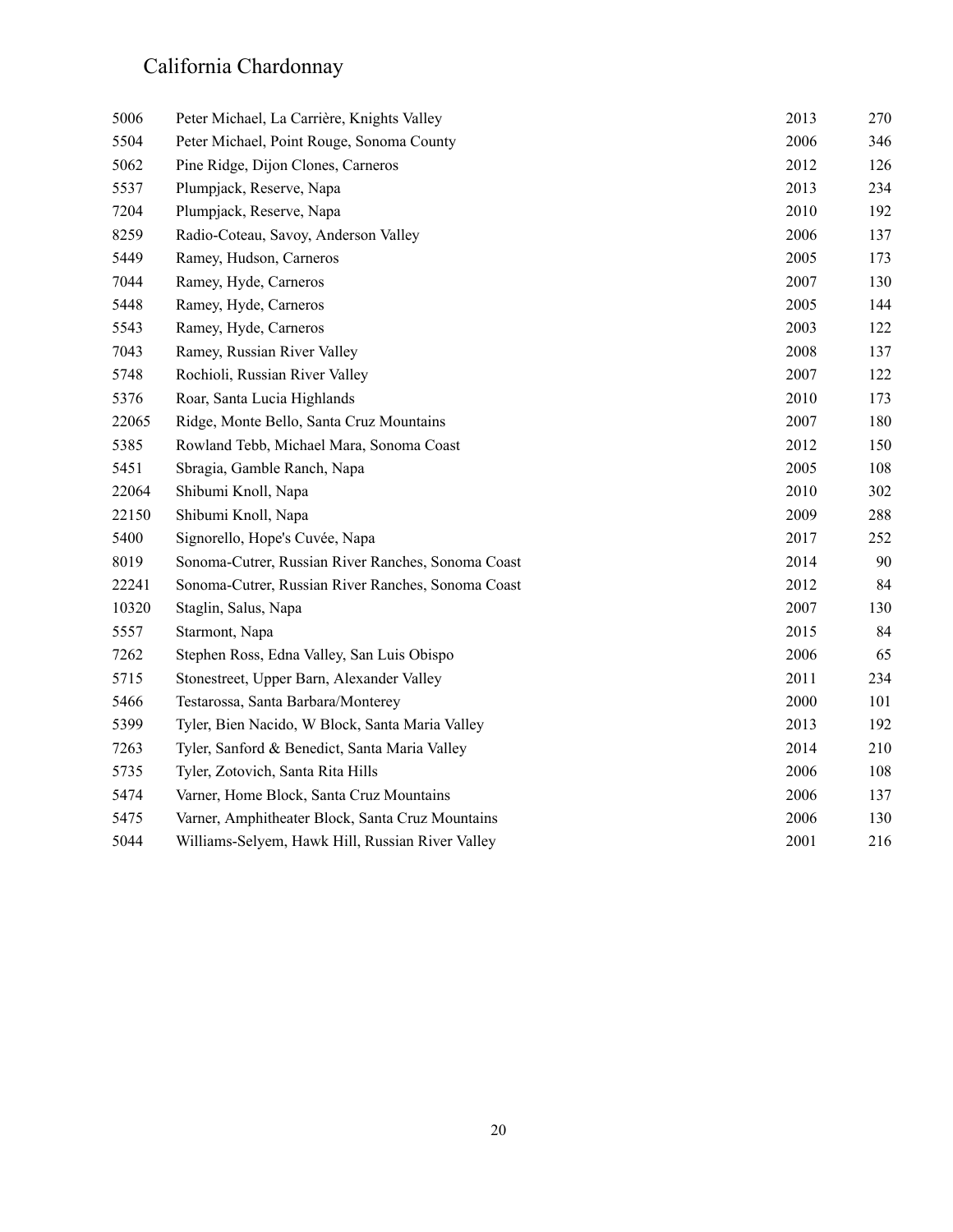# California Sauvignon Blanc

| 5444  | Aperture Cellars, Sonoma County | 2018 | 132 |
|-------|---------------------------------|------|-----|
| 22084 | Bougetz Cellars, Napa           | 2012 | 96  |
| 5458  | Cade, Napa                      | 2013 | 114 |
| 5620  | Cade, Napa                      | 2009 | 108 |
| 5014  | Cakebread, Napa                 | 2016 | 120 |
| 5140  | Crocker & Starr, Napa           | 2012 | 114 |
| 22095 | Cultivar, Napa                  | 2013 | 78  |
| 8220  | Davis Estates, Napa             | 2014 | 60  |
| 5622  | Duckhorn, Napa                  | 2014 | 114 |
| 22298 | Duckhorn, Napa                  | 2011 | 101 |
| 5536  | Duckhorn, Napa                  | 2010 | 115 |
| 5042  | Emmolo, Napa                    | 2014 | 102 |
| 5051  | Emmolo, Napa                    | 2012 | 86  |
| 5315  | Ferrari Carano, Sonoma County   | 2014 | 60  |
| 22040 | Galerie, Naissance, Napa        | 2012 | 101 |
| 22333 | Grgich Hills, Napa              | 2010 | 101 |
| 5684  | Grieve, Napa                    | 2011 | 162 |
| 5037  | Hanna, Russian River Valley     | 2014 | 72  |
| 22247 | Keever, Napa                    | 2010 | 114 |
| 5674  | Lail, Blueprint, Napa           | 2007 | 108 |
| 5024  | Quintessa, Illumination, Napa   | 2013 | 132 |
| 5459  | Spottswoode, Napa/Sonoma        | 2015 | 144 |
| 5791  | Spottswoode, Napa/Sonoma        | 2009 | 108 |
| 5053  | Storm, Santa Ynez Valley        | 2014 | 198 |

#### Other California White Wines

| 5472  | Alban, Roussanne, Estate, Edna Valley                         | 2006 | 130 |
|-------|---------------------------------------------------------------|------|-----|
| 22054 | Arrowood, Viognier, Saralee's Vineyard, Russian River, Sonoma | 2009 | 108 |
| 10257 | Conundrum, Blend, Napa                                        | 2009 | 86  |
| 5816  | Jonata, Blend, La Flor de Jonata, Santa Ynez Valley           | 2008 | 94  |
| 5675  | Prisoner Wine Company, Blindfold, Blend, California           | 2013 | 138 |
| 5676  | Prisoner Wine Company, Blindfold, Blend, California           | 2012 | 138 |
| 5308  | Quill, Viognier, Stagecoach Vinyard, Napa                     | 2007 | 115 |
| 7097  | Sol Rouge, Viognier, California                               | 2012 | 114 |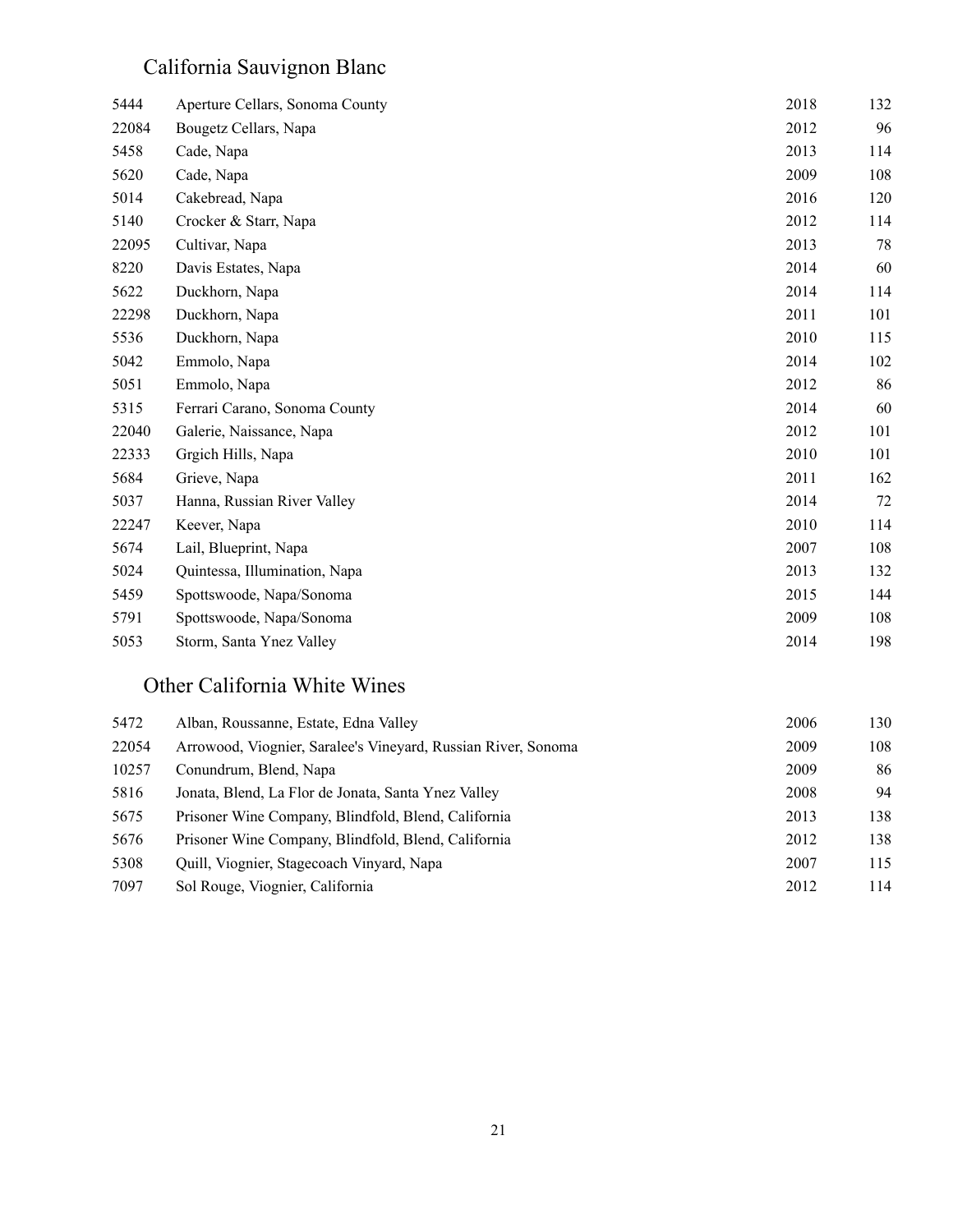## New York

| 5488 | Cave Spring, Riesling, Niagara Escarpment                    | 2009 | 90 |
|------|--------------------------------------------------------------|------|----|
| 5279 | Dr. Konstantin Frank, Gewürztraminer, Finger Lakes           | 2014 | 60 |
| 5280 | Dr. Konstantin Frank, Gewürztraminer, Finger Lakes           | 2013 | 60 |
| 7332 | Dr. Konstantin Frank, Grüner Veltliner, Finger Lakes         | 2014 | 58 |
| 7322 | Dr. Konstantin Frank, Dry Riesling, Finger Lakes             | 2014 | 58 |
| 5623 | Good Earth, Blend, Silverthread, Finger Lakes                | 2014 | 60 |
| 5556 | Ravines, Riesling, White Springs Vineyard, Dry, Finger Lakes | 2015 | 90 |
| 5028 | Tawse, Chardonnay, Niagara Escarpment                        | 2015 | 72 |

# New Jersey

| Alba, Chardonnay, Warren Hills                          | 2016 | 66  |
|---------------------------------------------------------|------|-----|
| Alba, Dry Rosé, Chelsea, Warren Hills                   | 2017 | 60  |
| Alba, Riesling, Warren Hills                            | 2016 | 54  |
| Alba, Riesling, Warren Hills                            | 2014 | 60  |
| Unionville, Home Chardonnay, Hunterdon County           | 2015 | 84  |
| Unionville, Pheasant Hill, Chardonnay, Hunterdon County | 2013 | 90  |
| Unionville, Pheasant Hill, Chardonnay, Hunterdon County | 2012 | 108 |
| Ventimiglia, Chardonnay, Highlands                      | 2010 | 101 |
|                                                         |      |     |

## Oregon

| 5306  | Anderson Family, Chardonnay, Dundee Hills                           | 2006 | 144 |
|-------|---------------------------------------------------------------------|------|-----|
| 22313 | Bethel Heights, Chardonnay, Willamette Valley                       | 2009 | 86  |
| 8036  | Chehalem, Chardonnay, Ian's Reserve, Stoller Vineyard, Dundee Hills | 2009 | 126 |
| 5503  | Domaine Drouhin, Chardonnay, Arthur, Dundee Hills                   | 2006 | 101 |
| 5643  | Domaine Serene, Cœur Blanc, (Pinot Noir) Willamette Valley          | 2006 | 210 |
| 5010  | Domaine Serene, Chardonnay, Evenstad, Reserve, Dundee Hills         | 2016 | 210 |
| 8416  | Harper Voit, Pinot Blanc, Elevage, Eola Amity Hills                 | 2014 | 120 |
| 5173  | Maison Noir, Love Drunk, Rosé, Willamette Valley                    | 2017 | 66  |
| 5516  | Mouton Noir, Chardonnay, Knock on Wood, Willamette Valley           | 2013 | 66  |

#### Washington State

| 5471  | Chaleur Estate, DeLille, Columbia Valley                                | 2006 | 180 |
|-------|-------------------------------------------------------------------------|------|-----|
| 5240  | Chateau Ste. Michelle, Eroica, Riesling, Columbia Valley                | 2016 | 78  |
| 10194 | Chateau Ste. Michelle, Eroica, Riesling, Columbia Valley                | 2013 | 72  |
| 5076  | Chateau Ste. Michelle, Eroica Gold, Riesling, Columbia Valley           | 2012 | 96  |
| 5371  | Gorman, Chardonnay, The Big Sissy, Conner Lee Vineyard, Columbia Valley | 2007 | 101 |
| 5241  | Owen Roe, Chardonnay, DuBrul Vineyard, Yakima Valley                    | 2014 | 120 |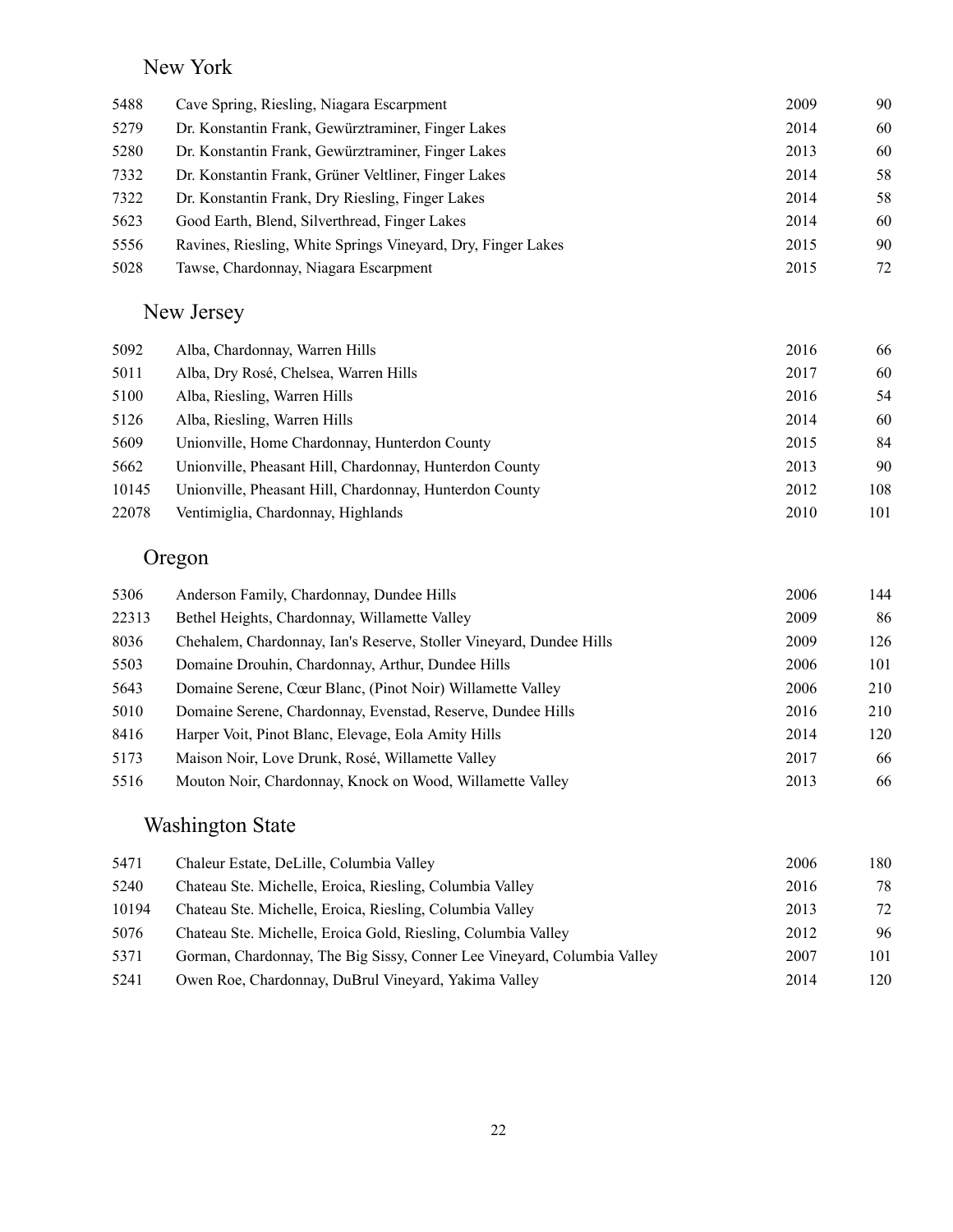## Germany

#### Mosel-Saar-Ruwer

| 10250 | Dr. H. Thanisch, Riesling, Bernkasteler Doctor, Kabinett           | 2011 | 137 |
|-------|--------------------------------------------------------------------|------|-----|
| 10244 | Dr. H. Thanisch, Riesling, Bernkasteler Doctor, Kabinett           | 2009 | 137 |
| 58    | Dr. Lippold, Riesling, Ürziger Würtzgarten, Weltersberg, Auslese   | 2009 | 138 |
| 59    | Dr. Lippold, Riesling, Ürziger Würtzgarten, Weltersberg, Auslese   | 2003 | 168 |
| 5551  | Geltz Zilliken, Riesling, Saarburg Rausch, Spätlese                | 2009 | 94  |
| 5153  | J.J. Prüm, Riesling, Bernkasteler Badstube, Kabinett               | 2016 | 108 |
| 22203 | J.J. Prüm, Riesling, Graacher Himmelreich, Kabinett                | 2016 | 120 |
| 22206 | J.J. Prüm, Riesling, Graacher Himmelreich, Spätlese                | 2016 | 150 |
| 22119 | J.J. Prüm, Riesling, Graacher Himmelreich, Spätlese                | 2015 | 156 |
| 22202 | J.J. Prüm, Riesling, Graacher Himmelreich, Spätlese                | 2014 | 138 |
| 22174 | J.J. Prüm, Riesling, Graacher Himmelreich, Spätlese                | 2012 | 156 |
| 5373  | J.J. Prüm, Riesling, Graacher Himmelreich, Spätlese                | 2009 | 156 |
| 22042 | J.J. Prüm, Riesling, Wehlener Sonnenuhr, Auslese                   | 2016 | 138 |
| 22037 | J.J. Prüm, Riesling, Wehlener Sonnenuhr, Auslese                   | 2015 | 192 |
| 22007 | J.J. Prüm, Riesling, Wehlener Sonnenuhr, Auslese                   | 2012 | 204 |
| 5138  | J.J. Prüm, Riesling, Wehlener Sonnenuhr, Auslese                   | 2007 | 144 |
| 5068  | J.J. Prüm, Riesling, Wehlener Sonnenuhr, Spätlese                  | 2004 | 228 |
| 10372 | Karthäuserhof, Riesling, Eitelsbacher Karthäuserhofberg, Spätlese  | 2009 | 115 |
| 5328  | Markus Molitor, Riesling, Ürziger Würzgarten, Kabinett             | 2016 | 132 |
| 5423  | Markus Molitor, Riesling, Wehlener Klosterberg, Spätlese           | 2015 | 138 |
| 5342  | Markus Molitor, Riesling, Zeltinger Himmelreich, Kabinett          | 2016 | 120 |
| 5348  | Markus Molitor, Riesling, Zeltinger Sonnenuh,r Goldkapsel, Auslese | 2016 | 390 |
| 8444  | Markus Molitor, Riesling, Zeltinger Sonnenuhr, Kabinett            | 2007 | 65  |
| 5478  | Willi Schaefer, Riesling, Graacher Domprobst, Spätlese             | 2013 | 168 |
| 5477  | Willi Schaefer, Riesling, Graacher Himmelreich, Spätlese           | 2013 | 144 |
| 5141  | Willi Schaefer, Riesling, Wehlener Sonnenuhr, Spätlese             | 2011 | 126 |
| 5649  | Von Kesselstatt, Riesling, Auslese, Scharzhofberger Fuder, #10     | 2002 | 348 |
| 5003  | Von Kesselstatt, Riesling, Auslese, Scharzhofberger, #10           | 2005 | 300 |
| 5650  | Von Kesselstatt, Riesling, Auslese, Scharzhofberger                | 1992 | 264 |
|       |                                                                    |      |     |

#### Nahe

| 5454 | Diel, Riesling, Dorsheimer Pittermännchen, Spätlese | 2004 | 101 |
|------|-----------------------------------------------------|------|-----|
| 5582 | Schäfer-Fröhlich, Riesling, Kabinett                | 2009 | 122 |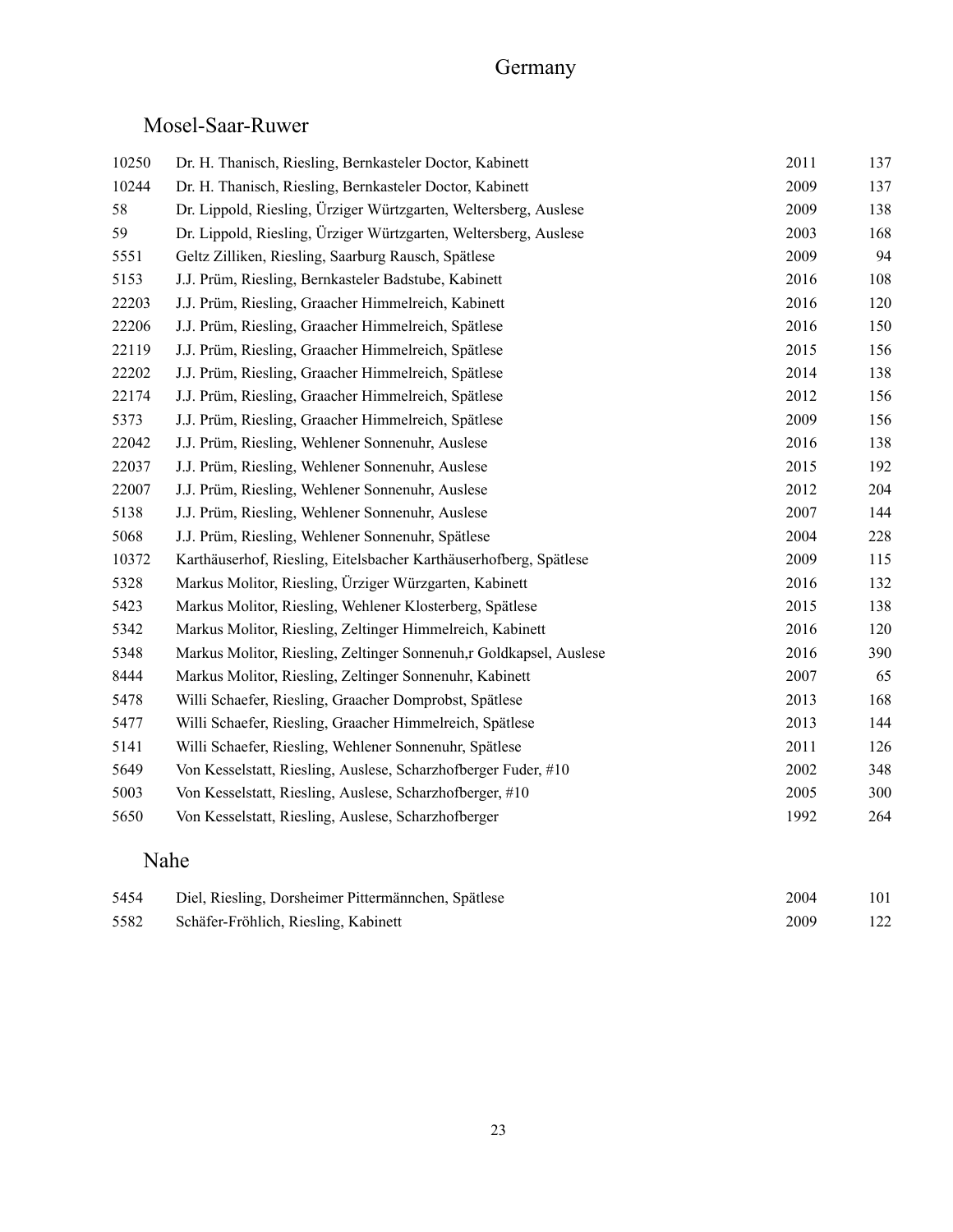## Rheingau

| 5484              | J.B. Becker, Riesling, Wallufer Oberberg, Kabinett, Halbtrocken           | 2015 | 102 |
|-------------------|---------------------------------------------------------------------------|------|-----|
| 5050              | J.B. Becker, Riesling, Wallufer Walkenberg, Alte Reben, Spätlese, Trocken | 2015 | 144 |
| 5334              | J.B. Becker, Riesling, Wallufer Walkenberg, Auslese                       | 2015 | 228 |
| 5199              | J.B. Becker, Riesling, Wallufer Walkenberg, Spätlese, Trocken             | 2015 | 132 |
| 5020              | Schloss Vollrads, Riesling, Kabinett                                      | 2013 | 66  |
| 5019              | Schloss Vollrads, Riesling, Kabinett                                      | 2011 | 90  |
| 5018              | Schloss Vollrads, Riesling, Spätlese                                      | 2012 | 108 |
| 5023 <sub>w</sub> | Von Simmern, Riesling, Eltviller Langenstück, Spätlese                    | 1971 | 468 |
|                   |                                                                           |      |     |

## Rheinhessen

| 5115 | Gunderloch, Riesling, Jean-Baptiste, Kabinett | 2007 |    |
|------|-----------------------------------------------|------|----|
|      | 22395 Keller, Riesling, Trocken               | 2011 |    |
|      | 22401 Keller, Riesling, Von der Fels          | 2011 | 10 |

#### Pfalz

| 10159 | Bassermann Jordan, Riesling, Trocken                         | 2012 | 65  |
|-------|--------------------------------------------------------------|------|-----|
| 10202 | Bassermann Jordan, Riesling, Feinherb                        | 2011 | 65  |
| 5027  | Dr. Bürklin-Wolf, Riesling, Deidesheimer, Trocken            | 2015 | 72  |
| 5102  | Dr. Bürklin-Wolf, Riesling, Gaisböhl, Grosses Gewächs        | 2015 | 168 |
| 5052  | Dr. Bürklin-Wolf, Riesling, Wachenheimer, Trocken            | 2015 | 72  |
| 5001  | Dr. Bürklin-Wolf, Riesling, Wachenheimer Goldbächel, Trocken | 2015 | 132 |
| 8241  | Neiss, Riesling, Heiligenkirche, Trocken                     | 2007 | 58  |
| 8250  | Neiss, Riesling, Kabinett, Trocken                           | 2007 | 65  |
| 5203  | Muller-Catoir, Scheurebe, Haardt, Trocken                    | 2013 | 114 |

#### Franken

| 5755 | Schieferkopf, Silvaner, Trocken | 2017 | 84 |
|------|---------------------------------|------|----|
|------|---------------------------------|------|----|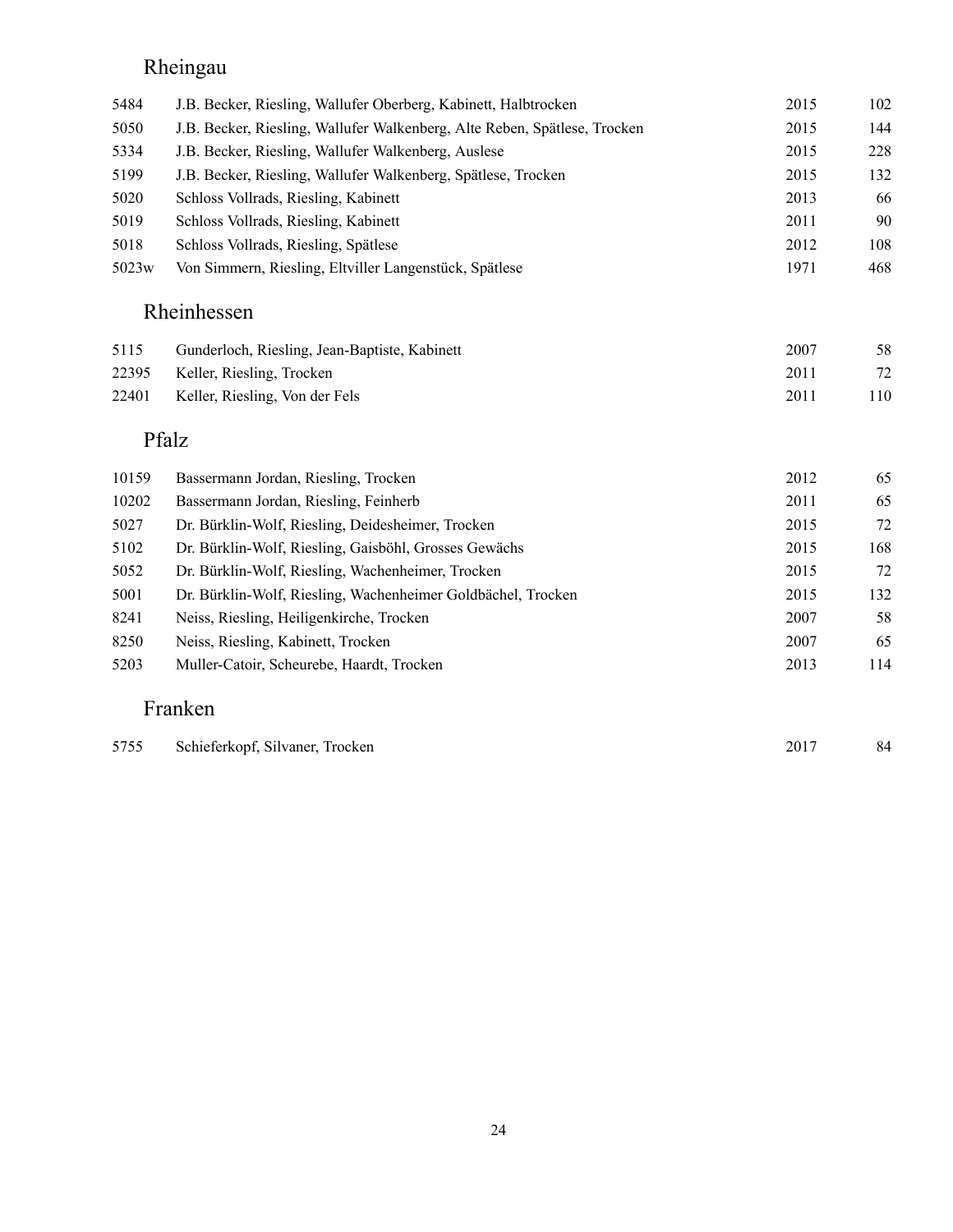# Northern Regions

| 5663  | Arneis, Roero, Correggia, Piedmont                                   | 2007 | 58  |
|-------|----------------------------------------------------------------------|------|-----|
| 10214 | Blanc di Buri, Meroi, Colli Orientali del Friuli                     | 2009 | 94  |
| 5323  | Blend, Bianco Secco, Ca' del Merlo, Quintarelli, Veneto              | 2012 | 156 |
| 5055  | Blend, Elena Walch, Beyond the Clouds, Alto Adige                    | 2012 | 216 |
| 5391  | Blend, Marchesi Fumanelli, Terso, Veneto                             | 2011 | 102 |
| 5040  | Chardonnay, Gaja, Rossj Bass, Langhe, Piedmont                       | 2014 | 294 |
| 5059  | Chardonnay, Jermann, Venezia-Giulia                                  | 2010 | 86  |
| 5103  | Chardonnay, Dreams, Jermann, Venezia-Giulia                          | 2008 | 245 |
| 10213 | Chardonnay, Meroi, Colli Orientali del Friuli                        | 2007 | 137 |
| 5797  | Chardonnay, Piodilei, Pio Cesare, Langhe                             | 2004 | 108 |
| 5116  | Chardonnay, Venissa, Venezia                                         | 2014 | 390 |
| 5736  | Garganega/Chardonnay, Anselmi, Capitel Foscarino, Veneto             | 2013 | 78  |
| 5013  | Gravner, Breg Anfora, Venezia-Giulia                                 | 2002 | 288 |
| 5382  | Kerner, Strasserhof, Alto Adige                                      | 2010 | 101 |
| 22145 | Pinot Bianco, Scubla, Friuli                                         | 2008 | 101 |
| 5278  | Pinot Grigio, Attems, Annia, Friuli                                  | 2014 | 78  |
| 5131  | Pinot Grigio, Dario Princic, Venezia-Giulia                          | 2009 | 173 |
| 5677  | Pinot Grigio, Ronco Severo, Colli Orientali del Friuli (Orange Wine) | 2017 | 102 |
| 10223 | Pinot Girigio, Santa Margherita, Alto Adige                          | 2020 | 95  |
| 5608  | Pinot Grigio, Venica & Venica, Jesera, Collio                        | 2017 | 96  |
| 5379  | Pinot Grigio, Villa Russiz, Friuli Colli Orientali                   | 2017 | 78  |
| 5021  | Ribolla Gialla, Jermann, Vinnae, Venezia-Giulia                      | 2009 | 101 |
| 5026  | Sauvignon Blanc, Jermann, Venezia-Giulia                             | 2009 | 101 |

# Central Regions

| 5369  | Chardonnay, Bramito del Cervo, Antinori, Umbria                                     | 2010 | 101 |
|-------|-------------------------------------------------------------------------------------|------|-----|
| 5501  | Chardonnay, Bramito del Cervo, Antinori, Umbria                                     | 2009 | 65  |
| 5515  | Chardonnay, Frescobaldi, Benefizio, Pomino Bianco, Tuscany                          | 2007 | 158 |
| 5443  | Chardonnay/Pinot Blanc, Querciabella, Batàr, Tuscany                                | 2012 | 270 |
| 8461  | Fiano di Avellino, Terredora Dipaolo, Campania                                      | 2007 | 79  |
| 22161 | Verdicchio, Giovanni Baldeschi Baleani, Donna Ginevra, Marche                       | 2009 | 108 |
| 8452  | Verdicchio, San Lorenzo, Verdicchio dei Castelli di Jesi, Classico, Riserva, Marche | 2003 | 58  |
| 5022  | Vermentino/Viognier, Ca Marcanda by Gaja, Vistamare, Tuscany                        | 2013 | 210 |
| 22162 | Vernaccia di San Gimignano, Tenuta Mormoraia, Tuscany                               | 2010 | 79  |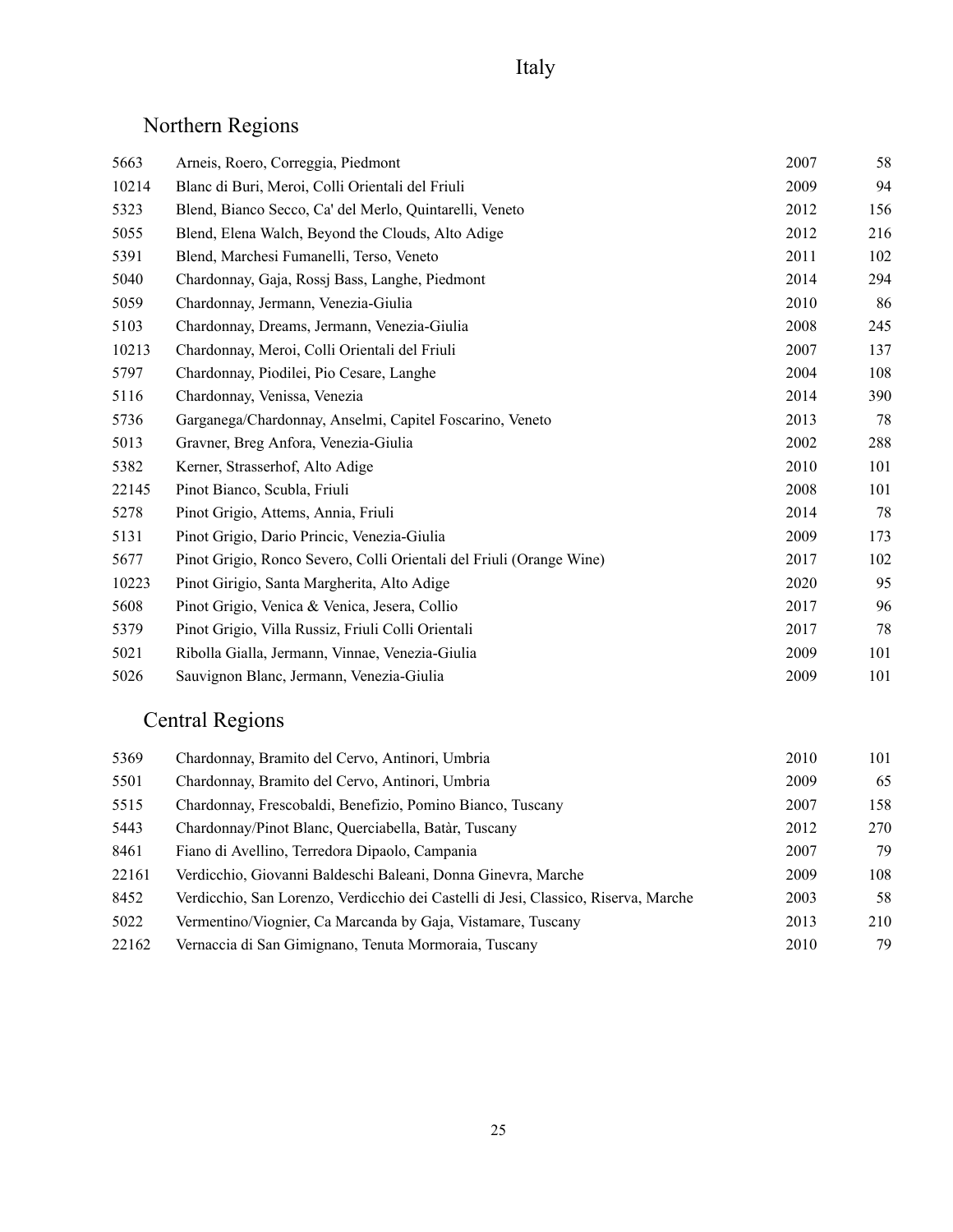# Italy, Southern Regions

| 7028 | Carricante, Alta Mora, Etna, Sicily                  | 2014 | 66  |
|------|------------------------------------------------------|------|-----|
| 5394 | Chardonnay, Planeta, Sicily                          | 2013 | 120 |
| 5664 | Grecanico, Santa Maria La Nave, Millesulmare, Sicily | 2015 | 204 |
| 5761 | Grillo, Feudo Maccari, Sicily                        | 2015 | 60  |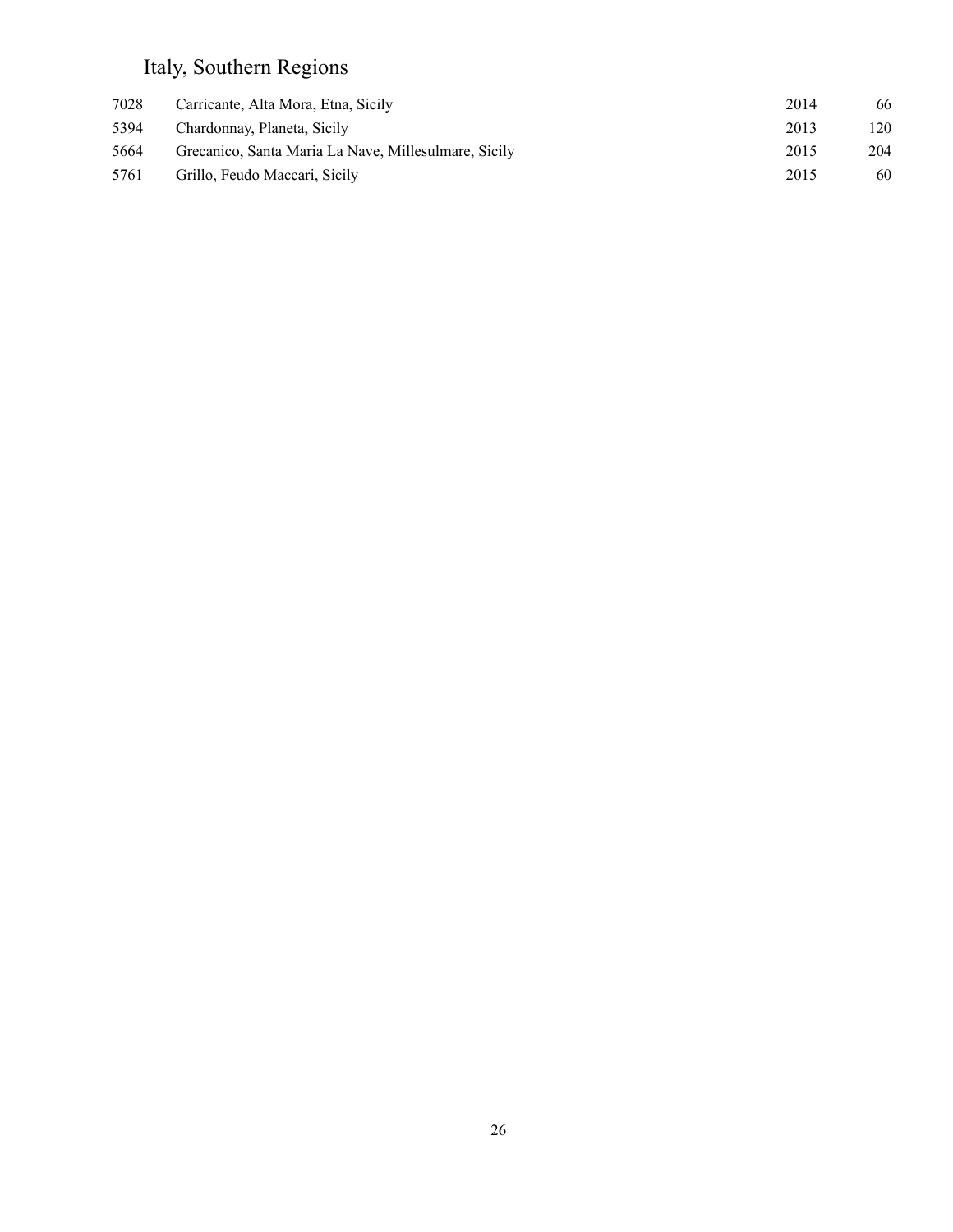#### Other Old World White Wine

## Spain & Portugal

| 8470  | Artadi, Vinas de Gain, Rioja, Spain                                 | 2005 | 96  |
|-------|---------------------------------------------------------------------|------|-----|
| 8059  | Blanc de Montsaluat, Francesc Sanchez-Bas, Priorat, Spain           | 2005 | 72  |
| 5619  | Torres, Chardonnay, Mulmanda, Conca de Barberá, Spain               | 2016 | 230 |
| 8176  | Carm, Codega do Larinho/Rabigato/Viosinho, Reserva, Douro, Portugal | 2009 | 94  |
| 22432 | Ferreirinha, Planalto Reserva, Blend, Douro, Portugal               | 2019 | 40  |
| 5392  | Ventozela, Ave Branco, Vinho Verde, Portugal                        | 2018 | 36  |
|       | Greece                                                              |      |     |
| 8193  | Sauvignon Blanc/Assyrtiko, Ktima Pavlidis, Thema                    | 2015 | 66  |
|       | Slovenia                                                            |      |     |
| 10296 | Malvazija Bianca, Marko Fon, Kras                                   | 2016 | 144 |
|       | Lebanon                                                             |      |     |
| 7271  | Chardonnay, Domaine des Tourelles, Marquis des Beys, Bekaa Valley   | 2015 | 108 |
|       | Austria                                                             |      |     |
| 5202  | Gelber Muscateller, Ecker, Wagram                                   | 2013 | 65  |
| 5416  | Grüner Veltliner, Prager, Smaragd, Achleiten, Wachau                | 2014 | 180 |
| 5071  | Grüner Veltliner, Sohm & Kracher, Burgenland                        | 2012 | 125 |
| 10240 | Grüner Veltliner, Domaine Wachau, Federspiel, Terrassen, Wachau     | 2015 | 55  |
| 5204  | Pinot Blanc, Prieler, Seeberg, Neusiedlersee Hügelland              | 2014 | 75  |
| 22081 | Riesling, Nikolaihof, Steinriesler, Wachau                          | 1998 | 195 |
| 5721  | Riesling, Nikolaihof, Vinothek, Wachau                              | 1995 | 385 |
| 5689  | Riesling, Rudi Pichler, Smaragd, Kellerberg, Wachau                 | 2006 | 168 |
| 5704  | Riesling, Erich Salomon, Noble Selection, Kremstal                  | 2005 | 102 |
|       | Switzerland                                                         |      |     |
| 7004  | Sauvignon, Louis Bovard, Epesses Grand Cru, Buxus, Vaud             | 2011 | 195 |
|       | Hungary                                                             |      |     |
| 10205 | Furmint, Royal Tokaji Wine Company, Tokaji                          | 2017 | 75  |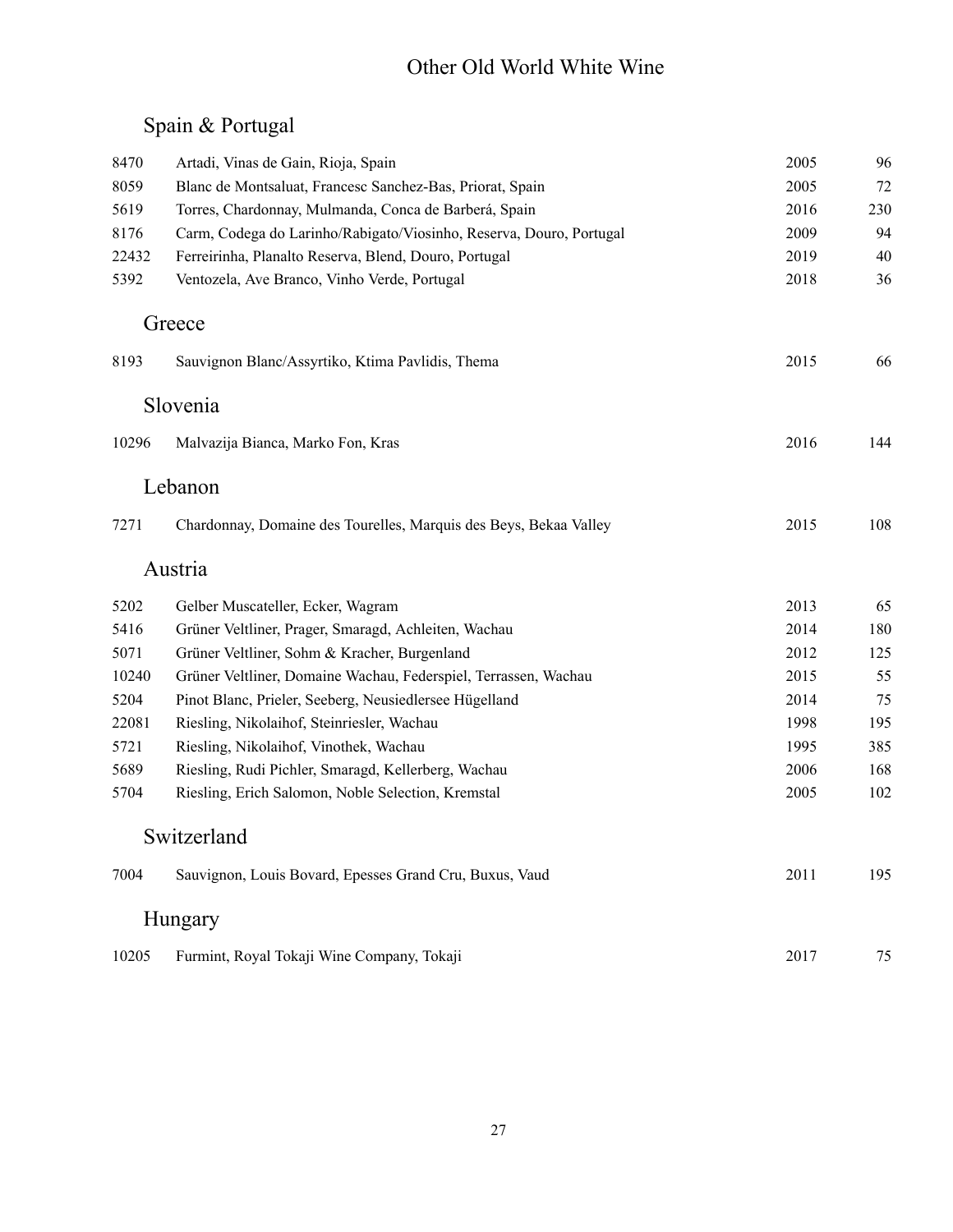#### New World White Wine

#### Australia

| 5635  | Chardonnay, Giaconda, Estate Vineyard, Victoria                | 2005 | 202 |  |
|-------|----------------------------------------------------------------|------|-----|--|
| 5718  | Chardonnay, Leeuwin Estate, Art Series, Margaret River<br>2006 |      |     |  |
| 7184  | Chardonnay, Leeuwin Estate, Art Series, Margaret River         | 2004 | 202 |  |
| 5745  | Chardonnay, Nantua Les Deux, Giaconda, Victoria                | 2006 | 144 |  |
| 7336  | Chardonnay, Stonier, Mornington Peninsula                      | 2005 | 86  |  |
| 10248 | Verdelho, Mollydooker, The Violinist, McLaren Vale             | 2010 | 101 |  |
|       | New Zealand                                                    |      |     |  |
| 10163 | Chardonnay, Cloudy Bay, Marlborough                            | 2014 | 120 |  |
| 7138  | Chardonnay, Cloudy Bay, Marlborough                            | 2013 | 120 |  |
| 8018  | Chardonnay, Kumeu River, Estate, Auckland                      | 2018 | 120 |  |
| 8165  | Chardonnay, Kumeu River, Estate, Auckland                      | 2011 | 120 |  |
| 5134  | Sauvignon Blanc, Cloudy Bay, Marlborough                       | 2016 | 120 |  |
| 8116  | Sauvignon Blanc, Greywacke, Marlborough                        | 2013 | 94  |  |
| 5762  | Sauvignon Blanc, Greywacke, Wild, Marlborough                  | 2015 | 120 |  |
| 7216  | Sauvignon Blanc, Kim Crawford, Marlborough                     | 2020 | 65  |  |
| 5758  | Sauvignon Blanc, Loveblock, Marlborough                        | 2016 | 90  |  |
| 10211 | Sauvignon Blanc, Oyster Bay, Marlborough                       | 2021 | 55  |  |
|       | South Africa                                                   |      |     |  |
| 7245  | Chenin Blanc, Ernie Els, Big Easy, Western Cape                | 2014 | 45  |  |
| 8429  | Chenin Blanc, Mulderbosch, Stellenbosch                        | 2015 | 48  |  |
|       | Argentina                                                      |      |     |  |
| 22090 | Chardonnay, Alta, Catena, Mendoza                              | 2013 | 78  |  |
| 5389  | Chardonnay, Alta, Catena, Mendoza                              | 2006 | 84  |  |
|       | Uruguay                                                        |      |     |  |

| 7279 | Albariño, Garzon, Atlántida | 2017 | $\mathbf{a}$ |
|------|-----------------------------|------|--------------|
|------|-----------------------------|------|--------------|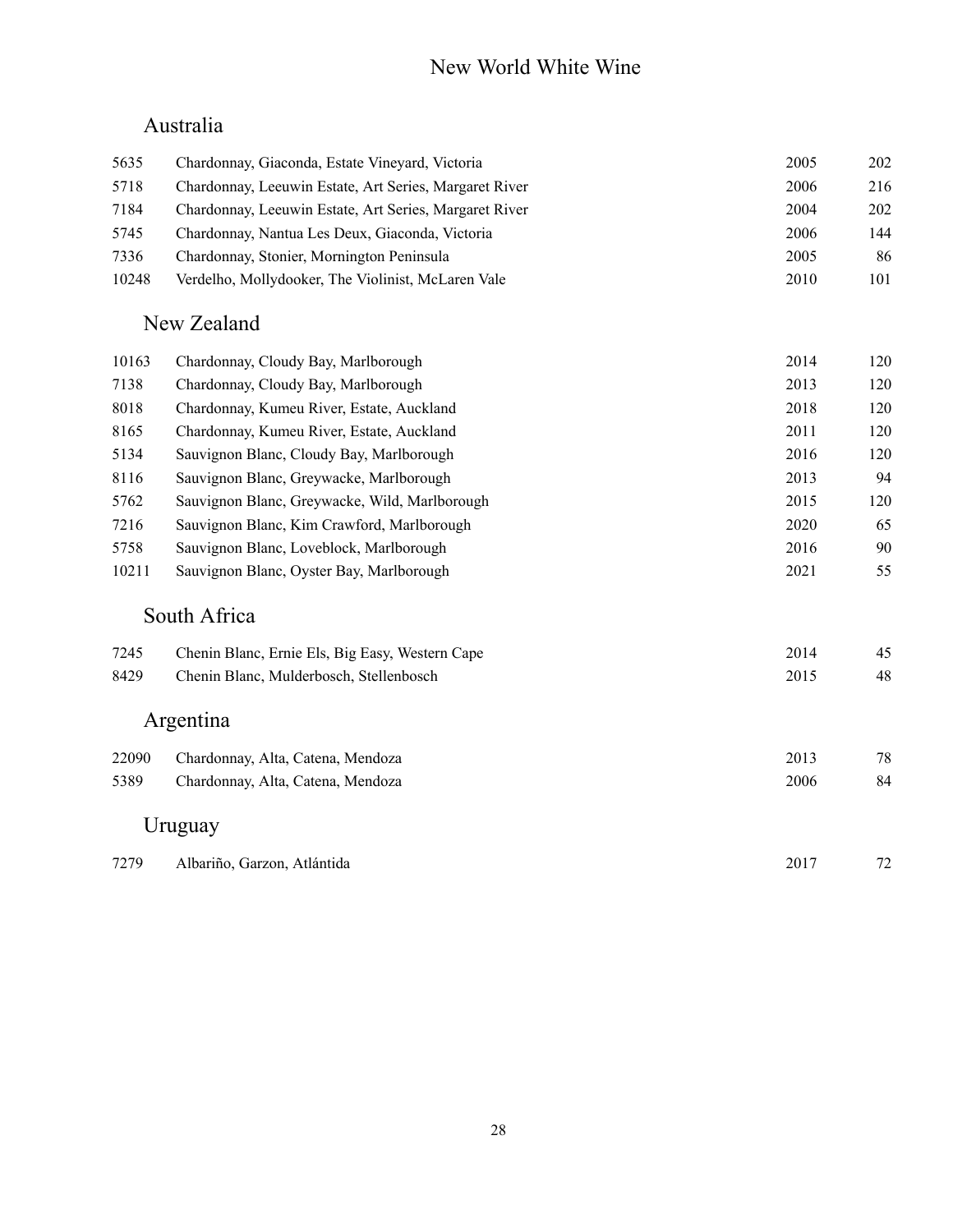#### Half-Bottles

## Champagne

| 5652<br>78     | Krug, Grande Cuvée<br>NV<br>Veuve Clicquot, Yellow Label, Brut<br><b>NV</b> |           |     |  |
|----------------|-----------------------------------------------------------------------------|-----------|-----|--|
|                |                                                                             |           | 130 |  |
|                | <b>Sparkling Wine</b>                                                       |           |     |  |
| 84             | Gruet, Brut, New Mexico                                                     | NV        | 42  |  |
| 130            | Roederer Estate, Brut, Anderson Valley, California                          | <b>NV</b> | 54  |  |
| 76             | Santa Margherita Rosé, Vino Spumante, Brut, Italy                           | <b>NV</b> | 72  |  |
| $\mathbf{1}$   | Santa Margherita Prosecco, Valdobbiadene, Brut, Italy                       | <b>NV</b> | 66  |  |
|                | France                                                                      |           |     |  |
| 5492           | Alsace, Gewürztraminer, Vendange Tardive, Hugel                             | 2010      | 120 |  |
| 5310           | Alsace, Gewürztraminer, Paul Blanck                                         | 2011      | 50  |  |
| 166            | Chablis, Daniel Dampt                                                       | 2009      | 65  |  |
| 26             | Chablis, Moreau-Naudet                                                      | 2015      | 66  |  |
| 14             | Chablis, Vaillons, Moreau-Naudet                                            | 2015      | 102 |  |
| $\overline{2}$ | Chassagne-Montrachet, Les Vergers, Fontaine-Gagnard                         | 2008      | 137 |  |
| 79             | Meursault-Blagny, La Genelotte, Comtesse Bernard Cherisey                   | 2015      | 210 |  |
| 0005           | Pouilly-Fuissé, Louis Jadot                                                 | 2009      | 86  |  |
| 41             | St. Veran, Domaine Thibert                                                  | 2011      | 43  |  |
| 27             | Vin Jaune, Arbois Blanc, Rolet                                              | 2005      | 114 |  |
|                | Austria                                                                     |           |     |  |
| 44             | Grüner Veltliner, Heiligenstein, Hirsch, Kamptal                            | 2011      | 90  |  |
| 19             | Riesling, Zöbinger Heiligenstein, Bründlmayer, Kamptal                      | 2006      | 62  |  |
|                | Germany                                                                     |           |     |  |
| 181            | Riesling, Auslese, Goldkapsel, Graacher Himmelreich, J.J. Prüm, Mosel       | 2015      | 210 |  |
| 12             | Riesling, Auslese, Niederhäuser Hermannshöhle, Dönnhoff, Nahe               | 2005      | 120 |  |
| 15             | Riesling, Auslese, Oberhäuser Brücke, Dönnhoff, Nahe                        | 2005      | 115 |  |
| 18             | Riesling, Auslese, Rüdesheimer Berg Rottland, Leitz, Rheingau               | 2005      | 122 |  |
| 22             | Riesling, Spätlese, Wehlener Sonnenuhr, J. J. Prüm, Mosel                   | 2007      | 65  |  |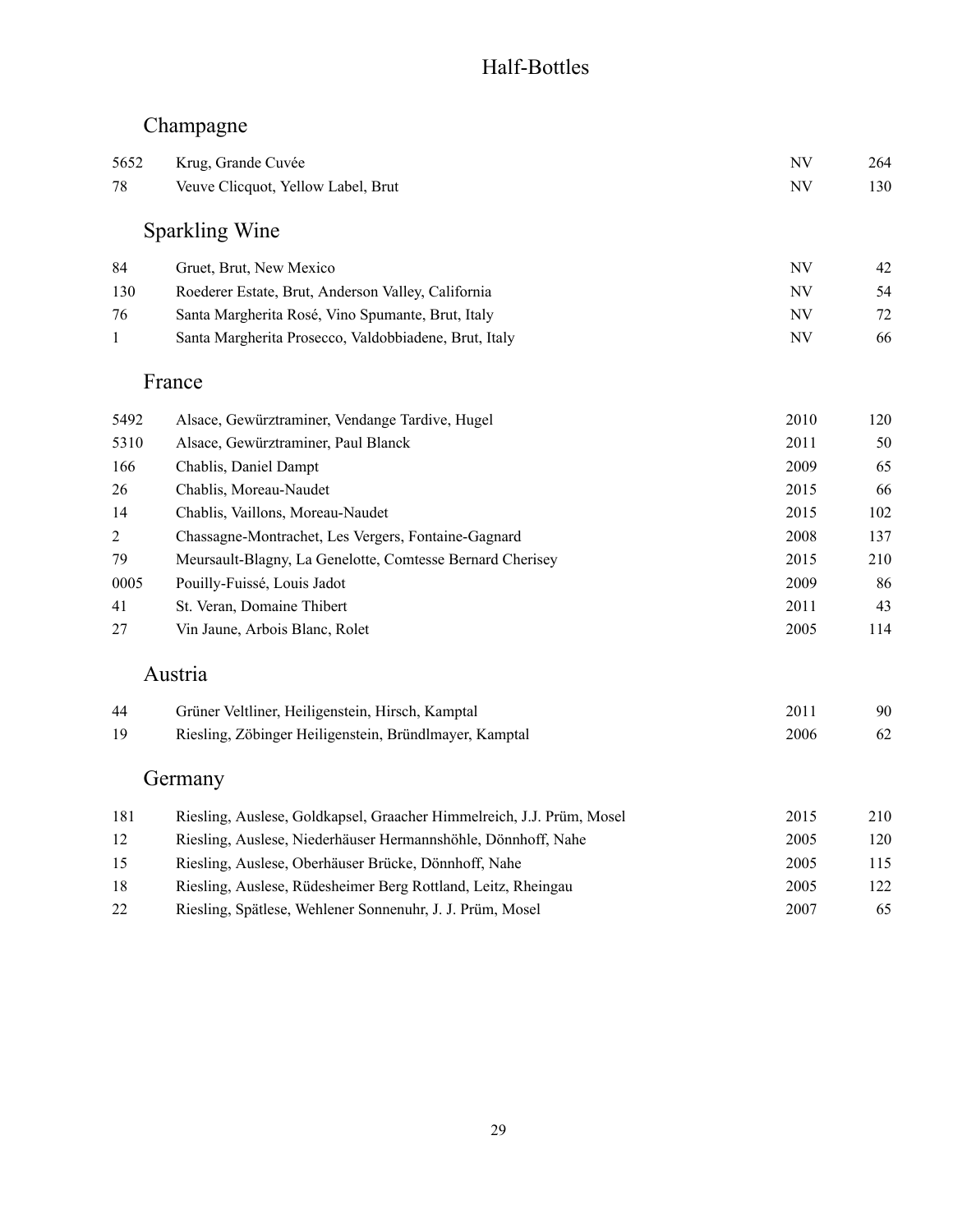#### California

| 43  | Chardonnay, Cakebread, Napa               | 2013 | 102 |
|-----|-------------------------------------------|------|-----|
| 21  | Chardonnay, Macrostie, Sonoma Coast       | 2018 | 38  |
| 114 | Chardonnay, Plumpjack, Reserve, Napa      | 2013 | 108 |
| 23  | Chardonnay, Ramey, Russian River Valley   | 2011 | 132 |
| 134 | Chardonnay, Shug, Carneros                | 2008 | 50  |
|     | Greece                                    |      |     |
| 34  | Assyrtiko, Argyros, Santorini, Aegean Sea | 2011 | 34  |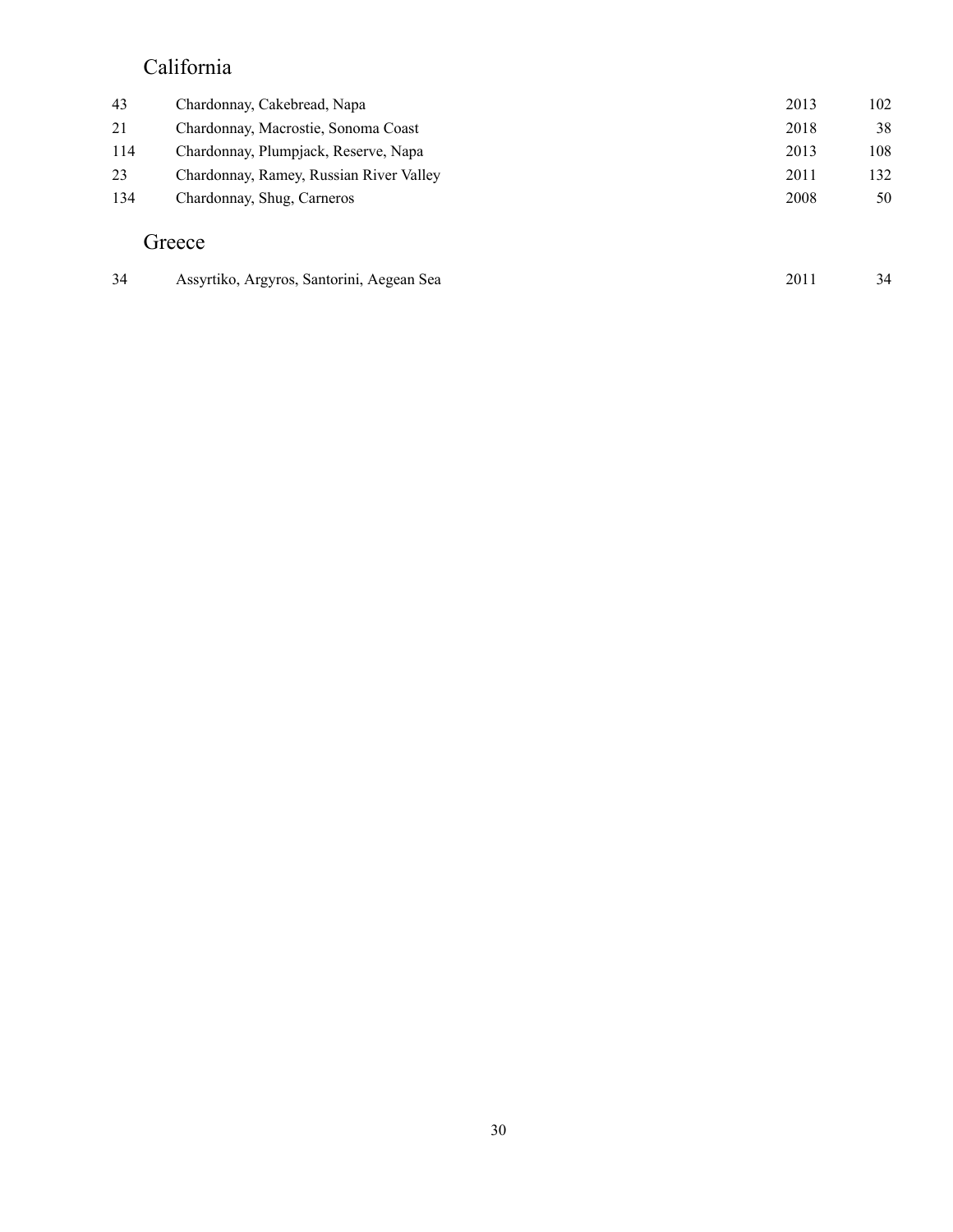#### Magnums (1.5 Liters)

#### Champagne

| 100               | Krug, Collection, Brut                                                              | 1985      | 3150 |
|-------------------|-------------------------------------------------------------------------------------|-----------|------|
| 103               | Ruinart, Rosé, Brut                                                                 | NV        | 750  |
| 968               | Veuve-Clicquot, Yellow Label, Brut                                                  | <b>NV</b> | 360  |
|                   | France                                                                              |           |      |
| 22931             | Alsace, Riesling, Clos Ste. Hune, Trimbach                                          | 2012      | 1200 |
| 1654              | Alsace, Riesling, Clos Ste. Hune, Trimbach                                          | 2009      | 1200 |
| 1655              | Alsace, Riesling, Cuvée Frederic Emile, Trimbach                                    | 2009      | 390  |
| 94                | Hermitage, De L'Orée, Chapoutier                                                    | 2003      | 1152 |
| 1653              | Pays d'Oc, Chardonnay, Reserve, St. Martin                                          | NV        | 173  |
| 5899 <sub>w</sub> | Puligny-Montrachet, Les Folatière, Domaine Leflaive                                 | 2016      | 1500 |
| 1673              | Rosé, Vie Vité, Côtes de Provence                                                   | 2015      | 162  |
|                   | California                                                                          |           |      |
| 951               | Clos du Bois, Chardonnay, North Coast                                               | 2009      | 122  |
|                   | Germany                                                                             |           |      |
| 1695              | J.B. Becker, Riesling, Wallufer Walkenberg, Auslese, Rheingau                       | 2015      | 420  |
| 1675              | J.B. Becker, Riesling, Wallufer Walkenberg, Alte Reben, Spätlese, Trocken, Rheingau | 2015      | 276  |

98 J.B. Becker, Riesling, Wallufer Walkenberg, Spätlese, Trocken, Rheingau 2015 252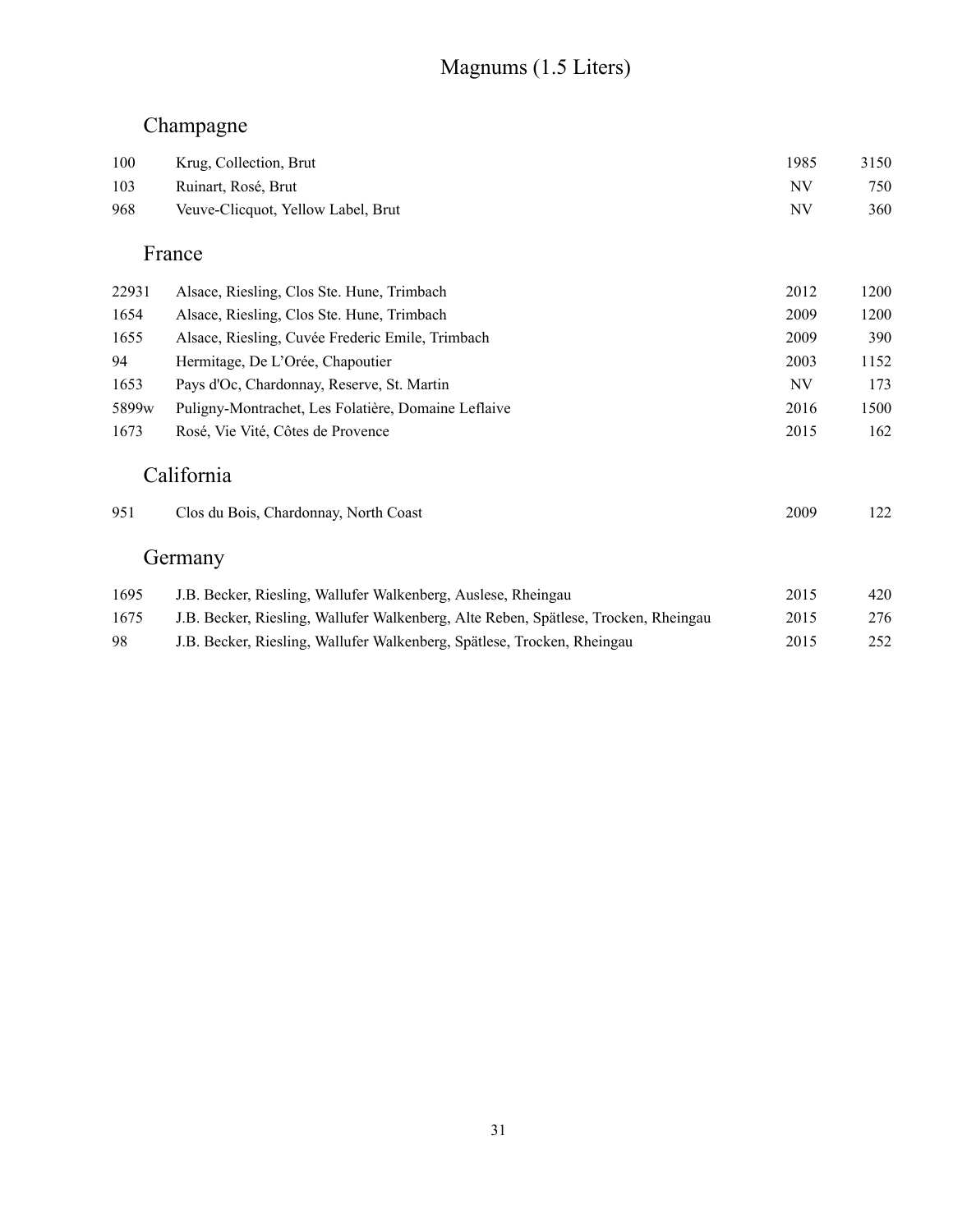#### Dessert Wines

#### France

| 5377  | Château Caillou, Barsac                                    | 1961 | 720  |  |  |  |
|-------|------------------------------------------------------------|------|------|--|--|--|
| 988   | Château Climens, Sauternes-Barsac<br>2005                  |      |      |  |  |  |
| 5152  | Château Coutet, Crème De Tête, Cuvée Madame, Sauternes     | 1989 |      |  |  |  |
| 127   | Château Doisy-Védrines, Sauternes                          | 2002 |      |  |  |  |
| 5029  | Château d'Yquem, Sauternes                                 | 2015 | 660  |  |  |  |
| 5133  | Château d'Yquem, Sauternes                                 | 2005 | 1440 |  |  |  |
| 131w  | Château d'Yquem, Sauternes                                 | 2005 | 504  |  |  |  |
| 5096  | Château d'Yquem, Sauternes                                 | 1995 | 960  |  |  |  |
| 5808  | Château d'Yquem, Sauternes                                 | 1994 | 960  |  |  |  |
| 69    | Château Guiraud, Sauternes                                 | 1988 | 302  |  |  |  |
| 120   | Château Lamothe-Guignard, Sauternes                        | 2003 | 40   |  |  |  |
| 125   | Château Petit Vedrines, Sauternes                          | 2003 | 34.8 |  |  |  |
| 20    | Château Rieussec, Sauternes                                | 2007 | 325  |  |  |  |
| 5624  | Château Suduiraut, Sauternes                               | 2010 | 330  |  |  |  |
|       | Southwest                                                  |      |      |  |  |  |
| 5510  | Tirecul la Graviere, "Cuvée Madame", Monbazillac, Dordogne |      |      |  |  |  |
|       | Rhône                                                      |      |      |  |  |  |
| 171   | Ermitage, Vin de Paille, Chapoutier                        | 2005 | 281  |  |  |  |
|       | Languedoc-Roussillon                                       |      |      |  |  |  |
| 10353 | Muscat de Frontignan, Château De La Peyrade                | 1994 | 79   |  |  |  |
| 5734  | Rivesaltes, Terrassous                                     | 1974 | 330  |  |  |  |
| Loire |                                                            |      |      |  |  |  |
| 52    | Coteaux du Layon, Les Essard, Delesvaux                    | 1996 | 450  |  |  |  |
| 178   | Vouvray, Moëlleux, Clos Naudin, Foreau                     | 2002 | 108  |  |  |  |
|       | Alsace                                                     |      |      |  |  |  |
| 5673  | Gewürztraminer, Selection de Grains Nobles, Hugel          | 2001 | 425  |  |  |  |
| 8     | Pinot Gris, Vendange Tardive, Clos Jebsal, Zind-Humbrecht  | 2008 | 132  |  |  |  |
|       | Germany - Auslese                                          |      |      |  |  |  |
| 58    | Riesling, Dr. Lippold, Ürziger Würtzgarten, Weltersberg    | 2009 | 138  |  |  |  |
| 59    | Riesling, Dr. Lippold, Ürziger Würtzgarten, Weltersberg    | 2003 | 168  |  |  |  |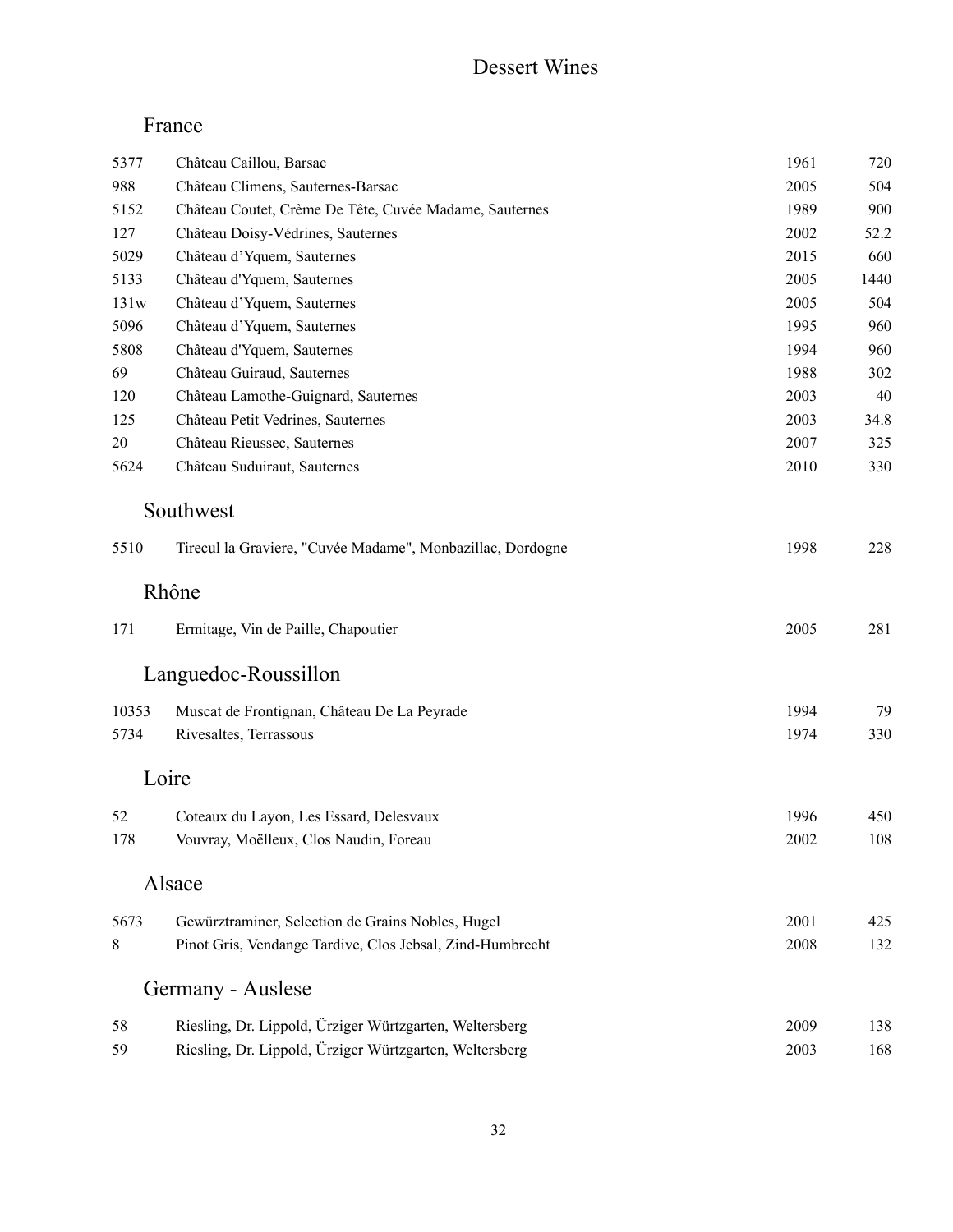#### Germany - Beerenauslese

| 981 | Riesling, Dr. Loosen, Ürziger Würzgarten, Mosel  | 2006 | 158 |
|-----|--------------------------------------------------|------|-----|
| 81  | Riesling, Molitor, Zeltinger Himmelreich*, Mosel | 2005 | 281 |
| 189 | Riesling, Bert Simon, Serriger Würtzberg, Mosel  | NV   | 158 |

#### Germany - Trockenbeerenauslese

| 5906 | Riesling, Durklerm, Kallstadter Annaberg, Rheinpfalz               | 1937 | 1404 |
|------|--------------------------------------------------------------------|------|------|
| 194  | Riesling, Friedrich Wilhelm Gymnasium, Graacher Himmelreich, Mosel | 1959 | 5184 |
| 191  | Riesling, Gunderloch, Nackenheim Rothenberg, Rheinhessen           | 2003 | 396  |
| 195  | Riesling, J.J. Prüm, Wehlener Sonnenuhr, Mosel                     | 1959 | 5184 |
| 182  | Riesling, Molitor, Wehlener Klosterberg*, Mosel                    | NV   | 504  |
| 193  | Riesling, Staatliche Weinbaudomäne, Avelsbacher Hammerstein, Mosel | 1959 | 3168 |

# Germany - Eiswein

|  | Riesling, Schloss Vollrads, Rheingau |  | 2012 | 450 |
|--|--------------------------------------|--|------|-----|
|--|--------------------------------------|--|------|-----|

#### Austria

| 201 | Kracher, BA, Neusiedlersee (Zweigelt)                                                 | 2016 | 114  |
|-----|---------------------------------------------------------------------------------------|------|------|
| 172 | Kracher, BA, Cuvée, Burgenland, (Chardonnay/Welschriesling)                           | 2011 | 114  |
| 200 | Kracher, TBA, Grande Cuvée #7, Nouvelle Vague, Burgenland (Chardonnay/Welschriesling) | 2005 | 187  |
| 175 | Nigl, TBA, Wachau (Grüner Veltliner)                                                  | 2006 | 144  |
| 183 | Peter Schandl, Ruster Ausbruch, Burgenland (Riesling/Furmint/Sauvignon Blanc) 750ml   | 2006 | 252. |

#### Italy

| 135            | Acininobili, Maculan, Veneto                                  | 2003 | 216 |
|----------------|---------------------------------------------------------------|------|-----|
| 82             | Donnafugata, Ben Ryé, Passito di Pantelleria, Sicily          | 2010 | 138 |
| 22033          | Donnafugata, Ben Ryé, Passito di Pantellaria, Sicily          | 2009 | 101 |
| 143            | Torcolato, Maculan, Breganze                                  | 2005 | 94  |
| 116            | Anselmi, I Capitelli, Veneto                                  | 2005 | 72  |
| 8003           | La Spinetta, Moscato d'Asti, Bricco Quaglia, Piemonte         | 2020 | 35  |
| $\overline{4}$ | La Spinetta, Passito Oro, Piedmont                            | 2006 | 137 |
| 206            | Rocca di Montegrossi, Vin Santo del Chianti Classico, Tuscany | 2007 | 234 |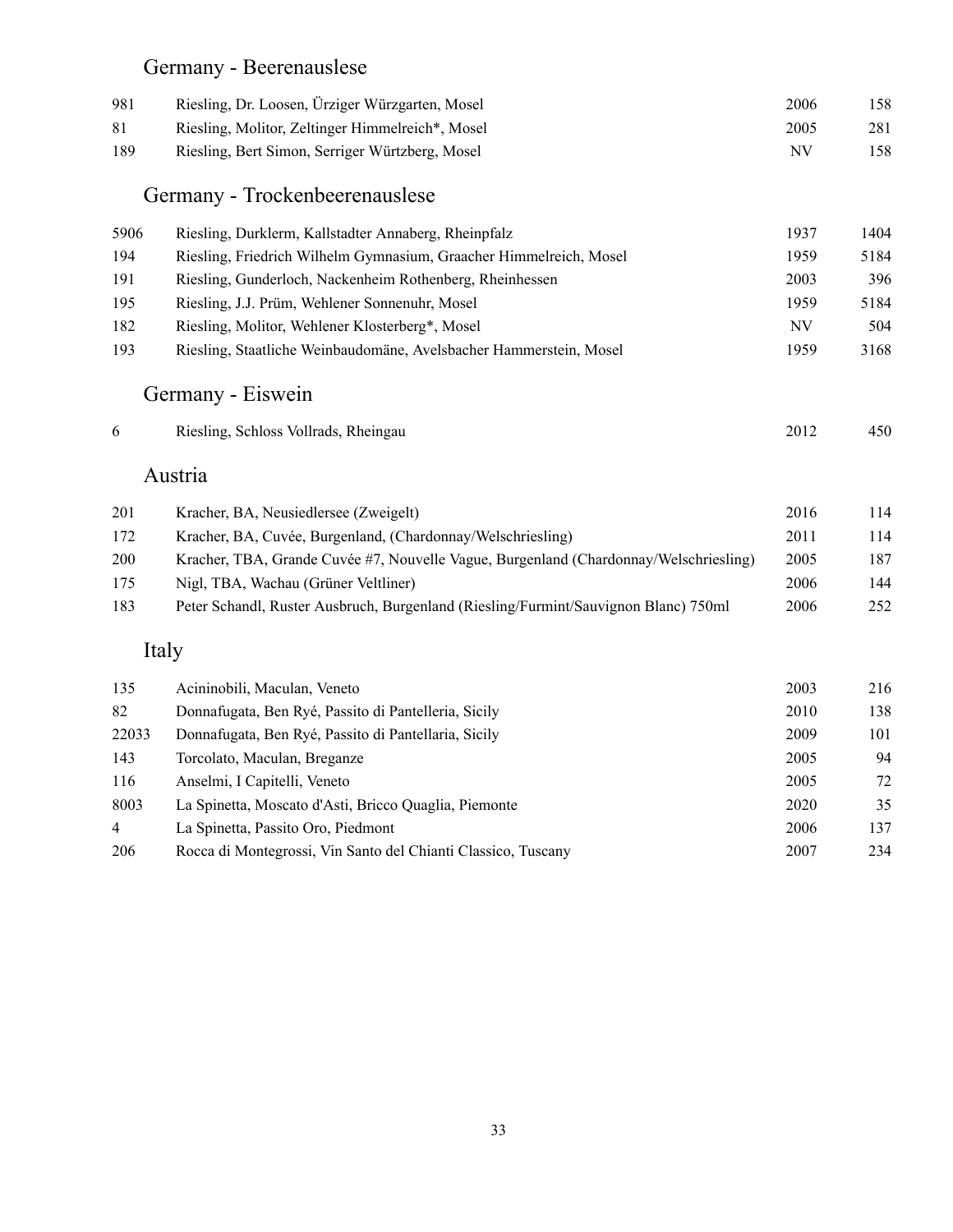#### Hungary

| 115  | Tokaji, Château Pajzos, Aszú, 5 Puttonyos | 2009 | 162  |
|------|-------------------------------------------|------|------|
| 987  | Tokaji, Château Pajzos, Eszencia          | 1993 | 900  |
| 5651 | Tokaji, Royal Tokaji Wine Co., Betsek     | 2017 | 300  |
| 83   | Tokaji, Royal Tokaji Wine Co., Eszencia   | 2008 | 2100 |
| 5716 | Tokaji, Royal Tokaji Wine Co., Mézes Mály | 2017 | 400  |
| 211  | Tokaji, Royal Tokaji Wine Co., Mézes Mály | 2009 | 450  |
| 210  | Tokaji, Royal Tokaji Wine Co., Mézes Mály | 2008 | 450  |
| 209  | Tokaji, Roval Tokaji Wine Co., Mézes Mály | 2007 | 450  |
| 184  | Tokaji, Royal Tokaji Wine Co., Szt. Tamás | 2008 | 330  |
|      |                                           |      |      |

#### California

| 202   | Alban, Viognier, Rotten Luck, Edna Valley                           | 2005 | 130        |
|-------|---------------------------------------------------------------------|------|------------|
| 55    | Far Niente, Dolce, Late Harvest, Napa                               | 2014 | <b>200</b> |
| 13    | Far Niente, Dolce, Late Harvest, Napa                               | 2012 | 240        |
| 5041  | Grgich Hills, Riesling, Violetta, Napa                              | 2013 | 264        |
| 145   | Husic, Late Harvest Semillon, Napa                                  | 2013 | 234        |
| 10314 | Jonata, Miel de Jonata, Late Harvest, Santa Ynez Valley             | NV   | 353        |
| 22903 | Sine Qua Non, Mr. K., The Straw Man, Marsanne, Santa Barbara County | 2006 | 684        |
| 108   | Sine Qua Non, The Noble Man, Chardonnay, San Luis Obispo County     | 2005 | 504        |
| 22529 | Sine Qua Non, To the Rescue, Roussanne, Santa Barbara County        | 2006 | 511        |
|       |                                                                     |      |            |

#### Australia

| 196  | R.L. Buller & Son, Rare Muscat, Rutherglen, Victoria                              | NV   | 137 |
|------|-----------------------------------------------------------------------------------|------|-----|
| 75   | Two Hands, Semillon, For Love or Money, Barossa Valley                            | 2006 | 130 |
|      | New York                                                                          |      |     |
| 159  | Boundary Breaks, Ice Wine, Riesling, Finger Lakes                                 | 2014 | 210 |
|      | South Africa                                                                      |      |     |
| 5505 | Constantia Klein, Muscat of Alexandria, Vin Constance, Constantia, Coastal Region | 2013 | 264 |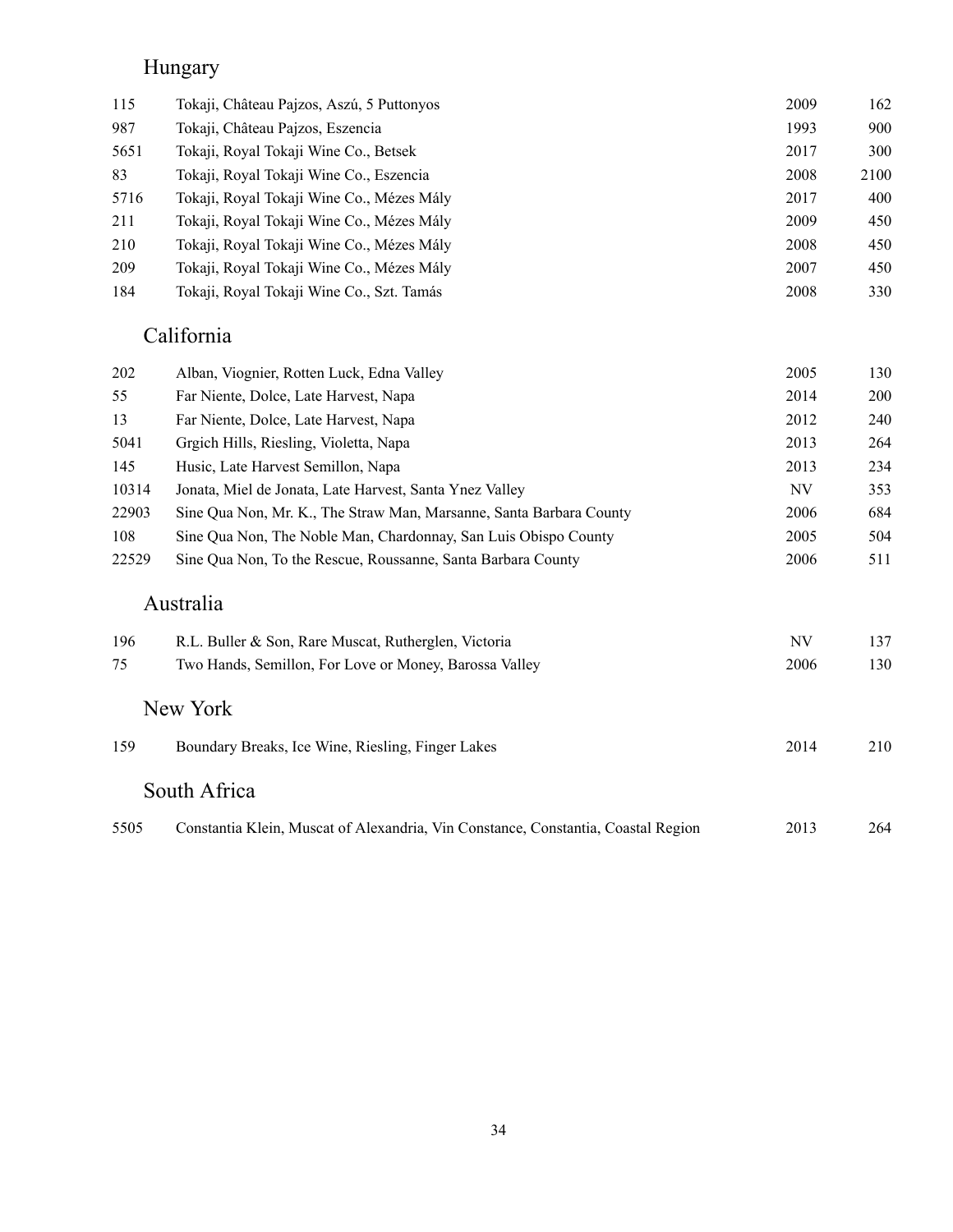# Red Wines By The Glass

## France

| <b>BTG</b>  | Blend, Le Kid d'Arsac Chateau D'Arsac, Margaux, Bordeaux | 2018 | 20 |
|-------------|----------------------------------------------------------|------|----|
| <b>BTG</b>  | Grenache & Syrah, Vacqueyras, De La Charbonniere, Rhône  | 2016 | 17 |
| BTG         | Pinot Noir, François Labet, Vieilles Vignes, Burgundy    | 2018 | 20 |
| <b>SHOP</b> | Syrah, Domaine Melody, Crozes-Hermitage Friandise, Rhône | 2020 | 18 |
|             |                                                          |      |    |

## USA

| <b>BTG</b> | Cabernet Sauvignon, Wines of Substance, Columbia Valley, WA          | 2019 | 15 |
|------------|----------------------------------------------------------------------|------|----|
| BTG        | Meritage, Sequoia Grove, Cambium, Napa, CA                           | 2007 | 75 |
| BTG        | Petite Sirah, Scheid, Stoke's Ghost, Monterey County, CA             | 2015 | 26 |
| <b>BTG</b> | Pinot Noir, Alba, Warren Hills, NJ                                   | 2018 | 16 |
| BTG        | Pinot Noir, Raptor Ridge, Gran Moraine, Yamhill-Carlton District, OR | 2019 | 35 |
|            |                                                                      |      |    |

## Italy

| BTG | Barolo, Arnaldo Rivera, Undicicomuni, Piedmont           | 2013 | 25 |
|-----|----------------------------------------------------------|------|----|
| BTG | Chianti Classico, Di Arceno, Tuscany                     | 2019 | 18 |
| BTG | Nebbiolo d'Alba, Renato Ratti, Ochetti, Langhe, Piedmont | 2018 | 16 |
| BTG | Super-Tuscan, Lucente, Tuscany                           | 2010 | 28 |
|     |                                                          |      |    |

#### Around The World In A Glass

| BTG- | Argentina: Malbec, Susana Balbo, Signature, Luján de Cuyo, Mendoza | 2016 |    |
|------|--------------------------------------------------------------------|------|----|
| BTG- | Australia: Shiraz, Torbreck, Woodcutter's, Barossa Valley          | 2019 |    |
| BTG. | Spain: Tempranillo, El Coto de Imaz, Reserva, Rioja                | 2016 | 16 |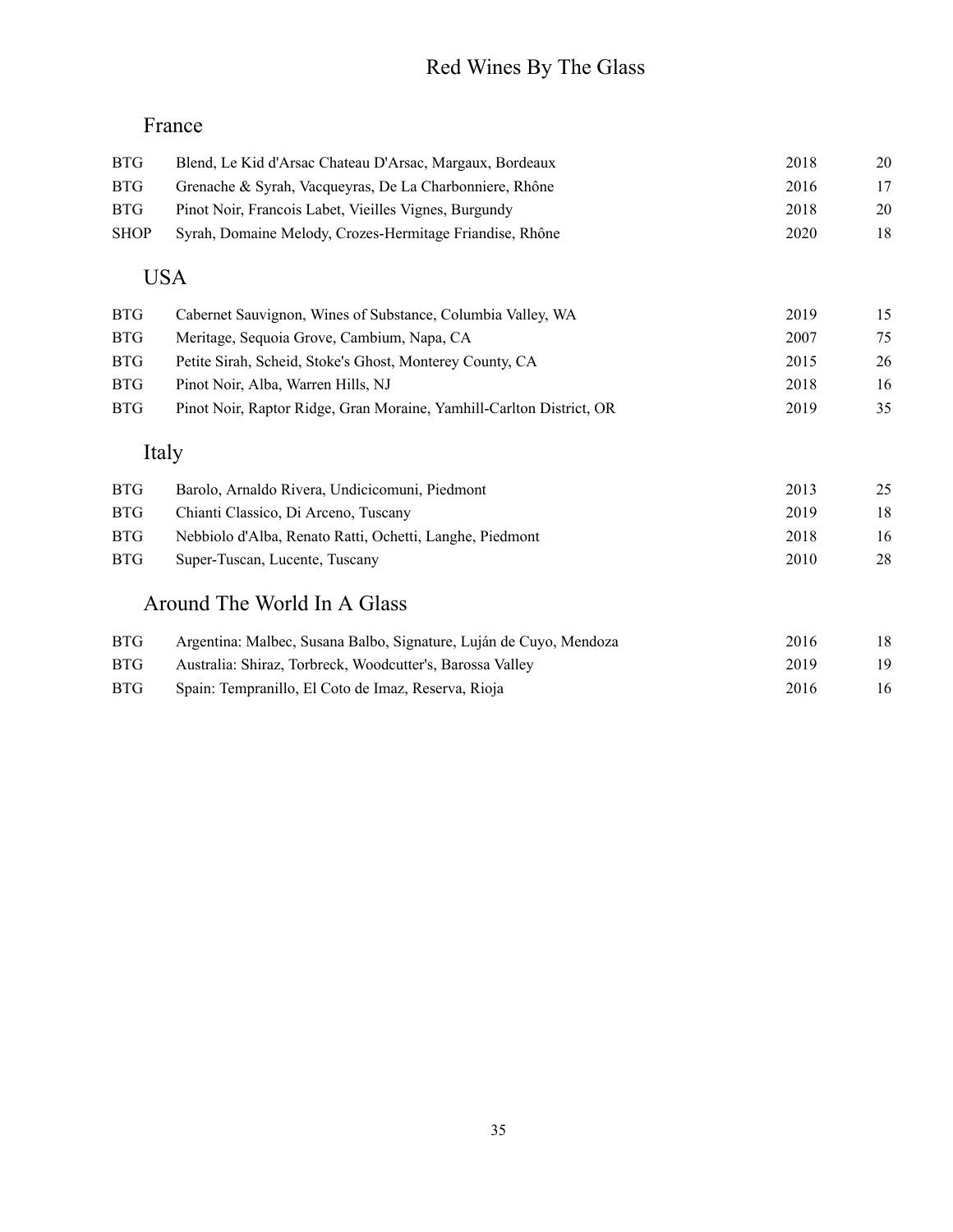#### Sommelier's List

#### France

| 1561  | Bernadotte, Haut-Médoc, Bordeaux                                             | 2010 | 120 |
|-------|------------------------------------------------------------------------------|------|-----|
| 6401  | Dumien-Serrette                                                              | 2000 | 157 |
| 6196  | Domaine Mongeard-Mugneret Pinot Noir Bourgogne Les Dames Huguettes, Burgundy | 2012 | 150 |
|       | Italy/Spain                                                                  |      |     |
| 4434  | Aglianico Irpinia, Quintodecimo, Terra d'Eclano, Campania                    | 2016 | 188 |
| 10199 | Negroamaro, Cosimo Taurino, Salice Salentino, Riserva, Puglia                | 2011 | 45  |
| 22363 | Sangiovese, Chianti Classico, Fontodi, Tuscany, 2008                         | 2008 | 145 |
| 7162  | Blend, Quinta Sardonia, Sardon del Duero, Spain                              | 2005 | 180 |
|       | North America                                                                |      |     |
| 22314 | Pinot Noir, Bethel Heights, Casteel Reserve, Eola-Amity Hills, OR            | 2008 | 225 |
| 7057  | Merlot, L'ecole, No. 41, Columbia Valley, WA                                 | 2008 | 75  |
|       | South America                                                                |      |     |
| 8177  | Carmenère, Arboleda, Valle del Aconcaguaé, Chile                             | 2014 | 65  |
| 8258  | Pinot Noir, Chacra, Sin Azufre, Patagonia, Río Negro, Argentina              | 2016 | 95  |
|       | Australia                                                                    |      |     |
| 8170  | Shiraz, Domaine Tournon, M. Chapoutier, Limestone Coast                      | 2004 | 119 |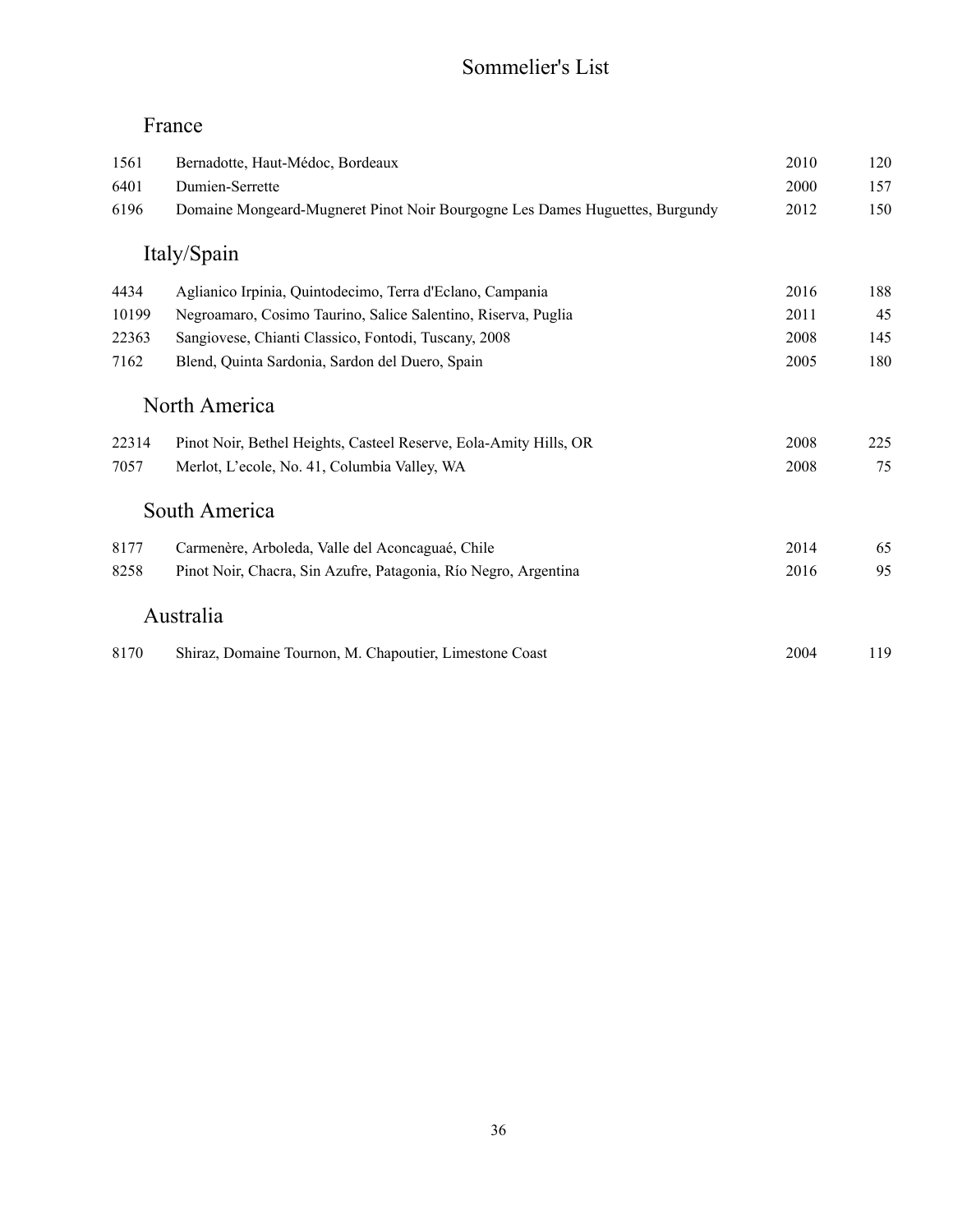#### French Red Wines - Bordeaux

# St.-Estèphe

| 1562  | Cos d'Estournel  | 2016 | 938   |
|-------|------------------|------|-------|
| 1009  | Cos d'Estournel  | 2015 | 813   |
| 1214  | Cos d'Estournel  | 2014 | 625   |
| 1605  | Cos d'Estournel  | 2005 | 1000  |
| 1408  | Cos d'Estournel  | 2003 | 1063  |
| 1118  | Cos d'Estournel  | 1900 | 16500 |
| 1503  | De Pez           | 2012 | 203   |
| 1458  | De Pez           | 2011 | 195   |
| 1815  | L'argilus Du Roi | 2005 | 253   |
| 1396  | Les Ormes-de-Pez | 2010 | 195   |
| 1407  | Les Ormes-de-Pez | 2009 | 180   |
| 1597  | Meyney           | 2012 | 180   |
| 1100  | Meyney           | 1961 | 1500  |
| 1008  | Montrose         | 2004 | 594   |
| 22039 | Montrose         | 2000 | 1350  |
| 1634  | Petit Bocq       | 2005 | 163   |
| 1823  | Phelan Segur     | 2015 | 248   |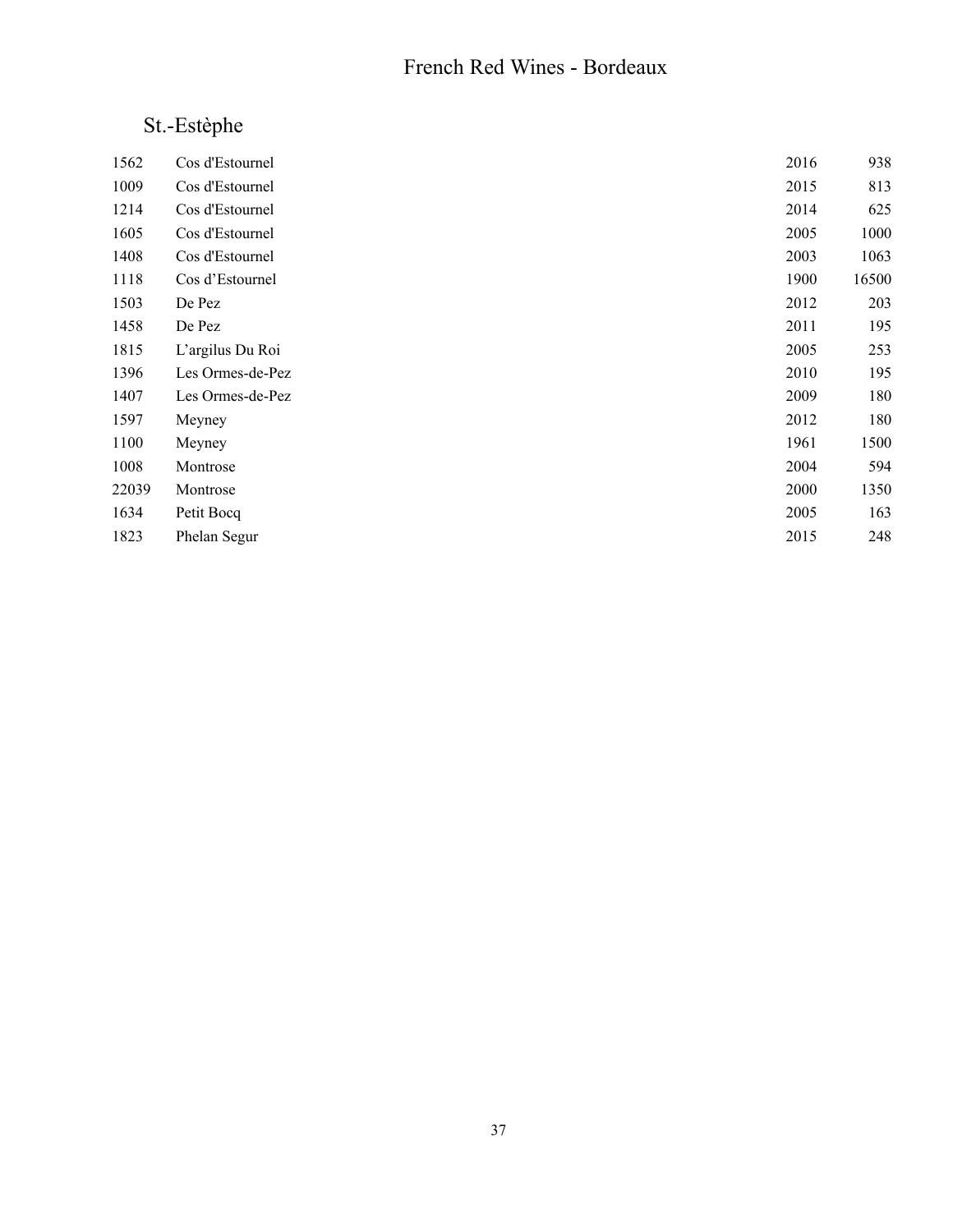### Pauillac

| 9512w             | Latour            | 2010 | 7350  |
|-------------------|-------------------|------|-------|
| 9511w             | Latour            | 2009 | 7500  |
| 9510 <sub>w</sub> | Latour            | 2008 | 3000  |
| 1602              | Latour            | 2004 | 3125  |
| 9506w             | Latour            | 2003 | 4650  |
| 9502w             | Latour            | 1991 | 2500  |
| 1101              | Latour            | 1964 | 3125  |
| 1141              | Latour            | 1961 | 18750 |
| 1125w             | Latour            | 1931 | 9000  |
| 1139w             | Latour            | 1925 | 9750  |
| 1115 <sub>w</sub> | Latour            | 1924 | 9375  |
| 1000 <sub>w</sub> | Latour            | 1921 | 14625 |
| 9514w             | Latour            | 1920 | 11250 |
| 1095              | Latour            | 1917 | 11875 |
| 1135w             | Latour            | 1916 | 11875 |
| 9913w             | Latour            | 1913 | 6250  |
| 1112              | Latour            | 1912 | 7500  |
| 1138w             | Latour            | 1911 | 31250 |
| 1134w             | Latour            | 1909 | 27500 |
| 1137w             | Latour            | 1893 | 31250 |
| 9515w             | Latour            | 1888 | 15000 |
| 1573              | Duhart-Milon      | 2015 | 450   |
| 1459              | Duhart-Milon      | 2007 | 525   |
| 22063             | Lafite-Rothschild | 2018 | 4375  |
| 1044              | Lafite-Rothschild | 2010 | 8348  |
| 1099              | Lafite-Rothschild | 1945 | 19500 |
| 1387              | Lynch Bages       | 2010 | 675   |
| 1588              | Lynch-Bages       | 2005 | 875   |
| 1111              | Lynch-Bages       | 1970 | 750   |
| 1310              | Mouton-Rothschild | 2018 | 3750  |
| 1123              | Mouton-Rothschild | 1968 | 3125  |
| 1104              | Mouton-Rothschild | 1966 | 3125  |
| 1108              | Mouton-Rothschild | 1965 | 3750  |
| 1142              | Mouton-Rothschild | 1964 | 3125  |
| 1148              | Mouton-Rothschild | 1955 | 7500  |
| 1144              | Mouton-Rothschild | 1945 | 43750 |
| 1213              | Pichon-Baron      | 2010 | 1200  |
| 22032             | Pichon-Lalande    | 2018 | 1000  |
| 1010              | Pichon-Lalande    | 1982 | 6250  |
| 1129              | Pichon-Lalande    | 1921 | 3750  |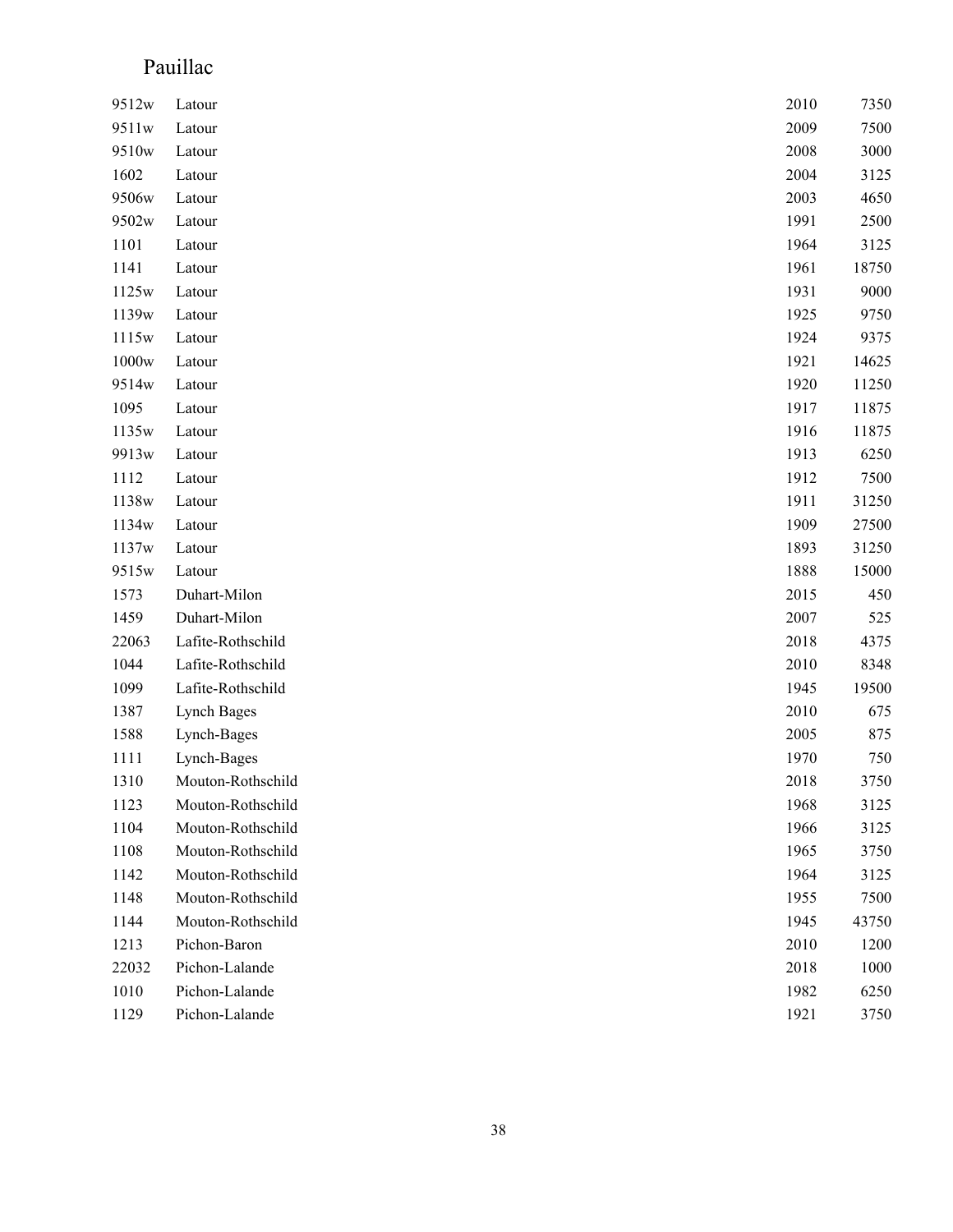### Margaux

| Durfort-Vivens                              | 2010 | 203  |
|---------------------------------------------|------|------|
| Labegorce                                   | 2000 | 279  |
| Kirwan                                      | 2015 | 250  |
| Margaux                                     | 2018 | 3125 |
| Margaux                                     | 1961 | 7500 |
| Marquis-d'Alesme-Becker                     | 2005 | 135  |
| Palmer                                      | 2012 | 1350 |
| Palmer                                      | 2009 | 1800 |
| Palmer                                      | 1990 | 2100 |
| Palmer                                      | 1982 | 2250 |
| Palmer                                      | 1899 | 7500 |
| Prieure-Lichine                             | 2016 | 250  |
| Prieure-Lichine                             | 2015 | 238  |
| Rauzan-Segla                                | 2015 | 469  |
| Schröder & Schyler, Private Margaux Réserve | 2007 | 195  |
|                                             |      |      |

### St.-Julien

| 22038 | Branaire-Ducru     | 2000 | 600 |
|-------|--------------------|------|-----|
| 22017 | Ducru-Beaucaillou  | 2018 | 875 |
| 1381  | Ducru-Beaucaillou  | 1988 | 813 |
| 22030 | Gruaud Larose      | 2018 | 413 |
| 1238  | Lagrange           | 2010 | 300 |
| 1107  | Lagrange           | 1982 | 900 |
| 1611  | Léoville-Las-Cases | 2005 | 990 |
| 1483  | Léoville Poyferré  | 2010 | 863 |
| 1608  | Talbot             | 2016 | 282 |

# Graves & Pessac-Léognan

| 1587  | <b>Brown</b>          | 2005 | 135  |
|-------|-----------------------|------|------|
| 1449  | Domaine de Chevalier  | 2008 | 208  |
| 1646  | Haut-Bergey           | 2005 | 180  |
| 22052 | Haut-Brion            | 2018 | 2875 |
| 1824  | Haut-Brion            | 2006 | 3000 |
| 1558  | La Garde              | 2009 | 188  |
| 1136  | La Mission Haut-Brion | 1982 | 5250 |
| 1127  | La Mission Haut-Brion | 1975 | 2700 |
| 1133  | La Mission Haut-Brion | 1955 | 6300 |
| 1577  | Larrivet-Haut-Brion   | 2005 | 163  |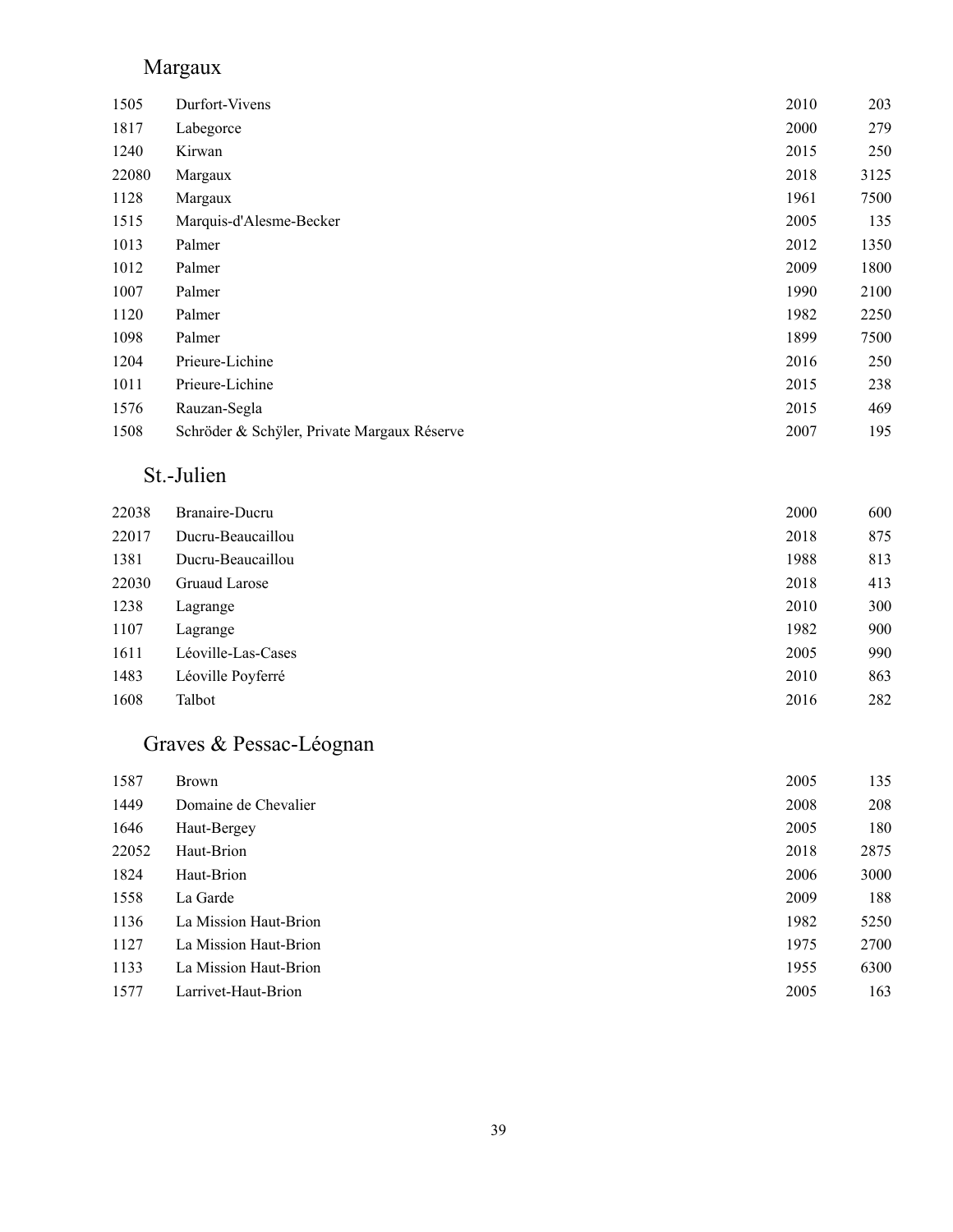#### Pomerol

| 1228  | Clinet               | 2015 | 600   |
|-------|----------------------|------|-------|
| 1055  | Gazin                | 2010 | 495   |
| 1531  | Gazin                | 2005 | 423   |
| 1121  | Lafleur              | 1981 | 1500  |
| 1151  | Lafleur              | 1966 | 9000  |
| 1131  | Lafleur              | 1961 | 31250 |
| 1124  | Lafleur              | 1952 | 6750  |
| 1103  | Lafleur              | 1950 | 22500 |
| 1110  | Lafleur              | 1949 | 12000 |
| 22062 | Latour à Pomerol     | 2018 | 438   |
| 1106  | Latour à Pomerol     | 1947 | 30000 |
| 1575  | Le Moulin            | 2006 | 188   |
| 1143  | L'Église-Clinet      | 1947 | 18000 |
| 1045  | L'Evangile           | 2008 | 750   |
| 1825  | L'Évangile           | 2006 | 900   |
| 1058  | Mazeyres             | 2015 | 180   |
| 1382  | Petit-Village        | 2000 | 253   |
| 1819  | Pétrus               | 2009 | 18125 |
| 1818  | Pétrus               | 2008 | 11250 |
| 1130  | Pétrus               | 1966 | 12500 |
| 1096  | Pétrus               | 1947 | 37500 |
| 1140  | Pétrus               | 1945 | 37500 |
| 1473  | Plince               | 2004 | 217   |
| 1242  | Vieux Château Certan | 1998 | 1410  |
| 1126  | Vieux Château Certan | 1945 | 18750 |

#### Lalande-de-Pomerol

| 1490 La Fleur de Boüard | 2009 | 150 |
|-------------------------|------|-----|
| 1585 La Croix Romane    | 2008 | 180 |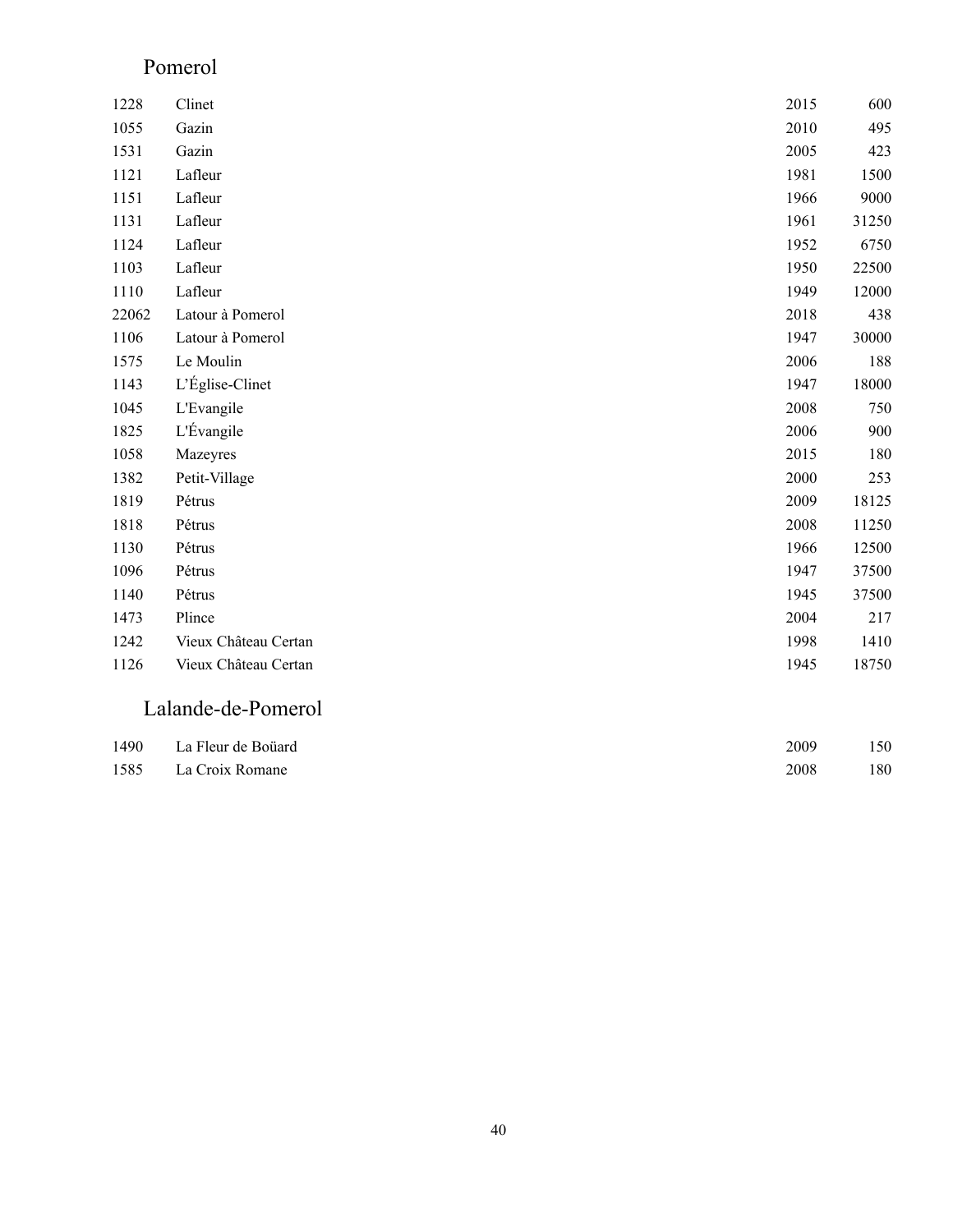### St.-Émilion

| 1150  | Angélus                                   | 1982 | 1350  |
|-------|-------------------------------------------|------|-------|
| 1205  | Ausone                                    | 2018 | 3750  |
| 1826  | Canon-la-Gaffelière                       | 2015 | 525   |
| 22075 | Cheval Blanc                              | 2018 | 3125  |
| 1102  | Cheval Blanc                              | 1949 | 7500  |
| 1119  | Cheval Blanc                              | 1947 | 18000 |
| 1132  | Cheval Blanc                              | 1945 | 12750 |
| 1004  | Clos de l'Oratoire                        | 2008 | 225   |
| 22049 | Des Laurets by Baron Edmond de Rothschild | NV   | 143   |
| 1475  | Faugères                                  | 2003 | 333   |
| 1607  | Fombrauge                                 | 2005 | 180   |
| 1516  | Franc Laporte                             | 2017 | 75    |
| 1467  | La Bienfaisance                           | 2005 | 122   |
| 1631  | La Dominique                              | 2006 | 135   |
| 1574  | La Commanderie                            | 2006 | 105   |
| 1006  | La Grace Dieu                             | 2004 | 144   |
| 1547  | Larcis-Ducasse                            | 2005 | 540   |
| 1644  | La Serre                                  | 2005 | 163   |
| 1557  | La Tour Figeac                            | 2010 | 233   |
| 1604  | Lucia                                     | 2005 | 343   |
| 22163 | Métisse by Philippe Melka, Le Chatelet    | 2009 | 563   |
| 22044 | Métisse by Philippe Melka, Le Chatelet    | 2007 | 450   |
| 1639  | Montlabert                                | 2010 | 135   |
| 1820  | Pavie                                     | 2016 | 1625  |
| 1612  | Rocher Bellevue Figeac                    | 2005 | 195   |
| 1311  | Yon Figeac                                | 2000 | 270   |

#### Médoc & Haut-Médoc

| 1559 | Belgrave          | 2010 | 263 |
|------|-------------------|------|-----|
| 1470 | Bernadotte        | 2005 | 135 |
| 1087 | Clos Manou        | 2005 | 144 |
| 1052 | Chasse Spleen     | 2010 | 210 |
| 1455 | d'Arvigny         | 2000 | 163 |
| 1454 | La Cardonne       | 2000 | 90  |
| 1308 | La Lagune         | 2010 | 295 |
| 1641 | La Lagune         | 2005 | 300 |
| 1586 | La Lagune         | 2003 | 225 |
| 1252 | Ramage La Batisse | 1982 | 600 |
| 1603 | Rollan de By      | 2005 | 118 |
| 1504 | Sociando-Mallet   | 2011 | 145 |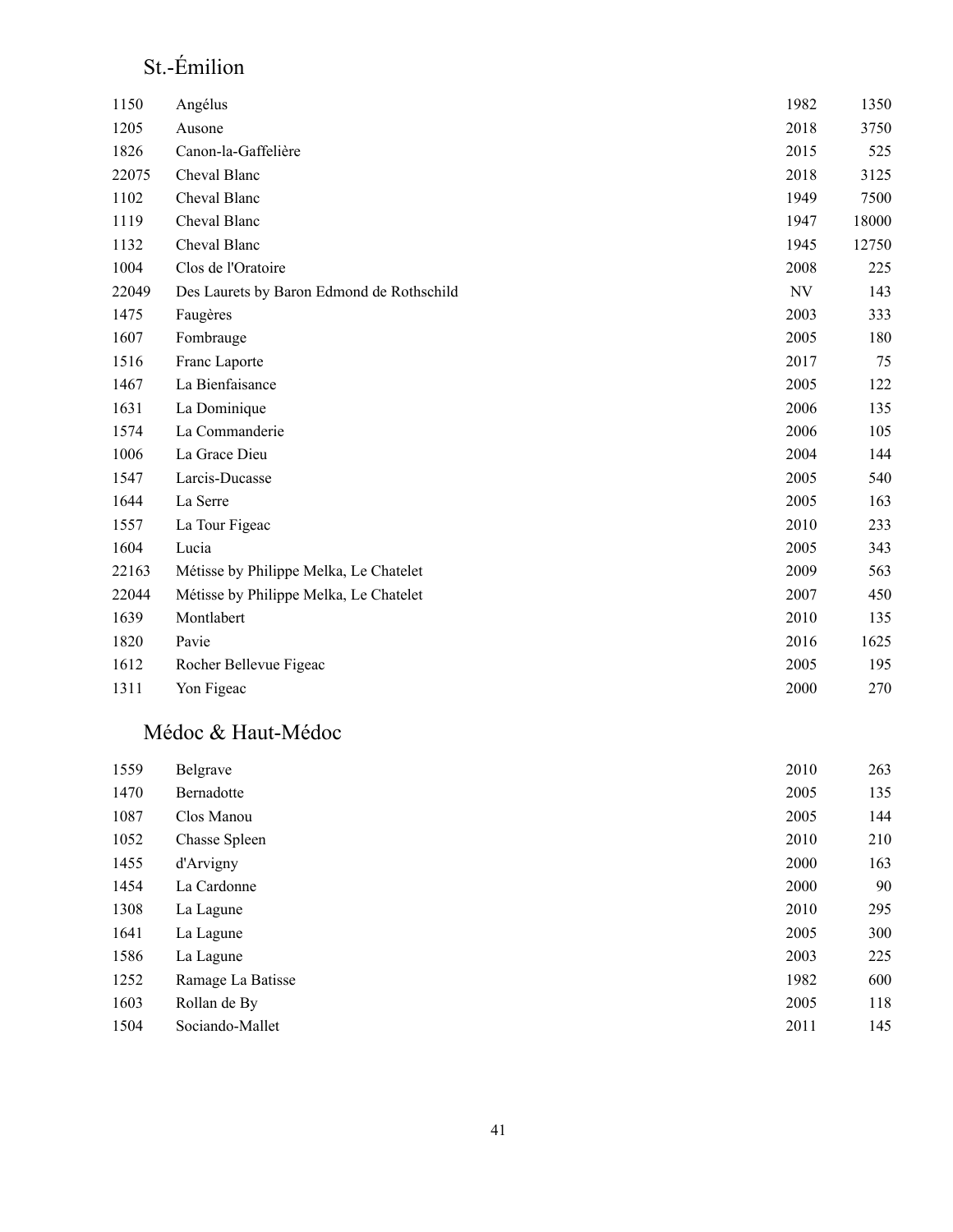### Madiran

| 1056 | Bouscassé, Vieilles Vignes | 2006 | 180 |
|------|----------------------------|------|-----|
| 1088 | Montus, La Tyre            | 2007 | 525 |
| 1075 | Montus, La Tyre            | 2006 | 525 |
| 1243 | Montus, La Tyre            | 2003 | 525 |
| 1005 | Montus, La Tyre            | 2001 | 525 |
|      |                            |      |     |

#### Côtes de Castillon

| 1571 Cap de Faugères | 2005 | 90  |
|----------------------|------|-----|
| 1601 d'Aiguilhe      | 2005 | 135 |

#### Other Bordeaux

| 1094 | Clarke, Baron Edmond de Rothschild, Listrac-Médoc           | 2015 | 240 |
|------|-------------------------------------------------------------|------|-----|
| 1822 | de Francs, Cote de Francs                                   | 2008 | 120 |
| 1649 | Girolate, Bordeaux                                          | 2005 | 217 |
| 1079 | Moulin Haut–Laroque, Fronsac                                | 2005 | 144 |
| 1632 | Le Clos de Reynon, Cadillac-Côtes de Bordeaux (100% Merlot) | 2013 | 50  |

### Second Label, (Château)

| 1456  | Alter Ego, Margaux (Palmer)                                              | 2015 | 465 |
|-------|--------------------------------------------------------------------------|------|-----|
| 1542  | Alter Ego, Margaux (Palmer)                                              | 2010 | 443 |
| 1239  | Bahans Haut-Brion, Pessac-Léognan (Haut-Brion)                           | 1998 | 825 |
| 1540  | Baron de Brane, Margaux (Brane-Cantenac)                                 | 2012 | 135 |
| 1395  | Blasson D'Issan, Margaux (D'Issan)                                       | 2010 | 188 |
| 1457  | Clos du Marquis, Saint-Julien (Léoville-Las-Cases)                       | 2010 | 293 |
| 22058 | Connétable Talbot, Saint-Julien (Talbot)                                 | 2015 | 163 |
| 1057  | Confidence de Prieuré, Margaux, (Prieuré-Lichine)                        | 2015 | 180 |
| 1493  | Echo de Lynch Bages, Pauillac (Lynch Bages)                              | 2009 | 300 |
| 1014  | La Croix de Beaucaillou, Saint Julien (Ducru-Beaucaillou)                | 2010 | 315 |
| 1514  | La Reserve de Leoville Barton, St. Julien (Leoville Barton)              | 2010 | 225 |
| 1248  | Le Petit Lion du Marquis de Las Cases, Saint-Julien (Léoville-Las-Cases) | 2010 | 338 |
| 1249  | Le Petit Lion du Marquis de Las Cases, Saint-Julien (Léoville-Las-Cases) | 2009 | 413 |
| 1307  | Les Pelerins de Lafon Rochet, Saint-Estèphe (Lafon Rochet)               | 2009 | 150 |
| 1482  | L'Heritage de Chasse-Spleen, Haut-Médoc (Chasse-Spleen)                  | 2008 | 118 |
| 7176  | Moulin de Duhart, Pauillac (Duhart Milon)                                | 2011 | 225 |
| 1203  | Prieur de Meyney, Saint-Estèphe (Meyney)                                 | 2012 | 143 |
| 1383  | Sarget de Gruaud Larose, Saint-Julien (Gruaud Larose)                    | 2014 | 165 |
| 1251  | Sarget de Gruaud Larose, Saint-Julien (Gruaud Larose)                    | 2009 | 278 |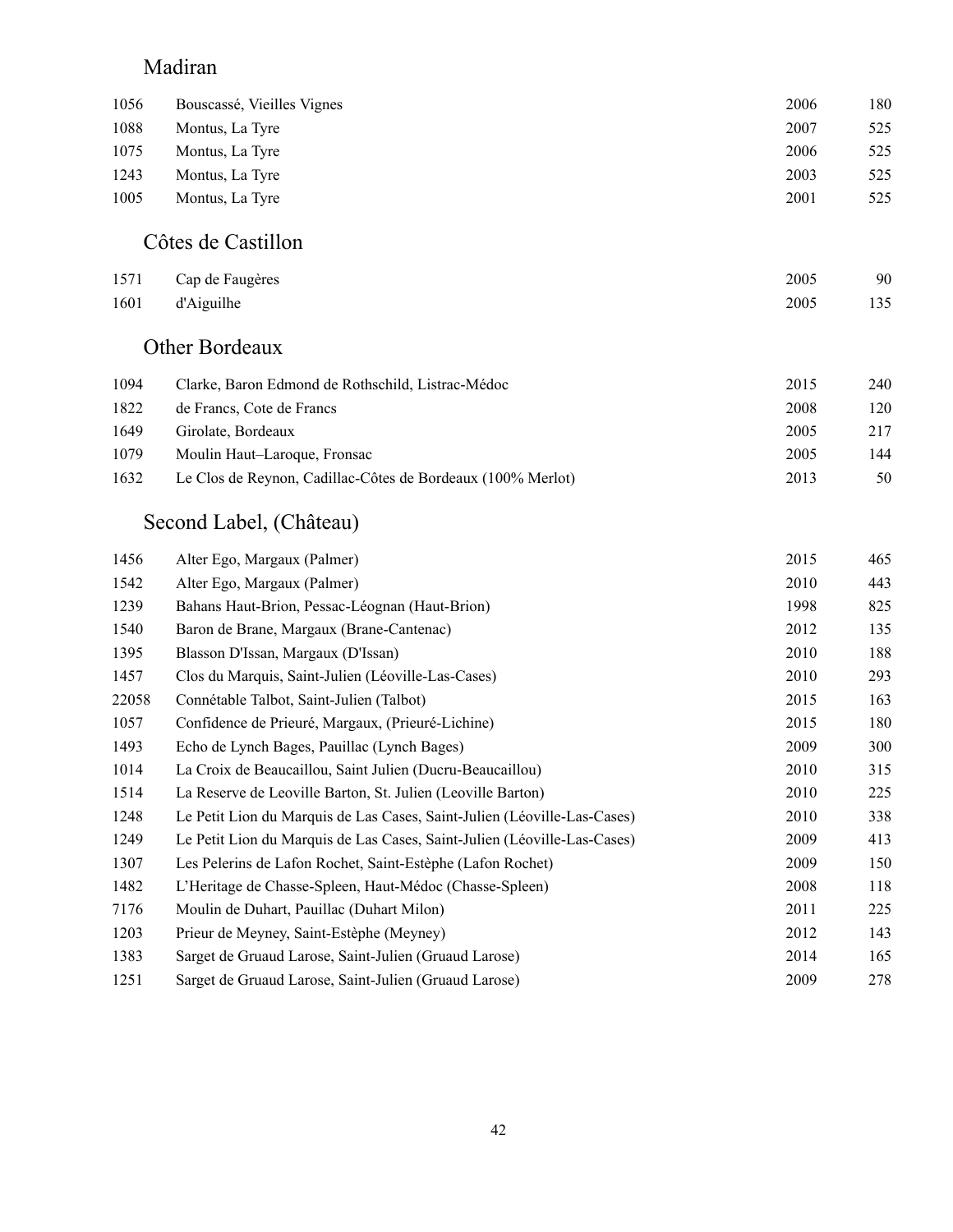# Loire

| 6359  | Anjou, Clau de Nell, by Ann Claude Leflaive                 | 2015 | 138        |
|-------|-------------------------------------------------------------|------|------------|
| 6360  | Anjou, Clau de Nell, Cuvée Violette, by Ann Claude Leflaive | 2016 | <b>200</b> |
| 10106 | Anjou, Clau de Nell, Cuvée Violette, by Ann Claude Leflaive | 2011 | 210        |
| 6236  | Bourgueil, Les Perrières, Catherine & Pierre Breton         | 2011 | 173        |
| 8198  | Chinon, Cuvée Terroir, Charles Joguet                       | 2013 | 90         |
| 6308  | Chinon, Les Picasses, Jean-Maurice Raffault                 | 2016 | 98         |
| 6235  | Sancerre, La Noue, Claude Riffault                          | 2014 | 128        |
| 6350  | Saumur-Champigny, La Haye Dampierre, Antoine Sanzay         | 2014 | 150        |
| 6351  | Saumur-Champigny, Les Poyeux, Antoine Sanzay                | 2013 | 180        |
| 6352  | Saumur-Champigny, Les Poyeux, Antoine Sanzay                | 2011 | 263        |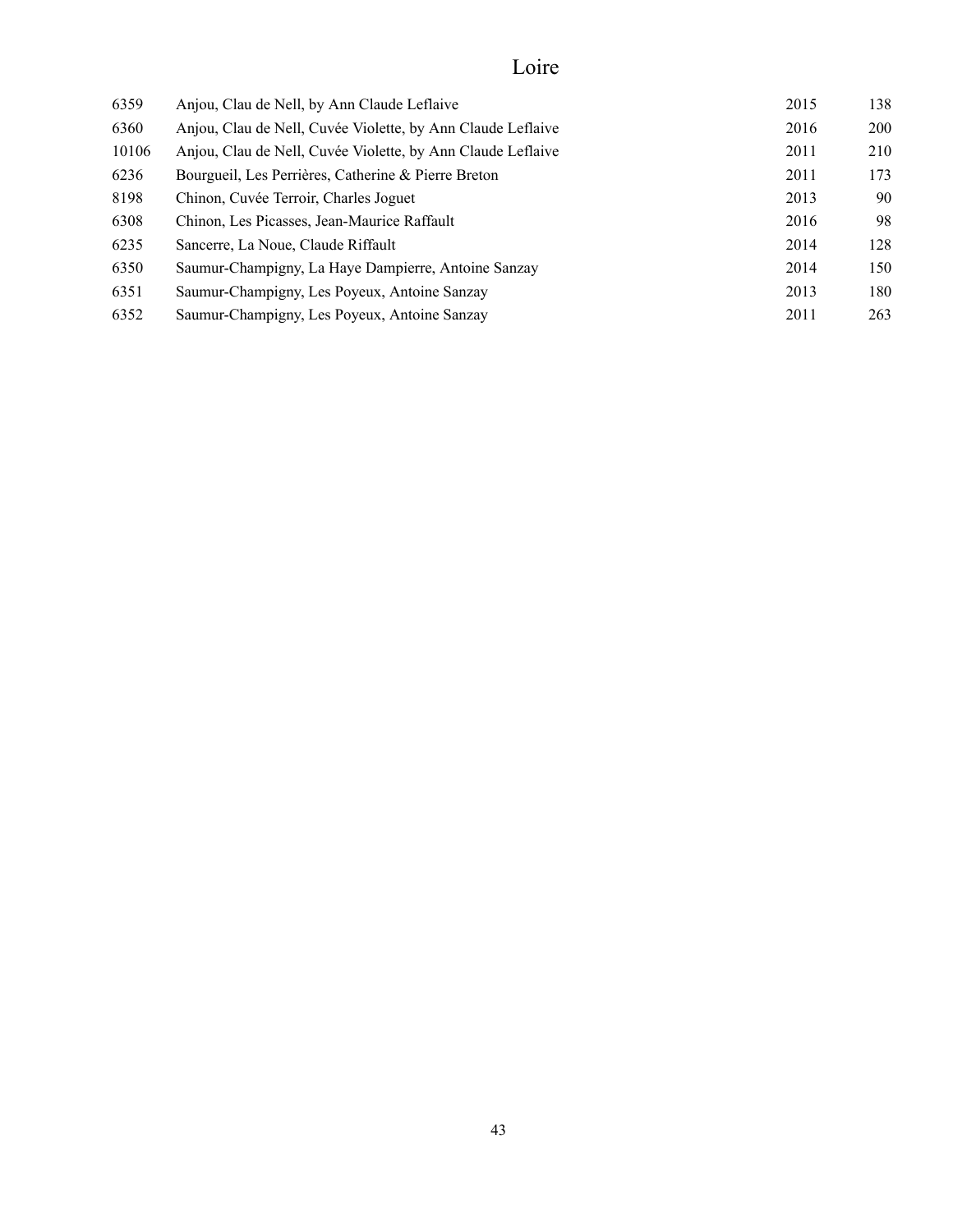#### Burgundy Red Wines

#### Côte de Nuits

#### Village and 1er Cru

| 6132<br>10267<br>6016 | Bourgogne, Billard-Gonnet<br>Bourgogne, Cuvée Numero 1, Dominique Laurent<br>Fixin, Louis | 2014<br>2005<br>2014 | 150<br>135<br>150 |
|-----------------------|-------------------------------------------------------------------------------------------|----------------------|-------------------|
|                       | Gevrey-Chambertin                                                                         |                      |                   |
| 6120                  | Gevrey-Chambertin, Claude Dugat                                                           | 2006                 | 600               |
| 8390                  | Gevrey-Chambertin, Drouhin-Laroze                                                         | 2016                 | 345               |
| 6045                  | Gevrey-Chambertin, Vieilles Vignes, Humbert                                               | 2013                 | 300               |

| 6046 | Gevrey-Chambertin, Vieilles Vignes, Humbert | 2012 | 352 |
|------|---------------------------------------------|------|-----|
|      | 6621 Gevrey-Chambertin, Louis Latour        | 2015 | 255 |
|      | 6113 Gevrey-Chambertin, Louis Latour        | 2012 | 188 |

#### Gevrey-Chambertin 1er Cru

| 6124 | Gevrey-Chambertin, Champonnet, Louis                | 2014 | 300 |
|------|-----------------------------------------------------|------|-----|
| 6250 | Gevrey-Chambertin, Les Cazetiers, Olivier Bernstein | 2017 | 875 |
| 6091 | Gevrey-Chambertin, Les Cazetiers, Olivier Bernstein | 2013 | 525 |
| 6165 | Gevrey-Chambertin, Les Cazetiers, Olivier Bernstein | 2011 | 570 |
| 6551 | Gevrey-Chambertin, Les Champeaux, Olivier Bernstein | 2017 | 875 |
| 6090 | Gevrey-Chambertin, Les Champeaux, Olivier Bernstein | 2013 | 525 |
| 6127 | Gevrey-Chambertin, Les Evocelles, Louis             | 2014 | 285 |
| 6567 | Gevrey-Chambertin, Petit Chapelle, Dugat-Py         | 2006 | 738 |

#### Morey-St.-Denis

| 6042 | Morey-St.-Denis, Dujac          | 2015 | 300 |
|------|---------------------------------|------|-----|
| 6232 | Morey-St.-Denis, Taupenot Merme | 2015 | 278 |
|      | Chambolle-Musigny               |      |     |

#### Chambolle-Musigny, Dujac 2015 300 Chambolle-Musigny, Genot-Boulanger 2013 270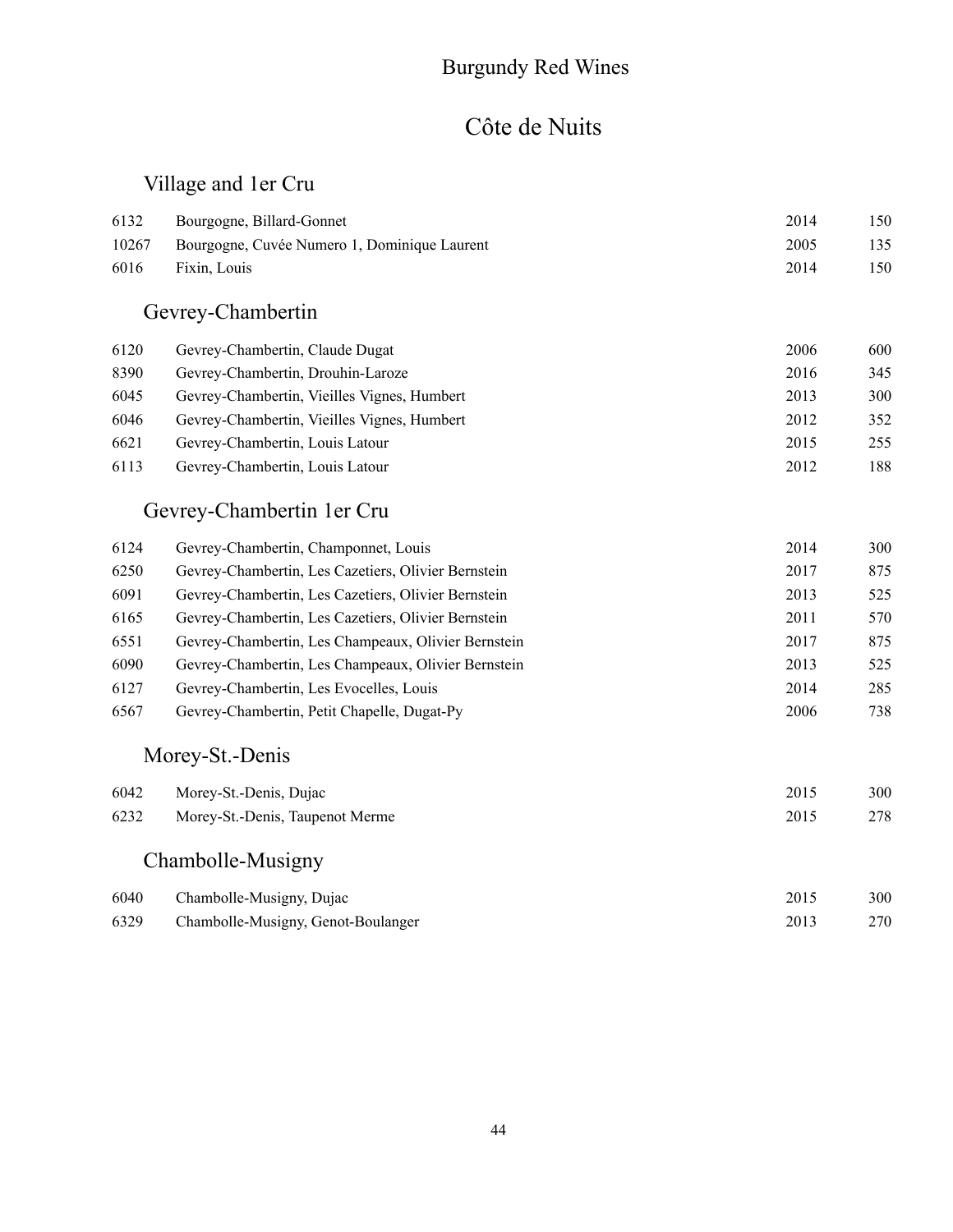# Chambolle-Musigny 1er Cru

| 6145  | Chambolle-Musigny, Les Charmes, Jean-Claude Boisset           | 2014 | 488   |
|-------|---------------------------------------------------------------|------|-------|
| 6087  | Chambolle-Musigny, Les Charmes, Roux                          | 2015 | 330   |
| 6552  | Chambolle-Musigny, Les Lavrottes, Olivier Bernstein           | 2017 | 875   |
| 6125  | Chambolle-Musigny, Les Lavrottes, Olivier Bernstein           | 2013 | 570   |
|       | Vosne-Romanée                                                 |      |       |
| 6070  | Vosne-Romanée, Bertrand Machard de Gramont                    | 2017 | 315   |
| 6071  | Vosne-Romanée, Bertrand Machard de Gramont                    | 2016 | 315   |
| 6613  | Vosne-Romanée, Bouchard                                       | 2015 | 293   |
|       | Vosne-Romanée 1 er Cru                                        |      |       |
| 6067  | Vosne-Romanée, Aux Barreaux, Bertrand Machard de Gramont      | 2017 | 368   |
| 6578  | Vosne-Romanée, Aux Cros-Parantoux, Henri Jayer                | 1985 | 37500 |
| 22194 | Vosne-Romanée, Les Jachees, Bizot                             | 2010 | 3125  |
|       | Nuits-St.-Georges                                             |      |       |
| 6604  | Bouchard                                                      | 2015 | 263   |
|       | Nuits-St.-Georges 1 er Cru                                    |      |       |
| 6069  | Nuits-St.-Georges, Aux Allots, Bertrand Machard de Gramont    | 2015 | 285   |
| 6126  | Nuits-St.-Georges, Aux Murgers, Bertagna                      | 2010 | 330   |
| 6047  | Nuits-St.-Georges, Aux Murgers, Sylvain Cathiard              | 2012 | 900   |
| 6020  | Nuits-St. Georges, Aux Thorey, Sylvain Cathiard               | 2012 | 855   |
| 6092  | Nuits-St. Georges, Clos de Thorey, Monopole, de la Vougeraie  | 2012 | 450   |
| 6616  | Nuits-St.-Georges, Les Cailles, Bouchard                      | 2015 | 465   |
| 6068  | Nuits-St.-Georges, Les Vallerots, Bertrand Machard de Gramont | 2017 | 270   |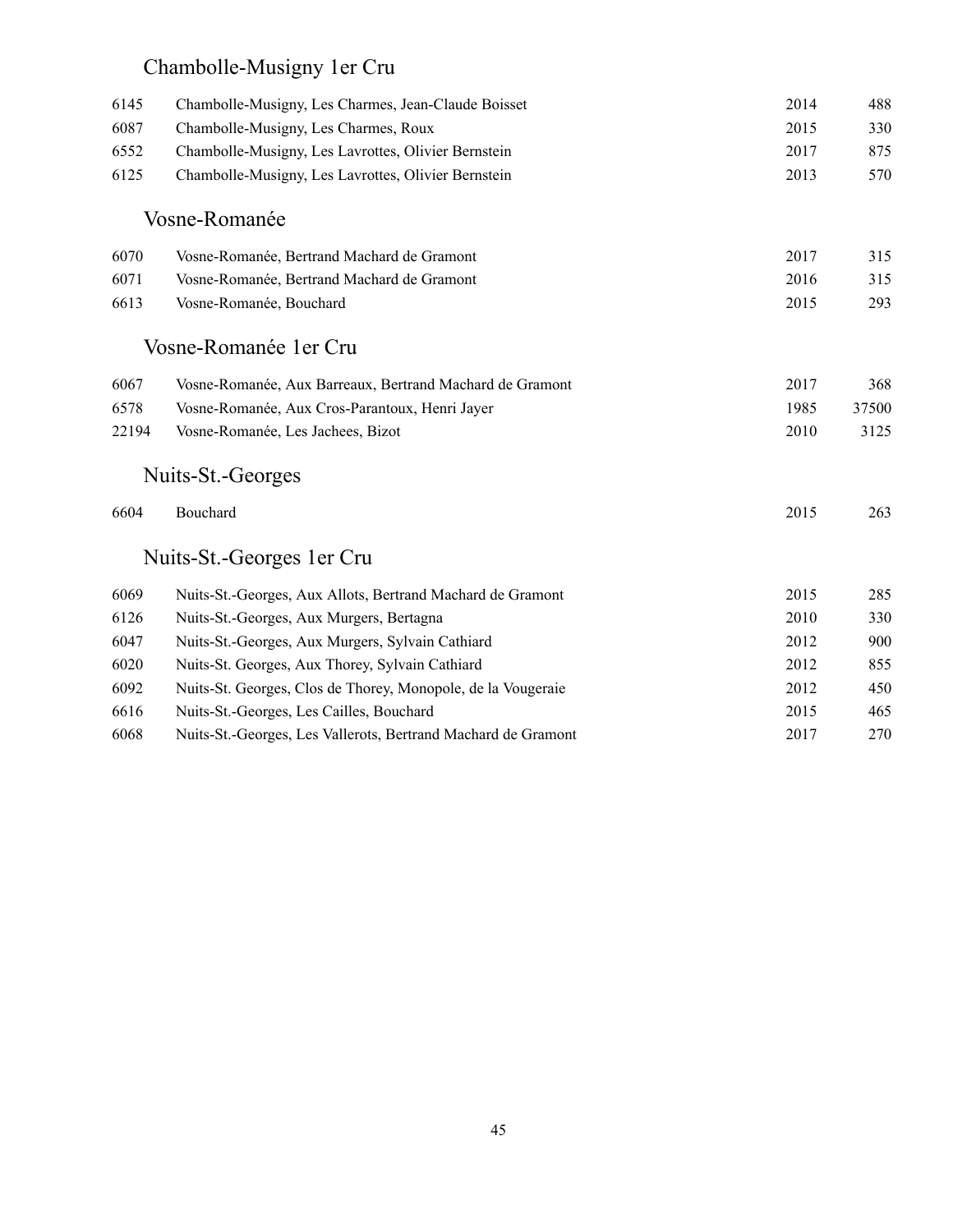#### Grand Crus of the Côte de Nuits

| 6249  | Bonnes-Mares, Olivier Bernstein                  | 2017 | 2750 |
|-------|--------------------------------------------------|------|------|
| 6018  | Bonnes-Mares, Olivier Bernstein                  | 2015 | 1800 |
| 10090 | Bonnes-Mares, Comte Georges de Vogüé             | 1997 | 983  |
| 1117  | Bonnes-Mares, Joseph Drouhin                     | 1969 | 3000 |
| 6192  | Bonnes-Mares, Louis Jadot                        | 1990 | 2500 |
| 6246  | Chambertin, Olivier Bernstein                    | 2017 | 2750 |
| 6247  | Chambertin, Clos de Bèze, Olivier Bernstein      | 2017 | 2750 |
| 6107  | Chambertin, Clos de Bèze, Bouchard               | 2019 | 2500 |
| 6161  | Chambertin, Cuvée Héritiers Latour, Louis Latour | 2015 | 1035 |
| 6108  | Chambertin, Cuvée Héritiers Latour, Louis Latour | 2012 | 938  |
| 6244  | Charmes-Chambertin, Olivier Bernstein            | 2017 | 2750 |
| 6547  | Charmes-Chambertin, Olivier Bernstein            | 2014 | 875  |
| 10024 | Charmes-Chambertin, Dominique Laurent            | 2005 | 465  |
| 6234  | Charmes-Chambertin, Maume                        | 2011 | 600  |
| 6550  | Clos de la Roche, Olivier Bernstein              | 2017 | 2750 |
| 6021  | Clos de la Roche, Olivier Bernstein              | 2015 | 1500 |
| 6062  | Clos de la Roche, Olivier Bernstein              | 2011 | 1163 |
| 6030  | Clos de la Roche, Castagnier                     | 2017 | 813  |
| 6089  | Clos de la Roche, Jean-Claude Boisset            | 2016 | 885  |
| 6173  | Clos de Tart, Monopole                           | 2016 | 2250 |
| 7195  | Clos de Vougeot, Mischief & Mayhem               | 2005 | 473  |
| 6160  | Clos de Vougeot, Mongeard-Mugneret               | 2012 | 495  |
| 6245  | Clos de Vougeot, Olivier Bernstein               | 2017 | 2750 |
| 6038  | Clos de Vougeot, Olivier Bernstein               | 2014 | 975  |
| 6190  | Clos St.-Denis, Henri Jouan                      | 2003 | 413  |
| 6039  | Echézeaux, Jacques Cacheux                       | 2017 | 900  |
| 6179  | Échézeaux, Les Rouges du Bas, Méo-Camuzet        | 2012 | 1875 |
| 6572  | Grands-Échézeaux, Louis Gros                     | 1959 | 2400 |
| 6248  | Mazis-Chambertin, Olivier Bernstein              | 2017 | 2750 |
| 6014  | Richebourg, Mongeard-Mugneret                    | 2012 | 2625 |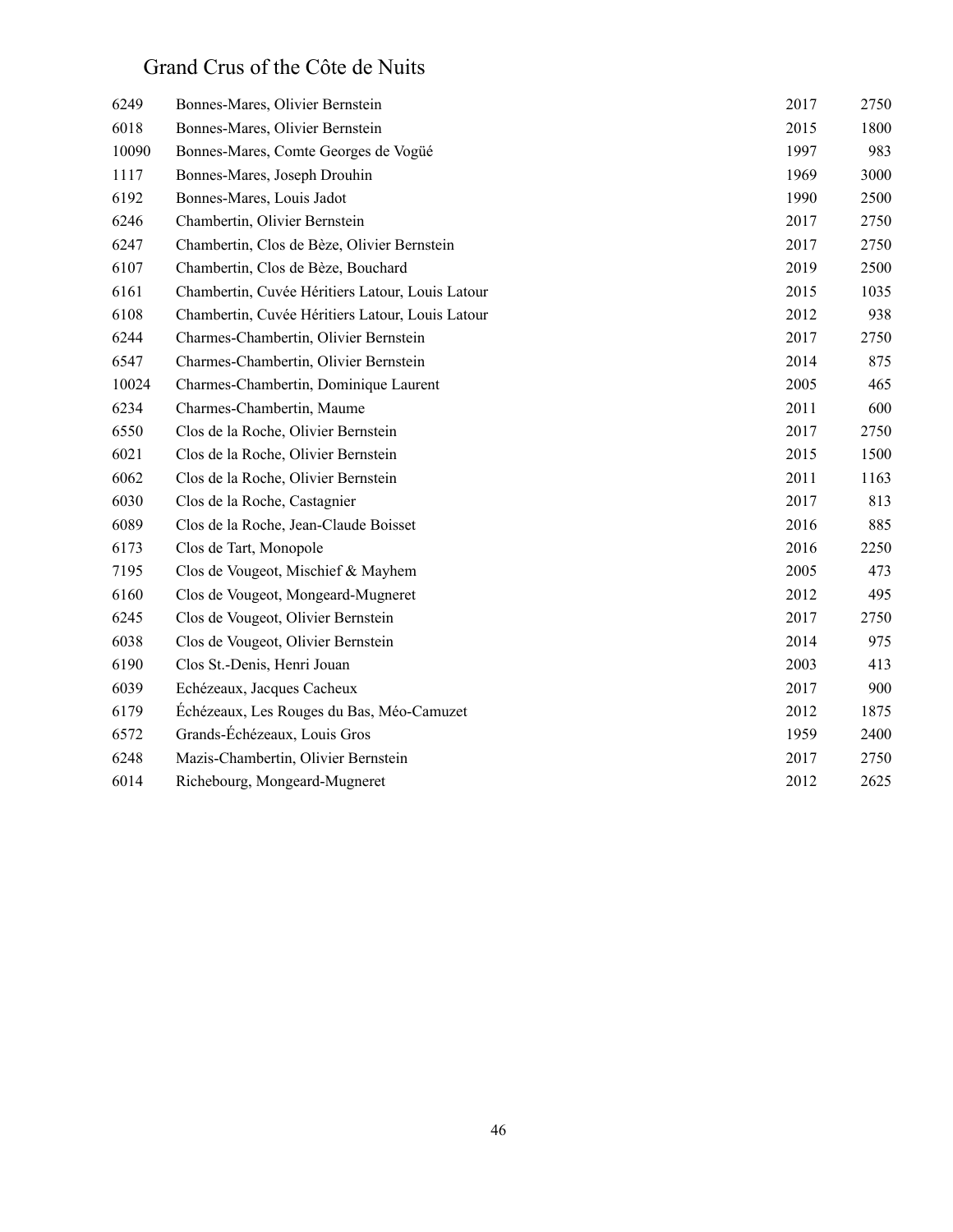#### Domaine de la Romanée-Conti

| Échézeaux                       | 2015 | 8750  |
|---------------------------------|------|-------|
| Échézeaux                       | 2012 | 8500  |
| Grands Échézeaux                | 2012 | 9375  |
| La Tâche                        | 2015 | 22500 |
| La Tâche                        | 1969 | 12500 |
| Richebourg                      | 2012 | 11700 |
| Romanée-Conti                   | 1969 | 43750 |
| Romanée-Conti                   | 1959 | 52500 |
| Romanée St.-Vivant, Marey-Monge | 2015 | 11250 |
| Romanée St.-Vivant, Marey-Monge | 2012 | 8775  |
|                                 |      |       |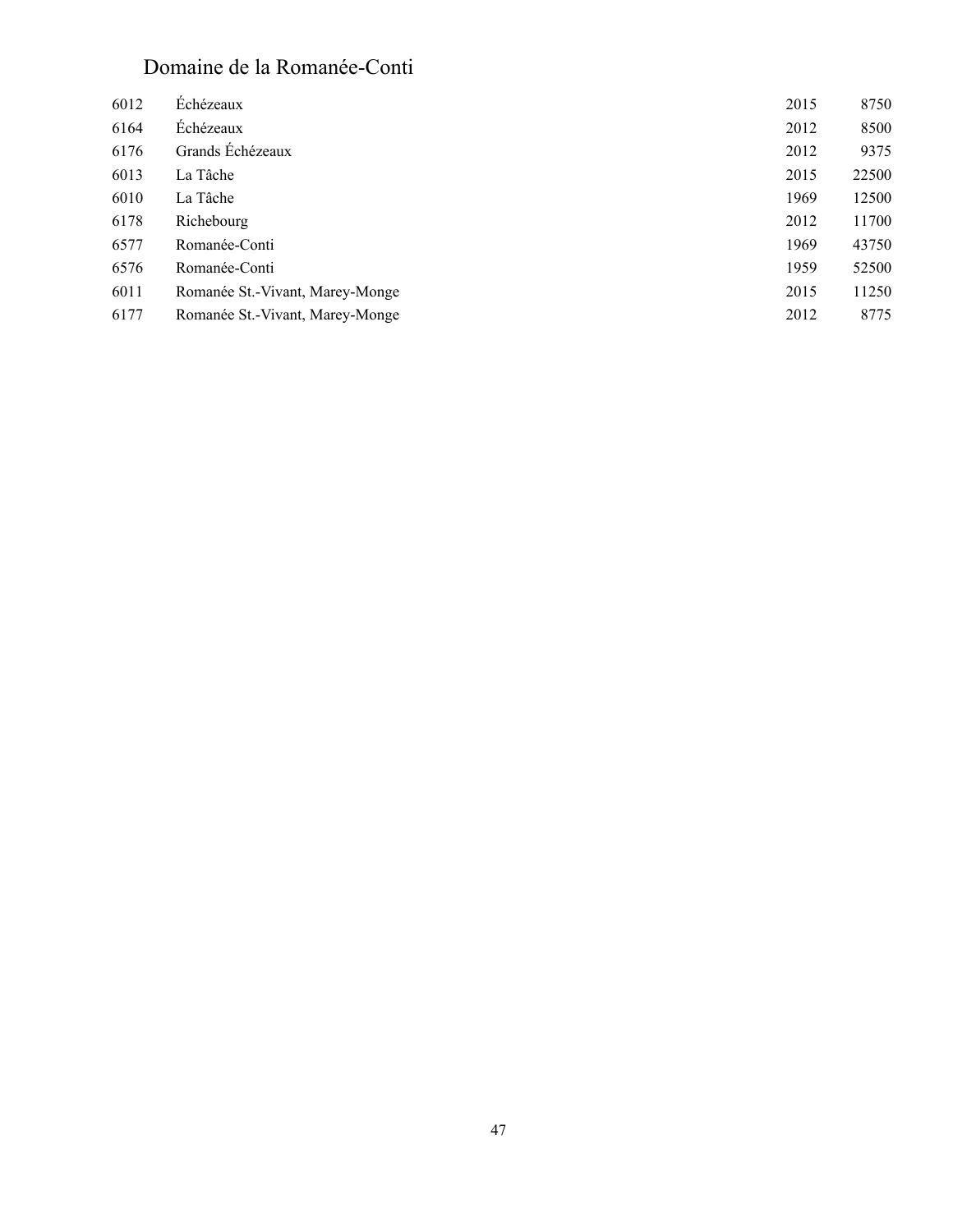### Côte de Beaune

# Village and 1er Crus

#### Saint Aubin

| 6109 | St.-Aubin, Leroy                                           | 1993 | 330 |
|------|------------------------------------------------------------|------|-----|
|      | Savigny-les-Beaune                                         |      |     |
| 6607 | Savigny-les-Beaune, Bouchard                               | 2015 | 165 |
| 6150 | Savigny-les-Beaune, Les Peuillets, Bichot                  | 2011 | 180 |
|      | Beaune 1er Cru                                             |      |     |
| 6017 | Beaune, Clos de L'Ecu, Faiveley                            | 2012 | 270 |
| 6094 | Beaune, Les Marconnets, Pierre Labet                       | 2015 | 255 |
|      | Pommard                                                    |      |     |
| 6610 | Pommard, Bouchard                                          | 2015 | 225 |
|      | Pommard 1 er Cru                                           |      |     |
| 6151 | Pommard, Billard-Gonnet                                    | 2010 | 300 |
| 6605 | Pommard, Bouchard                                          | 2015 | 345 |
| 6152 | Pommard, Clos de Verger, Billard-Gonnet                    | 2013 | 263 |
| 6227 | Pommard, Clos Micot, François Buffet                       | 2019 | 313 |
| 6153 | Pommard, Les Chaponnières, Billard-Gonnet                  | 2013 | 278 |
| 6034 | Pommard, Les Chaponnières, Billard-Gonnet                  | 2011 | 278 |
| 6141 | Pommard, Les Chaponnières, Vieilles Vignes, Billard-Gonnet | 2008 | 315 |
| 6131 | Pommard, Les Rugiens Bas, Billard-Gonnet                   | 2009 | 443 |
|      | Volnay                                                     |      |     |
| 6098 | Volnay, Lucien                                             | 2010 | 225 |
| 6110 | Volnay, François Buffet                                    | 2019 | 244 |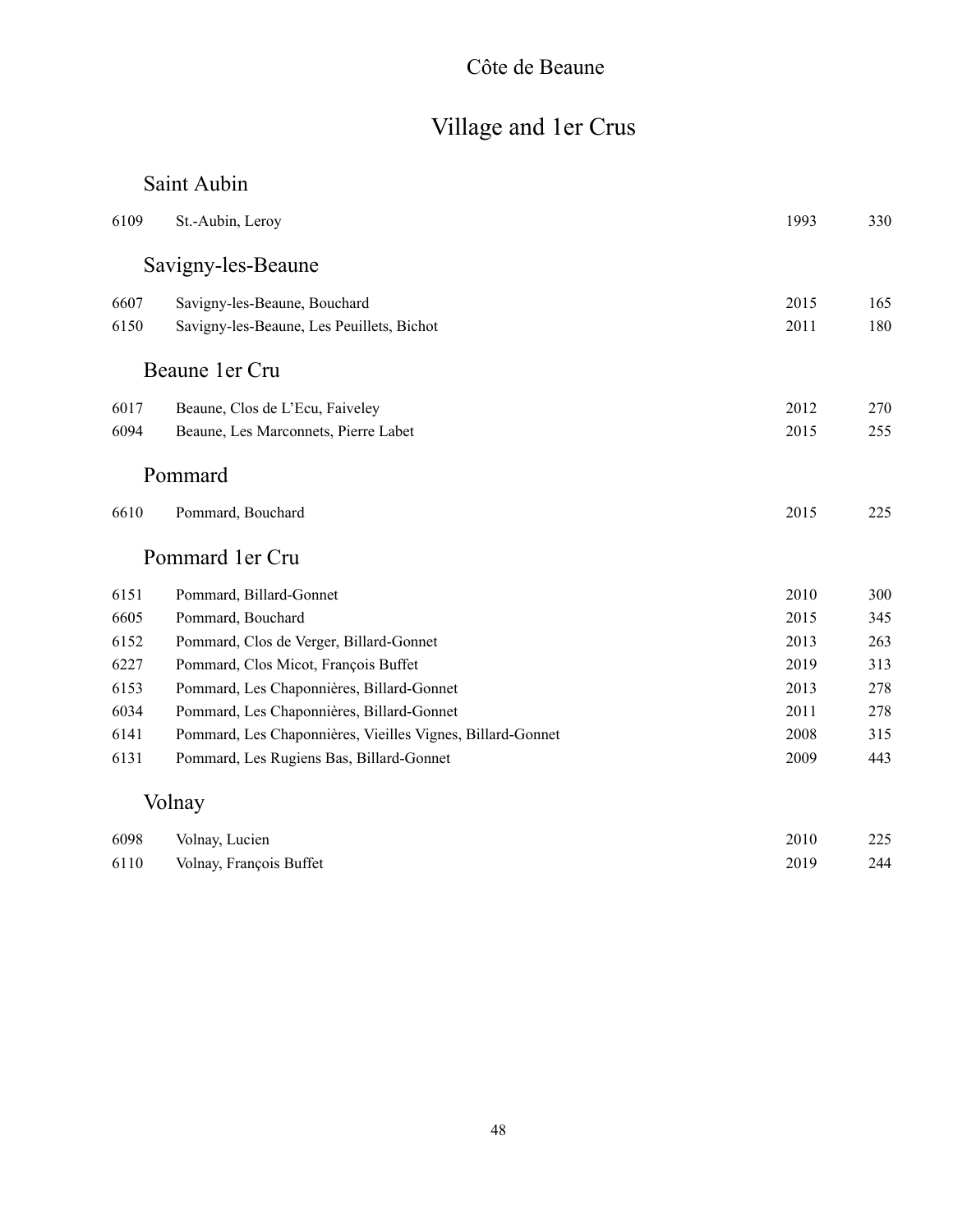### Volnay 1er Cru

| 6060 | Volnay, Caillerets, Louis                           | 2014 | 375 |
|------|-----------------------------------------------------|------|-----|
| 6205 | Volnay, Caillerets, Marquis d'Angerville            | 2013 | 488 |
| 6614 | Volnay, Caillerets, Ancienne Cuvée Carnot, Bouchard | 2015 | 338 |
| 6238 | Volnay, Champans, Marquis d'Angerville              | 2015 | 525 |
| 6211 | Volnay, Champans, Marquis d'Angerville              | 2014 | 488 |
| 6330 | Volnay, Champans, Marquis d'Angerville              | 2012 | 525 |
| 6233 | Volnay, Clos des Chênes, François Buffet            | 2019 | 313 |
| 6138 | Volnay, Clos des Ducs, Marquis d'Angerville         | 2015 | 720 |
| 6194 | Volnay, Clos des Ducs, Marquis d'Angerville         | 2014 | 713 |
| 6199 | Volnay, Clos des Ducs, Marquis d'Angerville         | 2013 | 713 |
| 6198 | Volnay, Clos des Ducs, Marquis d'Angerville         | 2011 | 315 |
| 6210 | Volnay, Frémiets, Marquis d'Angerville              | 2014 | 450 |
| 6080 | Volnay, Grands Poisots, Louis                       | 2014 | 188 |
| 6167 | Volnay, Taillepieds, François Buffet                | 2019 | 344 |
| 6332 | Volnay, Taillepieds, Marquis d'Angerville           | 2012 | 488 |
|      | Santenay                                            |      |     |
| 6603 | Santenay, Bouchard                                  | 2015 | 119 |
|      | Grand Crus of the Côte de Beaune                    |      |     |

| 6148  | Corton, Bouchard                                      | 2019 | 500  |
|-------|-------------------------------------------------------|------|------|
| 6121  | Corton, Bouchard                                      | 2016 | 495  |
| 6606  | Corton, Bouchard                                      | 2015 | 480  |
| 22380 | Corton-Bressandes, Follin-Arbelet                     | 2009 | 555  |
| 6032  | Corton, Clos du Roi, Louis Jadot                      | 2012 | 413  |
| 6095  | Corton, Louis Latour                                  | 2012 | 285  |
| 6191  | Corton, Prince Florent de Merode, de la Romanée-Conti | 2012 | 7500 |
|       |                                                       |      |      |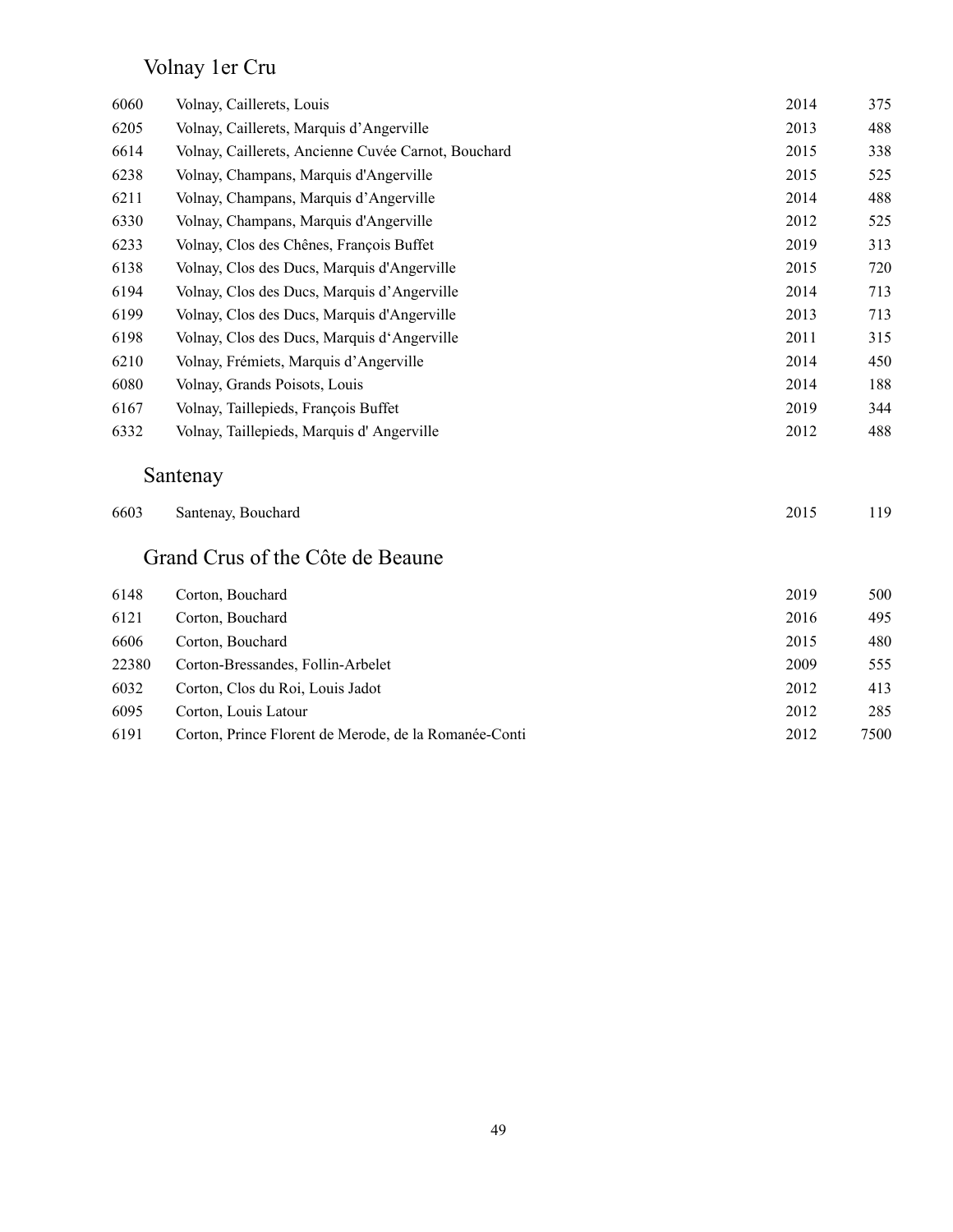# Beaujolais

| 6082  | Brouilly, La Croix des Rameaux, Jean-Claude Lapalu             | 2012 | 135 |
|-------|----------------------------------------------------------------|------|-----|
| 6106  | Brouilly, Vieilles Vignes, Jean-Claude Lapalu                  | 2012 | 118 |
| 6166  | Fleurie, L'Alchimiste, Anne-Sophie Dubois                      | 2016 | 120 |
| 10361 | Fleurie, Les Moriers, Chignard                                 | 2006 | 108 |
| 22128 | Fleurie, Vieilles Vignes, Potel-Aviron                         | 2010 | 108 |
| 6174  | Moulin-à-Vent, Clos du Tremblay, Paul Janin                    | 2011 | 225 |
| 6600  | Moulin-â-Vent, Château Moulin-à-Vent                           | 2018 | 125 |
| 6129  | Moulin-à-Vent, Château Moulin-à-Vent                           | 2016 | 138 |
| 6147  | Moulin-à-Vent, Champ de Cour, Château Moulin-à-Vent            | 2018 | 188 |
| 8171  | Moulin-à-Vent, Couvent des Thorins, Château Moulin-à-Vent      | 2015 | 135 |
| 6143  | Moulin-à-Vent, La Rochelle, Château Moulin-à-Vent              | 2018 | 213 |
| 6146  | Moulin-à-Vent, Les Verillats, Château Moulin-à-Vent            | 2018 | 182 |
| 6088  | Moulin-à-Vent, Richard Rottiers                                | 2015 | 135 |
| 22129 | Morgon, "Morgon Cote du Py", Potel-Aviron                      | 2010 | 99  |
| 6353  | Saint Amour, A La Folie, Chardigny                             | 2016 | 90  |
| 1097  | Terres Dorees, Cuvée l'Ancien, Vieilles Vignes, Jean Paul Brun | 2013 | 180 |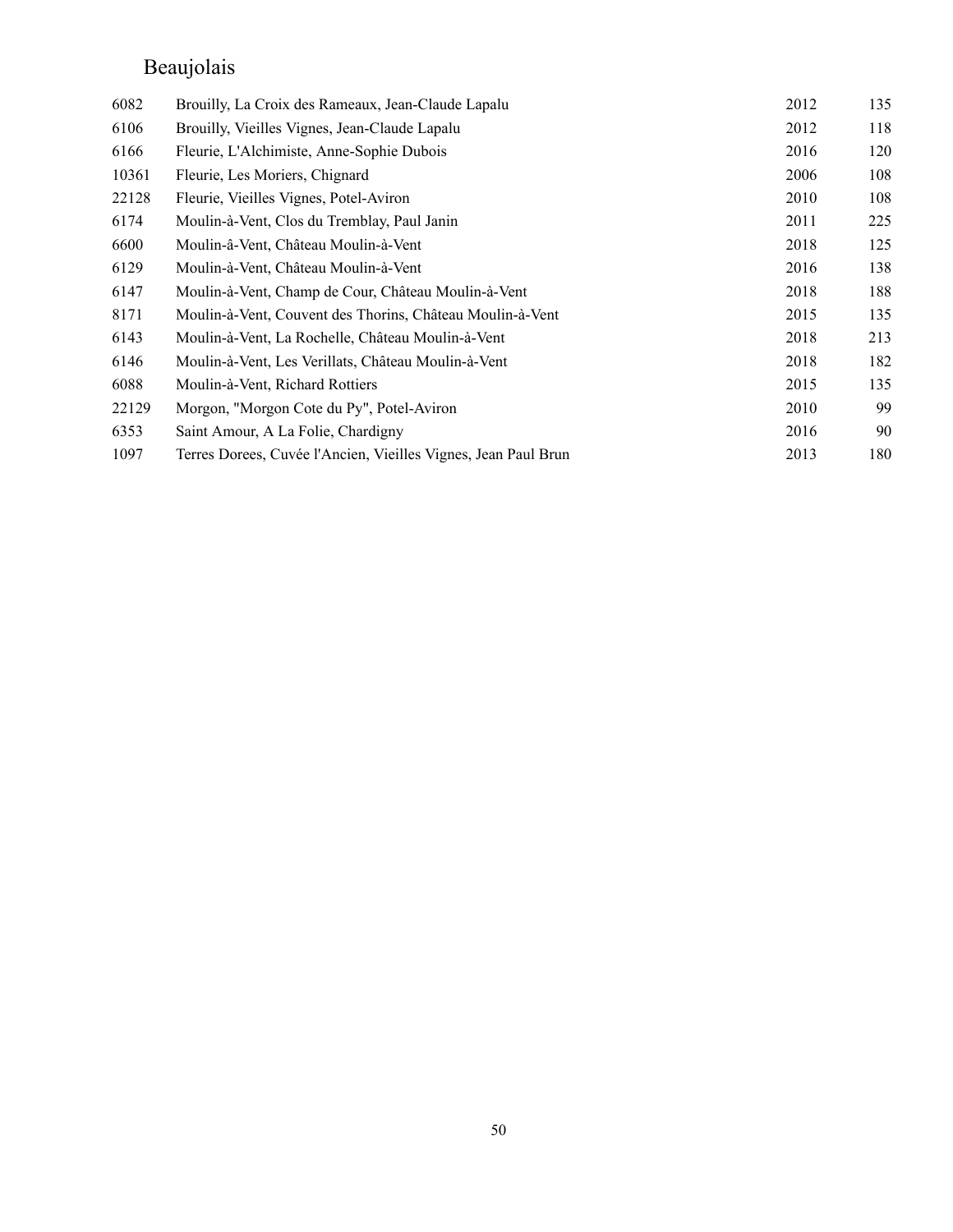#### Northern Rhône Red Wines

#### Côte-Rôtie

| 6226  | <b>Bernard Burgaud</b>                   | 2014 | 240  |
|-------|------------------------------------------|------|------|
| 6343  | <b>Bernard Burgaud</b>                   | 2003 | 118  |
| 6347  | Bonserine, La Garde                      | 1998 | 172  |
| 6123  | Bonserine, La Sarrasine                  | 2011 | 285  |
| 8092  | Chapoutier, La Mordorée                  | 2003 | 813  |
| 6306  | Clusel Roch, "Classique"                 | 2015 | 263  |
| 6117  | Gerin, La Champine                       | 2012 | 90   |
| 8140  | Gerin, Les Grandes Places                | 2012 | 525  |
| 6241  | Guigal, La Landonne                      | 1991 | 3125 |
| 6240  | Guigal, La Mouline                       | 1998 | 1875 |
| 6573  | Guigal, La Mouline                       | 1967 | 2500 |
| 6648  | Jean Luc Jamet, Terrasses                | 2013 | 375  |
| 22067 | Jean-Michel Stephan, Coteaux de Bassenon | 2009 | 323  |
|       |                                          |      |      |

# Hermitage

| 7209  | Betts & Scholl          | 2006 | 240   |
|-------|-------------------------|------|-------|
| 8033  | Betts & Scholl          | 2004 | 243   |
| 6303  | Chapoutier, Le Méal     | 1996 | 378   |
| 6321  | Chapoutier, Le Pavillon | 2010 | 693   |
| 6019  | Guigal                  | 2009 | 315   |
| 6099  | Henri Sorrel, Le Gréal  | 2017 | 938   |
| 6193  | Henri Sorrel, Le Gréal  | 1989 | 1188  |
| 6574  | Jaboulet, La Chapelle   | 1961 | 37500 |
| 6575  | Jaboulet, La Chapelle   | 1959 | 6000  |
| 6035  | J.L. Chave              | 2014 | 900   |
| 22185 | J.L. Chave              | 2013 | 900   |
| 7219  | Yann Chave              | 2006 | 288   |

#### Crozes-Hermitage

| 8042  | J.L. Chave Sélection, Silène       | 2006 | 82  |
|-------|------------------------------------|------|-----|
| 6212  | Delas. Le Clos                     | 2016 | 255 |
| 10357 | Emmanuel Darnaud, Les Trois Chenes | 2006 | 108 |
| 6242  | <b>Graillot</b>                    | 2017 | 150 |
| 6404  | Jaboulet, Thalabert                | 2003 | 125 |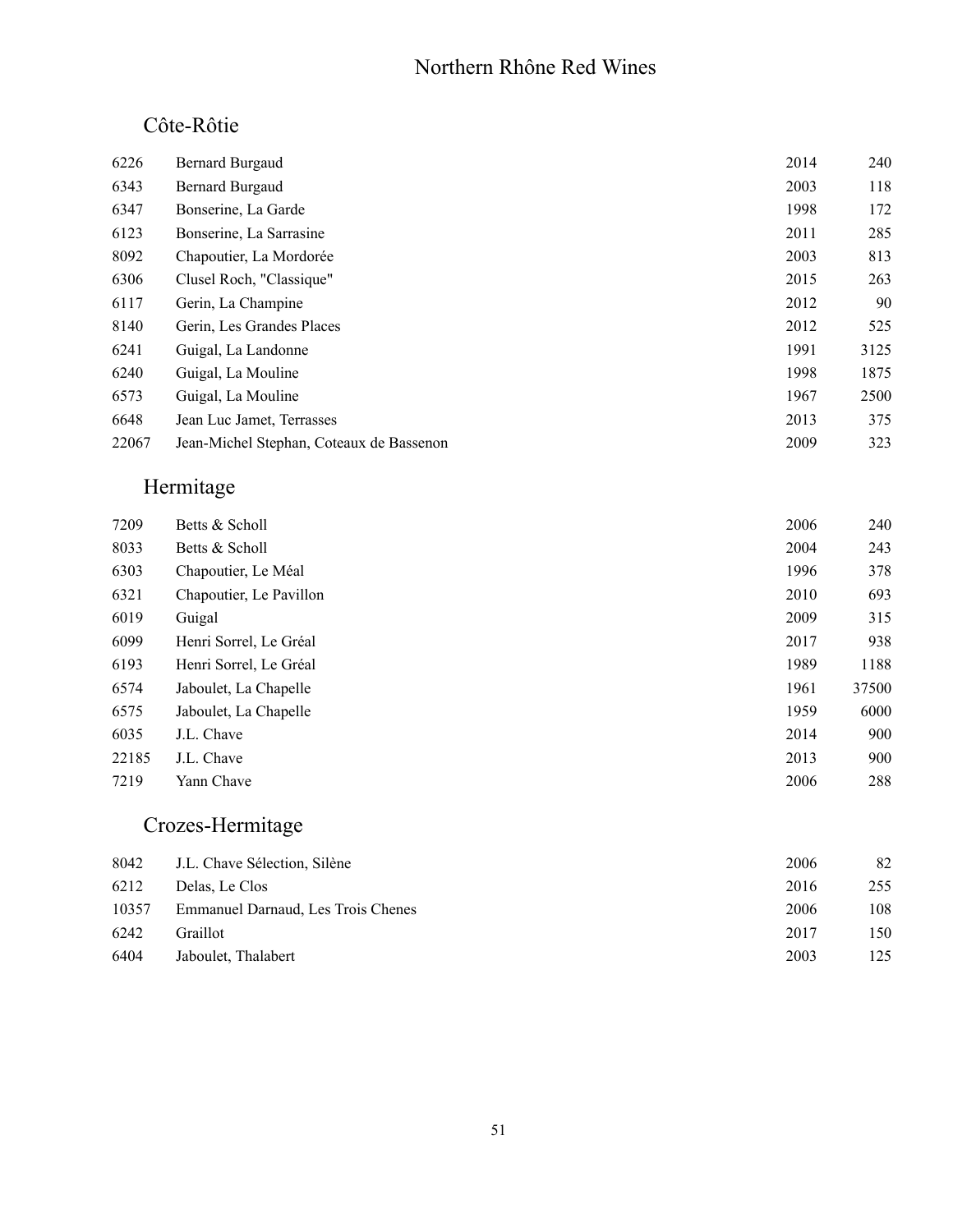### St.-Joseph

| 6243  | Alain Graillot                  | 2017 | 173 |
|-------|---------------------------------|------|-----|
| 6608  | <b>Chapoutier</b> , Les Granits | 2006 | 262 |
| 8039  | Chave Sélection, Offerus        | 2006 | 163 |
| 6213  | Delas, Sainte-Epine             | 2016 | 270 |
| 6054  | J.L. Chave                      | 2014 | 278 |
| 22133 | Pierre Gonon, Protegee          | 2012 | 263 |
|       |                                 |      |     |

#### Cornas

| 6015 | Franck Balthazar, Cuvée Casimir Sans Soufre | 2014 | 240 |
|------|---------------------------------------------|------|-----|
| 6646 | Auguste Clape                               | 2009 | 532 |
| 6119 | Jean-Luc Colombo, Les Ruchets               | 2012 | 300 |
| 8388 | Jean-Luc Colombo, Terres Brulees            | 2014 | 225 |
| 6399 | Jaboulet, Domaine de St.-Pierre             | 2001 | 189 |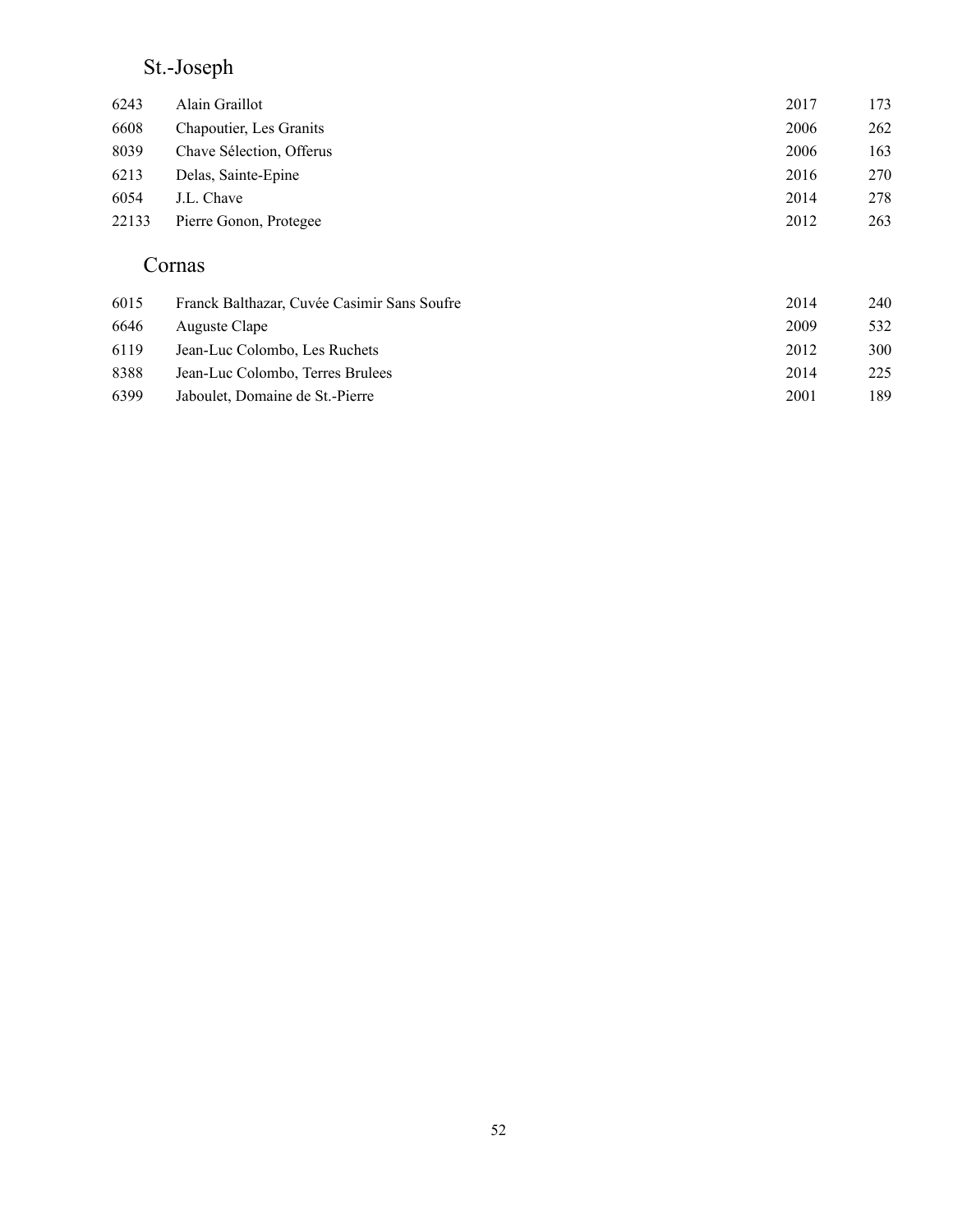### Southern Rhône

# Côtes-du-Rhône Village

| 6297 | André Brunel, Cuvée Sabrine                   | 2013 | 83  |
|------|-----------------------------------------------|------|-----|
| 6433 | Coudoulet de Beaucastel                       | 2007 | 172 |
| 6601 | Guigal                                        | 2012 | 65  |
| 6650 | Jean Luc Jamet, Valine, Collines Rhodaniennes | 2014 | 135 |
| 6622 | Janasse, Terre d'Argile                       | 2006 | 82  |
| 6302 | Masquin, Humeur                               | 2015 | 90  |
| 6059 | Mont-Rédon                                    | 2008 | 83  |
| 6548 | Vieille Julienne                              | 2003 | 100 |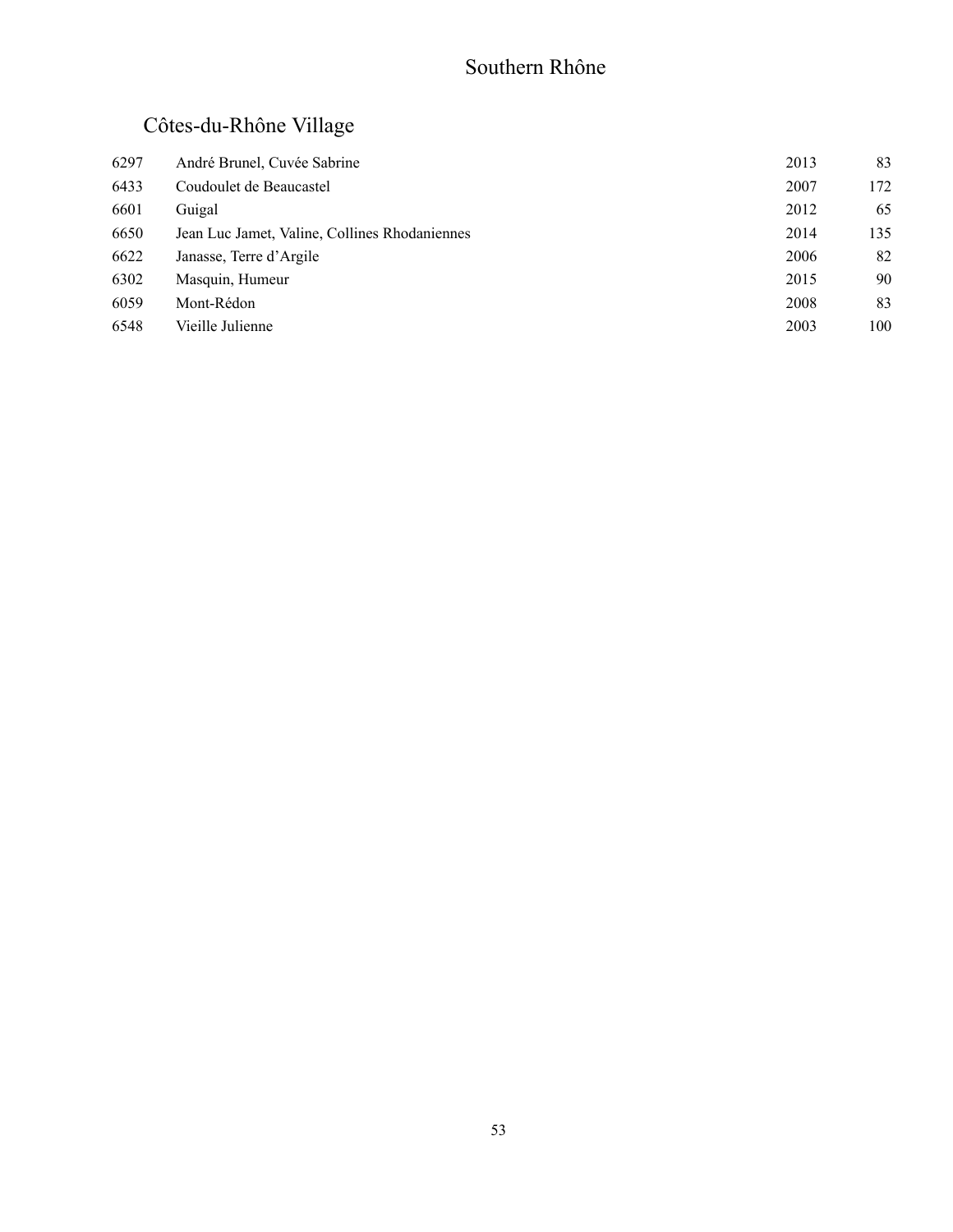# Châteauneuf-du-Pape

| 8433  | Paul Autard                                                | 2007 | 180  |
|-------|------------------------------------------------------------|------|------|
| 6619  | Paul Autard, Cuvée Juline                                  | 2006 | 262  |
| 8064  | Paul Autard, La Côte Ronde                                 | 2000 | 198  |
| 7983  | Beaurenard, Boisrenard                                     | 2012 | 300  |
| 6346  | Beaurenard, Gran Partida                                   | 2015 | 400  |
| 7114  | Bois de Boursan, Cuvée des Felix                           | 2004 | 225  |
| 6445  | Boisson, Elisabeth Chambellan, Vieilles Vignes             | 2003 | 99   |
| 6251  | Bosquet Des Papes, Cuvée Tradition                         | 2018 | 175  |
| 6253  | Bosquet Des Papes, A la Gloire De Mon Grand-Père           | 2015 | 210  |
| 6252  | Bosquet Des Papes, Chante Le Merle, Vieilles Vignes        | 2018 | 240  |
|       |                                                            | 2000 | 189  |
| 6434  | Cabrières, Les Silex                                       |      |      |
| 6170  | Chapoutier, Barbe Rac                                      | 2006 | 378  |
| 7085  | Chapoutier, Barbe Rac                                      | 2003 | 324  |
| 7038  | Chapoutier, La Bernadine                                   | 1999 | 253  |
| 7090  | Charvin                                                    | 2004 | 217  |
| 8096  | Charvin                                                    | 2003 | 189  |
| 6197  | Château de Beaucastel                                      | 2015 | 300  |
| 22251 | Château de Beaucastel                                      | 2010 | 330  |
| 6172  | Château de Beaucastel                                      | 2006 | 375  |
| 6171  | Château de Beaucastel                                      | 2005 | 375  |
| 6169  | Château de Beaucastel                                      | 2000 | 375  |
| 6599  | Château de Beaucastel, Hommage à Jacques Perrin            | 2011 | 1650 |
| 6483  | Clos de L'Oratoire des Papes                               | 2000 | 243  |
| 6639  | Clos Saint Jean, La Combe des Fous                         | 2008 | 459  |
| 6486  | Clos Saint Jean, Vieilles Vignes                           | 2007 | 513  |
| 6033  | Clos Saint Jean, "Deus-Ex Machina"                         | 2009 | 810  |
| 6037  | Clos Saint Jean, "Deus-Ex Machina", Vieille Vignes         | 2009 | 838  |
| 6096  | Colombo, Les Bartavelles                                   | 2012 | 180  |
| 8069  | De la Charbonnière, Cuvée Mourre De Perdrix                | 2004 | 217  |
| 8068  | De la Charbonnière, Les Hautes Brusquières, Cuvée Speciale | 2004 | 262  |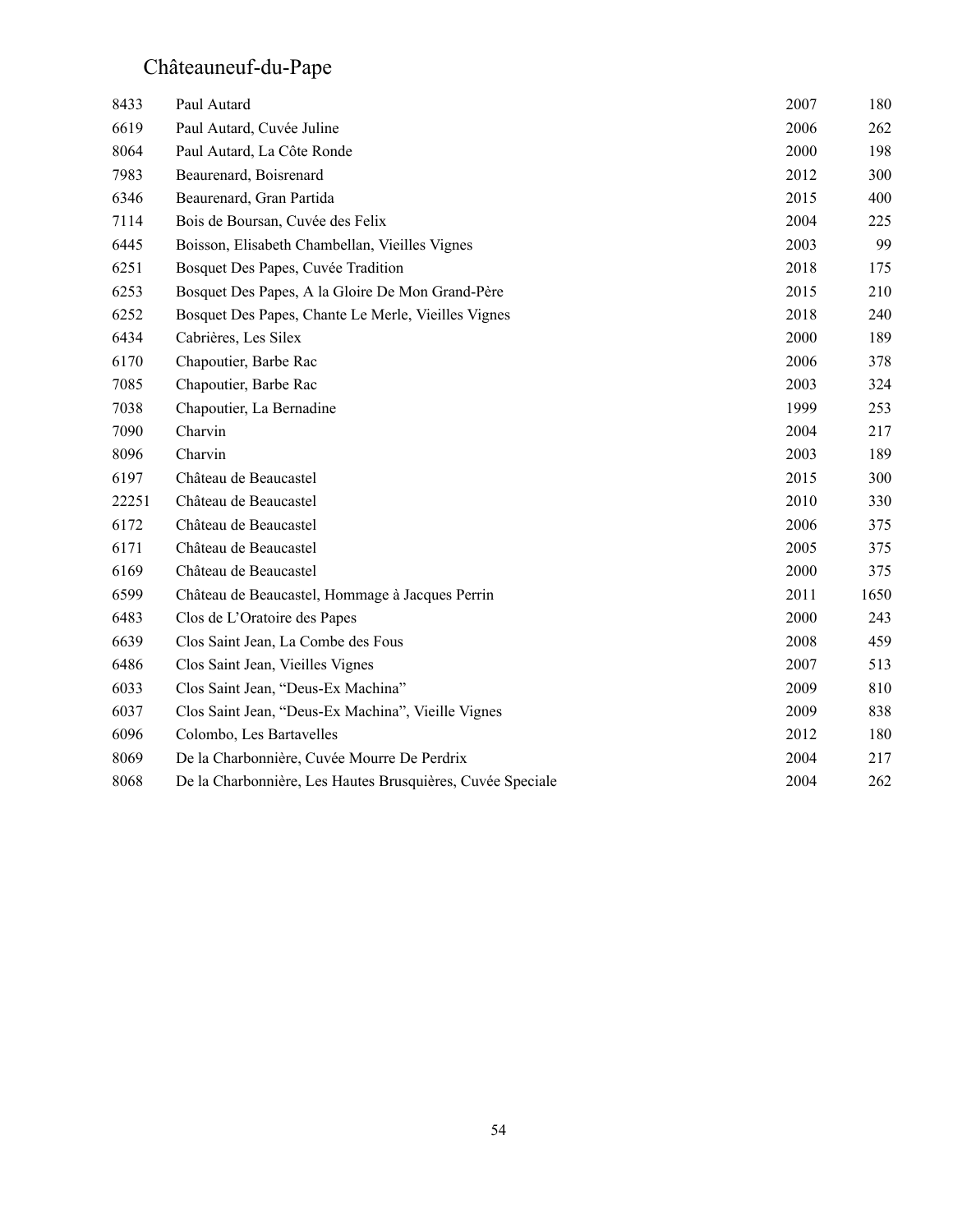# Châteauneuf-du-Pape

| 6093  | De la Consonniere                          | 2009 | 144 |
|-------|--------------------------------------------|------|-----|
| 6479  | De la Mordorée, Cuvée de la Reine des Bois | 2001 | 540 |
| 6558  | Ferrand                                    | 2007 | 225 |
| 8457  | Ferrando, Colombis                         | 2007 | 405 |
| 8101  | Ferrando, Colombis                         | 2005 | 217 |
| 10359 | Font de Michelle                           | 2007 | 153 |
| 10342 | Font de Michelle, Cuvée Etienne Gonnet     | 2007 | 253 |
| 6454  | Fortia, Cuvée du Baron                     | 2003 | 100 |
| 6455  | Fortia, Tradition                          | 2003 | 82  |
| 6130  | Giraud, Tradition                          | 2010 | 225 |
| 6602  | Guigal                                     | 2010 | 150 |
| 7025  | Janasse, Vieilles Vignes                   | 2008 | 585 |
| 7214  | Janasse, Vieilles Vignes                   | 2006 | 405 |
| 6137  | Janasse, Cuvée Chaupin                     | 2009 | 405 |
| 6463  | Janasse, Cuvée Chaupin                     | 2003 | 234 |
| 10303 | La Barroche, Fiancée                       | 2007 | 234 |
| 10333 | La Barroche, Julien Barrot                 | 2006 | 189 |
| 10276 | La Barroche, Pure                          | 2007 | 630 |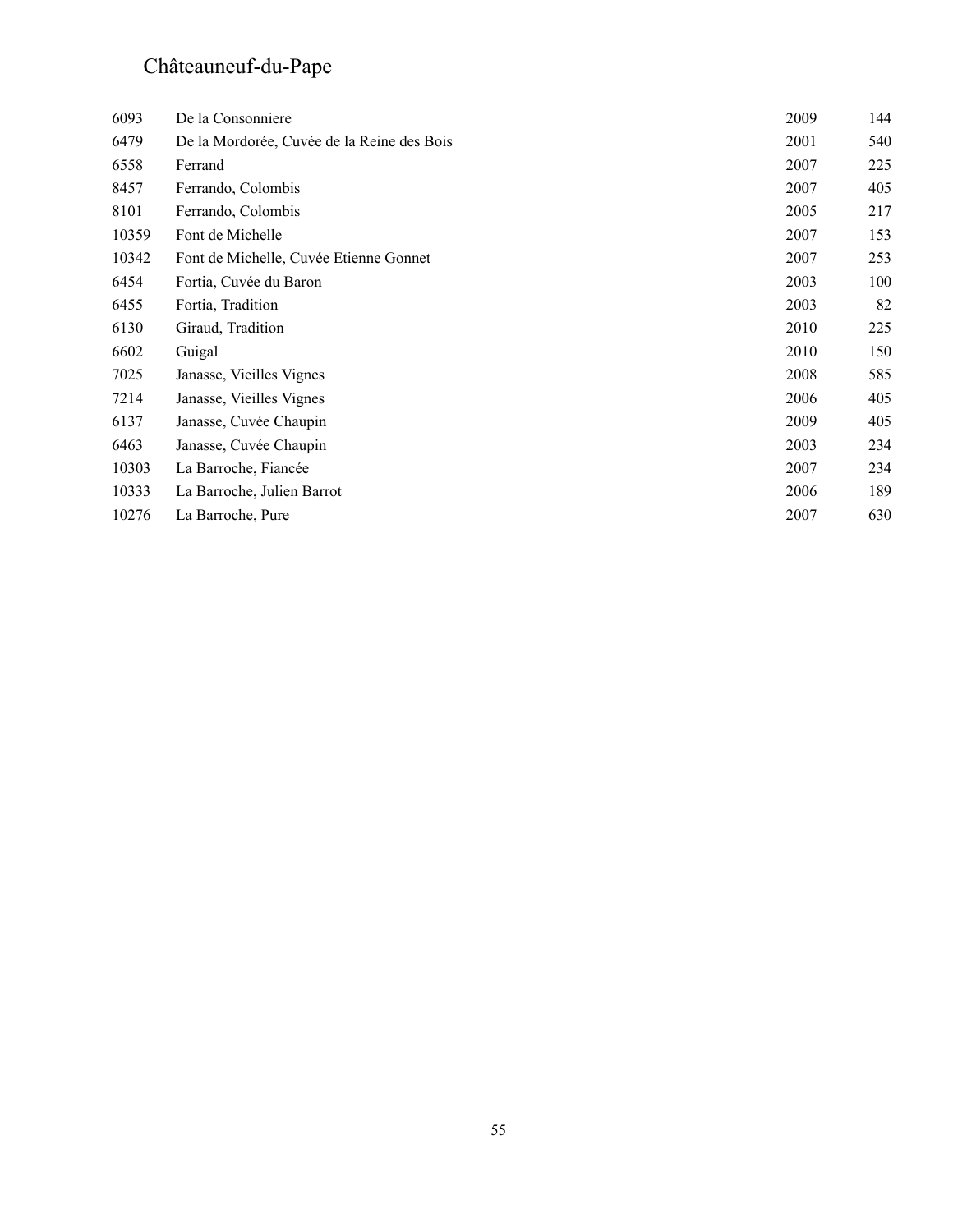# Châteauneuf-du-Pape

| 22245 | La Cote de L'Ange                           | 2009 | 163  |
|-------|---------------------------------------------|------|------|
| 6466  | Lafond, Roc-Epine                           | 2004 | 108  |
| 6467  | Lafond, Roc-Epine                           | 2003 | 108  |
| 6492  | La Pinède                                   | 2001 | 118  |
| 6526  | Le Vieux Donjon                             | 2004 | 127  |
| 6528  | Mas de Boislauzon, Cuvée du Quet            | 2007 | 450  |
| 6423  | Mas de Boislauzon, Cuvée du Quet            | 2003 | 118  |
| 6615  | Mas de Boislauzon, Cuvée Tintot             | 2007 | 300  |
| 22394 | Marcoux                                     | 2010 | 225  |
| 6298  | Marcoux, Vieilles Vignes                    | 2011 | 525  |
| 6168  | Matteo                                      | 2013 | 150  |
| 6041  | Olivier Hillaire                            | 2007 | 270  |
| 6079  | Olivier Hillaire, Les Petits Pieds d'Armand | 2007 | 172  |
| 6209  | Pégau                                       | 2012 | 345  |
| 6239  | Pégau, Cuvée Réservée                       | 2016 | 330  |
| 1109  | Rayas                                       | 1978 | 6000 |
| 8463  | Joseph Sabon, Cuvée du Pape                 | 2007 | 298  |
| 6086  | Roger Sabon, Prestige                       | 2010 | 270  |
| 7023  | Roger Sabon, Prestige                       | 2007 | 180  |
| 6503  | Roger Sabon, Le Secret de Sabon             | 2003 | 352  |
| 10271 | St.-Préfert                                 | 2007 | 127  |
| 6553  | St.-Préfert, Collection Charles Giraud      | 2006 | 270  |
| 8434  | St.-Préfert, Réserve Auguste Favier         | 2007 | 270  |
| 6506  | St.-Préfert, Réserve Auguste Favier         | 2003 | 225  |
| 6505  | St.-Préfert, Réserve Charles Giraud         | 2004 | 135  |
| 22213 | Pierre Usseglio                             | 2011 | 195  |
| 6448  | Pierre Usseglio                             | 2007 | 189  |
| 6511  | Pierre Usseglio                             | 2000 | 188  |
| 6510  | Pierre Usseglio, Tradition                  | 2004 | 135  |
| 6513  | Pierre Usseglio, Cuvée de Mon Aïeul         | 2004 | 217  |
| 6514  | Pierre Usseglio, Cuvée de Mon Aïeul         | 2003 | 253  |
| 6518  | Pierre Usseglio, Réserve Deux Frères        | 2003 | 468  |
| 6354  | Vieux Télégraphe, La Crau                   | 2014 | 315  |
| 6142  | Vieux Télégraphe, La Crau                   | 2012 | 315  |
| 7174  | Vieux-Télégraphe, La Crau                   | 2006 | 243  |
|       |                                             |      |      |

#### Beaumes-de-Venise

| 6097 de Durban | 2010 | 85 |
|----------------|------|----|
|                |      |    |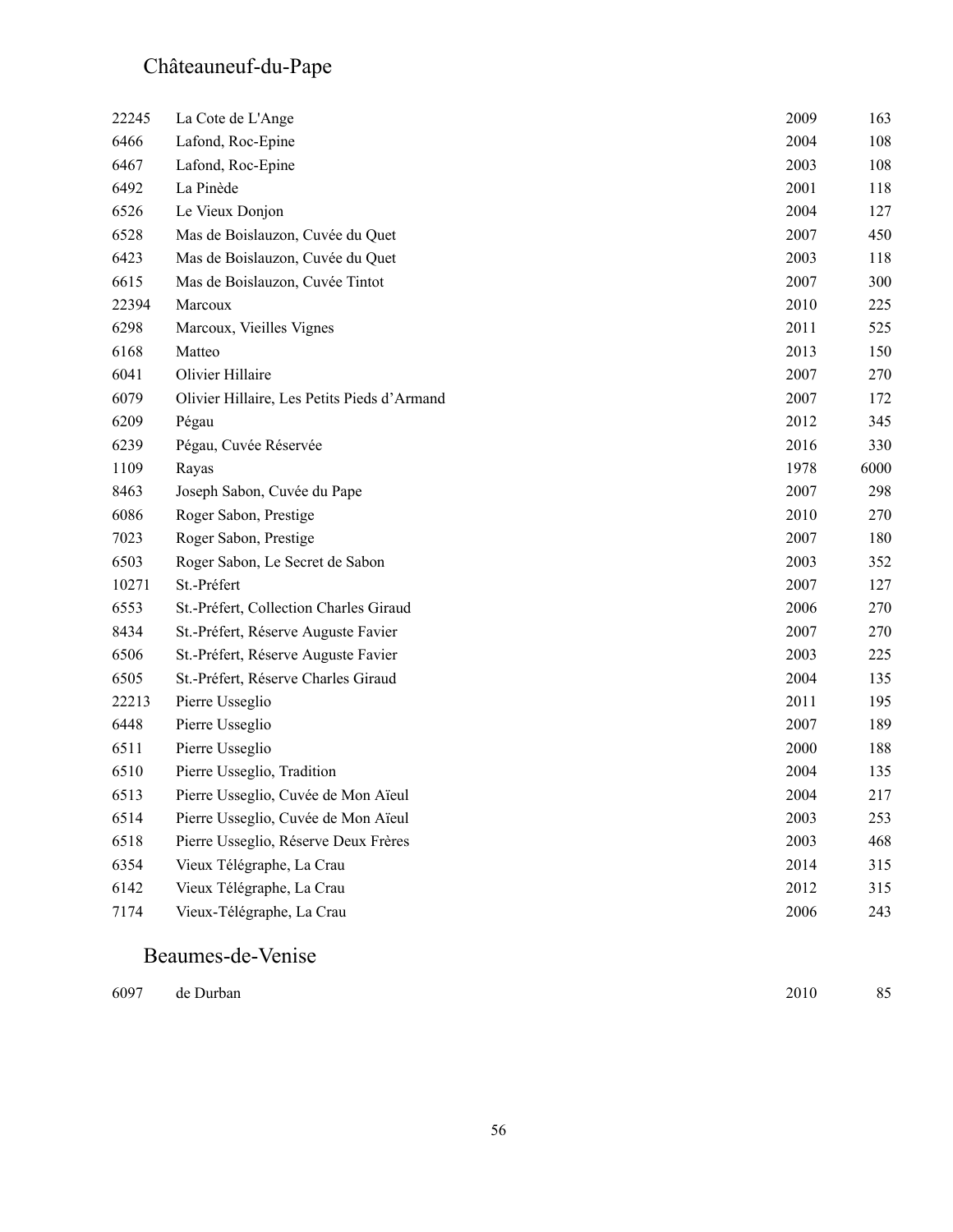# Gigondas

| 6532  | Daniel Brusset, Les Hauts de Montmirail                                        | 2001 | 99  |
|-------|--------------------------------------------------------------------------------|------|-----|
| 10370 | Du Pesquier                                                                    | 2007 | 73  |
| 6533  | Jaboulet, Cuvée Pierre Aiguille                                                | 2000 | 100 |
| 6537  | La Bouïssiere                                                                  | 2001 | 123 |
| 6536  | La Bouïssiere, La Font de Tonin                                                | 2003 | 113 |
| 6535  | Les Goubert, Cuvée Florence                                                    | 2000 | 135 |
| 10365 | Les Pallieres                                                                  | 2005 | 100 |
| 6543  | Louis Bernard                                                                  | 2017 | 180 |
| 6057  | Ogier, Oratorio                                                                | 2012 | 150 |
| 6538  | Perrin, La Gille                                                               | 2003 | 94  |
| 6231  | Santa Duc, Clos Derriere Vieilles                                              | 2014 | 165 |
|       | Vacqueyras                                                                     |      |     |
| 6122  | Le Sang des Cailloux, Cuvée de Lopy                                            | 2010 | 195 |
| 6644  | Notre Dame De Cousignac                                                        | 2014 | 99  |
|       |                                                                                |      |     |
|       | Rasteau                                                                        |      |     |
| 6355  | Domaine de Beaurenard                                                          | 2017 | 88  |
|       | Vaucluse                                                                       |      |     |
| 6357  | Chêne Bleu, Abelard                                                            | 2011 | 250 |
| 6358  | Chêne Bleu, Héloïse                                                            | 2011 | 250 |
| Jura  |                                                                                |      |     |
|       |                                                                                |      |     |
| 6237  | Domaine du Pelican, Arbois Rouge, Trois Cepages (by Marquis d'Angerville)      | 2015 | 150 |
|       | Roussillon/Languedoc                                                           |      |     |
| 6118  | Bila-Haut by M. Chapoutier, L'Esquerda, Côtes du Roussillon Villages Lesquerde | 2013 | 113 |
| 6048  | Bila-Haut by M.Chapoutier, R.I., Côtes du Roussillon Latour de France          | 2009 | 352 |
| 6065  | Bila-Haut by M. Chapoutier, V.I.T., Côtes du Roussillon Latour de France       | 2008 | 442 |
| 1560  | Gerard Bertrand, La Forge, Corbières Boutenac                                  | 2009 | 293 |
| 1105  | Mas Cal Demoura, L'Infidele, Terrasses du Larzac, Languedoc                    | 2009 | 195 |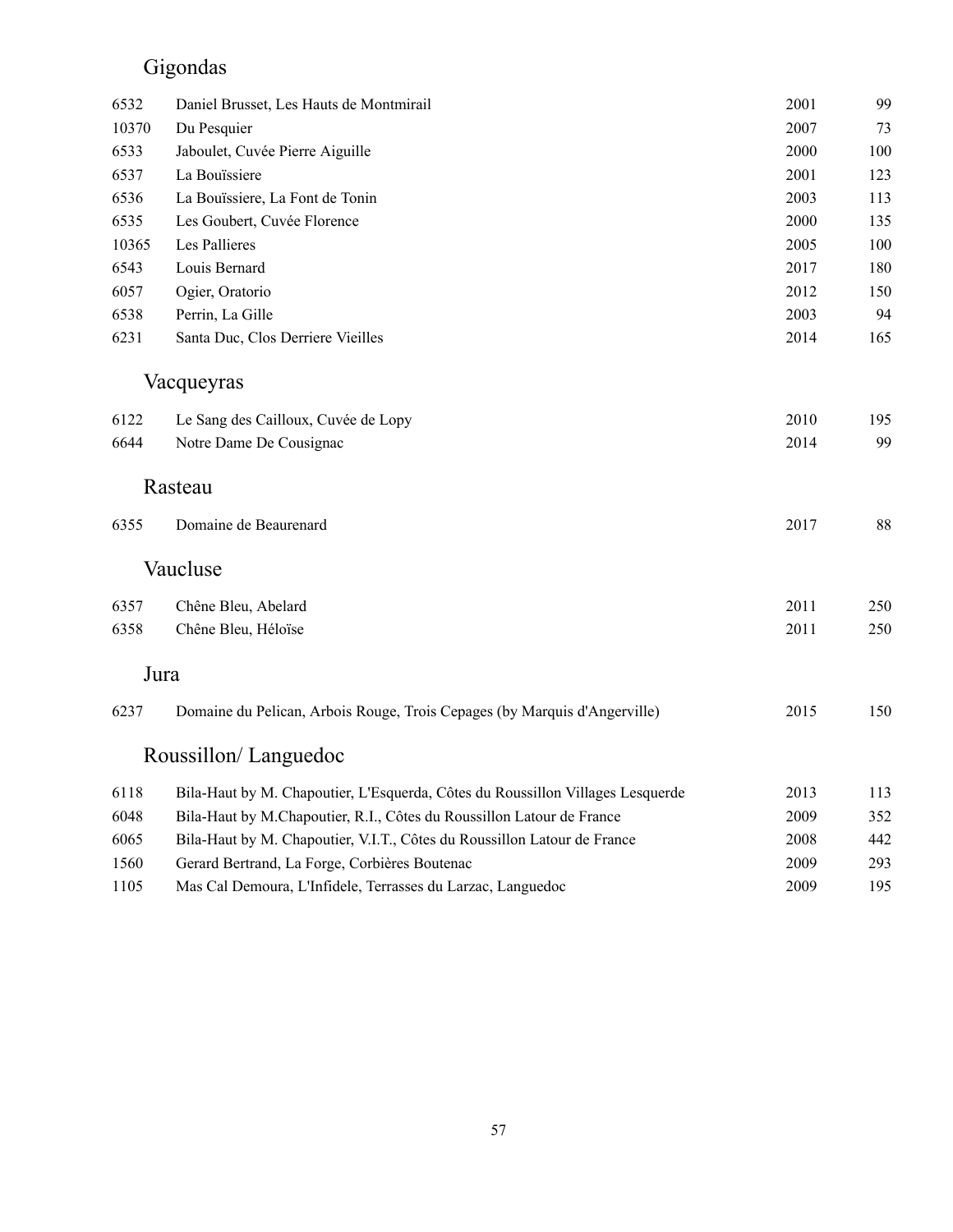#### California Red Wines

| 3365  | Araujo, Altagracia, Napa                            | 2011 | 563 |
|-------|-----------------------------------------------------|------|-----|
| 8151  | Araujo, Altagracia, Napa                            | 2010 | 352 |
| 7958  | Araujo, Altagracia, Napa                            | 2007 | 397 |
| 8217  | Araujo, Altagracia, Napa                            | 2004 | 378 |
| 8223  | Araujo, Altagracia, Napa                            | 2003 | 307 |
| 8192  | Araujo, Altagracia, Napa                            | 2002 | 352 |
| 3000  | Amuse Bouche, Napa                                  | 2003 | 945 |
| 3574  | Andersons Conn Valley, Napa                         | 2009 | 343 |
| 10329 | Arietta, H Block Hudson Vineyard                    | 2006 | 495 |
| 10328 | Arietta, Quartet, Napa,                             | 2008 | 315 |
| 3535  | Arietta, Quartet, Napa                              | 2006 | 315 |
| 3173  | Asterisk by Sloan, Napa                             | 2017 | 688 |
| 10044 | Aubert, Lucia Abreu Vineyard, Howell Mountain       | 2006 | 263 |
| 8030  | Bressler, Young Vines, Napa                         | 2005 | 180 |
| 10351 | Beaulieu Vineyard, Tapestry, Napa                   | 2007 | 315 |
| 3425  | Beaulieu Vineyard, Tapestry, Napa                   | 2006 | 315 |
| 10246 | Blankiet Estate, Prince of Hearts, Yountville, Napa | 2010 | 315 |
| 3066  | Cain Five, Spring Mountain District                 | 2013 | 465 |
| 3197  | Cain Five, Spring Mountain District                 | 2009 | 510 |
| 3458  | Cain Vineyards, Cuvée NV14, Napa                    | 2014 | 180 |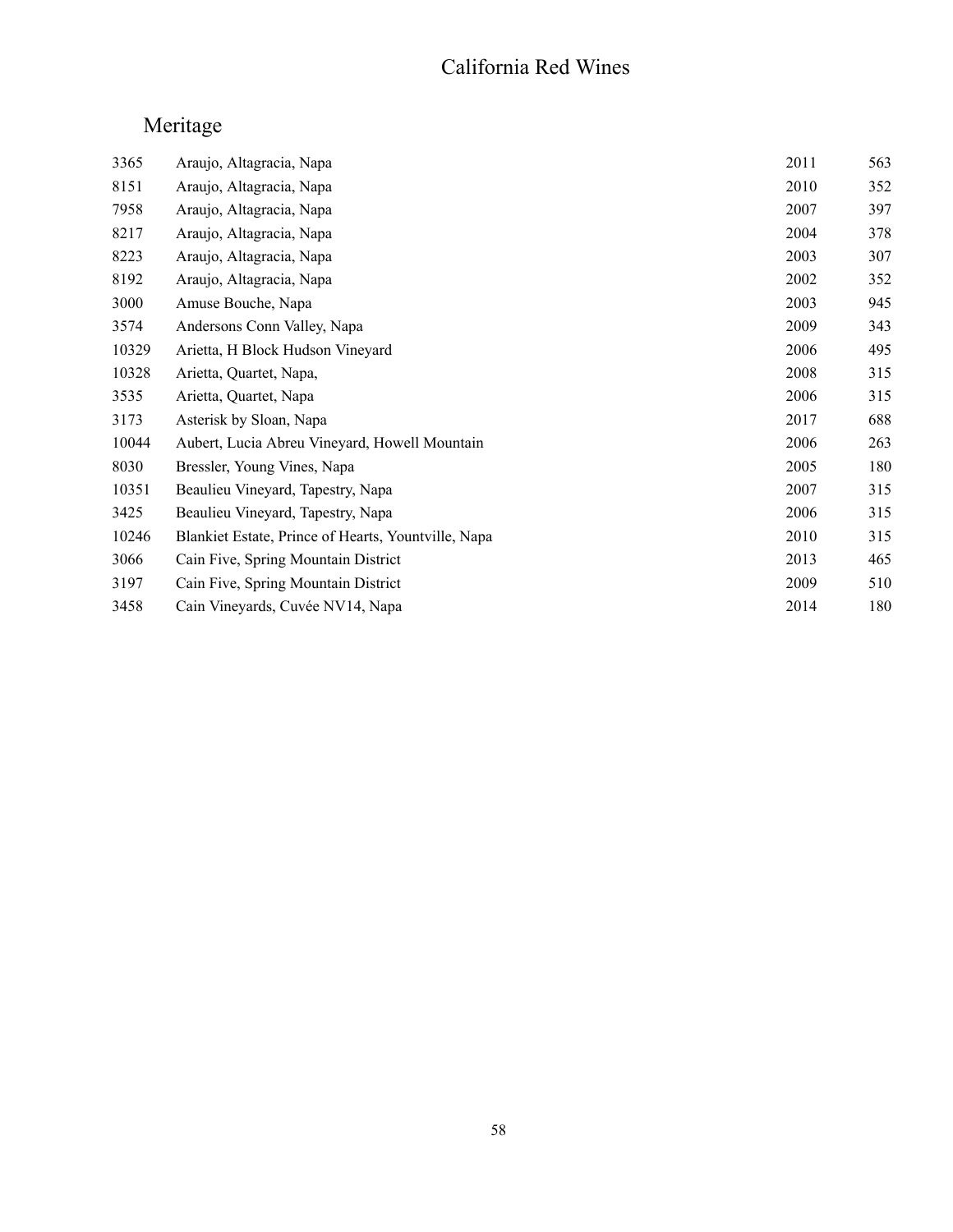| 3110  | Cardinale, Napa                                 | 2010 | 900  |
|-------|-------------------------------------------------|------|------|
| 7005  | Colgin, IX Estate, Napa                         | 2013 | 1800 |
| 3602  | Colgin, IX Estate, Napa                         | 2012 | 1725 |
| 3354  | Continuum, Sage Mountain Vineyards, Napa        | 2014 | 690  |
| 3141  | Dalla Valle, Collina, Napa                      | 2014 | 413  |
| 22325 | Dalla Valle, Collina, Napa                      | 2009 | 442  |
| 3227  | Dalla Valle, Maya, Napa                         | 2012 | 1875 |
| 3609  | Dalla Valle, Maya, Napa                         | 2011 | 1200 |
| 3260  | Dalla Valle, Maya, Napa                         | 2008 | 1250 |
| 3021  | Dalla Valle, Maya, Napa                         | 2001 | 1750 |
| 3023  | Dalla Valle, Maya, Napa                         | 1998 | 1305 |
| 3024  | Dalla Valle, Maya, Napa                         | 1997 | 2610 |
| 3031  | Dalla Valle, Maya, Napa                         | 1990 | 1875 |
| 3032  | Dalla Valle, Maya, Napa                         | 1989 | 2500 |
| 3027  | Dominus, Napa                                   | 2018 | 1250 |
| 8098  | Dominus, Napa                                   | 2016 | 1275 |
| 8076  | Dominus, Napa                                   | 2015 | 1275 |
| 7089  | Dominus, Napa                                   | 2013 | 1125 |
| 3171  | Dominus, Napa                                   | 2012 | 900  |
| 3485  | Dominus, Napa                                   | 2006 | 675  |
| 3103  | Dominus, Napa                                   | 2003 | 600  |
| 3102  | Dominus, Napa                                   | 2001 | 675  |
| 3101  | Dominus, Napa                                   | 1996 | 788  |
| 22302 | Duckhorn, The Discussion, Napa                  | 2008 | 420  |
| 10154 | Favia, La Magdalena, Napa                       | 2006 | 324  |
| 8255  | Gemstone, Napa                                  | 2005 | 369  |
| 22205 | Grieve, Double Eagle, Napa                      | 2010 | 300  |
| 3601  | Grieve, Double Eagle, Napa                      | 2009 | 369  |
| 3362  | Harlan, Napa                                    | 2012 | 3375 |
| 3439  | Jonata, El Desafio de Jonata, Santa Ynez Valley | 2012 | 488  |
| 3438  | Jonata, Fenix de Jonata, Santa Ynez Valley      | 2012 | 338  |
| 3143  | Joseph Phelps, Insignia, Napa                   | 2018 | 1063 |
| 3135  | Joseph Phelps, Insignia, Napa                   | 2014 | 900  |
| 3213  | Joseph Phelps, Insignia, Napa                   | 2013 | 900  |
| 3225  | Joseph Phelps, Insignia, Napa                   | 2011 | 825  |
| 7269  | Justin, Isoceles, Paso Robles                   | 2013 | 300  |
| 7273  | Justin, Justification, Paso Robles              | 2013 | 225  |
| 3030  | Krupp Bros., The Doctor, Napa                   | 2015 | 375  |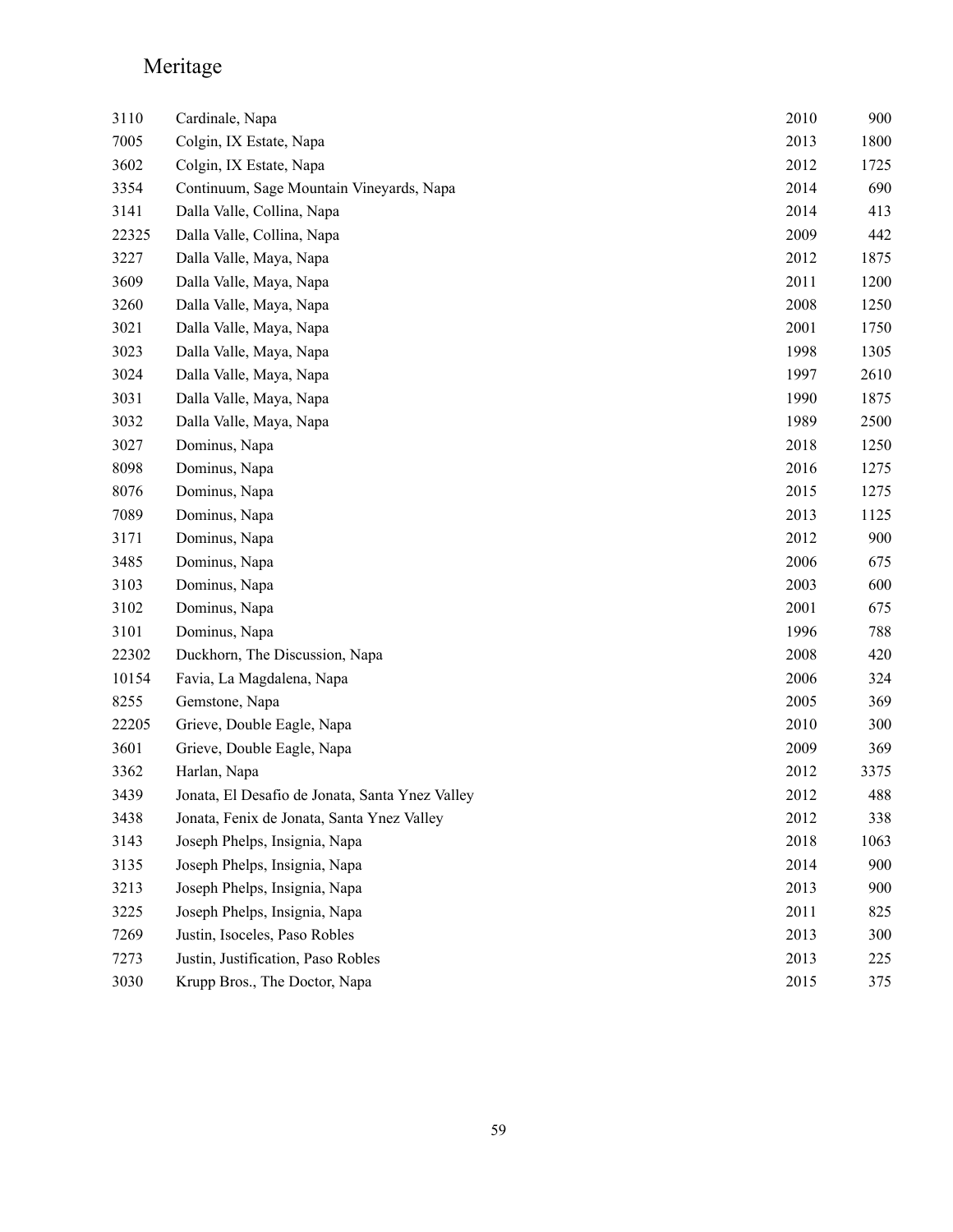| 22392 | Levy & McClellan, Napa                          | 2006 | 675  |
|-------|-------------------------------------------------|------|------|
| 8172  | Levy & McClellan, Ampersand, Napa               | 2007 | 495  |
| 22043 | Melka, Métisse, Napa                            | 1997 | 523  |
| 22055 | Melka, Métisse, Jumping Goat Vineyard, Napa     | 2009 | 504  |
| 22056 | Melka, Métisse, La Mekerra, Knights Valley      | 2008 | 375  |
| 8001  | Mondavi, BDX, Oakville, Napa                    | 2016 | 145  |
| 3551  | Napanook by Dominus, Napa                       | 2015 | 388  |
| 3399  | Napanook by Dominus, Napa                       | 2014 | 375  |
| 10278 | Niebaum-Coppola, Rubicon, Napa                  | 2005 | 625  |
| 3050  | Niebaum-Coppola, Rubicon, Napa                  | 1999 | 563  |
| 3155  | Opus One, Napa                                  | 2016 | 1200 |
| 3219  | Opus One, Napa                                  | 2015 | 1125 |
| 3139  | Opus One, Napa                                  | 2014 | 1188 |
| 7117  | Opus One, Napa                                  | 2013 | 1250 |
| 3045  | Opus One, Napa                                  | 2012 | 1250 |
| 3491  | Opus One, Napa                                  | 2011 | 1188 |
| 3253  | Opus One, Napa                                  | 2010 | 1250 |
| 3248  | Opus One, Napa                                  | 2009 | 1335 |
| 3151  | Opus One, Napa                                  | 2008 | 1365 |
| 3051  | Opus One, Napa                                  | 2007 | 1395 |
| 3057  | Opus One, Napa                                  | 2006 | 1425 |
| 3025  | Opus One, Napa                                  | 2005 | 1440 |
| 7021  | Orin Swift, Papillon, Napa                      | 2014 | 338  |
| 3128  | Overture by Opus One, Napa                      | NV   | 413  |
| 7352  | Orin Swift, Papillon, Napa                      | 2018 | 313  |
| 8078  | Ovid, Napa                                      | 2014 | 1095 |
| 7957  | Ovid, Napa                                      | 2006 | 495  |
| 10339 | Palazzo, Napa                                   | 2006 | 270  |
| 3132  | Patrimony by Daou, Caves Des Lions, Paso Robles | 2018 | 750  |
| 3293  | Peter Michael, Les Pavots, Knights Valley       | 2014 | 653  |
| 7027  | Peter Michael, Les Pavots, Knights Valley       | 2012 | 585  |
| 10234 | Pine Ridge, Andrus, Reserve, Napa               | 1997 | 405  |
| 8387  | Quintessa, Rutherford, Napa                     | 2016 | 900  |
| 3105  | Quintessa, Rutherford, Napa                     | 2011 | 630  |
| 22057 | Quintessa, Rutherford, Napa                     | 2009 | 600  |
| 22405 | Quintessa, Rutherford, Napa                     | 2006 | 630  |
| 8262  | Ridge, Geyserville, Sonoma                      | 2008 | 195  |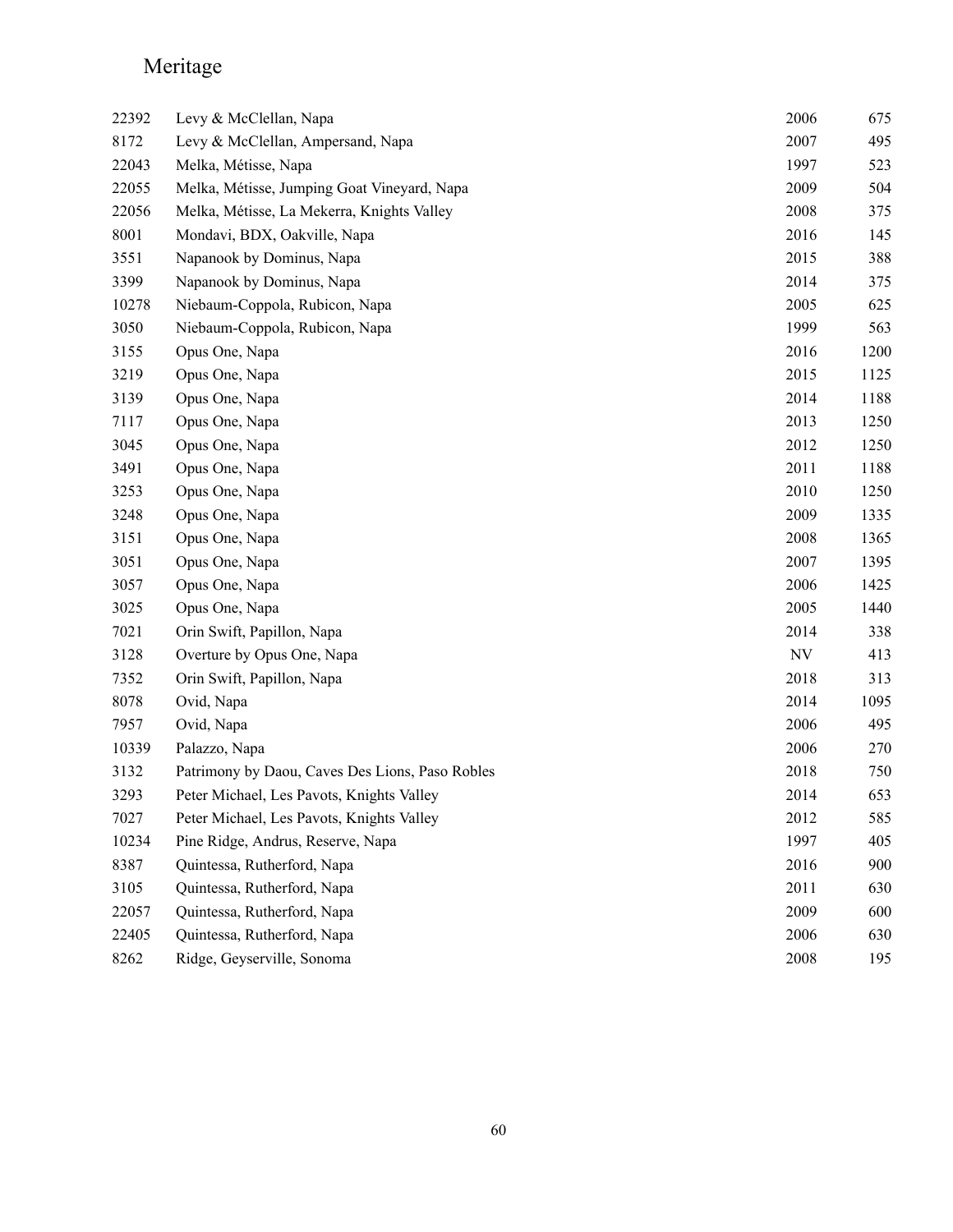| 3607  | Ridge, Lytton Springs, Dry Creek         | 2009 | 172  |
|-------|------------------------------------------|------|------|
| 8179  | Ridge, Monte Bello, Santa Cruz Mountains | 2013 | 585  |
| 3417  | Ridge, Monte Bello, Santa Cruz Mountains | 2010 | 333  |
| 8422  | Robert Foley, Claret, Napa               | 2006 | 369  |
| 3231  | Robert Foley, Claret, Napa               | 2005 | 360  |
| 3179  | Sloan, Napa                              | 2017 | 2000 |
| 3608  | Sloan, Napa                              | 2013 | 2250 |
| 8072  | Stag's Leap, Hands of Time, Napa         | 2018 | 125  |
| 7110  | Timeless by Silver Oak, Napa             | 2017 | 420  |
| 3152  | Trefethen, Double T, Napa                | 2010 | 95   |
| 22262 | Trinchero, Napa                          | 2008 | 262  |
| 3009  | Vérité, Le Desir, Sonoma County          | 2013 | 1800 |
| 22485 | Vérité, Le Desir, Sonoma County          | 2008 | 1800 |
| 10040 | Vérité, La Joie, Sonoma County           | 2008 | 1575 |
| 3506  | Vérité, La Joie, Sonoma County           | 1998 | 900  |
| 22390 | Vérité, La Muse, Sonoma County           | 2008 | 1650 |
| 3480  | Viader, Napa                             | 2014 | 563  |
| 22089 | Viader, Napa                             | 2002 | 288  |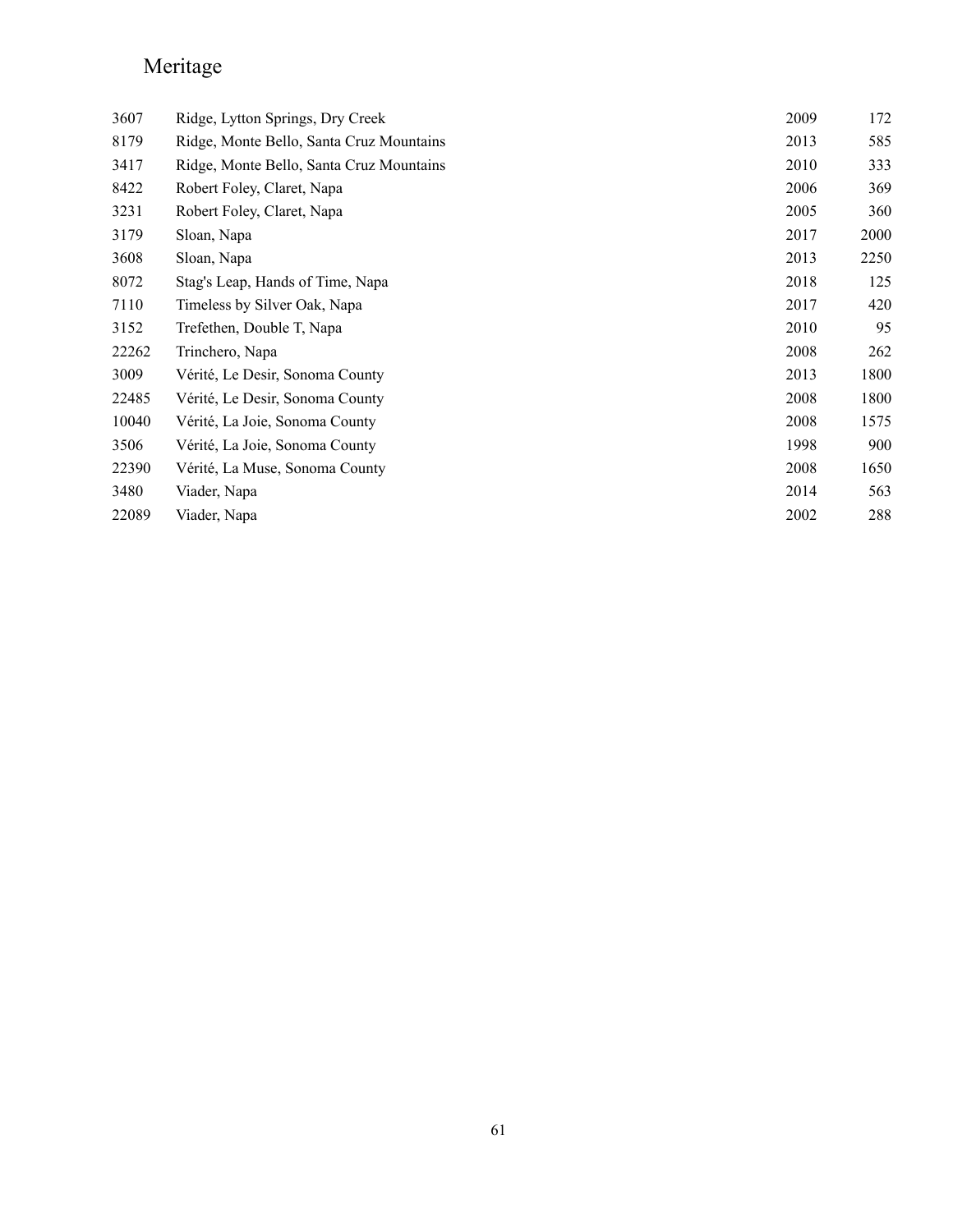| 8227  | Anakota, "Helena Montana", 950ft., Knights Valley, Napa | 2005 | 315  |
|-------|---------------------------------------------------------|------|------|
| 8228  | Anakota, "Helena Dakota", 750ft., Knights Valley, Napa  | 2005 | 352  |
| 22230 | Antica by Antinori, Napa                                | 2013 | 278  |
| 22132 | Antica by Antinori, Napa                                | 2012 | 240  |
| 10207 | Araujo, Alianza, Estate, Napa                           | 2010 | 333  |
| 3005  | Araujo, Eisele Vineyard, Napa                           | 2006 | 703  |
| 3160  | Araujo, Eisele Vineyard, Napa                           | 1999 | 1050 |
| 3386  | Arietta, Napa                                           | 2006 | 488  |
| 10176 | Barbour, Estate, Napa                                   | 2010 | 450  |
| 8034  | Beckmen, Santa Ynez Valley                              | 2015 | 128  |
| 3256  | Beringer, Private Reserve, Napa                         | 2018 | 450  |
| 3255  | Beringer, Private Reserve, Napa                         | 2017 | 450  |
| 3254  | Beringer, Private Reserve, Napa                         | 2016 | 450  |
| 3264  | Beringer, Private Reserve, Napa                         | 2010 | 532  |
| 3549  | Bjorn, Howell Mountain                                  | 2010 | 253  |
| 3058  | Bryant, Napa                                            | 2014 | 3000 |
| 3581  | Bryant, Napa                                            | 2012 | 3000 |
| 3902w | BV, Georges de Latour, Private Reserve, Napa            | 1973 | 675  |
| 3901w | BV, Georges de Latour, Private Reserve, Napa            | 1965 | 825  |
| 3138  | Cade, Estate, Howell Mountain                           | 2013 | 975  |
| 3288  | Cade, Howell Mountain                                   | 2011 | 420  |
| 3507  | Cade, Howell Mountain                                   | 2010 | 420  |
| 22060 | Calluna Vineyard, Chalk Hill                            | 2008 | 315  |
| 3454  | Caymus, Napa (1 liter bottle)                           | 2019 | 463  |
| 3270  | Caymus, Napa                                            | 2018 | 425  |
| 3620  | Caymus, Special Selection, Napa                         | 2017 | 750  |
| 3472  | Caymus, Special Selection, Napa                         | 2015 | 810  |
| 7989  | Caymus, Special Selection, Napa                         | 2013 | 675  |
| 3433  | Caymus, Special Selection, Napa                         | 2012 | 675  |
| 3108  | Caymus, Special Selection, Napa                         | 2009 | 675  |
| 3528  | Cedar Knolls, Napa                                      | 2016 | 285  |
| 3166  | Chappellet, Pritchard Hill, Napa                        | 2013 | 825  |
| 22538 | Chappellet, Signature, Napa                             | 2017 | 225  |
| 3441  | Chateau Montelena, Estate, Napa                         | 2013 | 450  |
| 22019 | Chateau Montelena, Estate, Napa                         | 2008 | 488  |
| 22045 | Chateau Montelena, Estate, Napa                         | 2007 | 495  |
| 7063  | Château Montelena, Estate, Napa                         | 2006 | 450  |
| 22048 | Chateau Montelena, Estate, Napa                         | 2000 | 532  |
| 22238 | Checkerboard, Napa                                      | 2008 | 712  |
| 3287  | Checkerboard, Aurora Vineyard, Napa                     | 2018 | 850  |
| 7205  | Conn Creek, Napa                                        | 2015 | 135  |
| 22220 | Corra, Napa                                             | 2009 | 495  |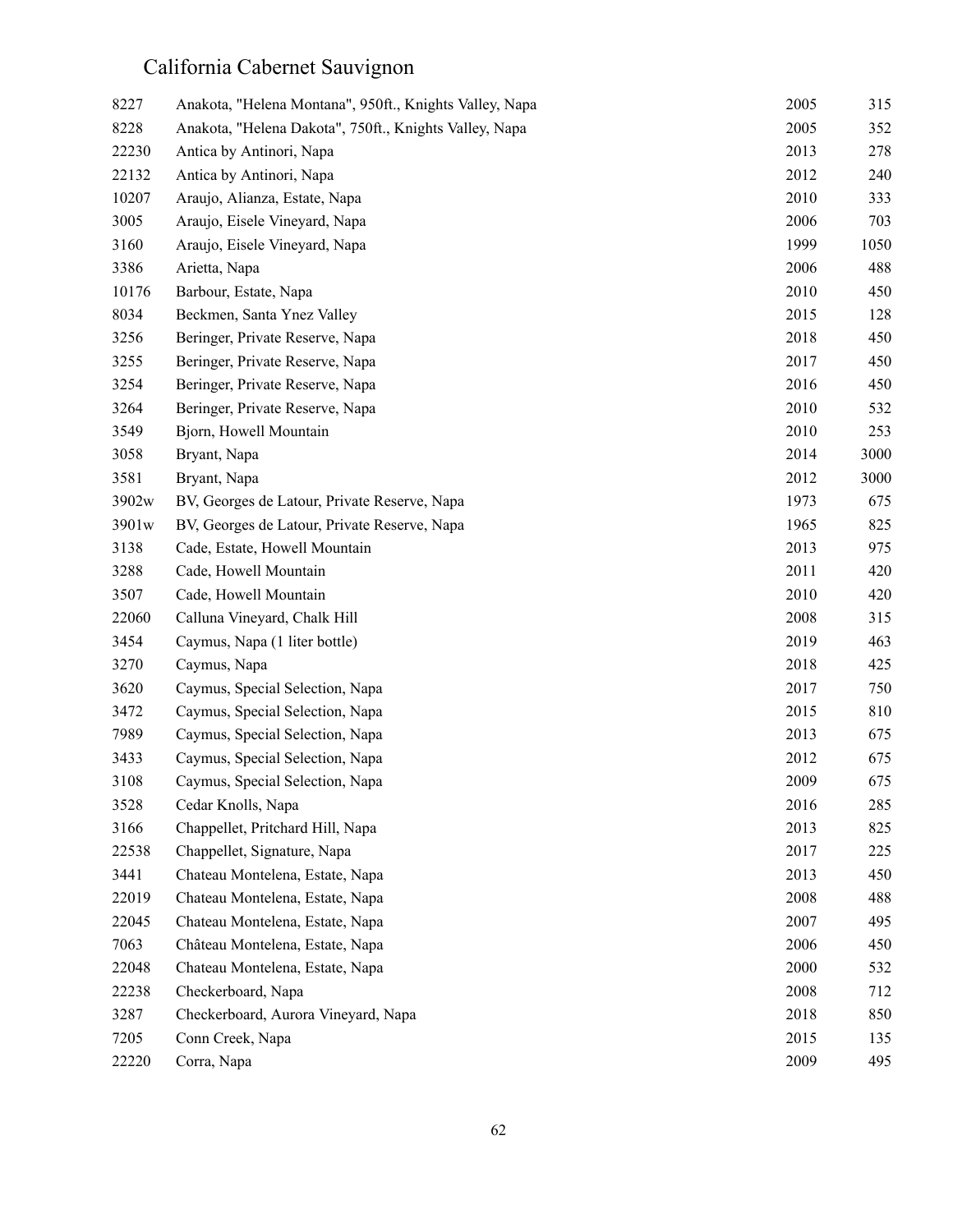| 3189  | Corra, Napa                                | 2006 | 397  |
|-------|--------------------------------------------|------|------|
| 3204  | Dalla Valle, Napa                          | 2014 | 750  |
| 3267  | Dalla Valle, Napa                          | 2013 | 788  |
| 3334  | Dalla Valle, Napa                          | 2012 | 1500 |
| 3486  | Dalla Valle, Napa                          | 2011 | 660  |
| 3011  | Dalla Valle, Napa                          | 2005 | 405  |
| 3036  | Dalla Valle, Collina, Napa                 | 2010 | 413  |
| 3275  | Dana, Helms Vineyard, Napa                 | 2012 | 1500 |
| 3327  | Dana, Helms Vineyard, Napa                 | 2011 | 1388 |
| 8104  | Dana, Helms Vineyard, Napa                 | 2010 | 1125 |
| 22402 | Dana, Helms Vineyard, Napa                 | 2008 | 1153 |
| 7988  | Dana, Helms Vineyard, Napa                 | 2007 | 1250 |
| 10242 | Dana, Helms Vineyard, Napa                 | 2006 | 1188 |
| 3348  | Dana, Helms Vineyard, Napa                 | 2005 | 765  |
| 3205  | Dana, Hershey Vineyard, Napa               | 2012 | 1500 |
| 3324  | Dana, Hershey Vineyard, Napa               | 2011 | 1388 |
| 22204 | Dana, Hershey Vineyard, Napa               | 2010 | 1320 |
| 7065  | Dana, Hershey Vineyard, Napa               | 2008 | 1250 |
| 3357  | Dana, Lotus Vineyard, Napa                 | 2012 | 1500 |
| 3325  | Dana, Lotus Vineyard, Napa                 | 2011 | 1388 |
| 8091  | Dana, Lotus Vineyard, Napa                 | 2010 | 1500 |
| 22177 | Dana, Lotus Vineyard, Napa                 | 2009 | 1250 |
| 22403 | Dana, Lotus Vineyard, Napa                 | 2008 | 1008 |
| 10253 | Dana, Lotus Vineyard, Napa                 | 2006 | 1250 |
| 3613  | Dana, Onda, Napa                           | 2010 | 563  |
| 7054  | Daou, Paso Robles                          | 2019 | 119  |
| 3407  | Davies, Napa                               | 2017 | 200  |
| 3444  | Decoy, California                          | 2019 | 90   |
| 3467  | Diamond Creek, Gravelly Meadow, Napa       | 2009 | 504  |
| 3215  | Diamond Creek, Gravelly Meadow, Napa       | 2000 | 442  |
| 8431  | Diamond Creek, Red Rock Terrace, Napa      | 2006 | 495  |
| 22047 | Di Costanzo, Farella Vineyard, Coombsville | 2014 | 353  |
| 3228  | Double Diamond by Schrader, Napa           | 2018 | 313  |
| 3307  | Dunn, Howell Mountain, Napa                | 2014 | 563  |
| 3041  | Dunn, Howell Mountain, Napa                | 2012 | 593  |
| 8321  | Eisele, Napa                               | 2016 | 1950 |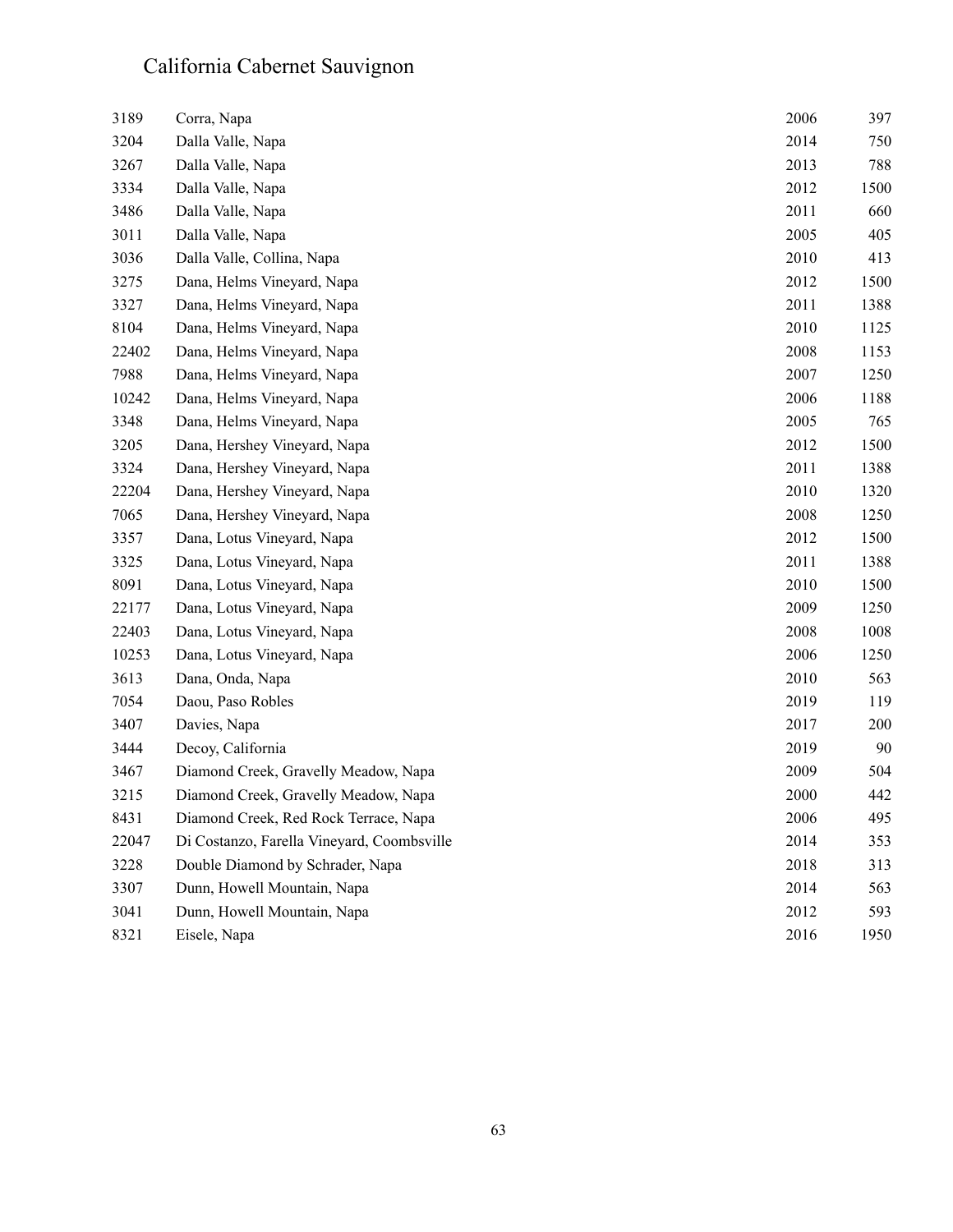| 22899 | El Gavilan, Casa de Sonoma, Sonoma County          | 1947 | 690  |
|-------|----------------------------------------------------|------|------|
| 3226  | Etude, Napa                                        | 2011 | 300  |
| 3029  | Far Niente, Napa                                   | 2019 | 407  |
| 3366  | Far Niente, Estate, Oakville                       | 2016 | 570  |
| 10203 | Flanagan, Corkscrew Maiden Hill, Bennett Valley    | 2006 | 320  |
| 3582  | Freemark Abbey, Napa                               | 2014 | 225  |
| 8358  | Freemark Abbey, Napa                               | 2012 | 225  |
| 3047  | Galerie, Pleinair, Napa                            | 2014 | 225  |
| 3003  | Galerie, Pleinair, Napa                            | 2012 | 218  |
| 3479  | Gallica, Napa                                      | 2009 | 423  |
| 3172  | Gallica, Napa                                      | 2008 | 442  |
| 3221  | Gandona, Napa                                      | 2016 | 719  |
| 3217  | Gandona, Napa                                      | 2014 | 750  |
| 3212  | Gandona, Napa                                      | 2011 | 750  |
| 3337  | Grace Family, Napa                                 | 2004 | 1350 |
| 3487  | Grgich Hills, Napa                                 | 2015 | 300  |
| 10215 | Haber, Howell Mountain, Napa                       | 2010 | 375  |
| 22343 | Haber, Howell Mountain, Napa                       | 2009 | 298  |
| 22077 | Haber, Howell Mountain, Napa                       | 2008 | 298  |
| 8173  | Heitz Cellar, Martha's Vineyard, Napa              | 2010 | 615  |
| 8410  | Heritance, Atlas Peak, Napa                        | 2012 | 165  |
| 7082  | Hourglass, Blueline, Napa                          | 2013 | 488  |
| 22197 | Hundred Acre, Ark Vineyard, Napa                   | 2009 | 847  |
| 3013  | Hundred Acre, Ark Vineyard, Napa                   | 2006 | 847  |
| 8012  | Hundred Acre, Kayli Morgan Vineyard, Napa          | 2014 | 1950 |
| 22196 | Hundred Acre, Kayli Morgan Vineyard, Napa          | 2009 | 855  |
| 22195 | Hundred Acre, Kayli Morgan Vineyard, Napa          | 2008 | 900  |
| 7268  | Hundred Acre, Wraith, Napa                         | 2014 | 1800 |
| 3170  | Husic, Napa                                        | 2013 | 390  |
| 3131  | Husic, Palm Terrace, Napa                          | 2014 | 270  |
| 3056  | Husic, Palm Terrace, Napa                          | 2012 | 278  |
| 3358  | Jarvis, Napa                                       | 2007 | 495  |
| 22541 | J. Davies, Diamond Mountain District               | 2016 | 375  |
| 3016  | J. Davies, Diamond Mountain District               | 2015 | 435  |
| 3033  | J. Davies, Jamie, Diamond Mountain District        | 2015 | 675  |
| 3038  | J. Davies, Jamie, Diamond Mountain District        | 2013 | 563  |
| 22068 | Jean Edwards Cellars, Seventy Four Forty One, Napa | 2010 | 225  |
| 22094 | Jean Edwards Cellars, Stagecoach Vineyard, Napa    | 2010 | 233  |
| 22076 | Jean Edwards Cellars, Napa                         | 2011 | 225  |
| 3274  | Jericho Canyon, Napa                               | 2006 | 414  |
| 3271  | John Anthony, Napa                                 | 2016 | 250  |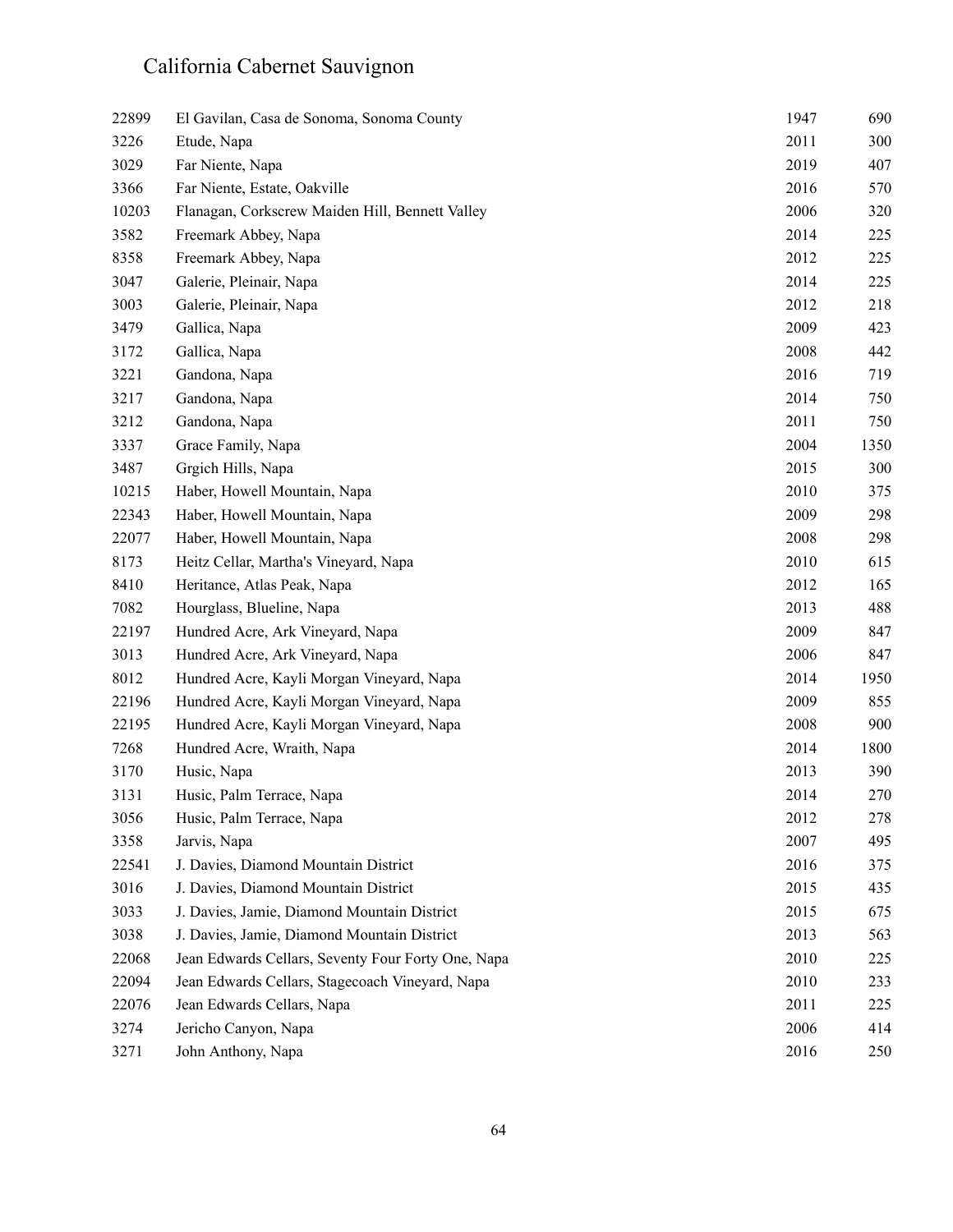| 22446 | Karl Lawerence, Napa                                         | 2009 | 262  |
|-------|--------------------------------------------------------------|------|------|
| 7270  | Kathryn Hall, Napa                                           | 2013 | 495  |
| 3175  | Keenan, Napa                                                 | 2014 | 225  |
| 3140  | Keenan, Reserve, Spring Mountain District                    | 2013 | 435  |
| 3389  | Kendall Jackson, Jackson Estate, Alexander Valley            | 2013 | 128  |
| 3137  | Krupp Bros., M5, Stage Coach Vineyard, Napa                  | 2014 | 600  |
| 3576  | Krupp Bros., Veraison, Stagecoach Vineyard, Napa             | 2016 | 413  |
| 3104  | Krupp Bros., Veraison, Stagecoach Vineyard, Napa             | 2014 | 360  |
| 3224  | Ladera, Reserve, Howell Mountain                             | 2010 | 293  |
| 3065  | Lail, Mole Hill, Howell Mountain                             | 2014 | 975  |
| 3353  | La Sirena, Napa                                              | 2008 | 425  |
| 3026  | Lewelling, St. Helena                                        | 2017 | 225  |
| 3113  | Lillian, Howell Mountain                                     | 2016 | 563  |
| 8168  | Louis Martini, Lot 1, Napa                                   | 2008 | 390  |
| 22036 | Long Valley Ranch by Scheid Family, Monterey County          | 2013 | 68   |
| 22225 | Martin Ray, Diamond Mountain District                        | 2014 | 270  |
| 10230 | Maxville, Napa                                               | 2014 | 263  |
| 8212  | Mayacamas, Mt. Veeder                                        | 2012 | 450  |
| 7318  | Meander, Napa                                                | 2004 | 262  |
| 3259  | Michael Mondavi, M, Napa                                     | 2009 | 648  |
| 3401  | Mondavi, To Kalon Vineyard, Reserve, Napa                    | 2015 | 480  |
| 3134  | Mondavi, To Kalon Vineyard, Reserve, Napa                    | 2014 | 525  |
| 10238 | Mondavi, To Kalon Vineyard, Reserve, Napa                    | 2000 | 450  |
| 10216 | Monticello Vineyards, Corley Family, Reserve, Napa           | 1999 | 300  |
| 3419  | Mount Veeder, Napa                                           | 2018 | 150  |
| 8128  | Neyers, AME, Napa                                            | 2011 | 352  |
| 3157  | Nickel & Nickel, John C. Sullenger Vineyard, Oakville        | 2019 | 413  |
| 3112  | Nickel & Nickel, Quarry Vineyard, Rutherford                 | 2015 | 450  |
| 3142  | Nickel & Nickel, State Ranch Vineyard, Yountville            | 2016 | 465  |
| 3059  | Nickel & Nickel, Vaca Vista Vineyard, Oak Knoll District     | 2018 | 375  |
| 3064  | Odette, Reserve, Stags Leap District                         | 2012 | 1500 |
| 8468  | Old World Winery, MOUNTS BENCH, Two Rock Block, Sonoma Coast | 2009 | 113  |
| 7347  | Orin Swift, Mercury Head, Napa                               | 2018 | 450  |
| 7355  | Orin Swift, Palermo, Napa                                    | 2019 | 232  |
| 3192  | O'Shaughnessy, Mt. Veeder                                    | 2013 | 450  |
| 8237  | Palmaz, Napa                                                 | 2013 | 600  |
| 22025 | Palmaz, Napa                                                 | 2001 | 510  |
| 3100  | Patrimony, Paso Robles                                       | 2017 | 750  |
| 3261  | Paul Hobbs, Napa                                             | 2013 | 450  |
| 1656  | Paul Hobbs Cabernet Sauvignon Napa Valley California         | 2014 | 3125 |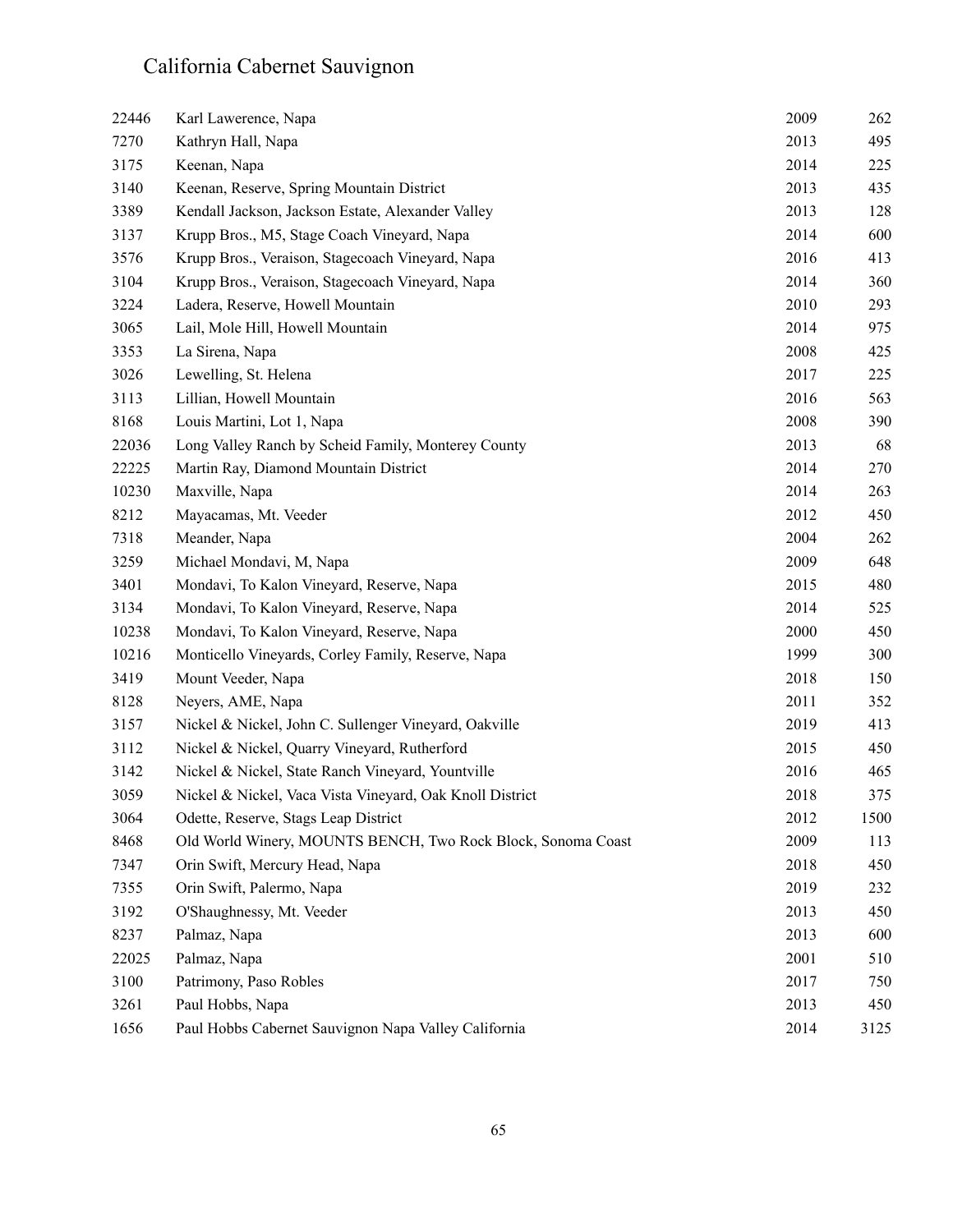| 8453  | Paul Hobbs, Nathan Coombs Estate, Coombsville, Napa            | 2015 | 1188 |
|-------|----------------------------------------------------------------|------|------|
| 3343  | Paul Hobbs, Nathan Coombs Estate, Coombsville, Napa            | 2014 | 1275 |
| 22127 | PerUs, Janeen, Napa                                            | 2016 | 675  |
| 10348 | Peter Franus, Napa                                             | 2006 | 243  |
| 3363  | Peter Michael, Au Paradis, Napa                                | 2014 | 675  |
| 8315  | Philip Togni, Napa                                             | 2008 | 352  |
| 3177  | Philip Togni, Napa                                             | 1995 | 525  |
| 3258  | Philip Togni, Tanbark Hill, Napa                               | 2006 | 333  |
| 3460  | Plumpjack, Estate, Oakville, Napa                              | 2014 | 570  |
| 10224 | Plumpjack, Estate, Oakville, Napa                              | 2013 | 540  |
| 3509  | Plumpjack, Estate, Oakville, Napa                              | 2012 | 465  |
| 3304  | Plumpjack, Reserve, Oakville, Napa                             | 2012 | 1500 |
| 3583  | Pride Mountain Vineyards, Napa/Sonoma                          | 2018 | 344  |
| 22310 | Pride Mountain Vineyards, Napa/Sonoma                          | 2009 | 315  |
| 3040  | Pride Mountain Vineyards, Napa/Sonoma                          | 2008 | 315  |
| 3500  | Priest Ranch, Napa                                             | 2014 | 175  |
| 3188  | Pulido Walker, Mt. Veeder Estate Vineyard                      | 2018 | 650  |
| 7251  | Punch Vineyards, California                                    | 2014 | 120  |
| 7041  | Punch Vineyards, California                                    | 2012 | 120  |
| 3350  | Ramey, Pedregal Vineyard, Napa                                 | 2004 | 442  |
| 22248 | Raymond, District Collection, Rutherford                       | 2013 | 293  |
| 22246 | Raymond, Generations, Napa                                     | 2013 | 390  |
| 3575  | Double Diamond by Schrader, Napa                               | 2016 | 375  |
| 3301  | D.R. Stephens, Moose Valley Vineyard, Napa                     | 2004 | 378  |
| 3001  | Rodney Strong, Reserve, Alexander Valley, Sonoma               | 2006 | 378  |
| 7252  | Routestock, Napa                                               | 2014 | 110  |
| 3265  | Roy, Estate, Napa                                              | 2015 | 800  |
| 3284  | Roy, Estate, Napa                                              | 2009 | 600  |
| 7017  | Rowland Tebb, Black Sears Vineyard, Howell Mountain            | 2011 | 338  |
| 3521  | Salvestrin, Napa                                               | 2014 | 150  |
| 3185  | Schrader, Beckstoffer To Kalon Vineyard, Oakville, Napa        | 2007 | 1500 |
| 3186  | Schrader, -CCS-, Beckstoffer To Kalon Vineyard, Oakville, Napa | 2009 | 1500 |
| 8346  | Schrader, -MB-, Beckstoffer To Kalon, Oakville, Napa           | 2017 | 1350 |
| 8345  | Schrader, -RBS-, Beckstoffer To Kalon Vineyard, Oakville, Napa | 2016 | 1350 |
| 3187  | Schrader, -RBS-, Beckstoffer To Kalon Vineyard, Oakville, Napa | 2015 | 1500 |
| 8017  | Schrader, -T6- Beckstoffer To Kalon Vineyard, Oakville, Napa   | 2007 | 2000 |
| 3042  | Screaming Eagle, Napa                                          | 2019 | 7500 |
| 3165  | Shafer, Hillside Select, Stag's Leap District, Napa            | 2013 | 1275 |
| 3004  | Shafer, Hillside Select, Stag's Leap District, Napa            | 2012 | 1275 |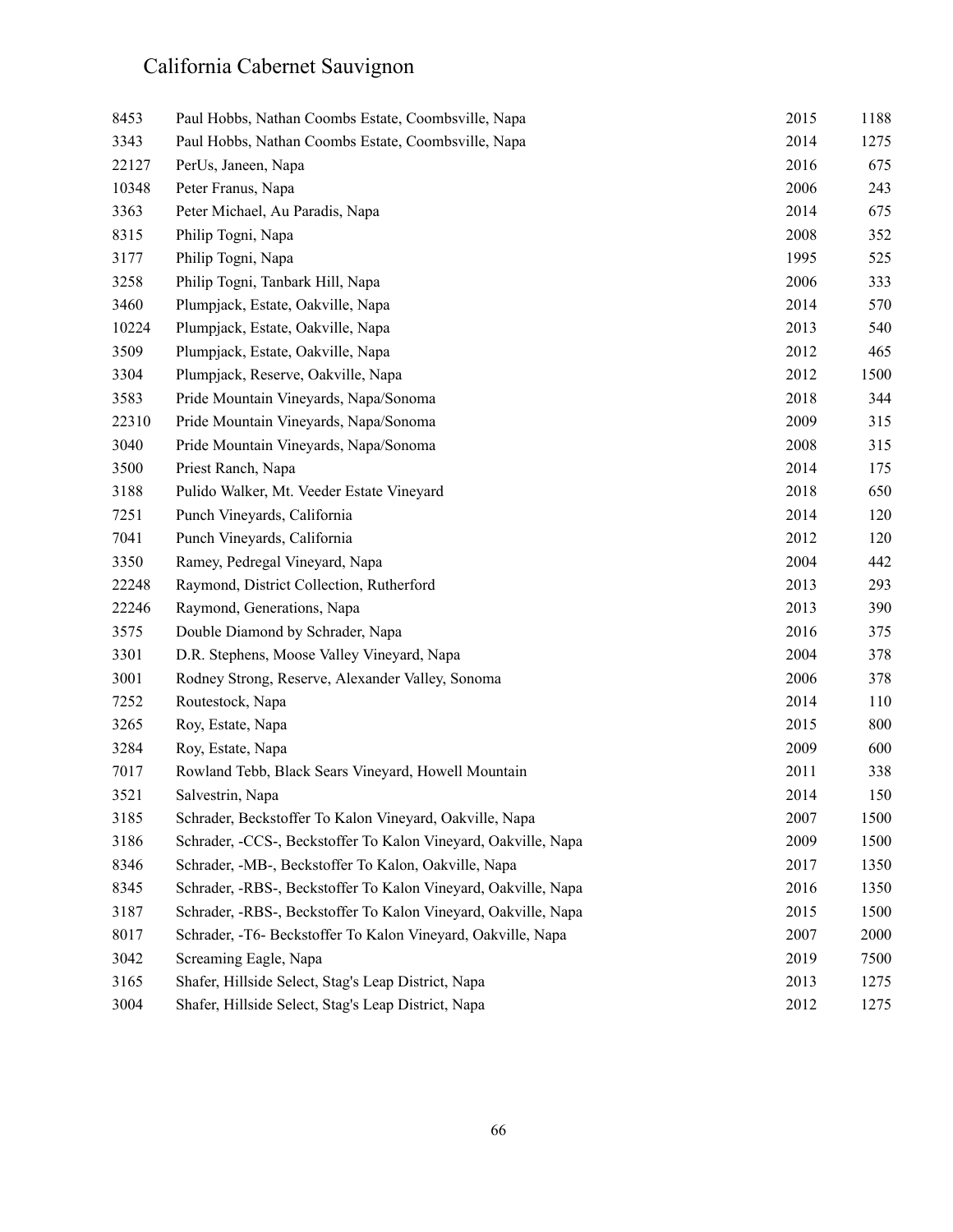| 3200  | Shafer, Hillside Select, Stag's Leap District, Napa | 2011                     | 1125 |
|-------|-----------------------------------------------------|--------------------------|------|
| 3494  | Shafer, Hillside Select, Stag's Leap District, Napa | 2010                     | 1125 |
| 22344 | Shibumi Knoll, Napa                                 | 2008                     | 432  |
| 3611  | Signorello, Napa                                    | 2014                     | 390  |
| 3369  | Signorello, Padrone, Napa                           | 2014                     | 600  |
| 3290  | Silverado, Limited Cask, Napa                       | 2012                     | 488  |
| 3289  | Silverado, SOLO, Stags Leap District, Napa          | 2012                     | 443  |
| 22120 | Silver Oak, Alexander Valley                        | 2015                     | 413  |
| 22182 | Silver Oak, Alexander Valley                        | 2013                     | 375  |
| 7283  | Silver Oak, Alexander Valley                        | 2012                     | 375  |
| 3218  | Silver Oak, Napa                                    | 2014                     | 525  |
| 3233  | Silver Oak, Napa                                    | 2010                     | 450  |
| 3055  | Silver Oak, Napa                                    | 2005                     | 504  |
| 3302  | Sojourn Cellars, Georges III, Napa                  | 2014                     | 413  |
| 3344  | Spottswoode, Napa                                   | 2014                     | 630  |
| 3182  | Spottswoode, Napa                                   | 2013                     | 600  |
| 3338  | Spottswoode, Napa                                   | 2011                     | 525  |
| 3164  | Spottswoode, Napa                                   | 2010                     | 563  |
| 3603  | Staglin, Estate, Napa                               | 2013                     | 825  |
| 3153  | Stag's Leap Wine Cellars, Cask 23, Napa             | 2016                     | 900  |
| 3107  | Stag's Leap Wine Cellars, Fay, Stags Leap District  | 2016                     | 525  |
| 22014 | Stag's Leap Wine Cellars, Fay, Stags Leap District  | 2013                     | 488  |
| 3508  | Stag's Leap Wine Cellars, Fay, Stags Leap District  | 2011                     | 488  |
| 3550  | Starmont, Napa                                      | 2016                     | 143  |
| 3371  | Stewart Cellars, Napa                               | 2014                     | 300  |
| 8458  | The Counselor, Alexander Valley                     | 2013                     | 165  |
| 7111  | The Debate, Artalade Vineyard, Napa                 | 2017                     | 525  |
| 7107  | The Debate, Denali Vineyard, Napa                   | 2017                     | 525  |
| 7113  | The Debate, Sacrashe Vineyard, Napa                 | 2017                     | 525  |
| 3297  | The Mascot, Napa                                    | 2009                     | 488  |
| 7275  | Theorize, Napa                                      | 2018                     | 150  |
| 3346  | T-Vines, Monte Rosso, Sonoma                        | 2001                     | 225  |
| 8119  | Versant, Napa                                       | 2005                     | 270  |
| 10144 | Vineyard 29, Aida Estate, Napa                      | 2017                     | 844  |
| 10162 | Vineyard 29, Ceanda, Napa                           | 2017                     | 450  |
| 10265 | Vineyard 29, Cru, Napa                              | 2018                     | 200  |
| 3463  | Vice Versa, Vice, Napa                              | 2005                     | 540  |
| 8285  | Quilt by Joseph Wagner, Napa                        | 2015                     | 250  |
| 3330  | Whitehall Lane, Napa                                | 2017                     | 175  |
| 3459  | Wilson and Wilson, Napa                             | 2011                     | 240  |
| 3616  | ZD, Abacus, 16th Bottling, Napa                     | $\ensuremath{\text{NV}}$ | 1275 |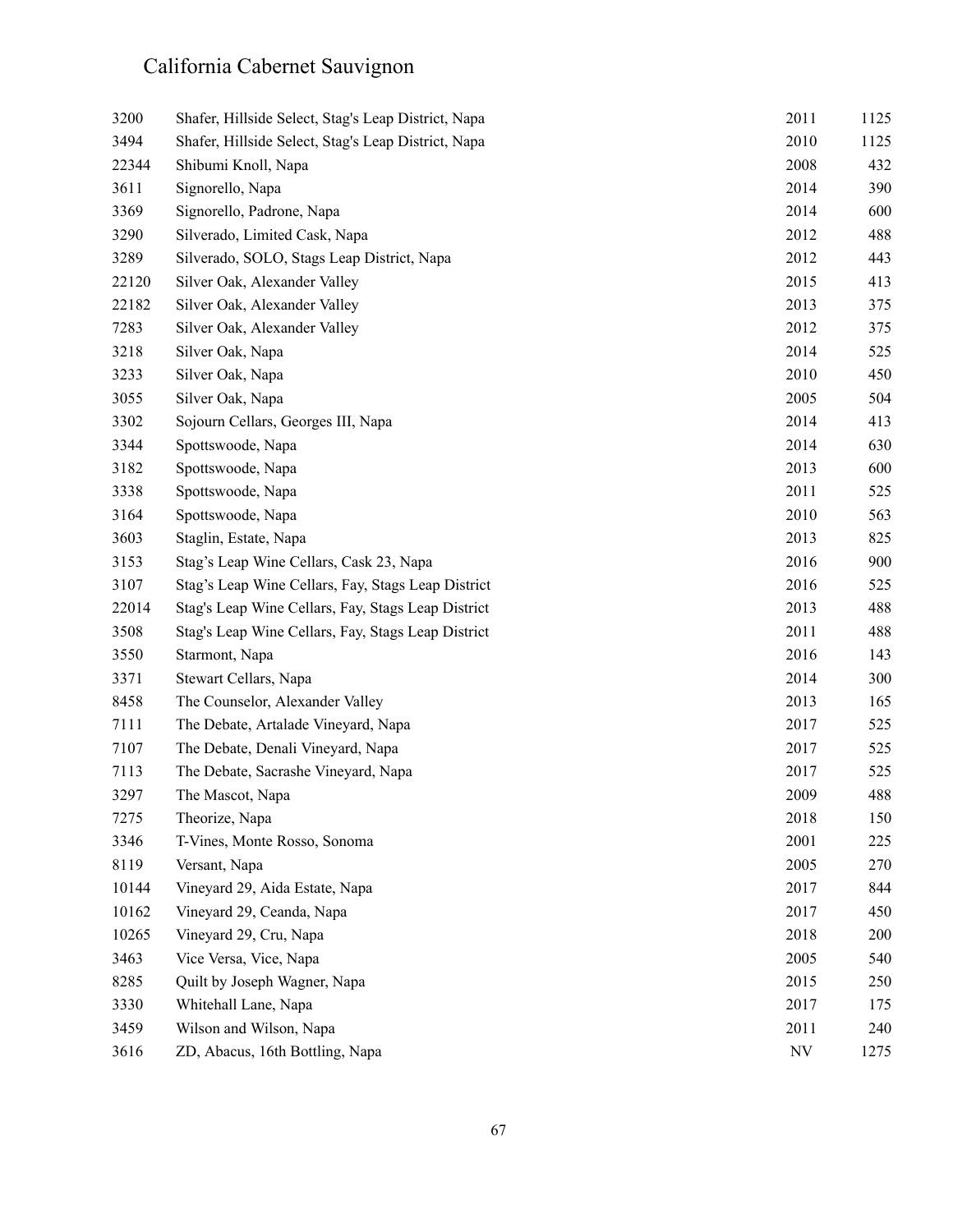#### California Pinot Noir

| 7960  | Abiouness, Stanly Ranch, Carneros                      | 2006 | 225 |
|-------|--------------------------------------------------------|------|-----|
| 8300  | Anthill Farms, Demuth Vineyard, Anderson Valley        | 2007 | 208 |
| 3489  | Arista, Russian River Valley                           | 2017 | 238 |
| 10184 | Arista, Ferrington, Russian River Valley               | 2013 | 248 |
| 3349  | Arista, Toboni, Russian River Valley                   | 2017 | 288 |
| 3263  | Arista, Toboni, Russian River Valley                   | 2016 | 263 |
| 3352  | Arista, Toboni, Russian River Valley                   | 2015 | 250 |
| 7238  | Arista, Toboni, Russian River Valley                   | 2014 | 315 |
| 3193  | Arista, Toboni, Russian River Valley                   | 2013 | 263 |
| 8323  | Au Bon Climat, Santa Barbara County                    | 2015 | 105 |
| 8117  | Au Bon Climat, Isabelle, Santa Barbara County          | 2015 | 188 |
| 8270  | August West, Rosella's Vineyard, Santa Lucia Highlands | 2007 | 208 |
| 22315 | Belle Glos, Clark & Telephone, Santa Maria Valley      | 2018 | 300 |
| 3351  | Belle Glos, Clark & Telephone, Santa Maria Valley      | 2014 | 263 |
| 22229 | Belle Glos, Dairyman, Russian River Valley             | 2018 | 270 |
| 3416  | Belle Glos, Los Alturas, Santa Lucia Highlands         | 2014 | 263 |
| 8149  | B. Kosuge, Hirsch, Sonoma Coast                        | 2006 | 180 |
| 3418  | Bespoke, Sonoma Coast                                  | 2011 | 189 |
| 3063  | Bonneau, Sangiacomo Vineyard, Sonoma Coast             | 2012 | 135 |
| 22192 | Bouchaine, Carneros                                    | 2008 | 180 |
| 22412 | Brewer-Clifton, 3D, Santa Rita Hills                   | 2010 | 253 |
| 7161  | Cakebread, Anderson Valley                             | 2014 | 225 |
| 8298  | Cakebread, Anderson Valley                             | 2010 | 263 |
| 7229  | Cobb, Coastlands, Sonoma Coast                         | 2006 | 298 |
| 8184  | Coho, Stanly Ranch-Los Carneros                        | 2007 | 270 |
| 7203  | Copain, Kiser En Haut, Anderson Valley                 | 2012 | 300 |
| 22458 | Davies, Nobles Vineyard, Sonoma Coast                  | 2017 | 375 |
| 10254 | DuMol, Wester Reach, Russian River Valley              | 2016 | 285 |
| 10325 | DuMol, Widdoes Vineyard, Ryan, Russian River Valley    | 2016 | 360 |
| 8464  | Dutton Goldfield, Dutton Ranch, Russian River Valley   | 2013 | 150 |
| 3449  | Eminent Estate, Ribbon Ridge, Russian River Valley     | 2011 | 150 |
| 3014  | En Route, Russian River Valley                         | 2015 | 225 |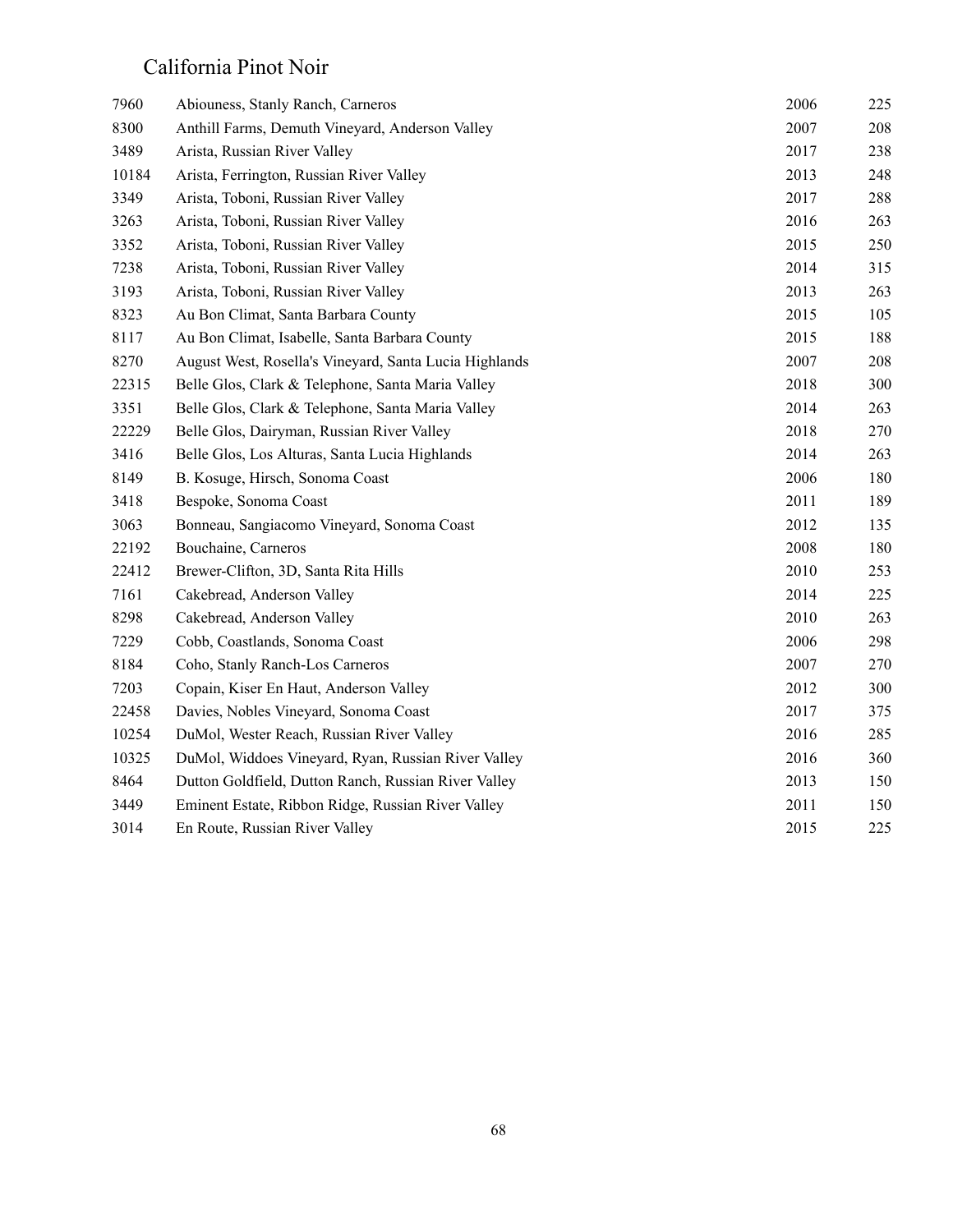#### California Pinot Noir

| 22266 | Etude, Carneros                                       | 2009 | 262  |
|-------|-------------------------------------------------------|------|------|
| 10382 | Etude, Carneros                                       | 2008 | 262  |
| 22172 | Etude, Fiddlestix, Sta. Rita Hills                    | 2012 | 158  |
| 8081  | Failla, Keefer Ranch, Russian River                   | 2011 | 198  |
| 22473 | Figge, Paraiso, Santa Lucia Highlands                 | 2009 | 217  |
| 7300  | Flowers, Sonoma Coast                                 | 2013 | 203  |
| 7187  | Flowers, Sea View Ridge, Sonoma Coast                 | 2012 | 293  |
| 8336  | ForeFront by Pine Ridge, California                   | 2011 | 105  |
| 22422 | Gallo, Signature Series, Santa Lucia                  | 2010 | 163  |
| 10307 | Goldeneye, Anderson Valley                            | 2006 | 300  |
| 7102  | Goldeneye, Gowan Creek Vineyard, Anderson Valley      | 2007 | 270  |
| 7178  | Hanzell, Sonoma Valley                                | 2006 | 217  |
| 3518  | Hartford Court, Far Coast, Sonoma Coast               | 2012 | 278  |
| 3519  | Hartford Court, Jennifer's, Russian River Valley      | 2011 | 278  |
| 3520  | Hartford Court, MacLean's Block, Russian River Valley | 2015 | 293  |
| 3516  | Hartford Court, Velvet Sisters, Anderson Valley       | 2012 | 278  |
| 3129  | Husic, Napa                                           | 2015 | 240  |
| 3308  | Hyde de Villaine, Ygnacia, Carneros                   | 2018 | 350  |
| 10210 | Josh, Central Coast                                   | 2020 | 94   |
| 3199  | Kistler, Russian River Valley                         | 2015 | 270  |
| 3403  | Kistler, Russian River Valley                         | 2013 | 263  |
| 22179 | Kistler, Sonoma Coast                                 | 2014 | 293  |
| 22211 | Kistler, Occidental, Sonoma Coast                     | 2014 | 278  |
| 10104 | Kosta Browne, Santa Lucia Highlands                   | 2014 | 375  |
| 10103 | Kosta Browne, Sonoma Coast                            | 2014 | 375  |
| 3044  | Kosta Browne, Sonoma Coast                            | 2013 | 338  |
| 3230  | Kosta Browne, Gap's Crown Vineyard, Sonoma Coast      | 2014 | 480  |
| 3432  | Lattanzio, W.E. Bottoms, Sonoma Coast                 | 2012 | 188  |
| 7267  | Lattanzio, W.E. Bottoms, Russian River                | 2006 | 189  |
| 3223  | Littorai, Pivot, Sonoma Coast                         | 2008 | 298  |
| 3415  | Lucia, Pisoni Vineyards, Santa Lucia Highlands        | 2005 | 315  |
| 22198 | Macrostie, Wildcat Mountain, Carneros                 | 2008 | 150  |
| 3573  | Maggy Hawk, Unforgettable, Anderson Valley            | 2014 | 270  |
| 8471  | Mara, Laughlin Road Ranch, Russian River              | 2007 | 208  |
| 8240  | Mara, Laughlin Road Ranch, Russian River              | 2006 | 189  |
| 3303  | Marcassin, Marcassin Vineyard, Sonoma Coast           | 2012 | 938  |
| 3046  | Marcassin, Marcassin Vineyard, Sonoma Coast           | 2010 | 1000 |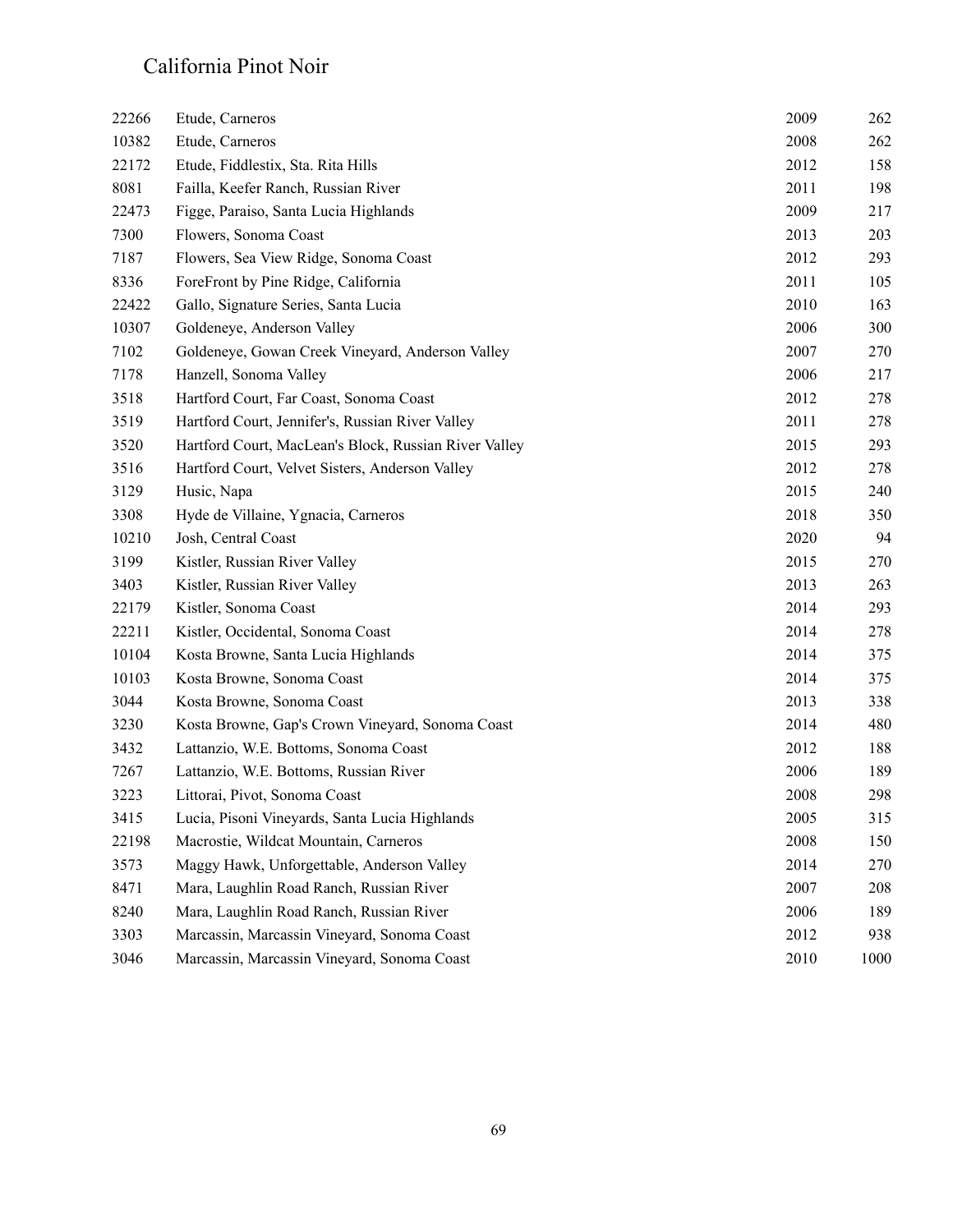#### California Pinot Noir

| 7059  | Martinelli, Moonshine Ranch, Russian River Valley          | 2006                     | 217 |
|-------|------------------------------------------------------------|--------------------------|-----|
| 22051 | Meiomi, California                                         | $\ensuremath{\text{NV}}$ | 113 |
| 3564  | Melville, Sta. Rita Hills                                  | 2018                     | 125 |
| 7349  | Melville, Sta. Rita Hills                                  | 2012                     | 150 |
| 7062  | Melville, Sta. Rita Hills                                  | 2008                     | 180 |
| 3492  | Melville, Sandy's, Sta. Rita Hills                         | 2012                     | 248 |
| 3423  | Metz Road, Monterey                                        | 2015                     | 135 |
| 3012  | Miura, Talley Vineyard, Santa Rosa                         | 2005                     | 198 |
| 3232  | Morlet, Coteaux Nobles, Sonoma Coast                       | 2007                     | 253 |
| 3159  | Morlet, En Famille, Sonoma Coast                           | 2007                     | 288 |
| 8469  | Paul Hobbs, Goldrock Estate, Sonoma Coast/ Sonoma County   | 2017                     | 275 |
| 3214  | Paul Hobbs, Hyde Vineyard, Carneros                        | 2015                     | 345 |
| 3286  | Paul Hobbs, Katherine Lindsay Estate, Russian River Valley | 2014                     | 360 |
| 7211  | Paul Lato, Seabiscuit, Zotovich Vineyard, Sta. Rita Hills  | 2014                     | 345 |
| 7212  | Paul Lato, Suerte, Solomon Hills, Santa Maria Valley       | 2014                     | 368 |
| 10346 | Peay, Pomarium, Sonoma Coast                               | 2008                     | 315 |
| 8118  | Peay, Scallop Shelf Estate, Sonoma Coast                   | 2006                     | 180 |
| 7978  | Peirson Meyer, Sonoma Stage Vineyard, Sonoma Coast         | 2007                     | 198 |
| 3402  | Peter Michael, Moulin Rouge, Santa Lucia Highlands         | 2013                     | 375 |
| 3316  | Phillips Hill, Comptche Ridge, Mendocino County            | 2011                     | 195 |
| 22305 | Radio Coteau, La Neblina, Sonoma Coast                     | 2009                     | 262 |
| 3466  | Roar, Gary's Vineyard, Santa Lucia Highlands               | 2010                     | 225 |
| 22104 | Roar, Sierra Mar Vineyard, Santa Lucia Highlands           | 2010                     | 279 |
| 10233 | Rochioli, Estate, Russian River Valley                     | 2017                     | 330 |
| 3002  | Rodney Strong, Reserve, Russian River Valley               | 2008                     | 298 |
| 7019  | Rowland Tebb, Saveria Vineyards, Santa Cruz Mountains      | 2012                     | 263 |
| 3239  | Sanford, Sta. Rita Hills                                   | 2010                     | 180 |
| 8338  | Scheid, Estate, Monterey County                            | 2016                     | 165 |
| 3178  | Siduri, Sta. Rita Hills                                    | 2017                     | 135 |
| 3427  | Stemmler, Estate, Carneros                                 | 2011                     | 195 |
| 1113  | Storm, Presqu'ile Vineyard, Santa Maria Valley             | 2013                     | 465 |
| 7287  | The Prisoner Wine Company, Eternally Silenced, California  | 2017                     | 270 |
| 7351  | Twomey by Silver Oak, Anderson Valley                      | 2018                     | 175 |
| 7092  | Twomey by Silver Oak, Anderson Valley                      | 2017                     | 188 |
| 8120  | Tyler, Dierberg, Santa Maria Valley                        | 2006                     | 172 |
| 3053  | Tyler, Fiddlestix, Sta. Rita Hills                         | 2006                     | 163 |
| 7274  | Tyler, La Encantada, Sta. Rita Hills                       | 2014                     | 248 |
| 7334  | Tyler, La Rinconada, Sta. Rita Hills                       | 2014                     | 293 |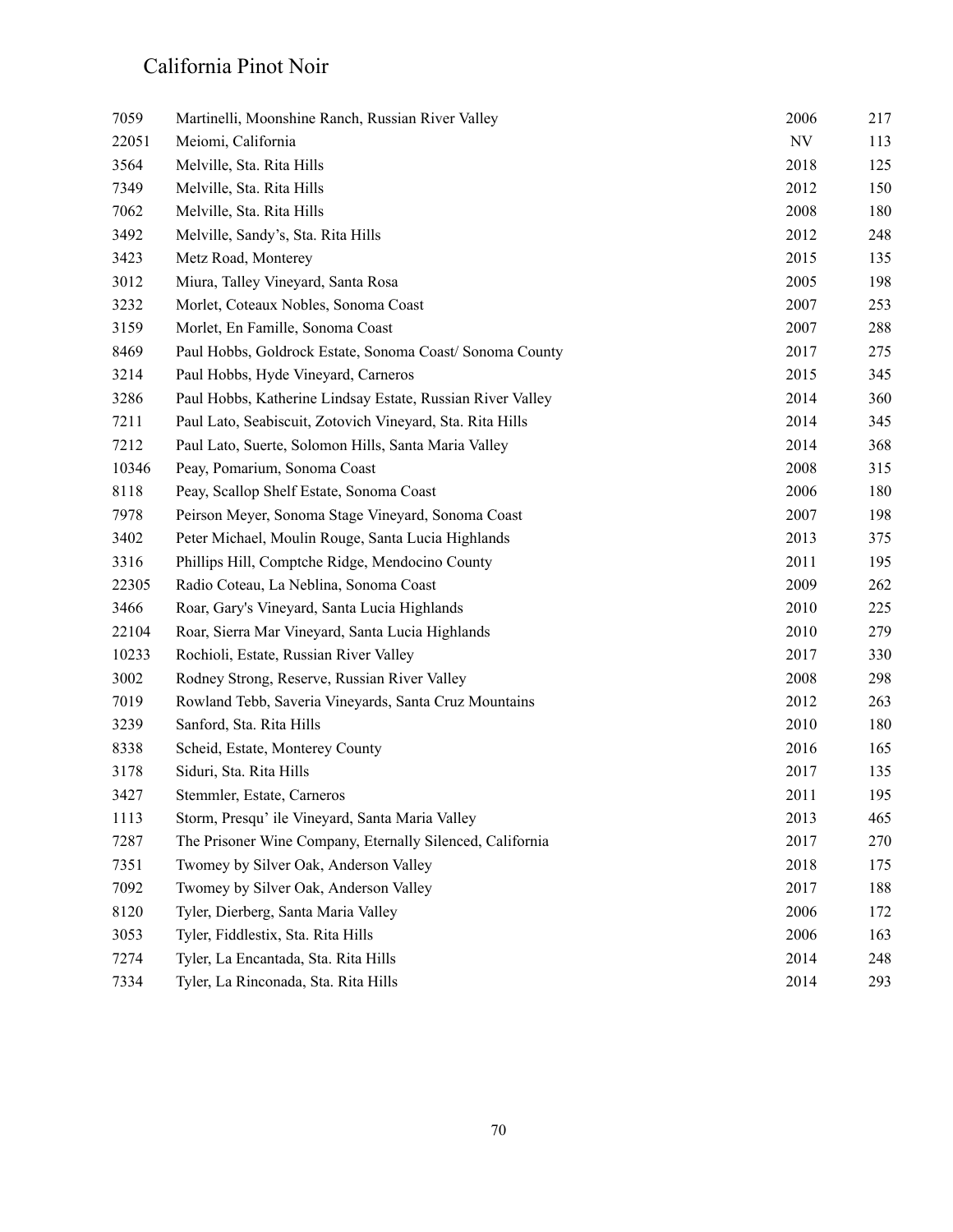| 3291 | Walter Hansel, South Slope Vineyard, Russian River Valley      | 2016 | 225 |
|------|----------------------------------------------------------------|------|-----|
| 1114 | Whiteraft, Pence Ranch, Santa Ynez Valley                      | 2014 | 350 |
| 3019 | Wild Ridge, Sonoma Coast                                       | 2012 | 188 |
| 3109 | Williams Selvem, Sonoma County                                 | 2015 | 300 |
| 3156 | Williams Selyem, Eastside Road Neighbors, Russian River Valley | 2012 | 413 |
| 3007 | Williams Selyem, Estate, Russian River Valley                  | 2014 | 675 |
| 3505 | Williams Selvem, Ferrington, Anderson Valley                   | 2012 | 443 |
| 3512 | Williams Selvem, Foss Vinevard, Russian River Valley           | 2014 | 450 |
| 3111 | Williams Selvem, Morning Dew Ranch, Anderson Valley            | 2014 | 525 |
| 3513 | Williams Selvem, Rocchiolli River Block, Russian River Valley  | 2014 | 525 |

#### California Cabernet Franc

| 3262  | Barnett Vineyards, Spring Mountain District          | 2013 | 263 |
|-------|------------------------------------------------------|------|-----|
| 10239 | Beringer, Third Century, Howell Mountain, Napa       | 1996 | 369 |
| 3577  | Chappellet, Napa                                     | 2018 | 300 |
| 3502  | Dracaena, Paso Robles                                | 2016 | 143 |
| 3305  | Jonata, El Alma de Jonata, Santa Ynez, Santa Barbara | 2005 | 405 |
| 3471  | Keenan, Spring Mountain District                     | 2014 | 285 |
| 10228 | Maxville, Napa                                       | 2015 | 263 |
| 7106  | The Debate, Beckstoffer To Kalon Vinevard, Napa      | 2017 | 500 |
| 7112  | The Debate, Sleeping Lady Vineyard, Napa             | 2017 | 500 |
| 7108  | The Debate, Stagecoach Vineyard, Napa                | 2017 | 500 |

#### California Petit Verdot

| 8088 | Jonata, La Fuerza de Jonata, Santa Ynez, Santa Barbara | 2007 | 315 |
|------|--------------------------------------------------------|------|-----|
| 3456 | Jonata, La Fuerza de Jonata, Santa Ynez, Santa Barbara | 2005 | 298 |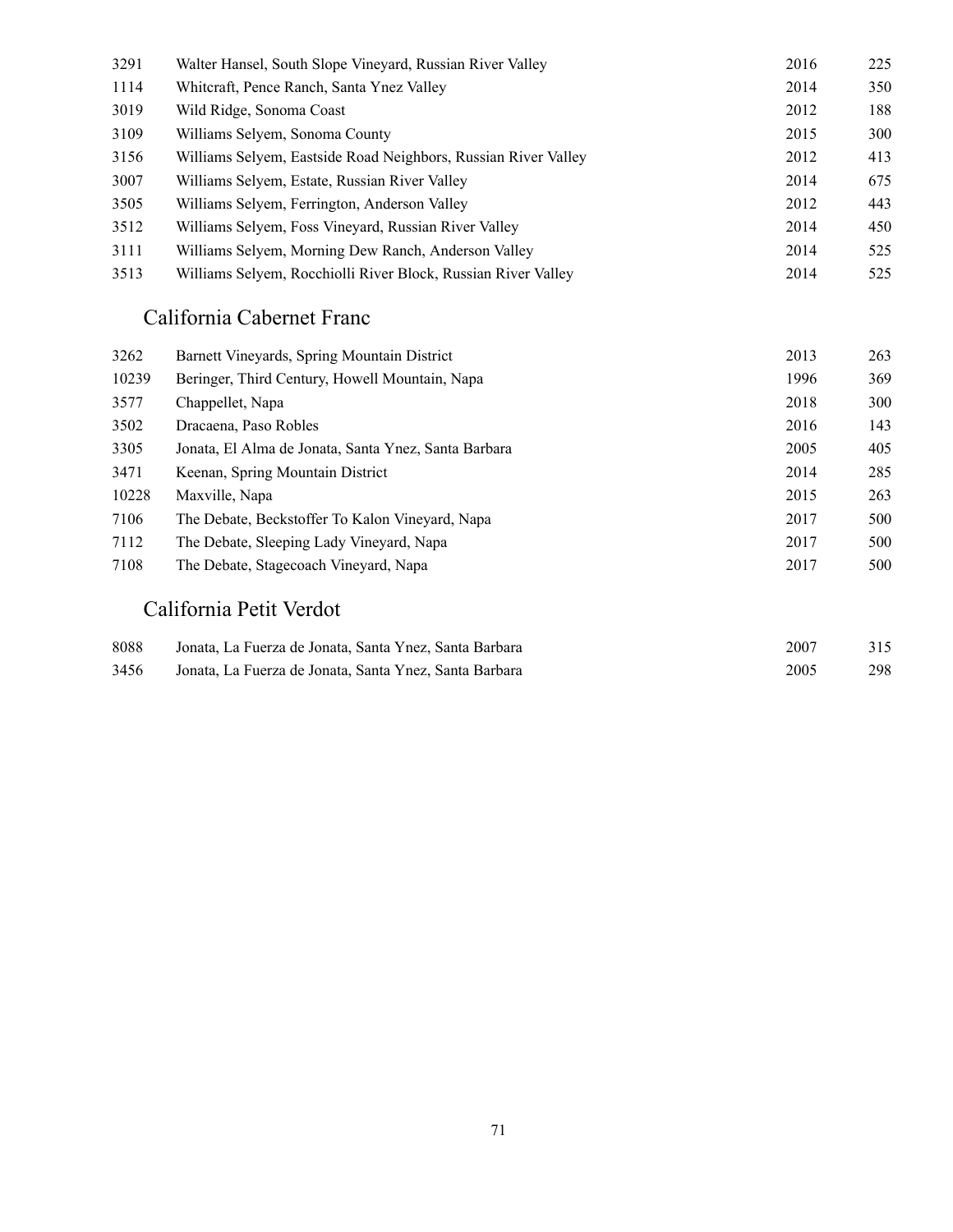#### California Merlot

| 3437  | Arietta, Hudson Vineyard, Napa                              | 2006 | 397 |
|-------|-------------------------------------------------------------|------|-----|
| 3380  | Arietta, Hudson Vineyard, Napa                              | 2002 | 288 |
| 3329  | Barnett, Spring Mountain District                           | 2013 | 195 |
| 10237 | Beringer, Howell Mountain, Bancroft Ranch, Napa             | 1996 | 352 |
| 3504  | Blankiet Estate, Paradise Hills, Napa                       | 2004 | 450 |
| 7297  | Blankiet Estate, Rive Droite, Napa                          | 2005 | 414 |
| 7160  | Cakebread, Napa                                             | 2014 | 270 |
| 8373  | Calluna Vineyard, Aux Raynaud, Chalk Hill                   | 2008 | 225 |
| 3484  | Duckhorn, Three Palms, Napa                                 | 2011 | 338 |
| 3527  | Emmolo, Napa                                                | 2011 | 278 |
| 3409  | Grgich Hills, Napa                                          | 2009 | 203 |
| 8472  | Hourglass, Blueline, Napa                                   | 2013 | 263 |
| 3370  | Jarvis, Napa                                                | 2010 | 352 |
| 8027  | J. Lohr, Los Osos Estate, Paso Robles                       | 2011 | 83  |
| 7272  | Jonata, Fenix, Santa Ynez Valley, Santa Barbara             | 2007 | 298 |
| 3294  | Keenan, Napa                                                | 2014 | 195 |
| 3333  | Keenan, Mailbox Vineyard, Napa                              | 2014 | 285 |
| 3530  | Newton, Unfiltered, Napa                                    | 2010 | 285 |
| 3511  | Newton, Unfiltered, Napa                                    | 2007 | 225 |
| 3406  | Old World Winery, Mounts Bench, Sonoma Coast (natural wine) | 2009 | 135 |
| 3020  | Orin Swift by The Prisoner Wine Company, Thorn, Napa        | 2012 | 240 |
| 3008  | Pahlmeyer, Napa                                             | 2016 | 375 |
| 3250  | Plumpjack, Napa                                             | 2012 | 295 |
| 3465  | Shafer, Napa                                                | 2012 | 263 |
| 3404  | St. Francis, Reserve, Sonoma Valley                         | 2015 | 225 |
| 7098  | Trefethen, Napa                                             | 2013 | 120 |
| 3130  | Trefethen, Napa                                             | 2010 | 150 |
| 22258 | Whitehall Lane, Napa                                        | 2014 | 135 |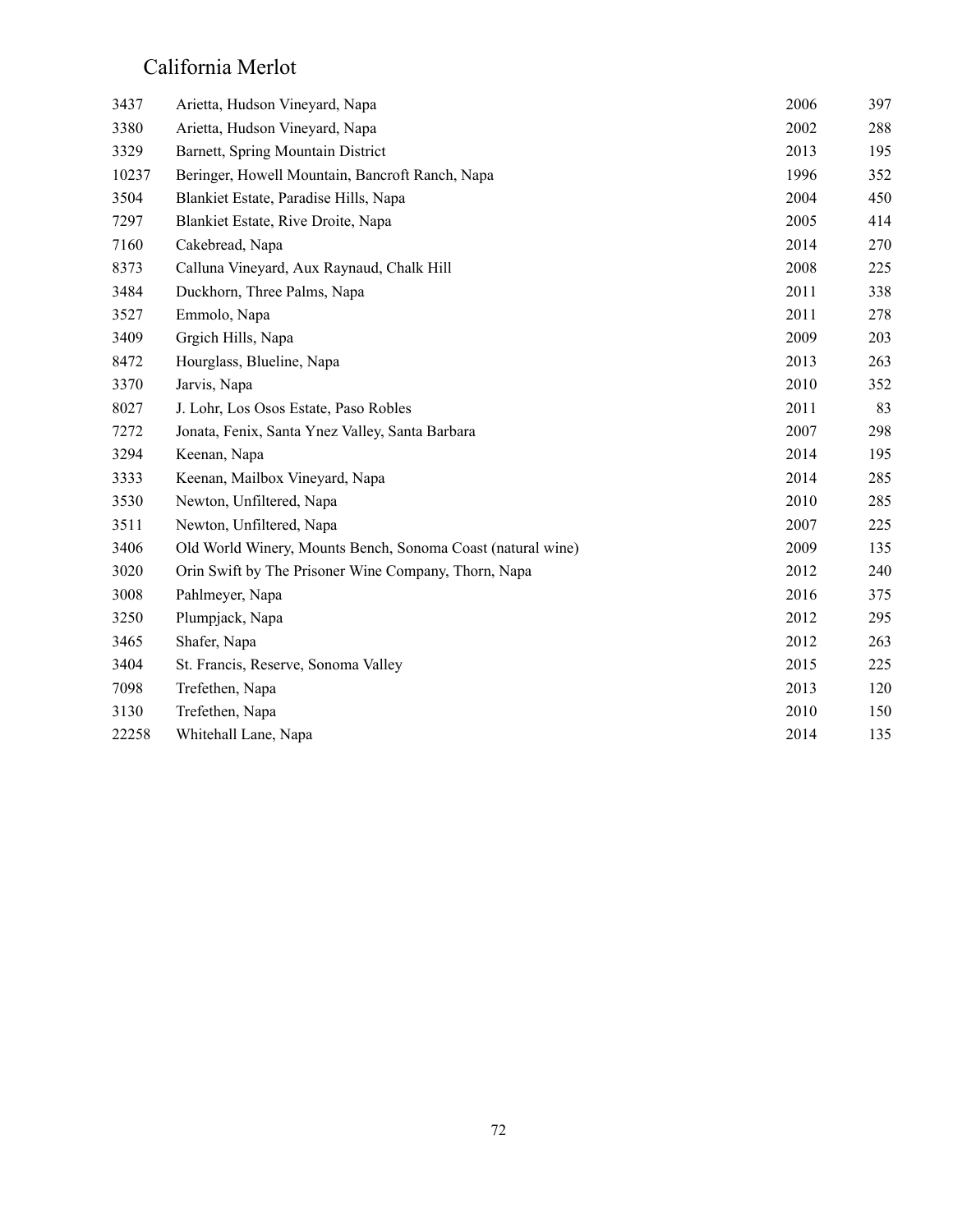## California Syrah

| 8189  | Alban, Lorraine, Edna Valley                                  | 2005 | 900  |
|-------|---------------------------------------------------------------|------|------|
| 3017  | Alban, Patrina, Edna Valley                                   | 2008 | 703  |
| 8424  | Antiqv's, Gary's Vineyard, Santa Lucia Highlands              | 2006 | 288  |
| 3010  | Araujo, Eisele, Napa                                          | 2005 | 360  |
| 7011  | Arnot-Roberts, Griffin's Lair, Sonoma Coast                   | 2007 | 198  |
| 3367  | Arnot-Roberts, Griffin's Lair, Sonoma Coast                   | 2005 | 198  |
| 3054  | Beckmen, Purisima Mountain Vineyard, Ballard Canyon           | 2014 | 165  |
| 3015  | Beckmen, Purisima Mountain Vineyard, Ballard Canyon, Clone #1 | 2013 | 225  |
| 10352 | Big Basin, Rattlesnake Rock, Santa Cruz Mountains             | 2005 | 253  |
| 22003 | Colgin, IX Estate, Napa                                       | 2007 | 1350 |
| 10356 | Copain, Eaglepoint Ranch, Mendocino                           | 2007 | 217  |
| 10204 | Flanagan, Corkscrew Maiden Hill, Bennet Valley                | 2007 | 208  |
| 3234  | Jaffurs, Upslope, Santa Barbara                               | 2006 | 225  |
| 3450  | Jonata, La Sangre de Jonata, Santa Ynez                       | 2005 | 405  |
| 3447  | La Sirena, Napa                                               | 2006 | 288  |
| 7992  | La Sirena, Barrett Vineyard, Napa                             | 2006 | 468  |
| 7993  | La Sirena, Santa Ynez Valley                                  | 2006 | 180  |
| 8421  | Lillian, Santa Barbara                                        | 2006 | 189  |
| 3605  | Martinelli, Russian River Valley                              | 2004 | 188  |
| 3453  | Novillero, Sanguis Vineyard, Santa Maria                      | 2006 | 243  |
| 7994  | Olabisi, King Vineyard, Suisun Valley, Napa                   | 2004 | 189  |
| 3368  | Pax, Cuvée Christine, North Coast                             | 2006 | 279  |
| 7220  | Pax, Griffin's Lair, Sonoma Coast                             | 2005 | 360  |
| 3206  | Tensley, Tenshen, Santa Barbara County                        | 2013 | 145  |
| 8122  | Sine Qua Non, Atlantis Fe 203 1C                              | 2005 | 1710 |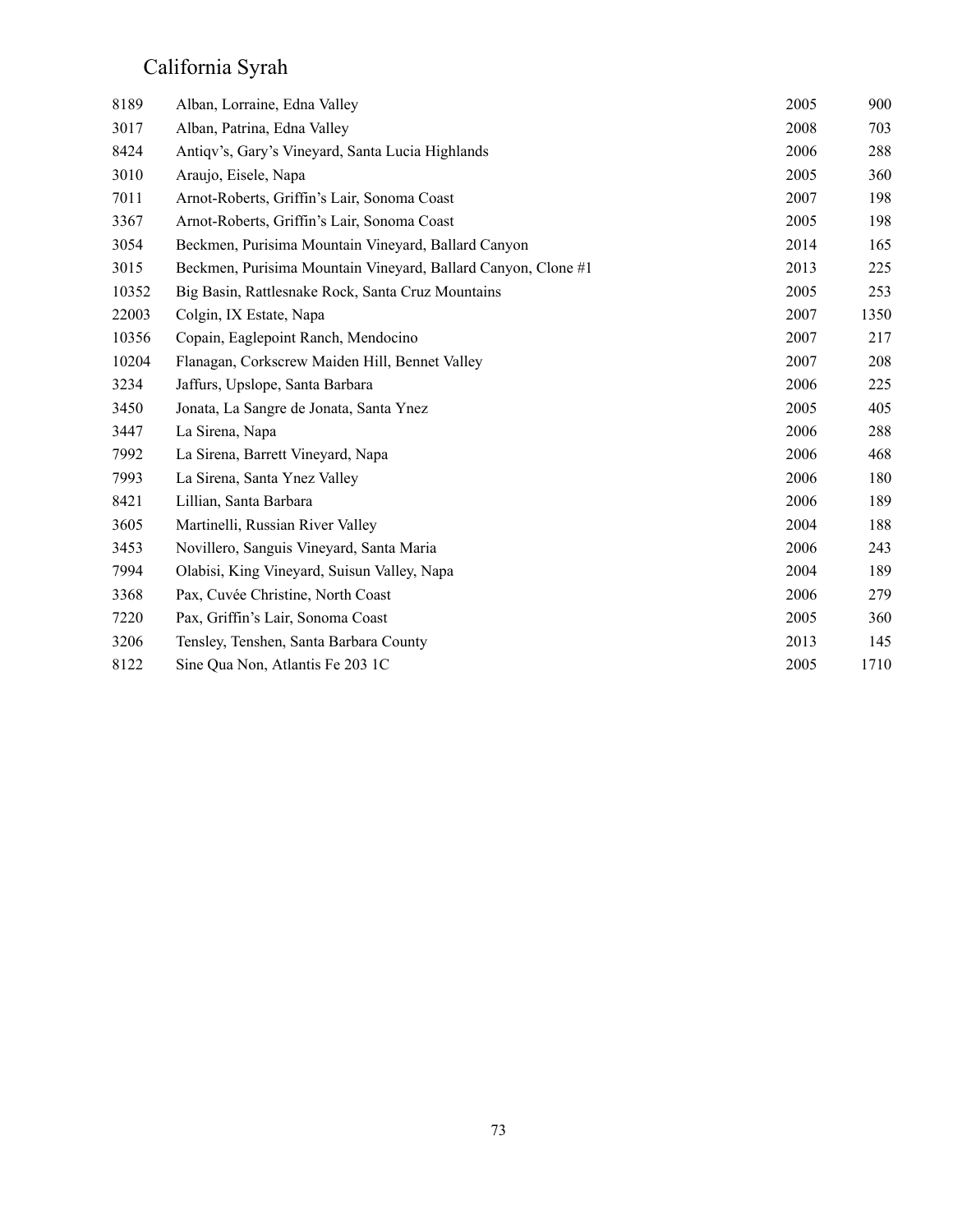### California Zinfandel

| 8256  | Biale, Monte Rosso, Sonoma                                      | 2006 | 172 |
|-------|-----------------------------------------------------------------|------|-----|
| 8195  | Biale, Old Kraft, Napa                                          | 2006 | 208 |
| 8257  | Biale, Stagecoach, Napa                                         | 2006 | 189 |
| 3048  | Cosentino, Cigar, California                                    | 2011 | 83  |
| 22334 | Grgich Hills, Napa                                              | 2009 | 153 |
| 3400  | Hartford Court, Dina's Vineyard, Russian River Valley           | 2011 | 255 |
| 3422  | Harrison, Zebra, North Coast                                    | 2001 | 180 |
| 3018  | Martinelli, Giuseppe & Luisa, Russian River                     | 2007 | 217 |
| 22295 | Martinelli, Jackass Hill, Russian River                         | 2007 | 360 |
| 10294 | Neyers, Pato Vineyards, Contra Costa County                     | 2006 | 172 |
| 22147 | Paraduxx, "Z", Napa                                             | 2009 | 210 |
| 3431  | Starry Night, Tom Feeney Ranch, Old Vines, Russian River Valley | 2006 | 135 |
| 8278  | Storybook Mountain, Mayacamas Range, Napa                       | 2013 | 165 |
| 22105 | Tres Sabores, Rutherford                                        | 2011 | 143 |
| 3387  | Turley, Old Vines, California                                   | 1996 | 352 |
| 22457 | Turley, 101 Vineyard, Alexander Valley                          | 2002 | 405 |
| 3436  | Turley, 101 Vineyard, Alexander Valley                          | 1996 | 450 |
| 22463 | Turley, Dragon Vineyard, Howell Mountain                        | 2003 | 360 |
| 8412  | Turley, Dusi Vineyard, Paso Robles                              | 2019 | 188 |
| 8411  | Turley, Frederick's Vineyard, Sonoma Valley                     | 2019 | 150 |
| 8040  | Turley, Rattlesnake Ridge Vineyard, Howell Mountain             | 2019 | 200 |
| 7177  | Turley, Stacy Ranch Vineyard, Lodi                              | 2019 | 138 |
| 7255  | Turley, Ueberroth Vineyard, Paso Robles                         | 2019 | 200 |
| 3440  | Turley, Whitney Tennessee Vineyard, Napa                        | 1996 | 352 |
| 10164 | Vineyard 29, Aida Estate, Napa                                  | 2017 | 313 |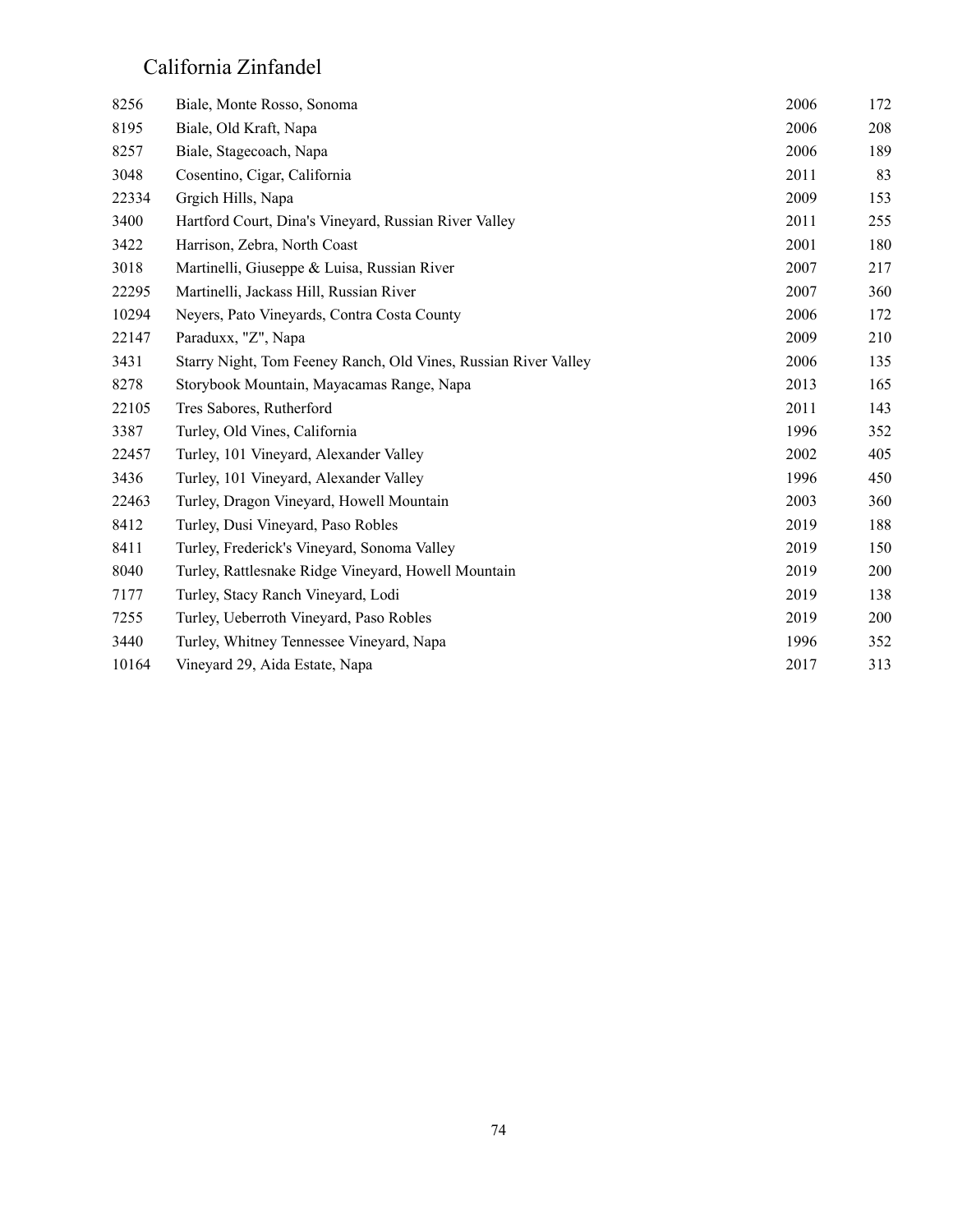## California Other Red Wines

| 22442 | Altamura, (Sangiovese), Napa                                                   | 2008 | 262  |
|-------|--------------------------------------------------------------------------------|------|------|
| 7254  | Altamura, (Sangiovese), Napa                                                   | 2005 | 189  |
| 3483  | Arietta, Variation One, (Merlot-Syrah), Napa                                   | 2003 | 243  |
| 22143 | Beringer, The Waymaker, Paso Robles                                            | 2012 | 105  |
| 3361  | Bond, Melbury, Napa                                                            | 2012 | 1500 |
| 3359  | Bond, Pluribus, Napa                                                           | 2012 | 1500 |
| 3331  | Bond, Quella, Napa                                                             | 2012 | 1500 |
| 3360  | Bond, St. Eden, Napa                                                           | 2012 | 1500 |
| 22350 | Bond, St. Eden, Napa                                                           | 2008 | 1089 |
| 3332  | Bond, Vecina, Napa                                                             | 2012 | 1500 |
| 22417 | Clos Mimi, Petite Rousse, Paso Robles                                          | 2006 | 85   |
| 22382 | Epoch Estate, Authenticity, Paso Robles                                        | 2009 | 208  |
| 22327 | Epoch Estate, Ingenuity (GSM Blend), Paso Robles                               | 2009 | 343  |
| 22329 | Epoch Estate, GSM Blend, Paso Robles                                           | 2009 | 189  |
| 22330 | Epoch Estate, Tempranillo, Paso Robles                                         | 2009 | 262  |
| 22328 | Epoch Estate, Veracity, Paso Robles                                            | 2009 | 225  |
| 10381 | Ferrari-Carano, Prevail West Face, Alexander Valley (Syrah-Cabernet Sauvignon) | 2005 | 307  |
| 10012 | Forsythe Vineyard, The Mason, Edna Valley (Mourvèdre)                          | 2008 | 433  |
| 7064  | Hourglass, HG III, Napa                                                        | 2013 | 225  |
| 7281  | Hudson Vineyards, "Pick Up Sticks", Carneros                                   | 2009 | 153  |
| 7999  | Jonata, Todos, Santa Ynez Valley                                               | 2007 | 270  |
| 3340  | Larkin, Cabernet Franc, Napa                                                   | 2011 | 270  |
| 3448  | La Sirena, Art Bus Red by Heidi Barrett, Napa                                  | 2008 | 478  |
| 3598  | Leviathan, California                                                          | 2014 | 195  |
| 8105  | Orin Swift, Abstract, California                                               | 2019 | 313  |
| 7326  | Orin Swift, 8 Years in the Desert, California                                  | 2019 | 195  |
| 7303  | Orin Swift, Machete, California                                                | 2018 | 244  |
| 8111  | Palmina, Dolcetto, Santa Barbara County                                        | 2013 | 105  |
| 3430  | Palmina, Nebbiolo, Honea, Santa Ynez Valley                                    | 2008 | 278  |
| 22146 | Paraduxx by Duckhorn, "C", Napa                                                | 2009 | 210  |
| 3326  | Pirate, TreasuRed by Heidi Barrett, Napa                                       | 2009 | 198  |
| 8000  | Robert Foley, Charbono, Napa                                                   | 2008 | 189  |
| 3268  | Rodney Strong, Malbec, Reserve, Sonoma County                                  | 2013 | 210  |
| 7206  | Stolpman, Trousseau, Combe, Ballard Canyon                                     | 2019 | 95   |
| 3149  | Saxum, Broken Stones, Paso Robles                                              | 2008 | 378  |
| 3240  | Saxum, James Berry Vineyard, Paso Robles                                       | 2008 | 630  |
| 8249  | Saxum, James Berry Vineyard, Paso Robles                                       | 2006 | 513  |
| 3106  | Seghesio, Defiant, Sonoma County                                               | 2015 | 150  |
| 7164  | Turley, Petite Syrah, Hayne Vineyard, Napa                                     | 2019 | 263  |
| 3322  | Whitehall Lane, Tre Leoni, Napa                                                | 2011 | 113  |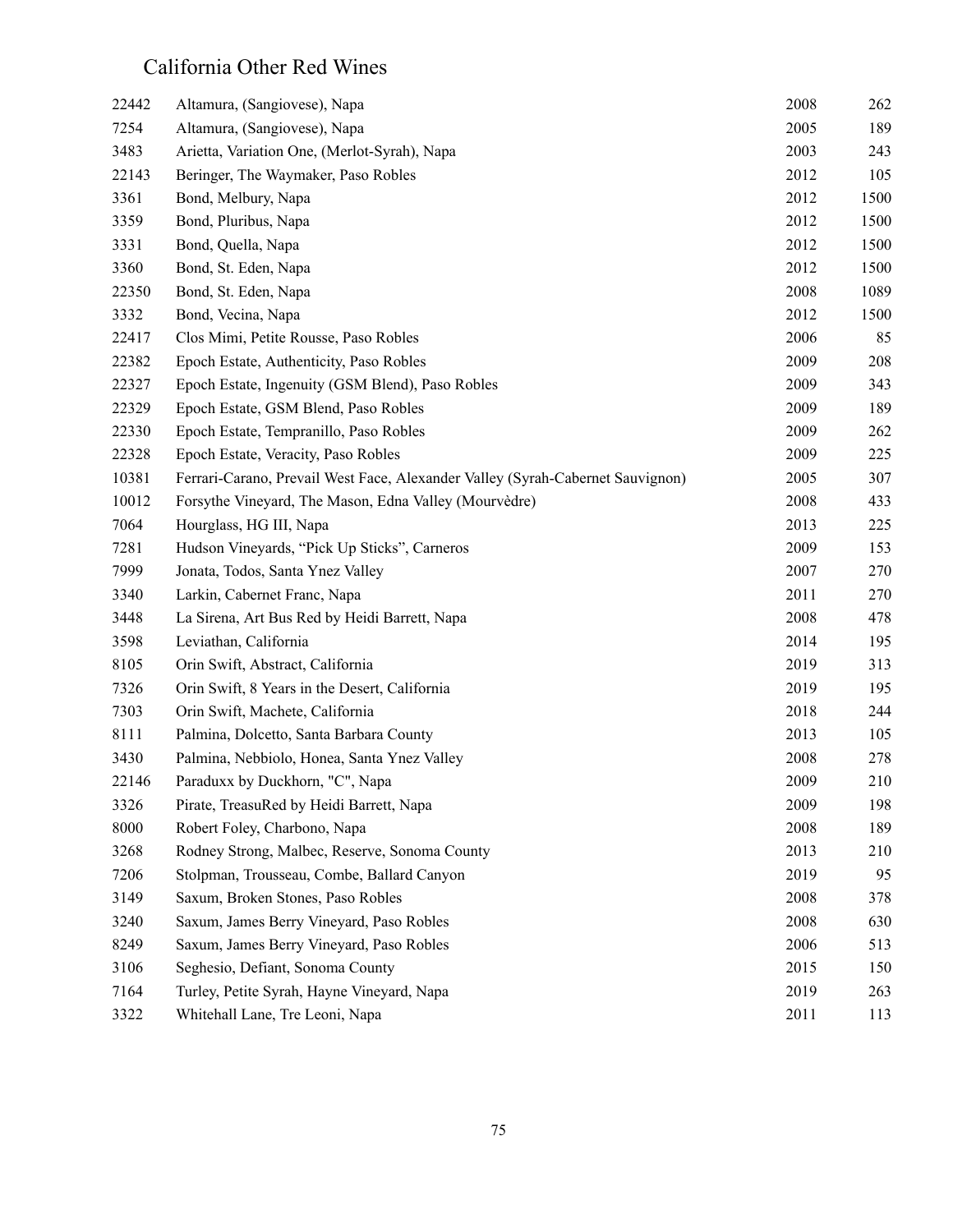# Oregon Pinot Noir

| 22011 | Amalie Robert, Willamette Valley                       | 2006 | 160 |
|-------|--------------------------------------------------------|------|-----|
| 8435  | Angela, Willamette Valley                              | 2017 | 119 |
| 8317  | Antica Terra, Botanica, Eola-Amity Hills               | 2017 | 405 |
| 8318  | Antica Terra, Ceras, Eola-Amity Hills                  | 2017 | 405 |
| 22218 | Archery Summit, Arcus Estate, Willamette Valley        | 2007 | 395 |
| 8190  | Archery Summit, Estate, Dundee Hills                   | 2004 | 400 |
| 22219 | Archery Summit, Premier Cuvee, Willamette Valley       | 2010 | 195 |
| 7186  | Arterberry Maresh, Dundee Hills                        | 2015 | 150 |
| 7048  | Beaux Freres, Beaux Freres Vineyard, Willamette Valley | 2013 | 315 |
| 1092  | Belle Pente, Belle Pente Vineyard, Yamhill-Carlton     | 2014 | 195 |
| 1093  | Belle Pente, Murto Vineyard, Dundee Hills              | 2014 | 195 |
| 3618  | Bergström, Cumberland Reserve, Willamette Valley       | 2017 | 145 |
| 8314  | Bergström, Cumberland Reserve, Willamette Valley       | 2012 | 225 |
| 3563  | Bergström, Gregory Ranch, Yamhill-Carlton              | 2013 | 263 |
| 8316  | Bergström, Gregory Ranch, Yamhill-Carlton              | 2012 | 285 |
| 22429 | Bergström, Gregory Ranch, Yamhill-Carlton              | 2010 | 262 |
| 7280  | Bergström, Shea Vineyard, Yamhill-Carlton              | 2018 | 244 |
| 22535 | Bethel Heights, Casteel Reserve, Eola-Amity Hills      | 2010 | 262 |
| 22314 | Bethel Heights, Casteel Reserve, Eola-Amity Hills      | 2008 | 225 |
| 22320 | Bethel Heights, Justice Vineyard, Eola-Amity Hills     | 2009 | 195 |
| 8311  | Big Table Farm, Wirst, Willamette Valley               | 2017 | 195 |
| 7225  | Communiqué, Yamhill-Carlton                            | 2014 | 195 |
| 8166  | Cristom, Jessie Vineyard, Eola-Amity Hills             | 2007 | 198 |
| 3028  | Domaine Drouhin, Dundee Hills                          | 2015 | 188 |
| 8324  | Domaine Drouhin, Laurene, Dundee Hills                 | 2016 | 278 |
| 3037  | Domaine Serene, Evenstad, Reserve, Willamette Valley   | 2014 | 285 |
| 22440 | Domaine Serene, Winery Hill, Willamette Valley         | 2009 | 343 |
| 22296 | Domaine Serene, Yamhill Cuvée, Willamette Valley       | 2009 | 253 |
| 7096  | Harper Voit, Antiquum, Willamette Valley               | 2014 | 293 |
| 3420  | Harper Voit, Strandline, Willamette Valley             | 2015 | 188 |
| 8326  | Inscripition, Willamette Valley                        | 2018 | 113 |
| 22210 | J. Christopher, Willamette Valley                      | 2009 | 225 |
| 22216 | J. Christopher, Appassionata, Willamette Valley        | 2006 | 180 |
| 7990  | J. Christopher, Le Pavillon, Willamette Valley         | 2006 | 253 |
| 8313  | Kara, Composition, Willamette Valley                   | 2017 | 240 |
| 22005 | Ken Wright, Abbott Claim, Yamhill-Carlton              | 2012 | 240 |
| 22004 | Ken Wright, Abbott Claim, Yamhill-Carlton              | 2011 | 240 |
| 22018 | Ken Wright, Canary Hill, Eola-Amity Hills              | 2012 | 240 |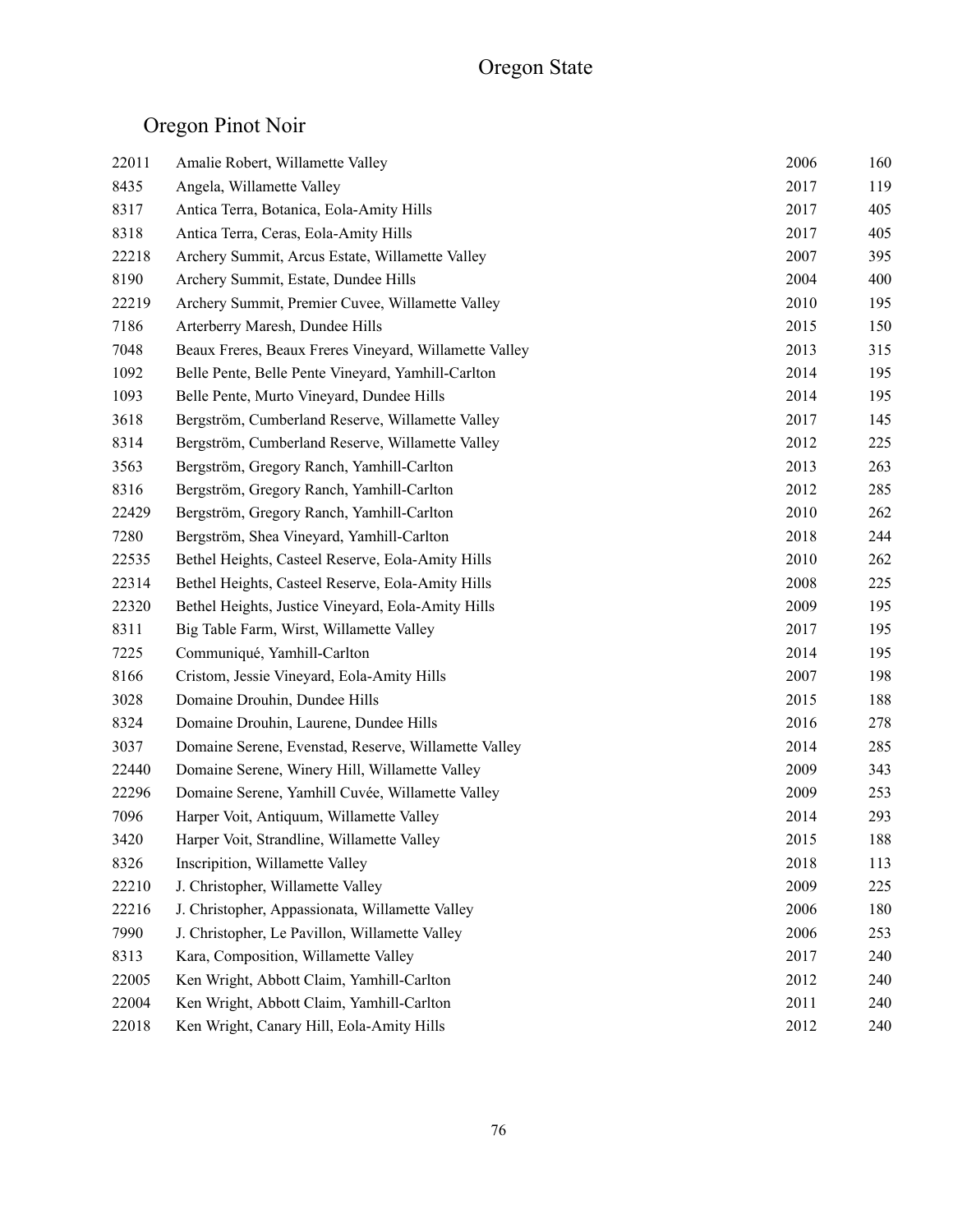# Oregon Pinot Noir

| 22016 | Ken Wright, Canary Hill, Eola-Amity Hills            | 2011 | 240 |
|-------|------------------------------------------------------|------|-----|
| 22012 | Ken Wright, Carter, Eola-Amity Hills                 | 2012 | 240 |
| 22002 | Ken Wright, Freedom Hill, Willamette                 | 2012 | 240 |
| 22001 | Ken Wright, Savoya, Yamhill-Carlton                  | 2012 | 240 |
| 22013 | Ken Wright, Savoya, Yamhill-Carlton                  | 2011 | 240 |
| 10295 | La Crema, Willamette Valley                          | 2014 | 143 |
| 3299  | Mouton Noir, O.P.P., Willamette Valley               | 2019 | 75  |
| 3515  | Owen Roe, The Kilmore, Yamhill-Carlton               | 2015 | 180 |
| 22437 | Owen Roe, The Kilmore, Yamhill-Carlton               | 2010 | 175 |
| 3429  | Sea Smoke, Ten, Sta. Rita Hills                      | 2017 | 360 |
| 22293 | Serene, Grand Cheval, Syrah/Pinot Noir Blend, Oregon | 2009 | 298 |
| 8058  | Soter, Beacon Hill, Yamhill-Carlton                  | 2006 | 217 |
| 3376  | Soter, Beacon Hill, Yamhill-Carlton                  | 2005 | 217 |
| 22244 | Soter, Mineral Springs, Yamhill-Carlton              | 2012 | 210 |
| 22321 | Soter, Mineral Springs, Yamhill-Carlton              | 2009 | 225 |
| 22322 | Soter, Mineral Springs, Yamhill-Carlton              | 2008 | 315 |
| 3544  | Soter, Mineral Springs, Yamhill-Carlton              | 2005 | 189 |
| 22304 | Soter, North Valley, Willamette Valley               | 2009 | 135 |
| 7342  | Walt, Shea Vineyard, Willamette Valley               | 2013 | 263 |
| 7350  | Z'ivo, Whole Cluster Project, Willamette Valley      | 2009 | 188 |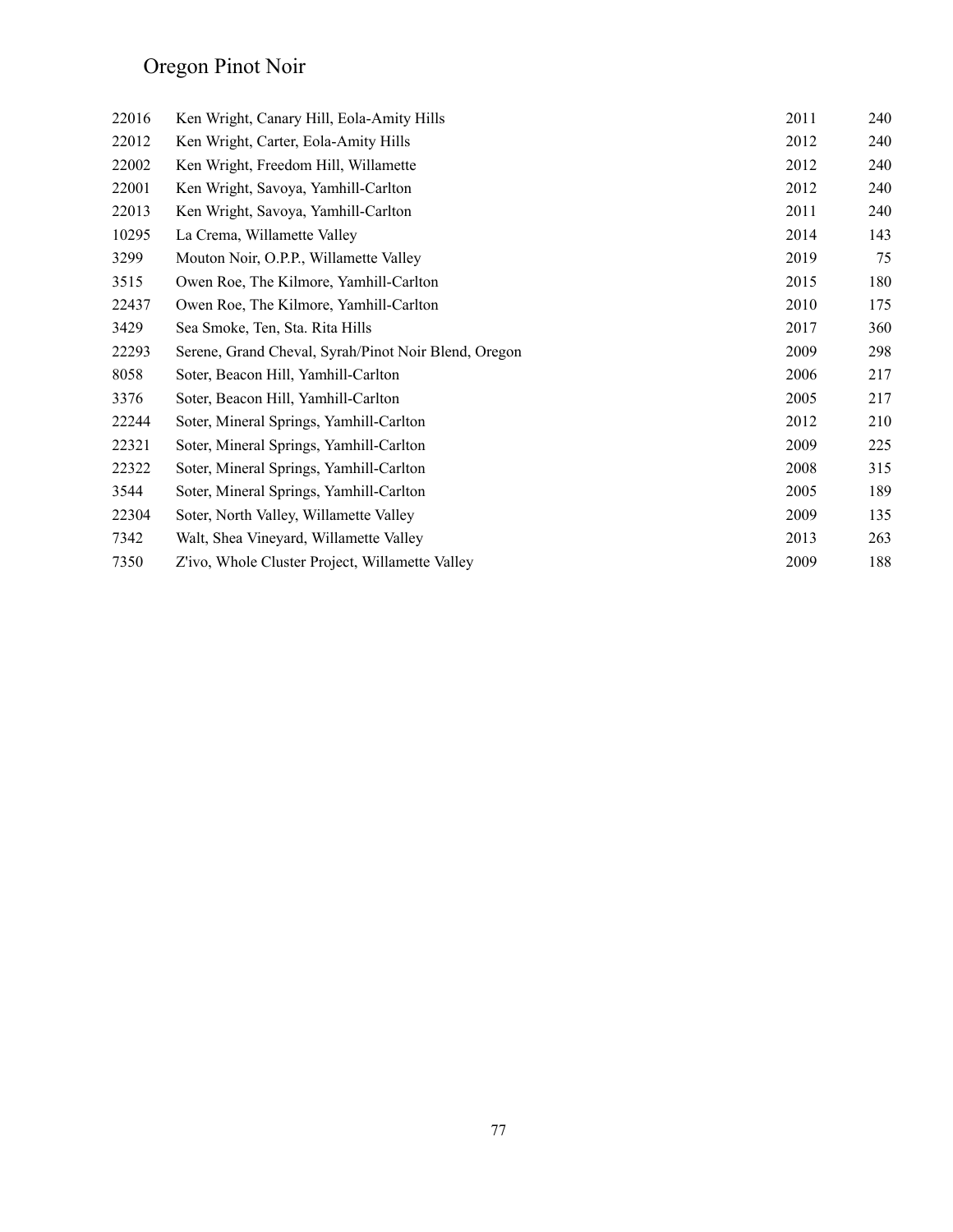## Washington State Bordeaux Blend

| 8126  | àMaurice, Walla Walla, Columbia Valley                           | 2010 | 130 |
|-------|------------------------------------------------------------------|------|-----|
| 3300  | Browne Family, Tribute, Columbia Valley                          | 2012 | 135 |
| 22026 | Camaspelo, Cayuse Vineyard, Walla Walla                          | 2007 | 307 |
| 3470  | Camaspelo, Cayuse Vineyard, Walla Walla                          | 2006 | 298 |
| 3306  | Clos de Betz, Columbia Valley                                    | 2008 | 180 |
| 22484 | Col Solare, Columbia Valley                                      | 2008 | 240 |
| 3292  | Cote Bonneville, Carriage House, Du Brul Vineyard, Yakima Valley | 2009 | 240 |
| 3614  | Cote Bonneville, Carriage House, Du Brul Vineyard, Yakima Valley | 2008 | 225 |
| 3612  | Cote Bonneville, Dubrul Vineyard, Estate, Yakima Valley          | 2008 | 495 |
| 22346 | Figgins, Walla Walla                                             | 2009 | 433 |
| 7104  | Leonetti, Reserve, Walla Walla                                   | 2008 | 450 |
| 7143  | Leonetti, Reserve, Walla Walla                                   | 2006 | 478 |
| 3216  | Mark Ryan, Numbskull, Walla Walla                                | 2014 | 180 |
| 3514  | Owen Roe, Yakima Valley                                          | 2014 | 135 |
| 22193 | Spring Valley, "Frederick", Walla Walla                          | 2013 | 210 |
| 7250  | Spring Valley, "Frederick", Walla Walla                          | 2007 | 180 |
| 22257 | Spring Valley, "Uriah", Walla Walla                              | 2013 | 450 |
|       |                                                                  |      |     |

## Washington State Cabernet Sauvignon

| 22111 | Balboa, Walla Walla                                          | 2011 | 158 |
|-------|--------------------------------------------------------------|------|-----|
| 10256 | Betz, Clos de Betz, Columbia Valley                          | 2007 | 352 |
| 7982  | Betz, Père de Famille, Columbia Valley                       | 2007 | 343 |
| 3490  | Cayuse, the Widowmaker, Walla Walla                          | 2006 | 324 |
| 3617  | Chateau Ste. Michelle, Ethos, Columbia Valley                | 2013 | 135 |
| 22486 | Chateau Ste. Michelle, Ethos, Columbia Valley                | 2009 | 172 |
| 3443  | Klipsun, Klipsun Vineyards, Red Mountain                     | 2018 | 395 |
| 7145  | Leonetti, Walla Walla                                        | 2006 | 315 |
| 3501  | Owen Roe, Yakima Valley                                      | 2013 | 165 |
| 3503  | Quilceda Creek, Columbia Valley                              | 2003 | 750 |
| 3220  | Quilceda Creek, Galitzine Vineyard, Columbia Valley          | 2004 | 675 |
| 3296  | Ryan Patrick, Reserve, Columbia Valley                       | 2011 | 165 |
| 3241  | Wines of Substance, Powerline Estate Vineyard, Wahluke Slope | 2014 | 150 |
| 3526  | Woodward Canyon, Old Vines, Columbia Valley                  | 2004 | 397 |
|       |                                                              |      |     |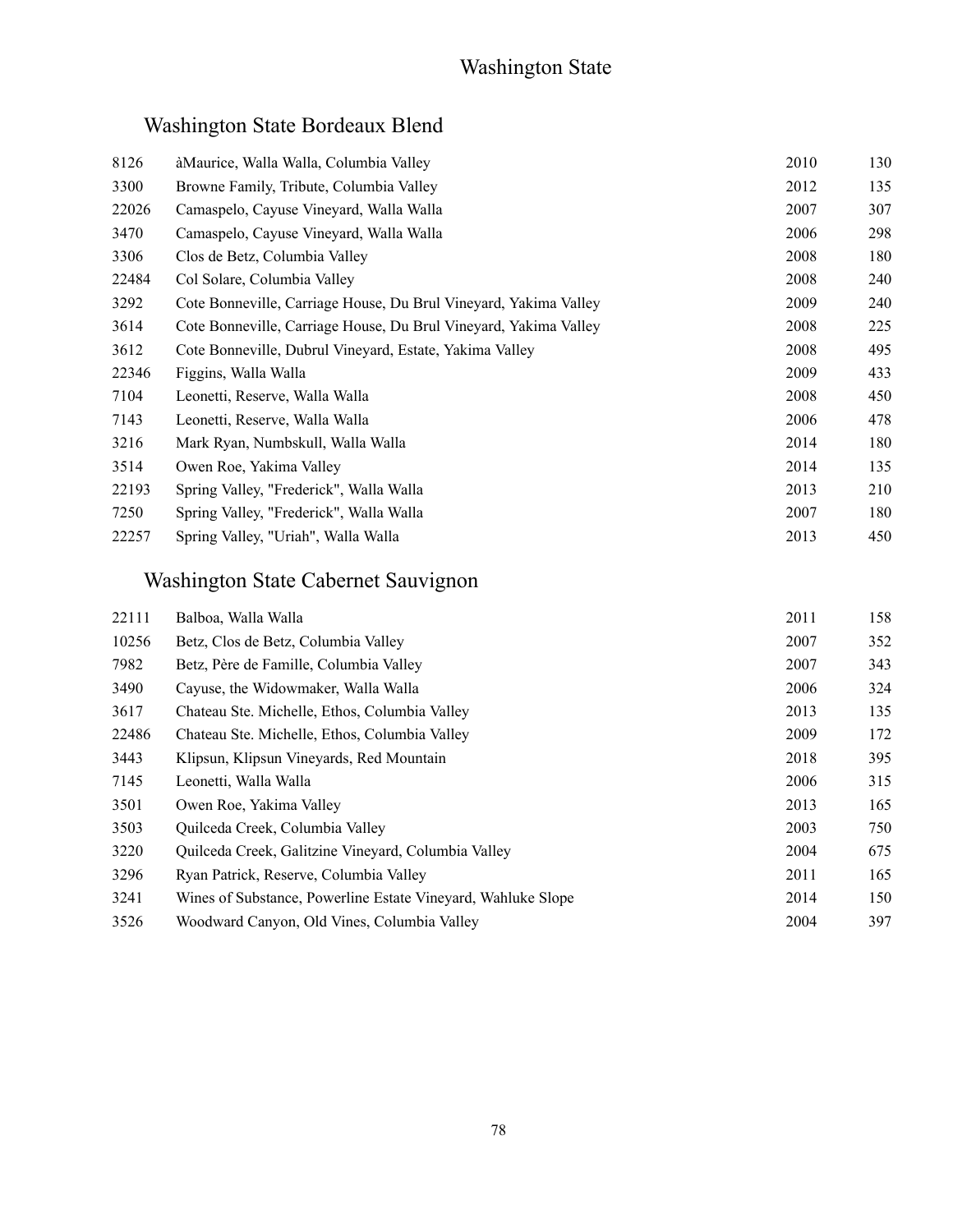## Washington State Merlot

| 7170  | Chateau Ste. Michelle, Indian Wells, Columbia Valley               | 2016 | 45  |
|-------|--------------------------------------------------------------------|------|-----|
| 7141  | Leonetti, Walla Walla                                              | 2007 | 253 |
| 3074  | Long Shadows, Pedestal, Columbia Valley                            | 2014 | 278 |
| 3457  | Northstar, Columbia Valley                                         | 2009 | 165 |
|       | Washington State Syrah                                             |      |     |
| 22237 | Balboa, Walla Walla                                                | 2010 | 158 |
| 22028 | Cayuse, En Chamberlin, Walla Walla                                 | 2007 | 648 |
| 3075  | Doyenne, Grand Ciel, Columbia Valley                               | 2005 | 243 |
| 8309  | Gramercy Cellars, Walla Walla                                      | 2007 | 225 |
| 3184  | K Vintners, Northridge Vineyard, The Hidden Syrah, Wahluke Slope   | 2014 | 285 |
|       | Washington State Other Red Wines                                   |      |     |
| 3167  | B. Leighton, Yakima Valley (Petit Verdot)                          | 2013 | 240 |
| 22027 | Camaspelo, God Only Knows, Cayuse Vineyard, Walla Walla (Grenache) | 2006 | 270 |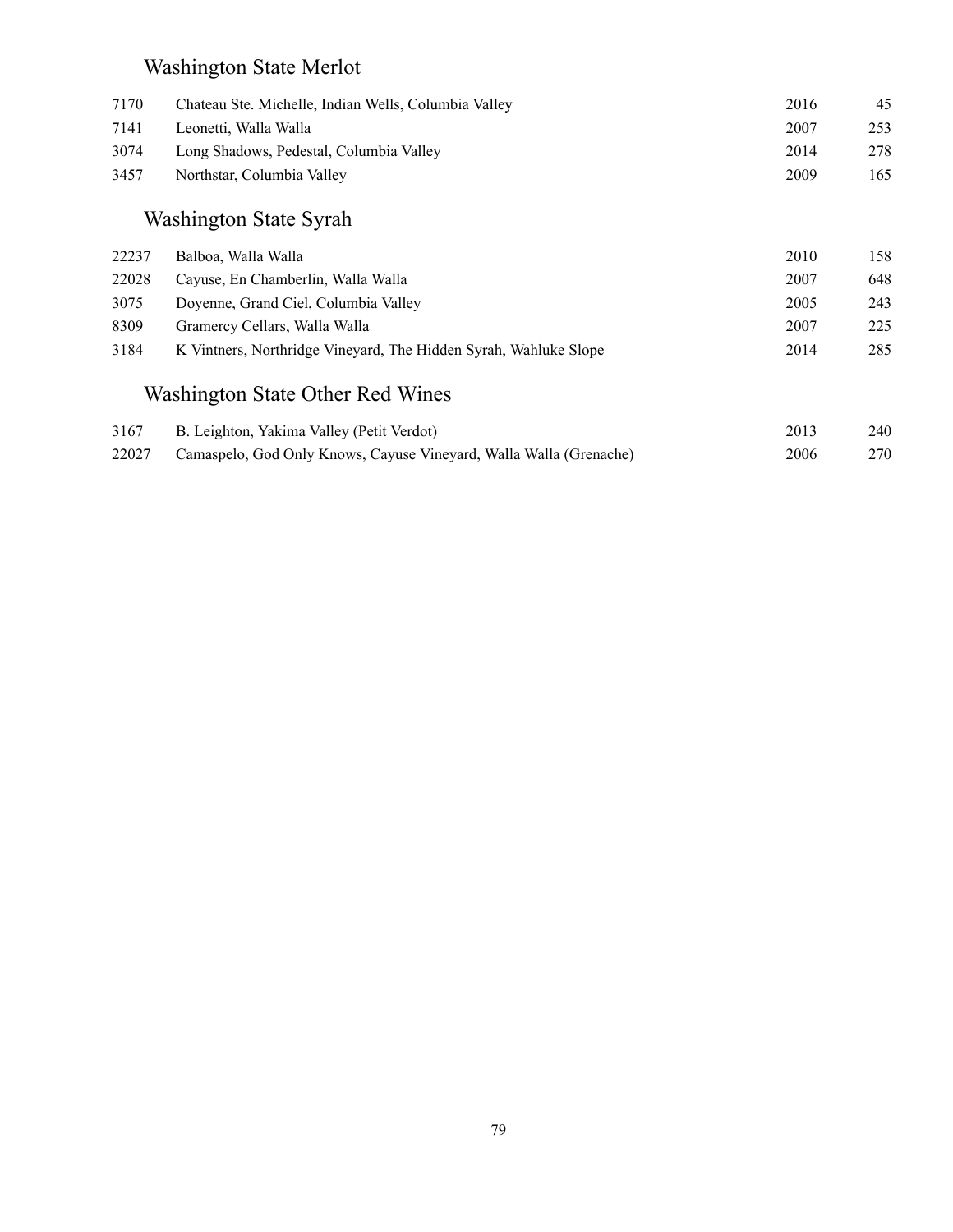## New Jersey

| 3022  | Alba, Cabernet Franc, Heritage, Warren Hills   | 2014 | 78  |
|-------|------------------------------------------------|------|-----|
| 8246  | Unionville, Big O, Hunterdon County            | 2013 | 90  |
| 10398 | Unionville, Red Montage, Hunterdon County      | 2010 | 115 |
| 3285  | Unionville, Syrah, Pheasant Hill, Estate       | 2014 | 90  |
| 22358 | Ventimiglia, Cabernet Franc, Highlands         | 2009 | 115 |
| 22079 | Ventimiglia, Merlot Blend, Camille, Highlands  | 2010 | 122 |
|       | New York State                                 |      |     |
| 10232 | Element, Cabernet Franc, Reserve, Finger Lakes | 2010 | 145 |
|       | Michigan                                       |      |     |
| 8163  | Bel Lago, Pinot Noir, Leelanau Peninsula       | 2011 | 86  |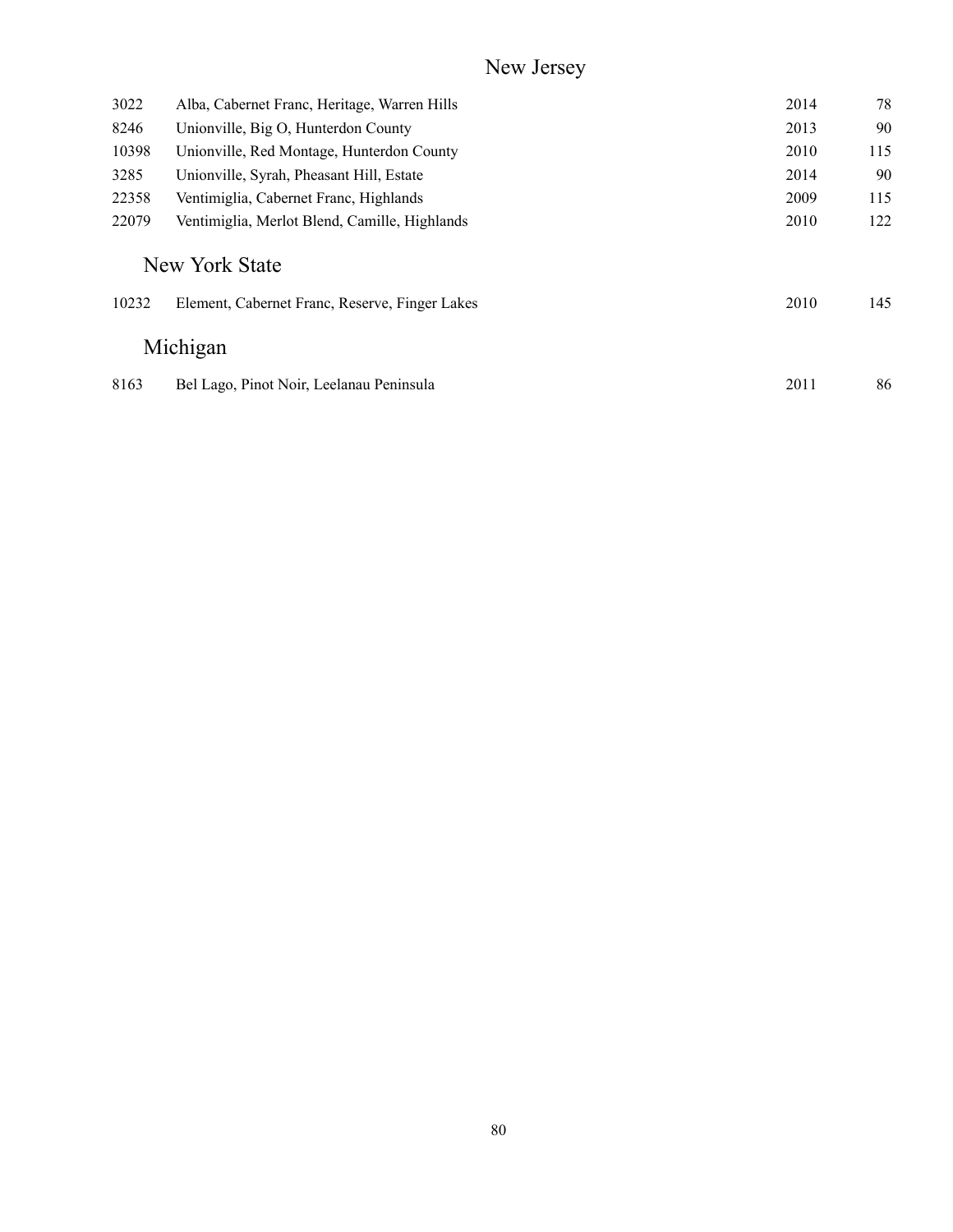## Italy

# Piedmont

## Barolo

| 4451 | Adelaide, Cannubi                         | 2010 | 240 |
|------|-------------------------------------------|------|-----|
| 4072 | Adelaide, Cannubi                         | 2009 | 210 |
| 4103 | Adelaide, Cannubi                         | 2007 | 270 |
| 8286 | Altare, Casinca Nuova                     | 2004 | 397 |
| 8004 | Azelia, Bricco Fiasco                     | 2005 | 450 |
| 8011 | Cavallotto, Bricco Boschis                | 2004 | 388 |
| 4179 | Ceretto                                   | 2011 | 255 |
| 4231 | Ceretto, Bricco Rocche                    | 2008 | 900 |
| 4207 | Ceretto, Bricco Rocche                    | 2000 | 468 |
| 4211 | Ceretto, Bricco Rocche, Prapó             | 1998 | 532 |
| 4180 | Ceretto, Brunate                          | 2010 | 450 |
| 4181 | Ceretto, Prapo                            | 2011 | 450 |
| 8007 | Clerico, Pajana                           | 2005 | 495 |
| 4401 | Elvio Cogno, Ravera                       | 2015 | 313 |
| 4137 | Elvio Cogno, Ravera                       | 2011 | 293 |
| 4009 | Elvio Cogno, Ravera, Vigna Elena, Riserva | 2013 | 495 |
| 4006 | Elvio Cogno, Ravera, Vigna Elena, Riserva | 2012 | 450 |
| 4161 | Giacomo Conterno, Cascina Francia         | 2003 | 488 |
| 4127 | Giacomo Conterno, Cerretta                | 2012 | 675 |
| 4100 | Giacomo Conterno, Cerretta                | 2011 | 713 |
| 4204 | Cordero di Montezemolo, Monfalletto       | 2015 | 195 |
| 4263 | Elio Grasso, Gavarini Chiniera            | 2016 | 345 |
| 4226 | Elio Grasso, Gavarini Chiniera            | 2015 | 338 |
| 4400 | Elio Grasso, Gavarini Chiniera            | 2011 | 338 |
| 4244 | Elio Grasso, Ginestra Casa Maté           | 2016 | 345 |
| 4225 | Elio Grasso, Ginestra Casa Maté           | 2015 | 338 |
| 4068 | Elio Grasso, Runcot, Riserva              | 2008 | 525 |
| 4344 | Fontana                                   | 2013 | 263 |
| 4241 | Fontana                                   | 2012 | 263 |
| 4385 | Fontana                                   | 2010 | 240 |
| 4121 | Fontanafredda, La Rosa                    | 2008 | 450 |
| 4057 | Giacosa, Falletto                         | 2005 | 648 |
| 4412 | Giacosa, Le Rocche del Falletto           | 2000 | 720 |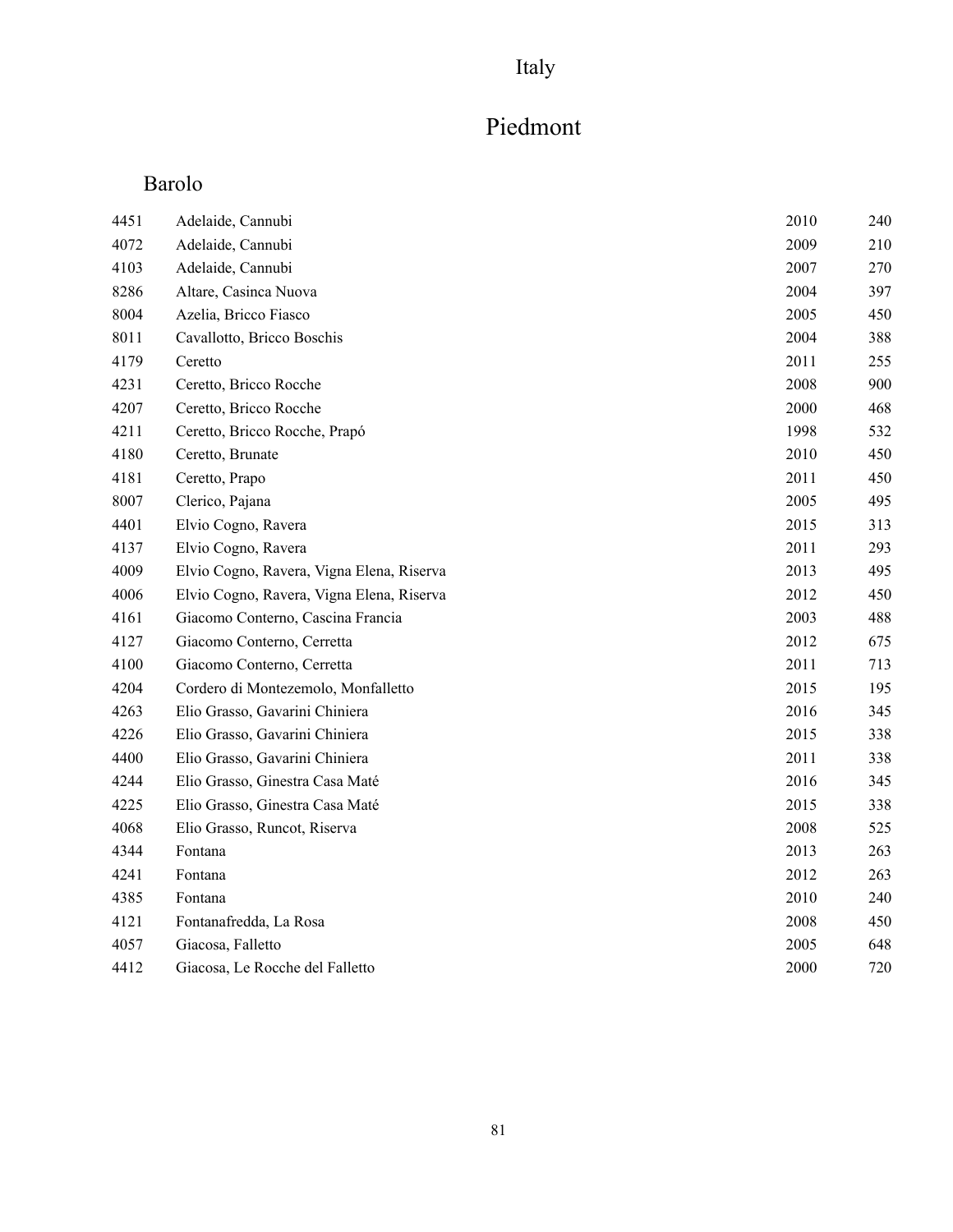### Barolo

| 4037              | Michele Chiarlo, Tortoniano                 | 2016 | 182  |
|-------------------|---------------------------------------------|------|------|
| 4261              | Parusso, Bussia, Vigna Rocche               | 1995 | 262  |
| 4056              | Pio Cesare                                  | 2010 | 293  |
| 4342              | Pio Cesare                                  | 2000 | 397  |
| 4061              | Ratti, Conca                                | 2013 | 465  |
| 4062              | Ratti, Rocche dell Annunziata               | 2013 | 465  |
| 4140              | Rocca                                       | 2011 | 150  |
| 4964 <sub>w</sub> | Serafino                                    | 1937 | 1530 |
| 4230              | Serradenari                                 | 2008 | 163  |
| 4060              | Vietti, Castiglione                         | 2014 | 225  |
| 4443              | Voerzio, Rocche dell'Annunziata-Torriglione | 2006 | 613  |
| 4258              | Voerzio, Rocche dell'Annunziata-Torriglione | 2004 | 648  |

### Barbaresco

| 4297  | Ca' Rome', Sori Rio Sordo           | 2003 | 172 |
|-------|-------------------------------------|------|-----|
| 4298  | Ca' Rome', Sori Rio Sordo           | 2000 | 163 |
| 4036  | Ceretto                             | 2012 | 150 |
| 4183  | Ceretto, Asili                      | 2011 | 525 |
| 4182  | Ceretto, Bernadot                   | 2011 | 368 |
| 4387  | Del Glicine, Vignesparse            | 2011 | 125 |
| 4090  | Giacosa, Asili, Riserva             | 2004 | 945 |
| 4360  | La Spinetta, Starderi               | 2013 | 435 |
| 4341  | La Spinetta, Starderi               | 2003 | 360 |
| 4185  | Michele Chiarlo, Reyna              | 2013 | 180 |
| 4058  | Pio Cesare                          | 2010 | 278 |
| 4266  | Pio Cesare                          | 2000 | 315 |
| 4119  | Prunotto                            | 2009 | 135 |
| 10313 | Renato Fenocchio, Rombone           | 2016 | 210 |
| 10312 | Renato Fenocchio, Starderi          | 2015 | 165 |
| 4313  | Sori Paitin, Sori Paitin            | 2009 | 233 |
| 4319  | Sori Paitin, Sori Paitin            | 2008 | 233 |
| 4312  | Sori Paitin, Sori Paitin            | 2004 | 300 |
| 4311  | Sori Paitin, Sori Paitin            | 2001 | 330 |
| 4310  | Sori Paitin, Vecchie Vigne          | 2006 | 360 |
| 4308  | Sori Paitin, Vecchie Vigne          | 2004 | 375 |
| 4300  | Sori Paitin, Vecchie Vigne          | 2001 | 503 |
| 4307  | Sori Paitin, Vecchie Vigne, Riserva | 2010 | 315 |
| 4309  | Sori Paitin, Vecchie Vigne, Riserva | 2009 | 300 |
| 4306  | Sori Paitin, Vecchie Vigne, Riserva | 2008 | 300 |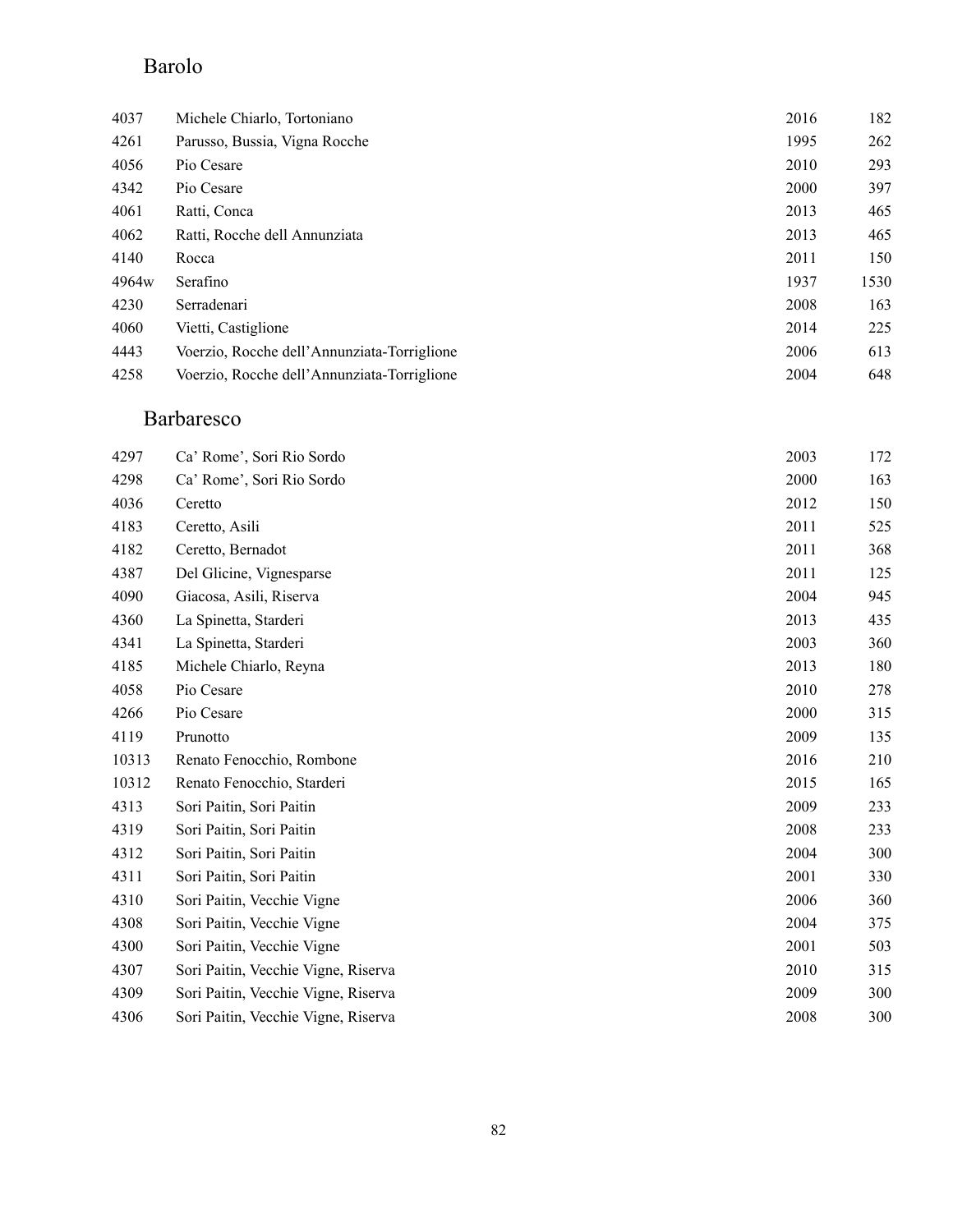### Barbera

| 4285  | Elio Grasso, Vigna Martina, Barbera d'Alba        | 2015 | 150 |
|-------|---------------------------------------------------|------|-----|
| 22069 | Giacomo Conterno, Cascina Francia, Barbera d'Alba | 2008 | 468 |
| 4129  | Giacomo Conterno, Vigna Cerretta, Barbera d'Alba  | 2014 | 225 |
| 4471  | Iuli, Barabba, Barbera del Monferrato             | 2010 | 180 |
| 4477  | La Spinetta, Ca' di Pian, Barbera d'Asti          | 2016 | 113 |
| 4321  | Pico Maccario, Lavignone, Barbera d'Asti          | 2015 | 60  |
|       | Dolcetto                                          |      |     |
| 4004  | Ceretto, Rossana, Dolcetto d'Alba                 | 2015 | 90  |
| 4391  | Elio Grasso, Dei Grassi, Dolcetto d'Alba          | 2015 | 105 |
| 4445  | Giovanni Manzone, La Serra, Dolcetto d'Alba       | 2006 | 90  |
| 8028  | Paitin, Sori Paitin, Dolcetto d'Alba              | 2007 | 100 |
|       | <b>Nebbiolo</b>                                   |      |     |

| 4205 Ca' del Baio, Langhe | 2018 | 69 |
|---------------------------|------|----|
|                           |      |    |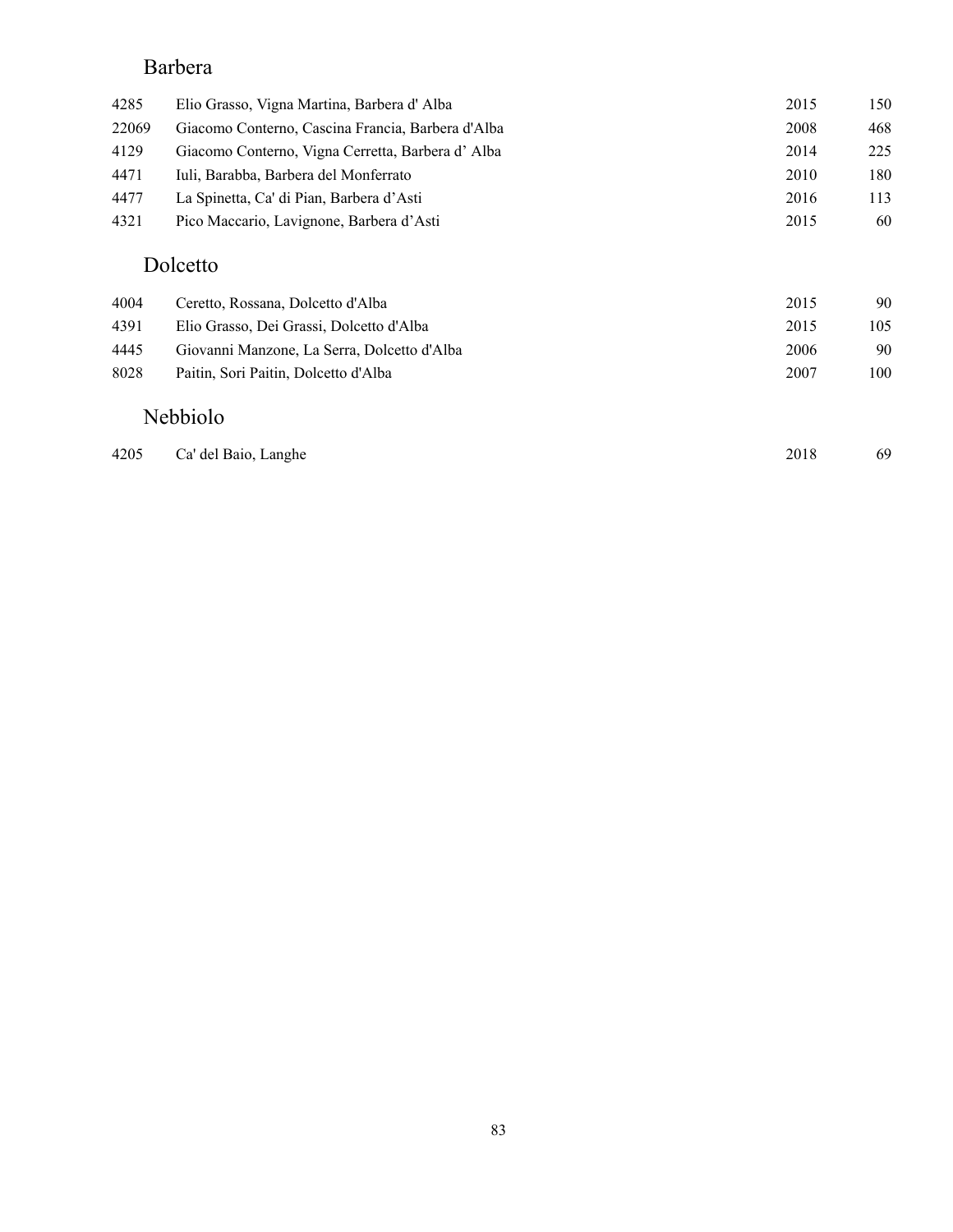### Angelo Gaja

## Piedmont

### Single-Vineyard Barolo

| 4274 | Gaja, Conteisa    | 1997 | 1500 |
|------|-------------------|------|------|
| 4292 | Gaja, Dagromis    | 2014 | 360  |
| 4234 | Gaja, Sperss      | 2011 | 900  |
| 4249 | Gaja, Sperss      | 2010 | 900  |
| 4235 | Gaja, Sperss      | 2009 | 900  |
|      | <b>Barbaresco</b> |      |      |
| 4349 | Gaja              | 2014 | 750  |

| 4276 Gaja |  | 2011 825  |
|-----------|--|-----------|
| 4286 Gaja |  | 1971 1800 |

### Single-Vineyard Barbaresco

| 4275 | Gaja Costa Russi      | 2006 | 900  |
|------|-----------------------|------|------|
| 4850 | Gaja Costa Russi      | 1996 | 1500 |
| 4346 | Gaja Sori Tildin      | 2014 | 1950 |
| 4284 | Gaja Sori Tildin      | 1996 | 1800 |
| 4283 | Gaja Sori San Lorenzo | 1996 | 1950 |
|      |                       |      |      |

### Other Gaja Wines From Piedmont

| 4270 | Gaja, Darmagi (Cabernet Sauvignon)                        | 2011 | 825 |
|------|-----------------------------------------------------------|------|-----|
| 4345 | Gaja, Sito Moresco (Nebbiolo, Merlot, Cabernet Sauvignon) | 2015 | 263 |

### Tuscany

| 4347 | Ca' Marcanda, Camarcanda | 2013 | 600 |
|------|--------------------------|------|-----|
| 4269 | Ca' Marcanda, Camarcanda | 2010 | 525 |
| 4168 | Ca' Marcanda, Magari     | 2015 | 330 |
| 4348 | Ca' Marcanda, Promis     | 2015 | 225 |
| 7070 | Ca' Marcanda, Promis     | 2012 | 240 |

#### Brunello di Montalcino

| 4250 | Gaja, Pieve Santa Restituta | 2013 | 330  |
|------|-----------------------------|------|------|
|      | 4273 Gaja, Sugarille        | 2004 | 1125 |
|      | 4248 Gaja, Sugarille        | 2000 | 1275 |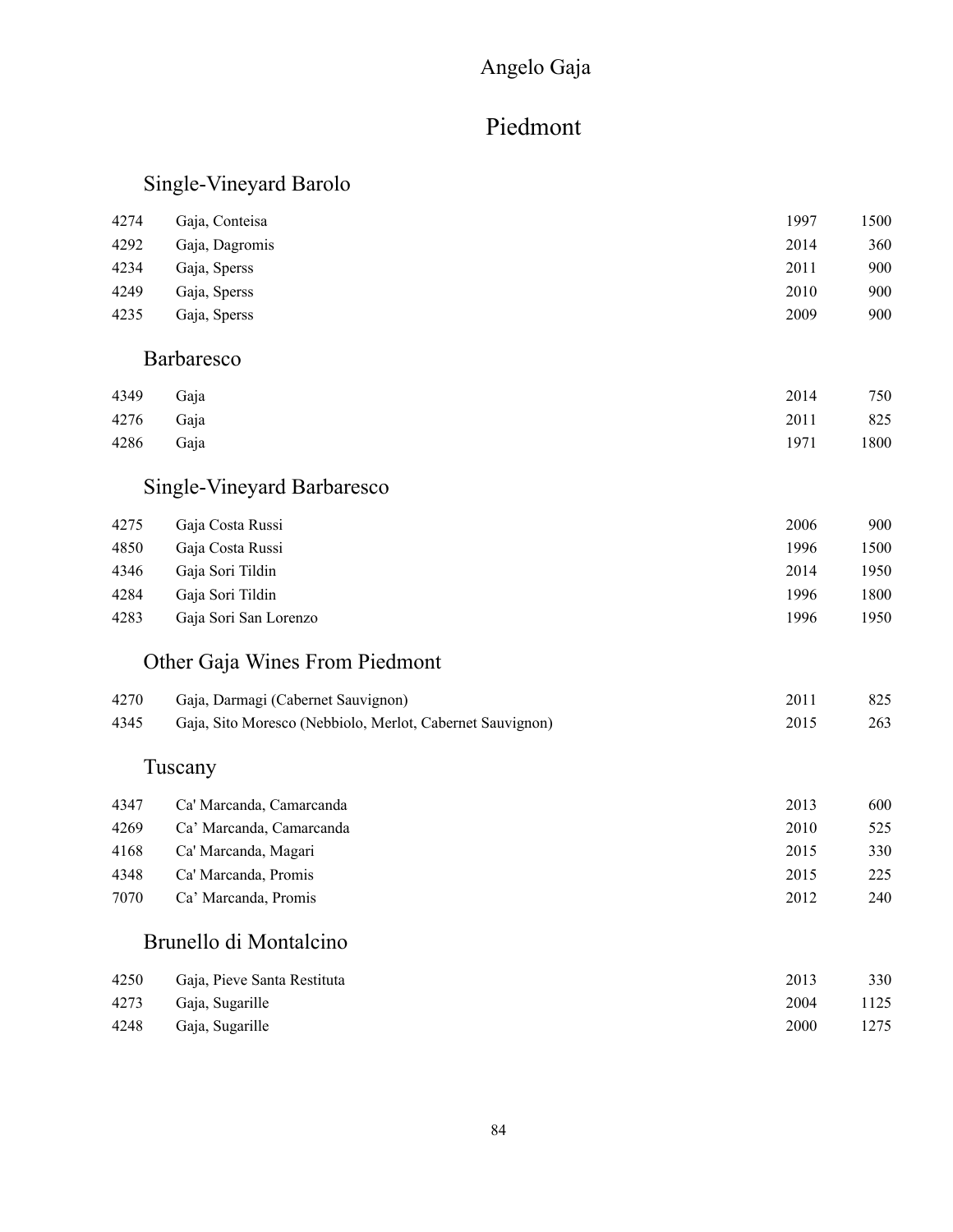### Veneto

| 4110  | Amarone, Bertani                                      | 2008 | 435  |
|-------|-------------------------------------------------------|------|------|
| 4267  | Amarone, Bertani                                      | 1988 | 855  |
| 4264  | Amarone, Bertani                                      | 1985 | 892  |
| 4440  | Amarone, Bertani                                      | 1967 | 1035 |
| 4480  | Amarone, Bertani                                      | 1962 | 1350 |
| 4229  | Amarone, Buglioni                                     | 2015 | 195  |
| 4203  | Amarone, Buglioni                                     | 2013 | 225  |
| 4101  | Amarone, Buglioni                                     | 2008 | 255  |
| 4097  | Amarone, Dal Forno                                    | 2013 | 1275 |
| 4092  | Amarone, Dal Forno                                    | 2012 | 1275 |
| 4066  | Amarone, Dal Forno                                    | 2011 | 1275 |
| 4398  | Amarone, Dal Forno                                    | 2010 | 1000 |
| 4380  | Amarone, Dal Forno                                    | 2008 | 1000 |
| 4381  | Amarone, Dal Forno                                    | 2006 | 1000 |
| 4063  | Amarone, Dal Forno                                    | 2000 | 975  |
| 4228  | Amarone, Le Ragose                                    | 2006 | 165  |
| 4064  | Amarone, Marion                                       | 2013 | 315  |
| 4169  | Amarone, Masi, Costasera                              | 2012 | 270  |
| 4040  | Amarone, Masi, Costasera                              | 2003 | 675  |
| 4027  | Amarone, Masi, Costasera                              | 1998 | 675  |
| 4014  | Amarone, Masi, Costasera                              | 1988 | 675  |
| 7246  | Amarone, Pergole Vece, Le Salette                     | 2005 | 360  |
| 4363  | Amarone, Secondo Marco                                | 2010 | 250  |
| 7354  | Cabernet Sauvignon, Marion                            | 2014 | 150  |
| 4467  | Raboso del Piave, Ornella Molon, Treviso, Piave       | 2006 | 95   |
| 8161  | Rosso Veronese, L'Errante, TB, Bussola                | 2003 | 369  |
| 4088  | Rosso Veronese, La Poja, Allegrini                    | 2008 | 270  |
| 4370  | Rosso Veronese, La Poja, Allegrini                    | 1998 | 225  |
| 4116  | Rosso Veronese, La Grola, Allegrini                   | 2010 | 75   |
| 4177  | Rosso Veronese, Palazzo della Torre, Allegrini        | 2010 | 98   |
| 22367 | Valpolicella Appassimento, Brolo Di Campofiorin, Masi | 2008 | 110  |
| 22034 | Valpolicella, Bonacosta, Masi                         | 2010 | 108  |
| 4404  | Valpolicella, L'Imperfetto, Buglioni                  | 2015 | 98   |
| 4172  | Valpolicella, Dal Forno Romano                        | 2012 | 375  |
| 4174  | Valpolicella, Dal Forno Romano                        | 2011 | 375  |
| 4262  | Valpolicella, Dal Forno Romano                        | 2005 | 468  |
| 4026  | Valpolicella, Dal Forno Romano                        | 2004 | 525  |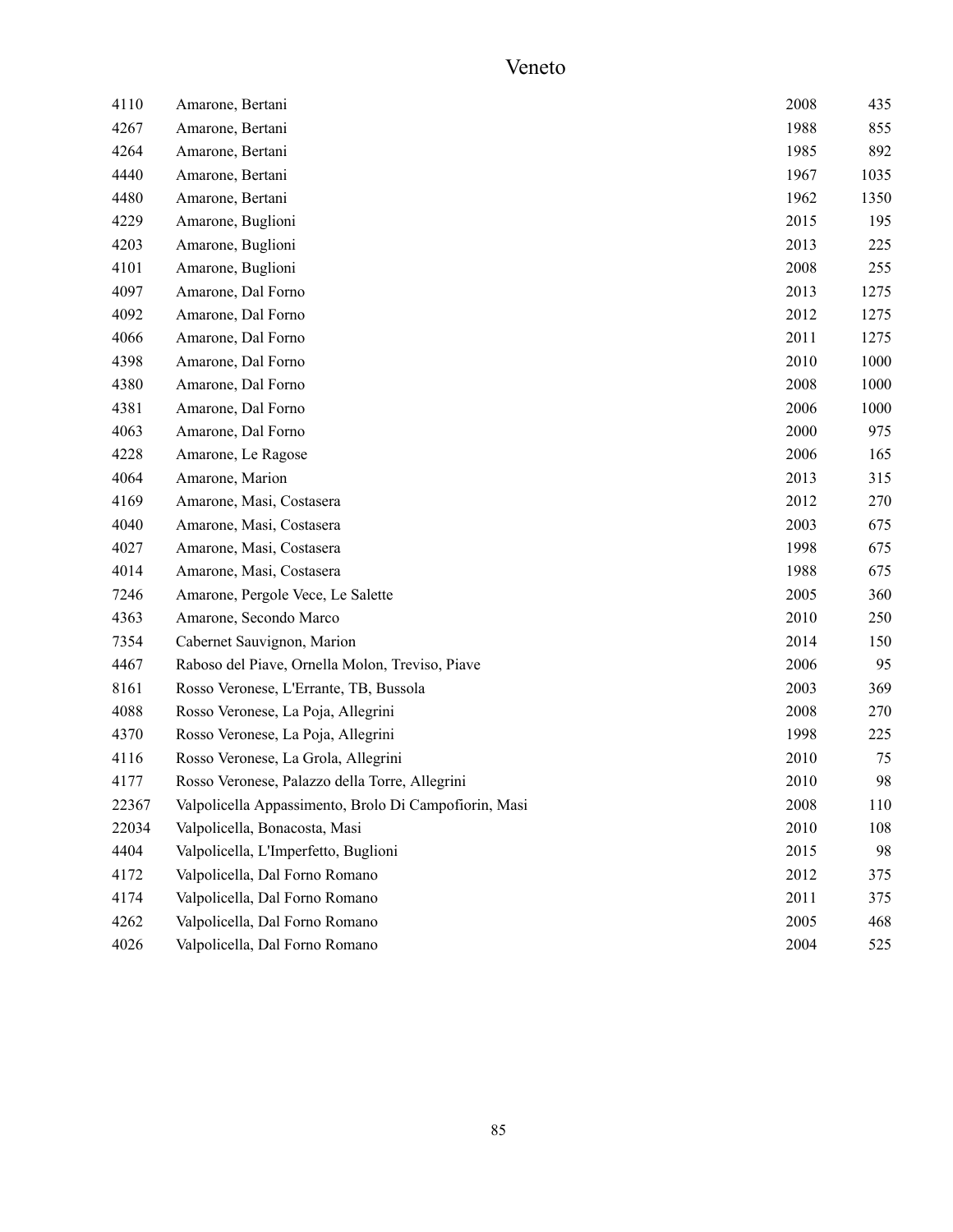### Veneto

| 4074<br>22482 | Valpolicella, Caterina Zardini<br>Valpolicella Ripasso, La Cengia, Lorenzo Begali | 2013<br>2010 | 85<br>95 |
|---------------|-----------------------------------------------------------------------------------|--------------|----------|
|               | Lombardy                                                                          |              |          |
| 22362         | Nino Negri, Quadrio, Valtellina                                                   | 2008         | 75       |
| 4130          | Nino Negri, Sfursat, Sforzato di Valtellina, 5 Stelle                             | 2015         | 375      |
| 4095          | Nino Negri, Sfursat, Sforzato di Valtellina, 5 Stelle                             | 2013         | 293      |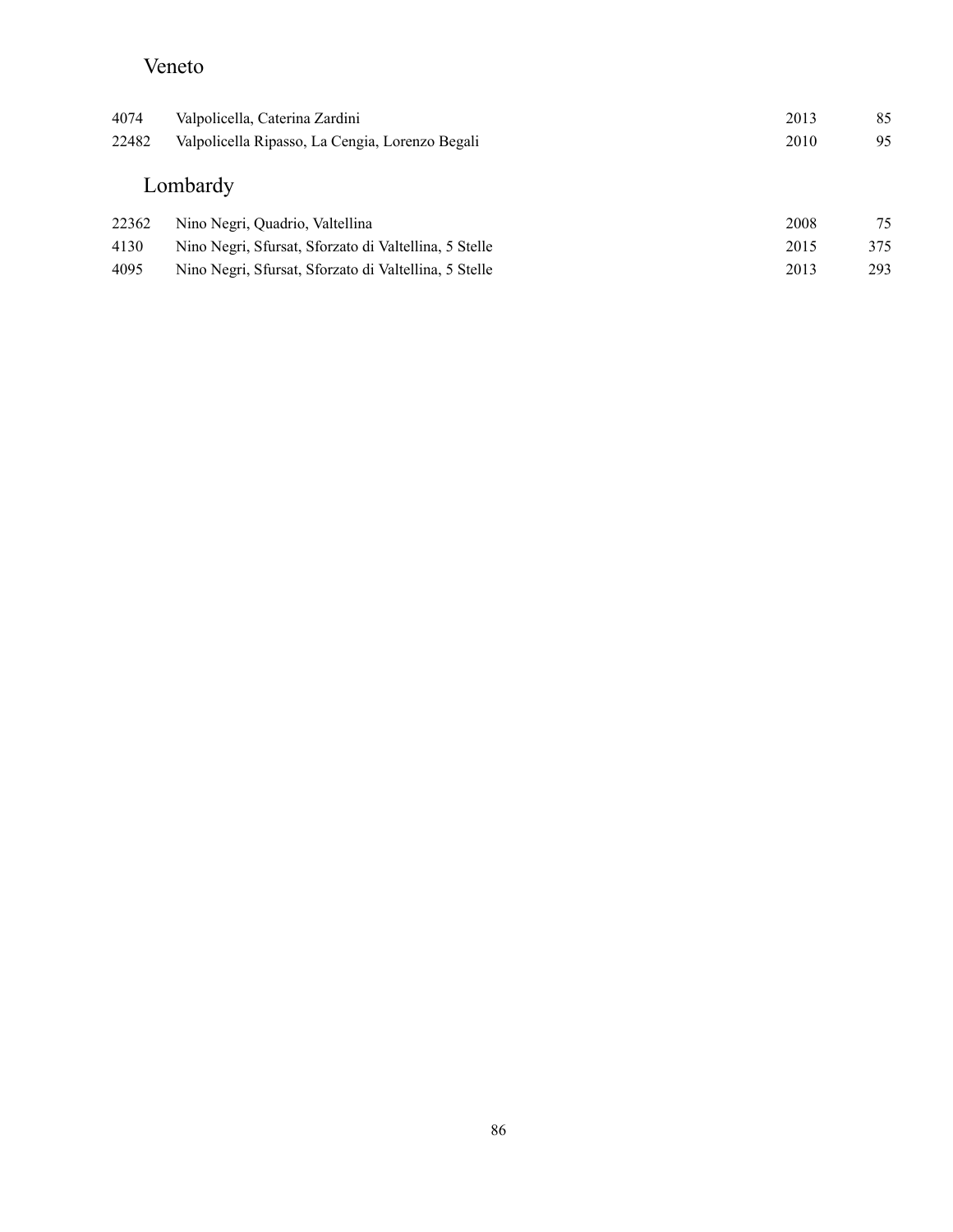## Italy Other Red Wines

| 4465  | Argiolas, Turriga, Sardinia                                           | 2003                     | 270 |
|-------|-----------------------------------------------------------------------|--------------------------|-----|
| 4002  | Arnaldo-Caprai, Montefalco Sagrantino, Collepiano, Umbria             | 2015                     | 175 |
| 4141  | Arnaldo-Caprai, Montefalco Sagrantino, Collepiano, Umbria             | 2013                     | 180 |
| 4142  | Arnaldo-Caprai, Montefalco Sagrantino, Valdimaggio, Umbria            | 2015                     | 244 |
| 22207 | Arnaldo-Caprai, Montefalco Sagrantino, 25th Anniversary, Umbria       | 2007                     | 352 |
| 4020  | Arnaldo-Caprai, Montefalco Sagrantino, 25th Anniversary, Umbria       | 2005                     | 375 |
| 4019  | Arnaldo-Caprai, Montefalco Sagrantino, 25th Anniversary, Umbria       | 2004                     | 375 |
| 4018  | Arnaldo-Caprai, Montefalco Sagrantino, 25th Anniversary, Umbria       | 2003                     | 375 |
| 4167  | Arnaldo-Caprai, Montefalco Rosso, Umbria                              | 2010                     | 108 |
| 8055  | Benanti, Contrada Monte Serra, Etna Rosso, Sicily (Nerello Mascalese) | 2019                     | 165 |
| 4396  | Castello delle Regine, Princeps, Umbria                               | 2001                     | 153 |
| 4397  | Castello delle Regine, Princeps, Umbria                               | 2000                     | 127 |
| 4008  | Dario Princic, Merlot Blend, Venezie Giulia                           | 2003                     | 433 |
| 4386  | Elena Fucci, Titolo, Aglianico del Vulture, Basilicata                | 2011                     | 150 |
| 4051  | Elena Fucci, Titolo, Aglianico del Vulture, Basilicata                | 2009                     | 130 |
| 4429  | Foradori, Granato, Trentino                                           | 2002                     | 225 |
| 4304  | Galardi, Terre di Lavoro, Roccamonfina, Campania                      | 2014                     | 233 |
| 4482  | Galardi, Terra di Lavoro, Roccamonfina, Campania                      | 2008                     | 388 |
| 4390  | Galardi, Terra di Lavoro, Roccamonfina, Campania                      | 2003                     | 343 |
| 22536 | Gianfranco Fino, "Es", Primitivo di Manduria, Puglia                  | 2011                     | 333 |
| 4252  | Gianfranco Fino, "Es", Primitivo di Manduria, Puglia                  | 2010                     | 253 |
| 4166  | Masseria Felicia, Falerno del Massico, Aglianico Blend, Campania      | 2008                     | 100 |
| 4159  | Mario Macciocca, Terra, Cesanese del Piglio, Lazio                    | 2010                     | 85  |
| 4438  | Mastroberardino, Taurasi, Radici, Campania                            | 2004                     | 180 |
| 10201 | Meroi, Dominin, Colli Orientali del Friuli                            | 2003                     | 352 |
| 4029  | Milleuna, 'Majara', Primitivo, Salento                                | 2007                     | 95  |
| 4046  | Milleuna, 'Shahrazad', Primitivo, Salento                             | 2007                     | 172 |
| 4334  | Milziade Antano, Sagrantino di Montefalco, Umbria                     | 2004                     | 180 |
| 4102  | Moncaro, Pergola Gaudente, Lacrima di Morro d'Alba, Marche            | 2013                     | 50  |
| 4256  | Montevetrano, Colli di Salerno, Campania                              | 2014                     | 375 |
| 4034  | Montevetrano, Colli di Salerno, Campania                              | 2007                     | 630 |
| 4388  | Montevetrano, Colli di Salerno, Campania                              | 2003                     | 288 |
| 4389  | Montevetrano, Colli di Salerno, Campania                              | 2001                     | 225 |
| 4290  | Montevetrano, Core, Campania                                          | 2013                     | 95  |
| 4436  | Montoni, Vrucara, Nero d'Avola, Sicily                                | 2015                     | 195 |
| 10023 | Montoni, Vrucara, Nero d'Avola, Sicily                                | 2014                     | 200 |
| 22201 | Mortilla, Sephora, Sicily                                             | 2011                     | 75  |
| 8054  | Nicchia, Lambrusco di Modena, Emilia-Romagna                          | $\ensuremath{\text{NV}}$ | 57  |
| 4383  | Oasi Degli Angeli, Kurni, Marche                                      | 2010                     | 550 |
| 4043  | Oasi Degli Angeli, Kurni, Marche                                      | 2009                     | 590 |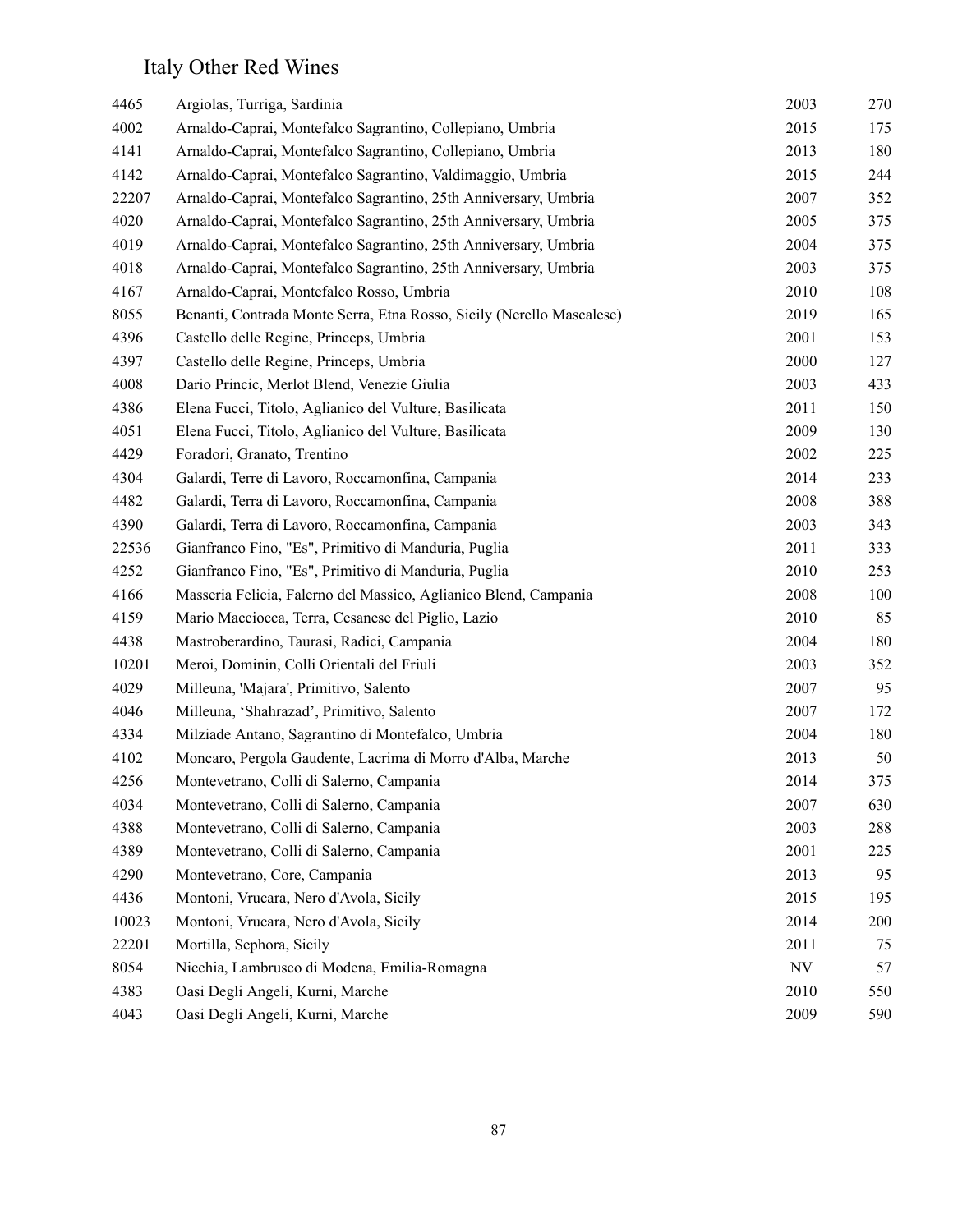## Italy Other Red Wines

| 4289 | Palari, Faro, Sicily                             | 2009 | 300 |
|------|--------------------------------------------------|------|-----|
| 4015 | Punica, Barrua, Sardinia                         | 2012 | 233 |
| 4023 | Punica, Montessu, Sardinia                       | 2013 | 150 |
| 4402 | San Patrignano, Noi, Emilia-Romagna              | 2002 | 88  |
| 4817 | Sportoletti, Villa Fidelia, Umbria               | 1999 | 275 |
| 4047 | Mazzei, Noto Rosso, Zisola, Nero d'Avola, Sicily | 2014 | 125 |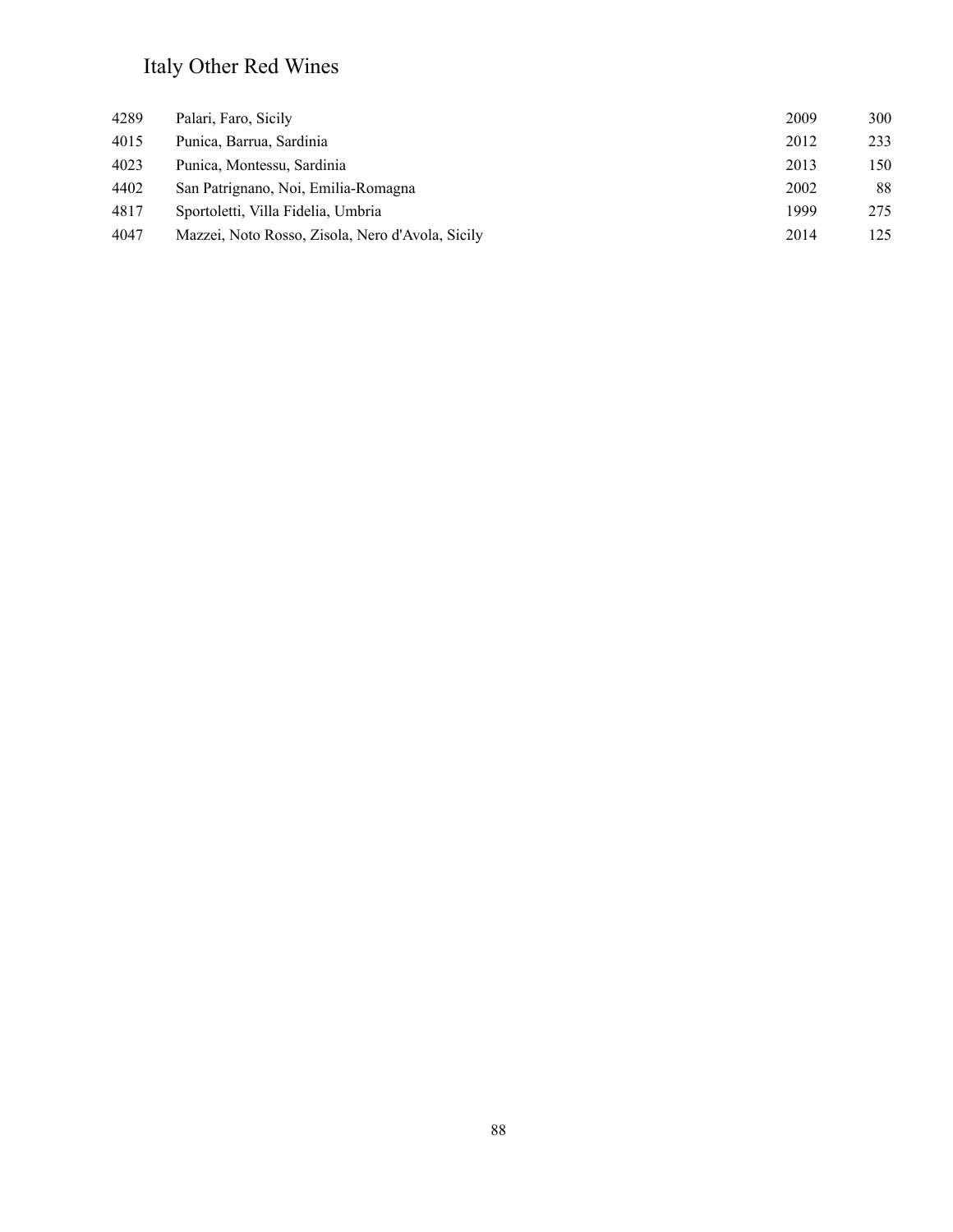## Tuscany

### Brunello di Montalcino

| 4184  | Altesino                                | 2012 | 263  |
|-------|-----------------------------------------|------|------|
| 8009  | Altesino                                | 2004 | 405  |
| 4054  | Argiano                                 | 2012 | 225  |
| 4243  | Banfi, Poggio all'Oro, Riserva          | 2007 | 585  |
| 4022  | Banfi, Poggio all'Oro, Riserva          | 2006 | 658  |
| 4078  | Barbi                                   | 2010 | 225  |
| 4251  | Biondi-Santi                            | 2015 | 625  |
| 4148  | Biondi-Santi                            | 2013 | 675  |
| 4147  | Biondi-Santi                            | 2012 | 630  |
| 4017  | Biondi-Santi, Riserva                   | 2012 | 2250 |
| 4158  | Biondi-Santi, Riserva                   | 2011 | 1800 |
| 4364  | Biondi-Santi, Riserva                   | 2006 | 2250 |
| 4881w | Biondi-Santi, Riserva                   | 1995 | 2250 |
| 4500w | Biondi-Santi, Riserva                   | 1961 | 1500 |
| 4170  | Canalicchio, Riserva                    | 2004 | 420  |
| 4073  | Canalicchio di Sopra                    | 2004 | 234  |
| 8014  | Capanna, Montosoli                      | 2004 | 262  |
| 4384  | Casanuova Delle Cerbaie                 | 2006 | 285  |
| 4317  | Castelgiocondo                          | 2006 | 279  |
| 4227  | Ciacci Piccolomini d'Aragona, Pianrosso | 2007 | 253  |
| 4016  | Donna Olga                              | 2004 | 253  |
| 4488  | Fossacolle                              | 2004 | 288  |
| 4011  | Friggiali                               | 2004 | 298  |
| 4259  | Il Poggione                             | 2012 | 315  |
| 4150  | Il Poggione, Vigna Paganelli, Riserva   | 2012 | 450  |
| 4156  | L'Aietta                                | 2011 | 250  |
| 4067  | L'Aietta, Mulinari                      | 2012 | 293  |
| 4012  | L'Aietta, Mulinari                      | 2010 | 245  |
| 4821  | La Poderina                             | 2004 | 343  |
| 4081  | Le Chiuse                               | 2012 | 240  |
| 4202  | Le Gode                                 | 2008 | 144  |
| 22212 | Luce                                    | 2008 | 450  |
| 4260  | Mastrojanni                             | 2016 | 200  |
| 4079  | Mastrojanni                             | 2008 | 240  |
| 4035  | Mate                                    | 2010 | 195  |
| 4041  | Oriel, Altezza                          | 2002 | 225  |
| 4105  | Piancornello                            | 2007 | 270  |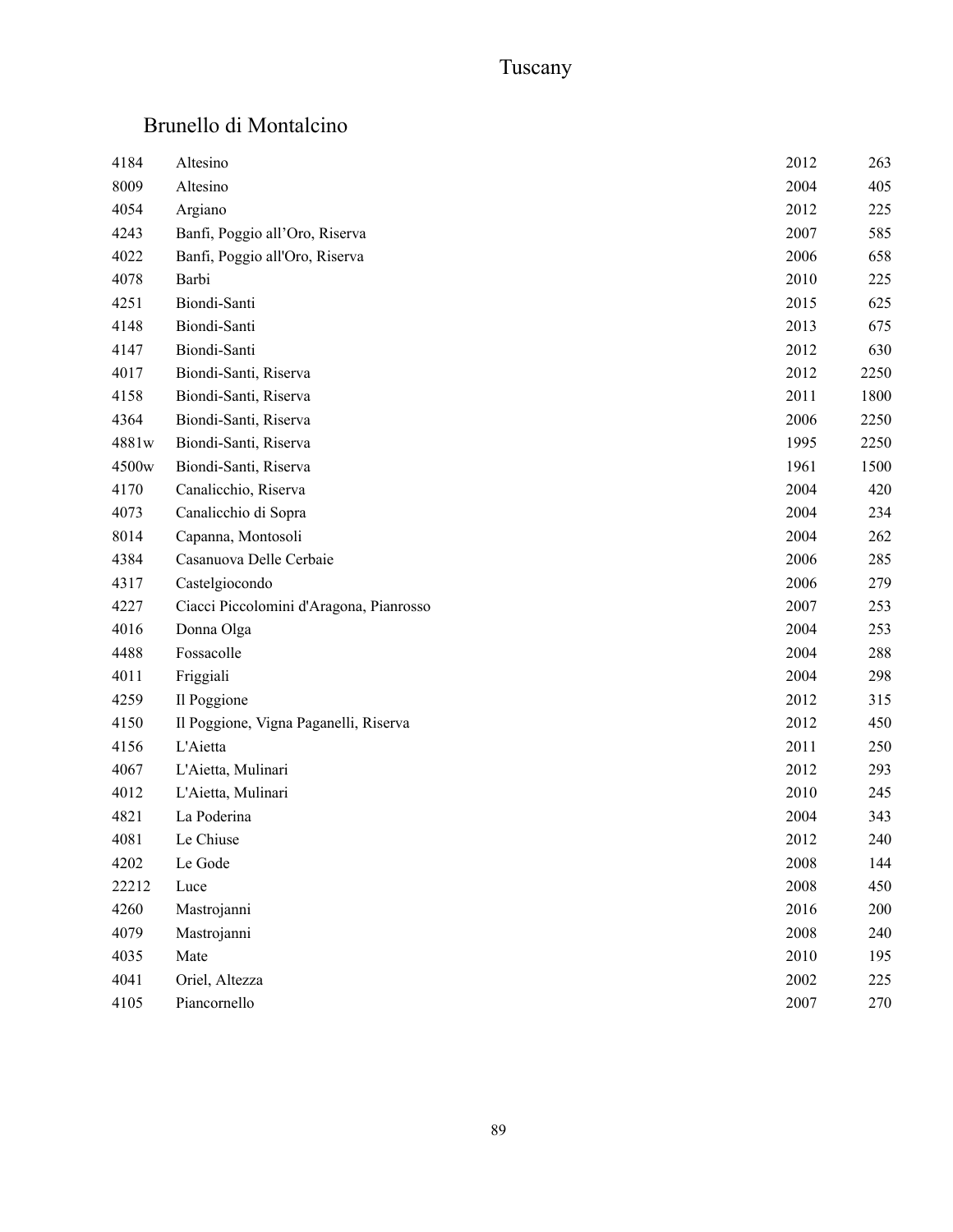### Brunello di Montalcino

| 4164 | Piancornello, Riserva           | 2001 | 450 |
|------|---------------------------------|------|-----|
| 4303 | Renieri                         | 2004 | 189 |
| 4076 | Romitorio                       | 2004 | 225 |
| 4013 | Salicutti, Piaggione            | 2006 | 288 |
| 4077 | Salicutti, Piaggione            | 1998 | 217 |
| 8010 | Salicutti, Piaggione, Riserva   | 2004 | 375 |
| 4163 | Salvioni, Cerbaiola             | 2008 | 495 |
| 4460 | San Polo                        | 2003 | 225 |
| 4224 | Scopone                         | 2006 | 285 |
| 4094 | Scopone, L'Olivare              | 2010 | 195 |
| 4108 | Silvio Nardi                    | 2012 | 295 |
| 4128 | Siro Pacenti                    | 2003 | 271 |
| 4053 | Valdicava                       | 2007 | 568 |
| 4444 | Val di Suga                     | 2015 | 200 |
| 4448 | Val di Suga                     | 2013 | 200 |
| 4138 | Val di Suga, Poggio al Granchio | 2013 | 313 |
| 4288 | Val di Suga, Vigna del Lago     | 2013 | 313 |
| 4098 | Val di Suga, Vigna del Lago     | 2009 | 350 |
| 4287 | Val di Suga, Vigna Spuntali     | 2013 | 313 |

#### Rosso di Montalcino

| 4173 | Biondi-Santi              | 2017 | 363 |
|------|---------------------------|------|-----|
| 4442 | Biondi-Santi              | 2016 | 350 |
| 7286 | Il Palagio, Roxanne       | 2019 | 82  |
| 8057 | Pertimali, Livio Sassetti | 2007 | 153 |
| 4080 | Piancornello              | 2013 | 113 |
| 4446 | Salicutti                 | 2004 | 144 |
| 4135 | Valdicava                 | 2009 | 217 |
| 4082 | Val di Suga               | 2016 | 120 |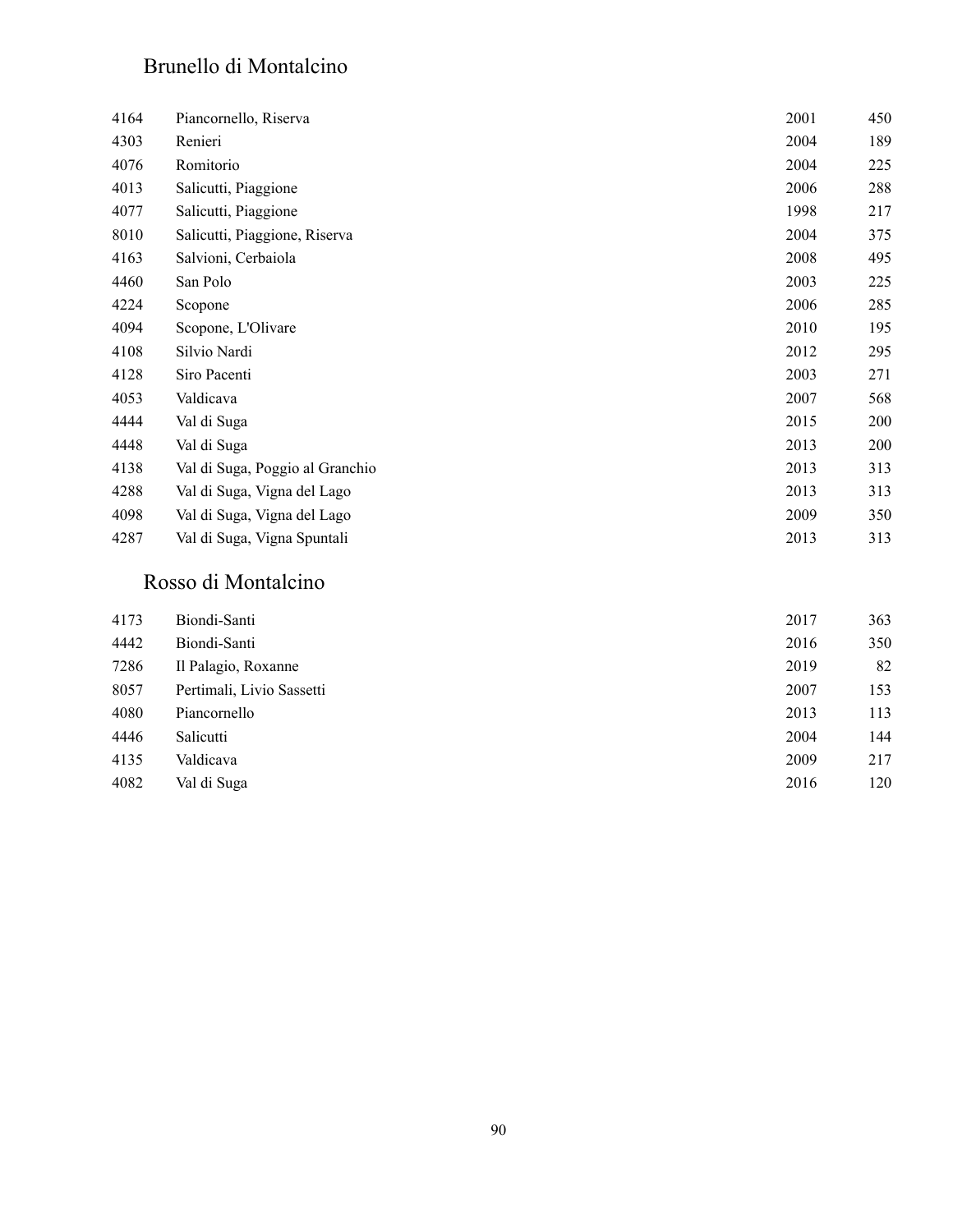### Chianti Classico

| 10350 | Bianchi, Monsanto                             | 2006 | 127 |
|-------|-----------------------------------------------|------|-----|
| 4246  | Capraia, Riserva                              | 2013 | 68  |
| 4320  | Castellare, Riserva, Il Poggiale              | 2013 | 125 |
| 4485  | Castello D'Albola, Il Solatio, Gran Selezione | 2011 | 300 |
| 4487  | Fèlsina, Riserva, Berardenga                  | 2005 | 234 |
| 22364 | Fontodi                                       | 2009 | 300 |
| 4238  | Fontodi, Vigna Del Sorbo                      | 2009 | 208 |
| 22365 | Fontodi, Vigna Del Sorbo                      | 2008 | 195 |
| 8467  | Gagliole                                      | 2006 | 262 |
| 4282  | Isole e Olena                                 | 2014 | 150 |
| 4032  | Lamole di Lamole, Riserva, Gran Selezione     | 2013 | 165 |
| 4403  | Monteraponi                                   | 2015 | 120 |
| 4065  | Monteraponi, Baron Ugo, Riserva               | 2013 | 338 |
| 4322  | Pruneto                                       | 2011 | 113 |
| 4452  | Rocca delle Macie, Riserva                    | 2015 | 120 |
| 4435  | Ruffino, Ducale, Oro, Riserva                 | 2014 | 150 |
| 4823  | San Giusto a Rentennano, Le Baroncole         | 2005 | 153 |
| 4392  | Santa Margherita, Riserva                     | 2015 | 135 |
| 4075  | Scalette                                      | 2011 | 95  |
| 4343  | Vignavecchia, Riserva                         | 2014 | 95  |
| 4473  | Volpaia, Riserva                              | 2018 | 150 |
| 4433  | Volpaia, Riserva                              | 2015 | 135 |
| 4291  | Volpaia, Riserva                              | 2011 | 143 |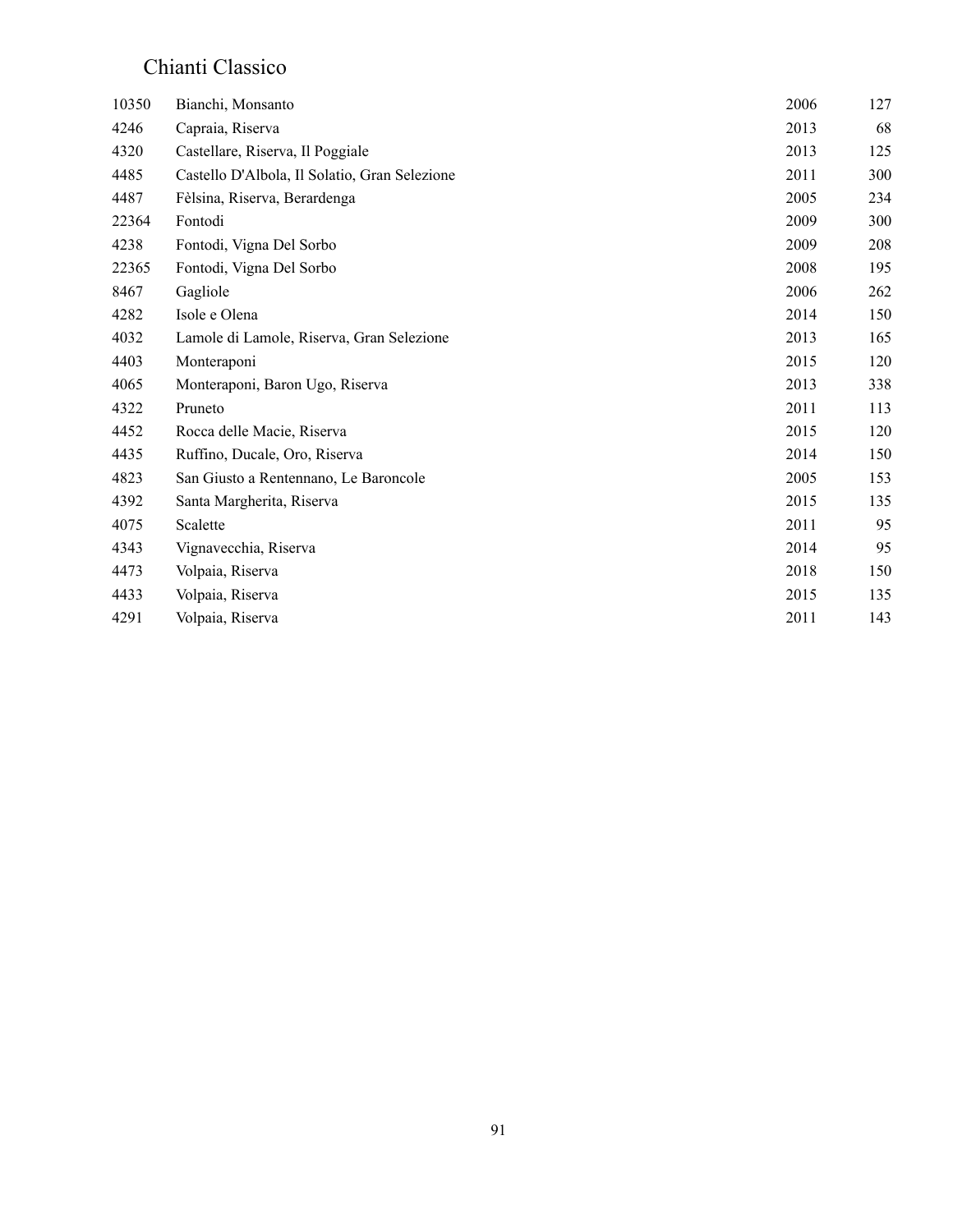## Super-Tuscans

| 4278  | Antinori, Solaia                     | 2009 | 950  |
|-------|--------------------------------------|------|------|
| 4318  | Antinori, Tignanello                 | 2018 | 350  |
| 4052  | Argiano, Solengo                     | 2007 | 378  |
| 4115  | Argiano, Solengo                     | 1997 | 648  |
| 4240  | Argiano, Suolo                       | 2005 | 450  |
| 4106  | Banfi, Excelsus                      | 1998 | 253  |
| 4071  | Banfi, Summus                        | 2010 | 293  |
| 4030  | Biserno, Lodovico                    | 2011 | 1425 |
| 4242  | Brancaia, Il Blu                     | 2015 | 375  |
| 4233  | Brancaia, Il Blu                     | 2013 | 375  |
| 4044  | Brancaia, Il Blu                     | 2010 | 375  |
| 8451  | Capezzana, Ghiaie Della Furba        | 2001 | 388  |
| 22448 | Castello dei Rampolla, Vigna d'Alceo | 2008 | 630  |
| 4093  | Castello dei Rampolla, Vigna d'Alceo | 2007 | 568  |
| 4025  | Castello dei Rampolla, Sammarco      | 2010 | 375  |
| 4472  | Giovanni Chiappini, Guado de Gemoli  | 2012 | 285  |
| 7285  | Giovanni Chiappini, Guado de Gemoli  | 2009 | 540  |
| 4816  | Fèlsina, Fontalloro                  | 2006 | 200  |
| 4416  | Fèlsina, Fontalloro                  | 1999 | 360  |
| 4418  | Fèlsina, Fontalloro                  | 1998 | 360  |
| 4031  | Frescobaldi, Mormoreto               | 2008 | 315  |
| 4426  | Gagliole, Pecchia                    | 2006 | 495  |
| 4099  | Giusti, Dulcamara                    | 1998 | 225  |
| 4212  | Il Palagio, Sister Moon              | 2008 | 263  |
| 4239  | Isole e Olena, Cepparello            | 2013 | 263  |
| 22215 | Isole e Olena, Cepparello            | 2010 | 270  |
| 22209 | Luce                                 | 2010 | 450  |
| 4253  | Luce                                 | 2008 | 333  |
| 4437  | Luce                                 | 2007 | 343  |
| 4165  | Luce                                 | 2006 | 495  |
| 4131  | Nozzole, Il Pareto                   | 2001 | 172  |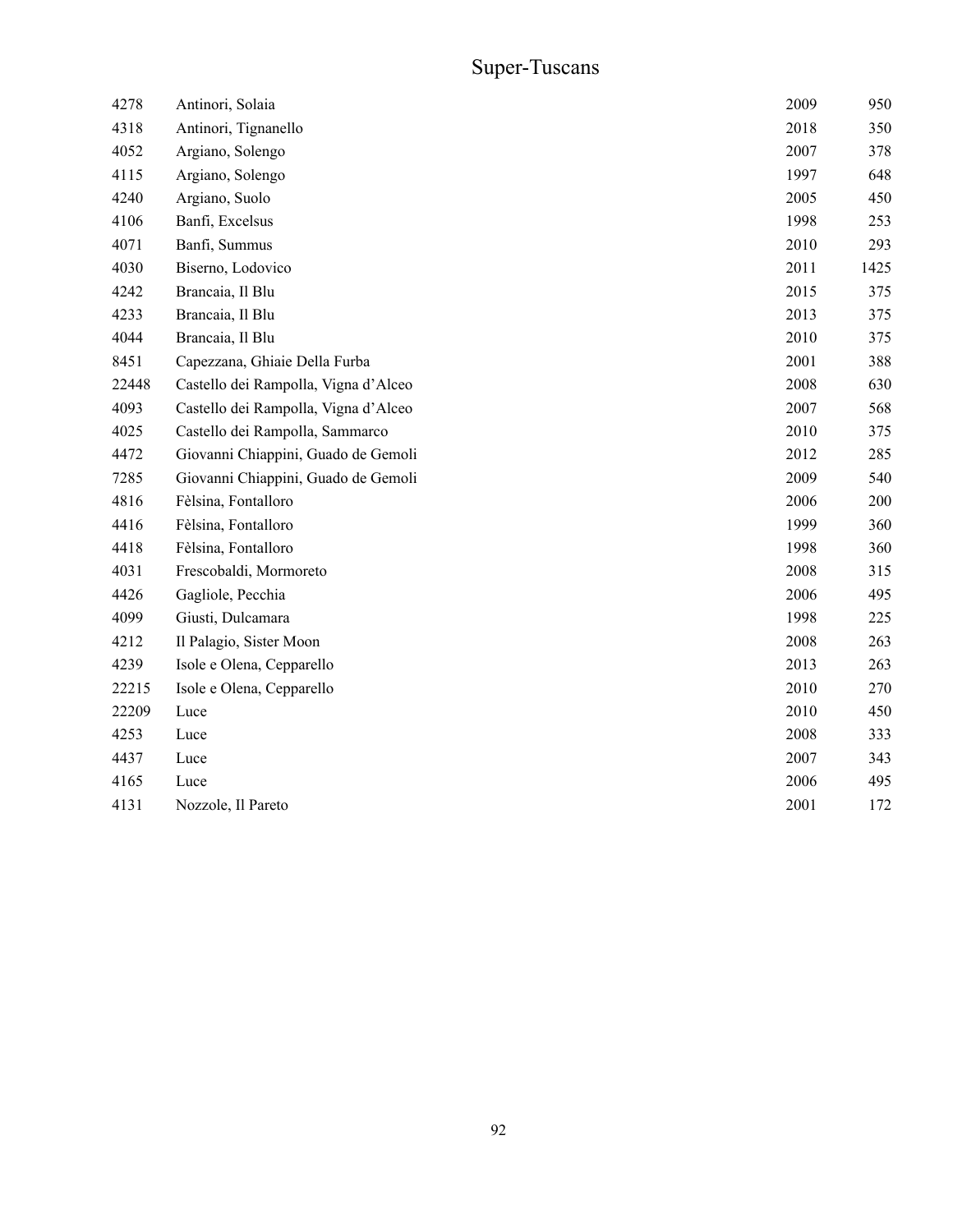#### Super-Tuscans

| 4069  | Ornellaia                           | 2011 | 750  |
|-------|-------------------------------------|------|------|
| 22312 | Ornellaia                           | 2010 | 750  |
| 4003  | Ornellaia                           | 2001 | 1350 |
| 4447  | Ornellaia, Il Carisma               | 2015 | 900  |
| 4024  | Ornellaia, Le Serre Nuove           | 2011 | 263  |
| 4096  | Ornellaia, Masseto                  | 2011 | 2475 |
| 22223 | Ornellaia, Masseto                  | 2010 | 2475 |
| 4277  | Piaggia, Riserva, Carmignano        | 2004 | 217  |
| 4055  | Podernuovo a Palazzone, Therra      | 2010 | 113  |
| 4091  | Poggio al Tesoro, Dedicato a Walter | 2005 | 188  |
| 4456  | Poggio Scalette, Il Carbonaione     | 2004 | 253  |
| 4453  | Prelius, Prile                      | 2015 | 163  |
| 4486  | Rocca delle Macie, Roccato          | 2010 | 180  |
| 4247  | San Guido, Guidalberto              | 2019 | 250  |
| 4324  | San Guido, Sassicaia                | 2018 | 938  |
| 4107  | San Guido, Sassicaia                | 2016 | 990  |
| 4021  | Sette Cieli, NOI 4                  | 2018 | 150  |
| 4450  | Sette Cieli, NOI 4                  | 2016 | 150  |
| 4454  | Sette Cieli, Indaco                 | 2015 | 225  |
| 4399  | Sette Cieli, Scipio                 | 2015 | 350  |
| 4265  | Sette Ponti, Crognolo               | 2014 | 150  |
| 4299  | Sette Ponti, Oreno                  | 2014 | 300  |
| 4070  | Sette Ponti, Poggio Al Lupo         | 2013 | 263  |
| 4432  | Sette Ponti, Poggio Al Lupo         | 2007 | 172  |
| 4089  | Terriccio, Lupicaia                 | 2003 | 360  |
| 4441  | Trinoro                             | 2006 | 525  |
| 4254  | Tua Rita, Giusto dei Notri          | 2014 | 495  |
| 4126  | Tua Rita, Perlato del Bosco         | 2004 | 150  |
| 4059  | Tua Rita, Redigaffi                 | 2015 | 900  |
| 4305  | Tua Rita, Redigaffi                 | 2014 | 675  |
| 4049  | Tua Rita, Redigaffi                 | 2012 | 750  |
| 4178  | Valgiano, Colline Lucchesi          | 2004 | 262  |
| 4382  | Villa dell'Olmo, Diadema, Maremma   | 2010 | 435  |
| 4457  | Volpaia, Balifico                   | 2017 | 238  |
| 4109  | Volpaia, Balifico                   | 2016 | 278  |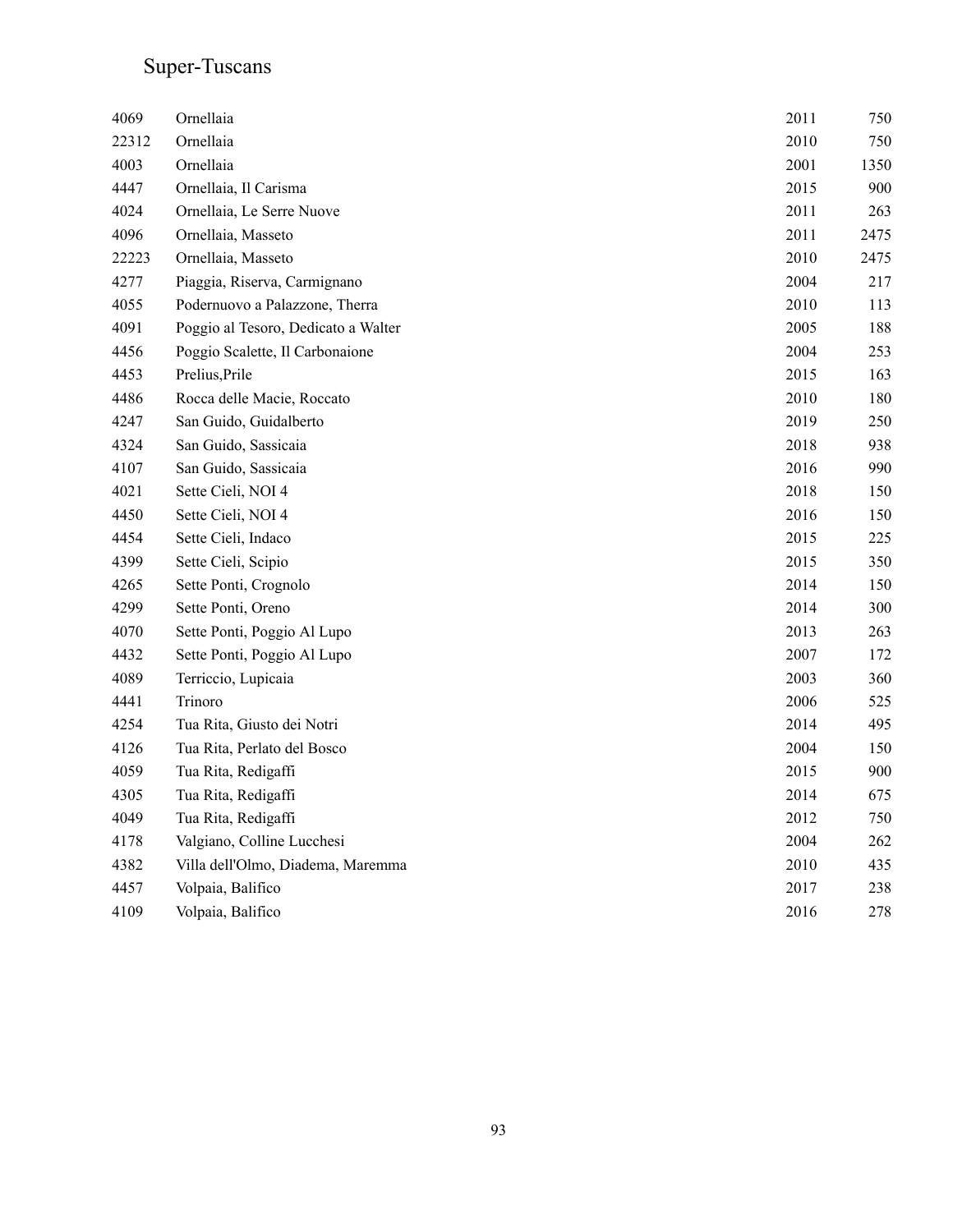### Slovenia

| 8466 | Aci Urbajs, Organic Anarchy, Reserve, Blaufränkisch | 230<br>2016 |
|------|-----------------------------------------------------|-------------|
|------|-----------------------------------------------------|-------------|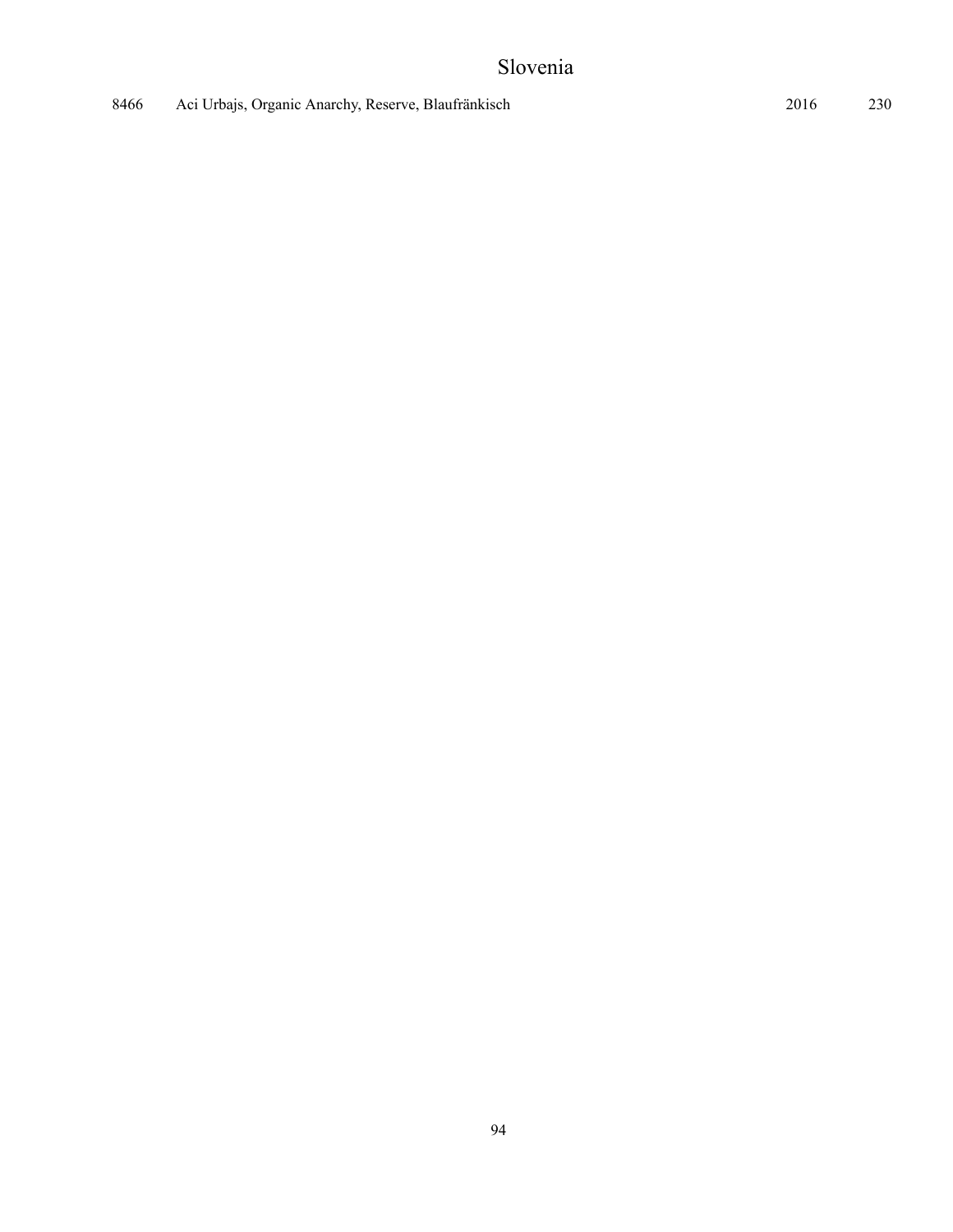## Rioja

| 7167  | Aldonia, 100                            | 2015 | 150 |
|-------|-----------------------------------------|------|-----|
| 8016  | Artadi, Viñas de Gain                   | 2009 | 135 |
| 22416 | Benjamin Romeo, La Viña de Andres Romeo | 2008 | 675 |
| 7313  | Benjamin Romeo, La Viña de Andres Romeo | 2005 | 648 |
| 8061  | Dinastia Vivanco, Reserva               | 2008 | 113 |
| 7020  | Lacalle Y Laorden, Viña el Pison        | 2005 | 585 |
| 10128 | Lan, Edicion Limitada                   | 2010 | 188 |
| 8136  | Lan, Lanciano, Reserva                  | 2010 | 113 |
| 7147  | Macan                                   | 2010 | 345 |
| 7026  | Marques de Murrieta, Reserva            | 2009 | 150 |
| 10126 | Muga, Aro                               | 2015 | 563 |
| 22144 | Muga, Prado Enea, Gran Reserva          | 2011 | 300 |
| 10111 | Muga, Torre Muga                        | 2015 | 363 |
| 10326 | Muga, Torre Muga                        | 2014 | 363 |
| 22234 | Romeo Contador, La Cueva del Rioja      | 2008 | 388 |
| 10032 | Sierra Cantabria, Gran Reserva          | 2008 | 150 |
| 7323  | Viña Real, Crianza                      | 2015 | 75  |
| 7343  | Viña Real, Reserva                      | 2014 | 135 |
| 10109 | Viña Real, Reserva                      | 2010 | 150 |

## Ribera del Duero, Sardon del Duero & Castilla y Leon

| 10273 | Dominio de Atauta, Ribera del Duero (Tinta Fina) | 2005 | 150        |
|-------|--------------------------------------------------|------|------------|
| 10327 | Dominio de Pingus, Psi, Ribera del Duero         | 2008 | <b>200</b> |
| 7072  | Ilurce, Rio Mazos, Rioja (Graciano)              | 2015 | 180        |
| 7244  | Numanthia, Numanthia, Toro (Tinta de Toro)       | 2013 | 270        |
| 7149  | Numanthia, Termanthia, Toro (Tinta de Toro)      | 2012 | 1013       |
| 7302  | Numanthia, Termes, Toro (Tempranillo)            | 2014 | 135        |
| 7162  | Quinta Sardonia, Sardon del Duero                | 2005 | 180        |
| 7079  | Valderiz, Juegabolos, Ribera del Duero           | 2014 | 195        |
| 7071  | Vega Sicilia, Unico, Ribera del Duero            | 2009 | 1800       |
| 22134 | Vega Sicilia, Unico, Ribera del Duero            | 2000 | 1425       |
| 7069  | Vega Sicilia, Valbuena 5°, Ribera del Duero      | 2014 | 675        |
| 7996  | Vega Sicilia, Valbuena 5°, Ribera del Duero      | 2011 | 593        |
| 7956  | Vega Sicilia, Valbuena 5°, Ribera del Duero      | 2009 | 593        |
| 7959  | Vega Sicilia, Valbuena 5°, Ribera del Duero      | 2007 | 570        |
| 10264 | Vega Sicilia, Valbuena 5°, Ribera del Duero      | 2004 | 750        |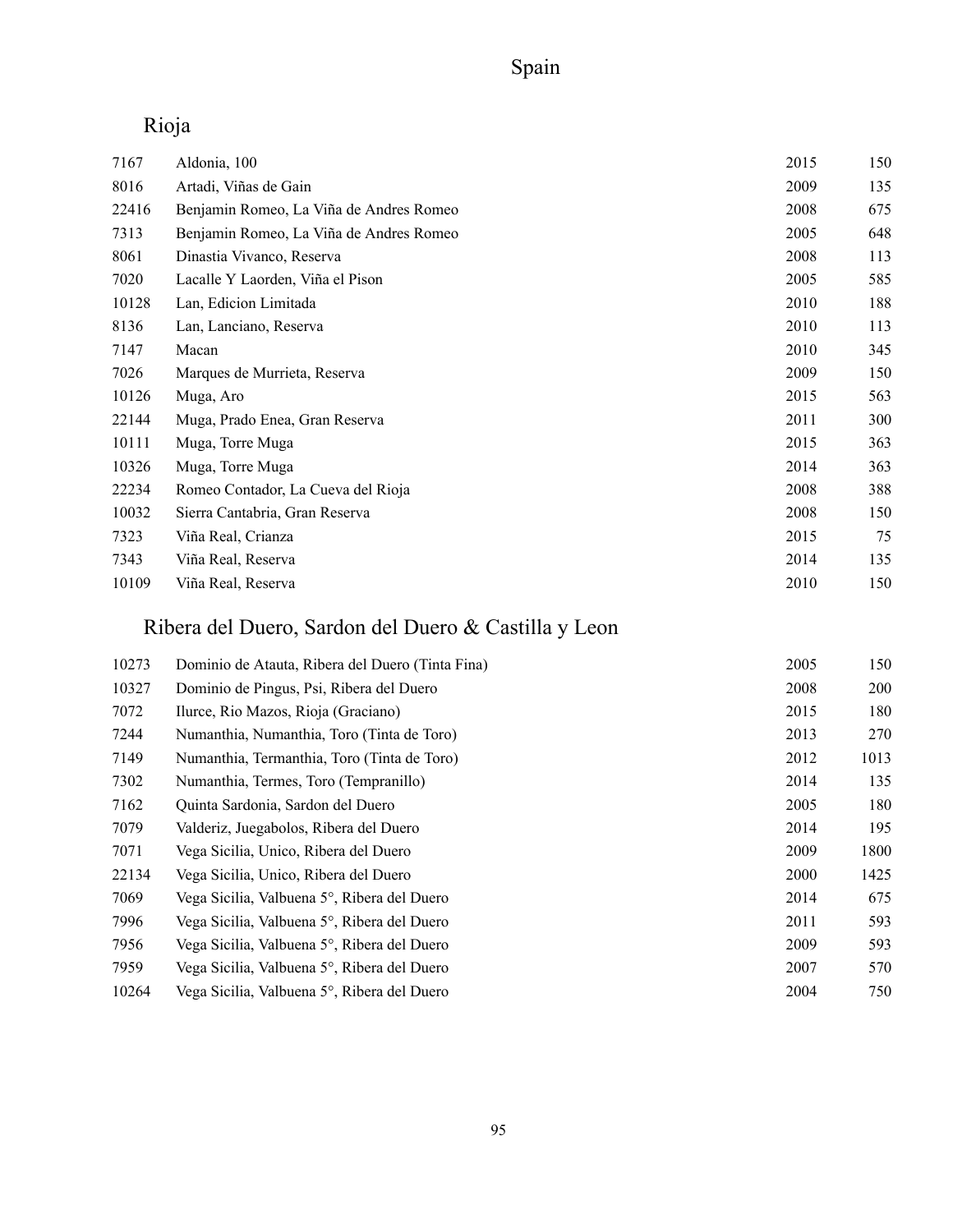## Costers del Segre, Penedès, Priorat & Montsant

| 7010  | Cal Batllet, Gratallops, Priorat (Carignan)             | 2009 | 285  |
|-------|---------------------------------------------------------|------|------|
| 8050  | Capçanes, Cabrida, Montsant                             | 2003 | 153  |
| 7061  | Cellers Fuentes, Gran Clos, Priorat                     | 2001 | 189  |
| 7013  | Clos Erasmus, Priorat                                   | 2015 | 600  |
| 7029  | Clos Erasmus, Laurel, Priorat                           | 2015 | 210  |
| 22191 | Clos Erasmus, Laurel, Priorat                           | 2010 | 225  |
| 22375 | Clos Mogador, Priorat                                   | 2016 | 375  |
| 10130 | Clos Mogador, Priorat                                   | 2013 | 338  |
| 10187 | Combier, RIU, Priorat (Grenache/Syrah/Carrignan)        | 2010 | 90   |
| 22190 | D' Anguera, Bugader, Montsant                           | 2004 | 118  |
| 8070  | Francesc Sanchez Bas, Montsalvat, Priorat               | 2001 | 208  |
| 8154  | Joan d'Anguera, Finca L'Argata, Montsant                | 2005 | 127  |
| 8133  | Mas Doix, Salanques, Priorat                            | 2005 | 163  |
| 22073 | Rotllan Torra, Amadis, Priorat                          | 2003 | 225  |
| 22074 | Rottlan Torra, Tirant, Priorat                          | 2003 | 315  |
| 8037  | Tomàs Cusiné, Geol, Costers del Segre                   | 2004 | 99   |
| 10171 | Torres, Cos Perpetual, Priorat                          | 2015 | 238  |
| 10021 | Torres, Mas de la Rosa, Vinyes Velles, Porrera, Priorat | 2016 | 1000 |
| 10157 | Torres, Mas La Plana, Penedès (Cabernet Sauvignon)      | 2015 | 250  |
| 10195 | Torres, Mas La Plana, Penedès (Cabernet Sauvignon)      | 2011 | 250  |
| 10070 | Torres, Mas La Plana, Penedès (Cabernet Sauvignon)      | 2010 | 250  |
| 10174 | Torres, Mas La Plana, Penedès (Cabernet Sauvignon)      | 2008 | 250  |
| 10172 | Torres, Salmos, Priorat                                 | 2016 | 138  |
| 10229 | Torres, Salmos, Priorat                                 | 2012 | 125  |
| 10177 | Torres, Reserva Real, Penedès (Bordeaux Blend)          | 2011 | 400  |
| 22187 | Vall Llach, Priorat                                     | 2005 | 270  |

## Spain Other Red Wines

| 22050 | Artazu, Santa Cruz de Artazu, Navarra                                    | 2005 | 118 |
|-------|--------------------------------------------------------------------------|------|-----|
| 10061 | Escoda Sanahuja, Conca de Barberá, Les Paradetes, Catalonia (Pinot Noir) | 2011 | 143 |
| 10059 | Escoda Sanahuja, Conca de Barberá, La Llopetra, Catalonia (Pinot Noir)   | 2013 | 143 |
| 10332 | Juan Gil, Blue Label, Jumilla                                            | NV   | 150 |
| 8446  | Marqués de Griñon, Dominio de Valdepusa, Toledo                          | 2004 | 118 |
| 8038  | Mustiguillo, Quincha Corral, Valencia                                    | 2004 | 144 |
| 8044  | Pago de San Gabriel, Navarra Baja Montaña                                | 2007 | 120 |
| 10268 | Pintia, Toro                                                             | 2006 | 243 |
| 7207  | Pintia, Toro                                                             | 2005 | 198 |
| 8460  | Ricardo Palacios, Moncerbal, Bierzo                                      | 2006 | 243 |
| 10212 | Succés Vinicola, El Mentider, Conca de Barberá (Trepat)                  | 2015 | 113 |
| 10173 | Torres, Grans Muralles Vineyard, Conca de Barberá                        | 2010 | 375 |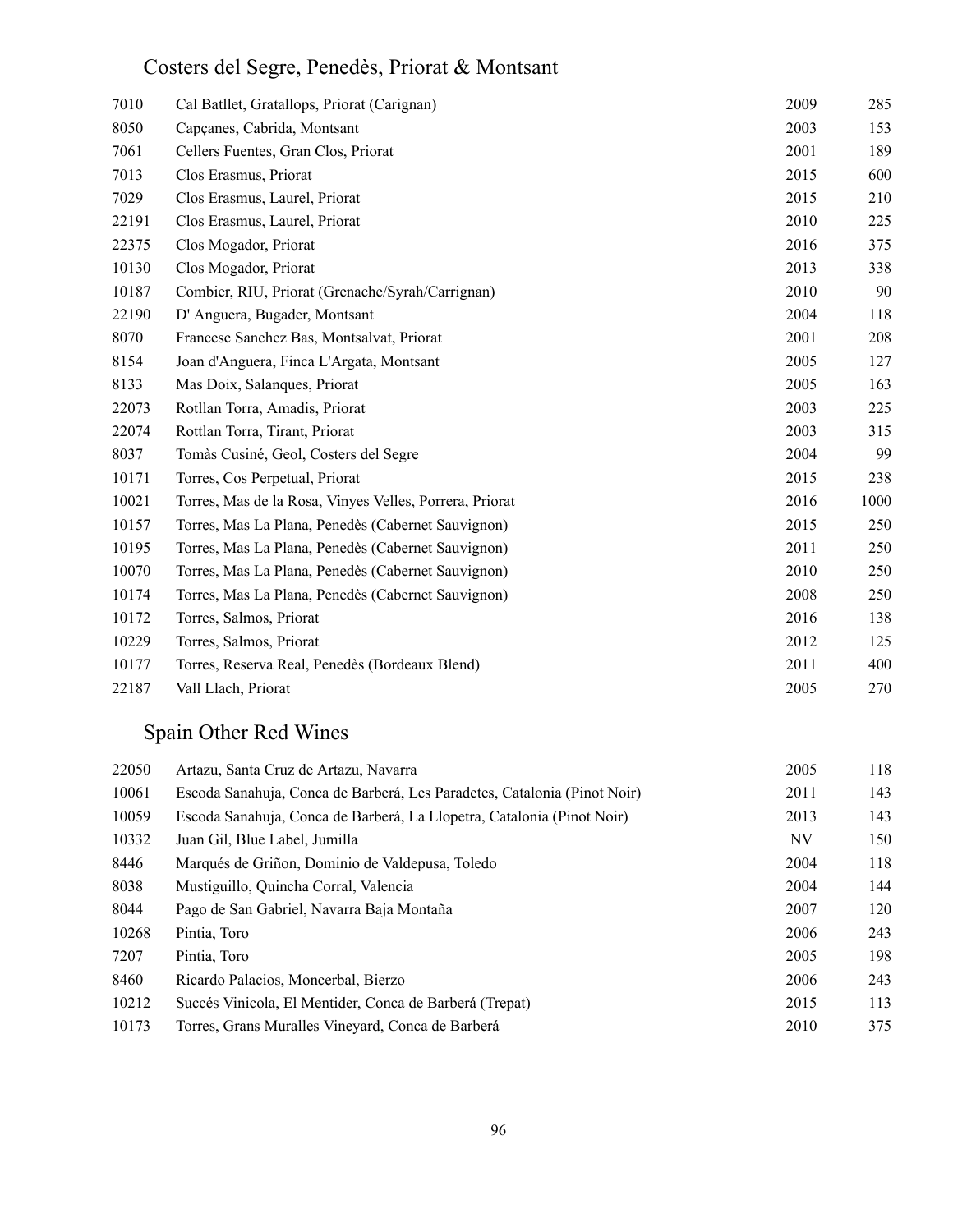## Portugal

| 10170 | Alvaro Castro, Dão                            | 2013 | 75   |
|-------|-----------------------------------------------|------|------|
| 8272  | Azamor, Single Estate, Alentejano             | 2013 | 98   |
| 10209 | Da Corte, Princesa, Riserva, Douro            | 2018 | 138  |
| 8062  | Duorum, Reserva, Colheita, Douro              | NV   | 90   |
| 8086  | Ferreirinha, Barca-Velha, Douro               | 2011 | 1875 |
| 7100  | Ferreirinha, Quinta da Leda, Douro            | 2016 | 244  |
| 7163  | Ferreirinha, Vinha Grande, Douro              | 2018 | 75   |
| 22451 | Nieport, Tempranillo, Charme Douro            | 2005 | 243  |
| 10169 | Sao Joao, Bairrada, Porta dos Cavaleiros, Dão | 1980 | 143  |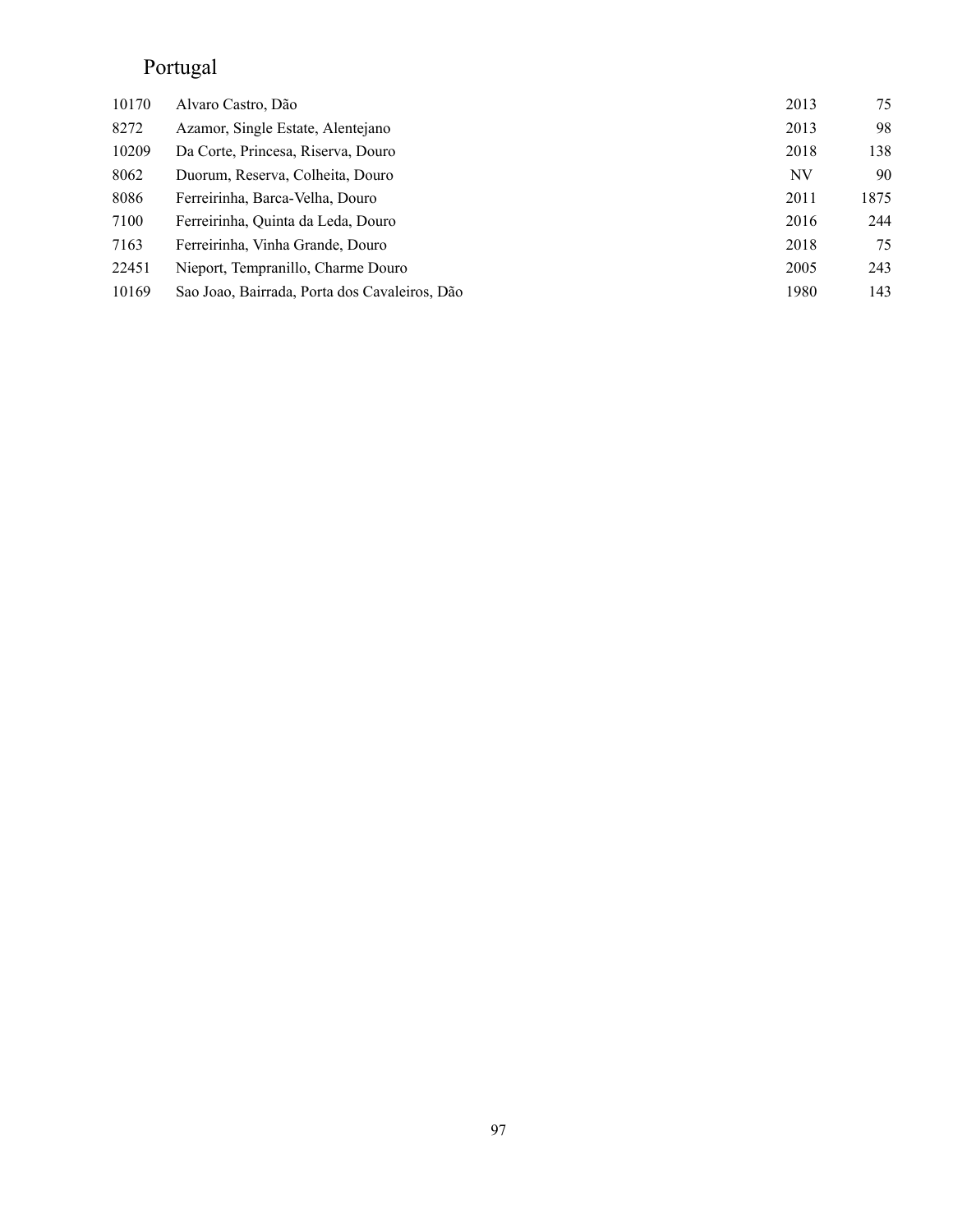### Austria

| 10261 | Pittnauer, Fuchsenfeld, Burgenland, Pinot Noir                     | 2006 | 118 |
|-------|--------------------------------------------------------------------|------|-----|
| 22347 | Preisinger, Pannobile, Neusiedlersee, Zweigelt                     | 2008 | 218 |
| 8060  | Prieler, Ried Johanneshöhe, Neusiedlersee Hügelland, Blaufränkisch | 2012 | 90  |
|       | Switzerland                                                        |      |     |
| 22444 | Domaine de Beudon Dole, Valais                                     | 2010 | 153 |
| 22443 | Domaine de Beudon Dole, Humagne, Valais                            | 2010 | 163 |
|       | Germany                                                            |      |     |
| 8252  | Enderle & Moll, Liaison, Baden, Pinot Noir                         | 2015 | 150 |
| 10225 | Enderle & Moll, Liaison, Baden, Pinot Noir                         | 2014 | 143 |
| 7173  | Schneider, M. Pfalz, Pinot Noir                                    | 2013 | 180 |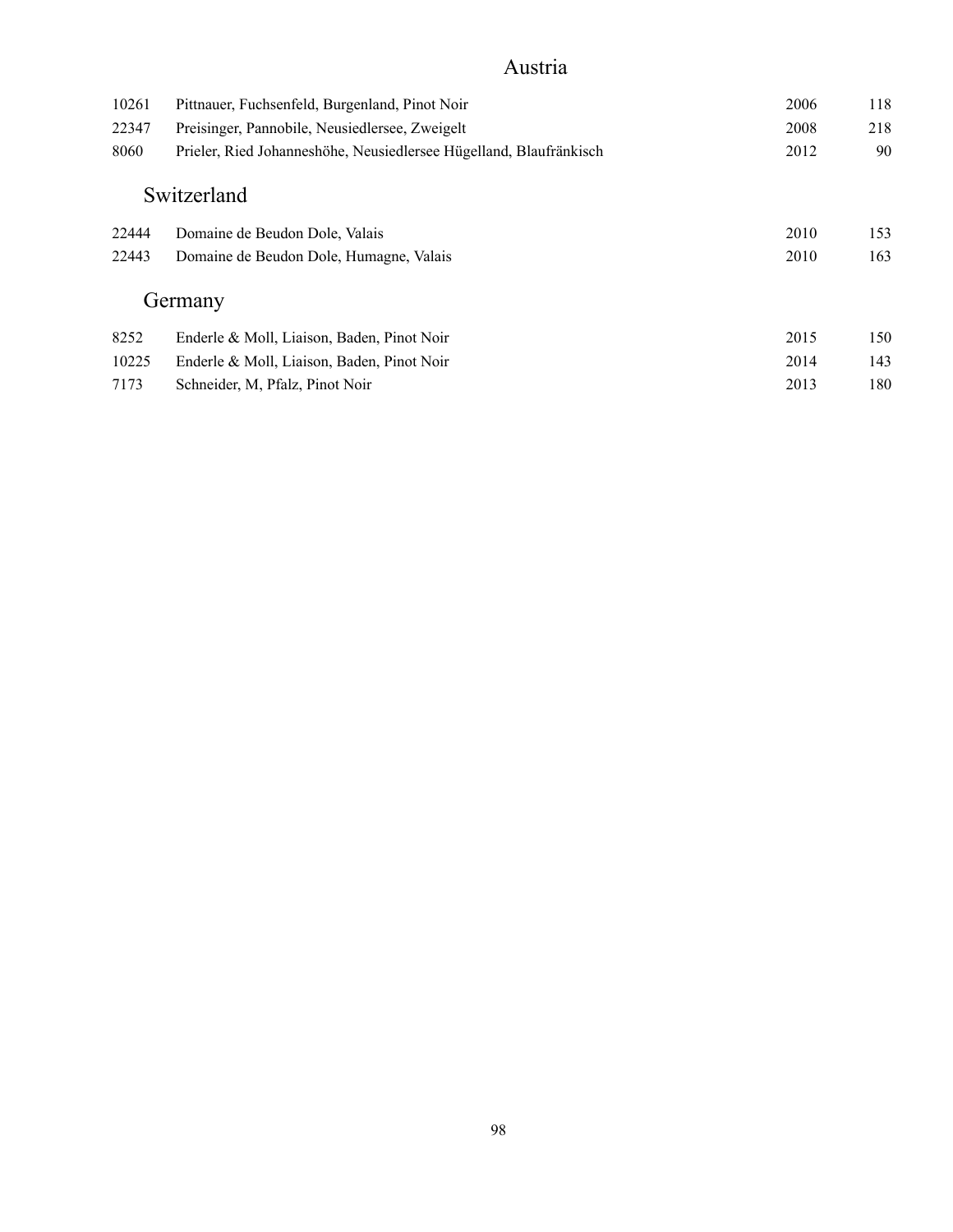### Lebanon

| 8053  | Domaine des Tourelles, Cinsault, Vieilles Vignes, Bekaa Valley | 2014 | 98  |
|-------|----------------------------------------------------------------|------|-----|
| 7188  | Domaine des Tourelles, Marquis des Beys, Bekaa Valley          | 2013 | 135 |
| 10338 | Massaya, Silver Selection, Twilight, Bekaa Valley              | 2005 | 100 |
| 10374 | Massaya, Vin Rouge, Gold Reserve, Bekaa Valley                 | 2001 | 118 |
| 10368 | Massaya, Vin Rouge, Gold Reserve, Bekaa Valley                 | 2000 | 108 |
|       | Israel                                                         |      |     |
| 8269  | Dalton, Oak Aged, Upper Galilee Region, Shiraz                 | 2009 | 118 |
| 8150  | Tabor, Adama Series, Volcanic, Cabernet Sauvignon              | 2007 | 118 |
| 8415  | Teperberg, Ella Valley, Bordeaux Blend                         | 2010 | 98  |
|       | Georgia                                                        |      |     |
| 8134  | Vinoterra, Saperavi, Kakheti                                   | 2009 | 90  |
|       | India                                                          |      |     |
| 10127 | Krsma, Cabernet Sauvignon, Hampi Hills                         | 2012 | 188 |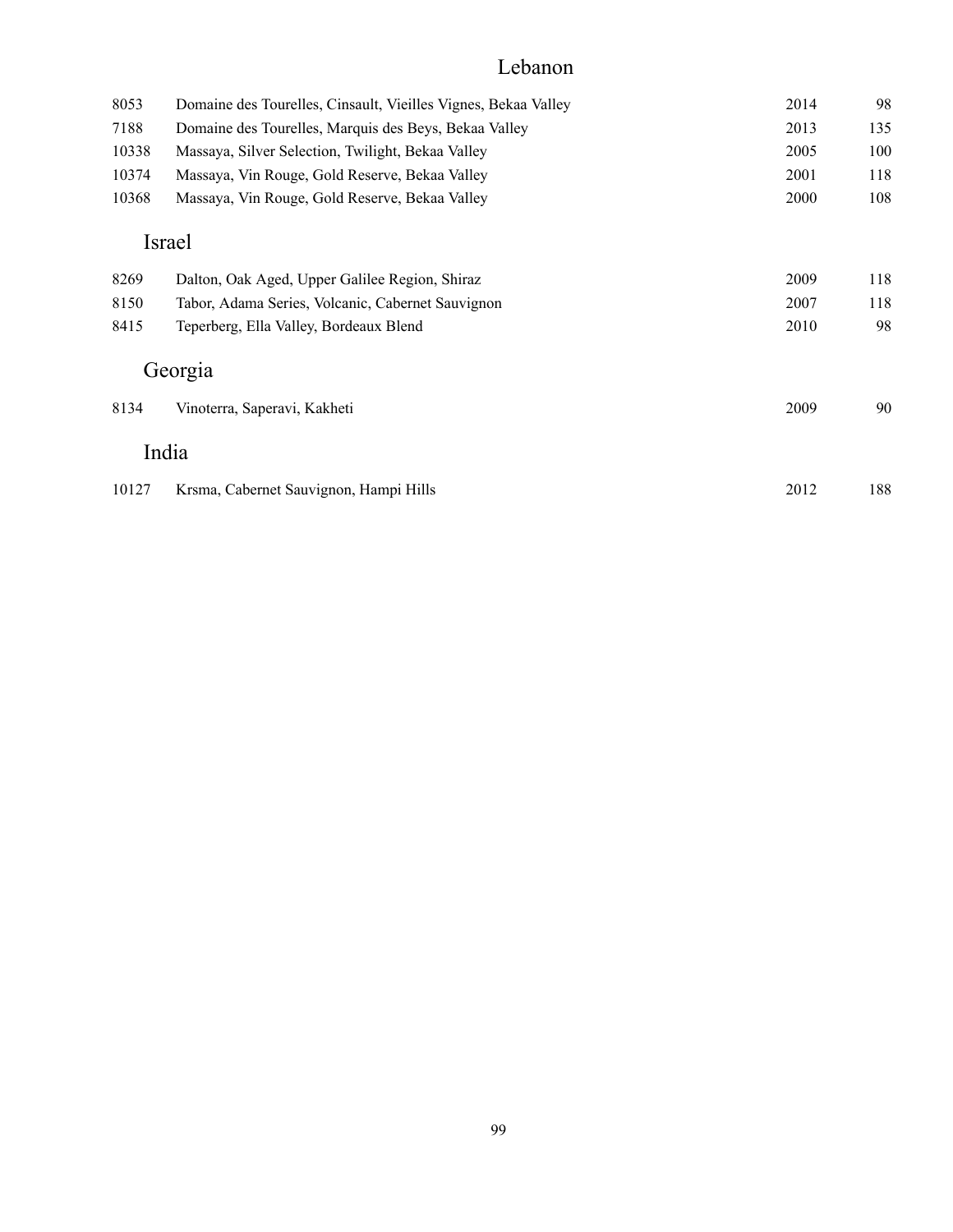### Shiraz

| 8082  | Berry's Bridge, Pyrenees, Victoria                             | 2004 | 180  |
|-------|----------------------------------------------------------------|------|------|
| 8238  | Cape Barren, McLaren Vale                                      | 2004 | 172  |
| 10281 | Clarendon Hills, Astralis, McLaren Vale                        | 2005 | 568  |
| 8170  | Domaine Tournon, M. Chapoutier, Limestone Coast                | 2004 | 119  |
| 8079  | Giaconda, Warner, Victoria                                     | 2004 | 288  |
| 8077  | Glaetzer, Amon Ra, Barossa                                     | 2005 | 288  |
| 8186  | Greenock Creek, Alice's, Barossa                               | 2005 | 243  |
| 8305  | Greenock Creek, Alice's, Barossa                               | 2001 | 298  |
| 8302  | Greenock Creek, Apricot Block, Barossa                         | 2001 | 387  |
| 8124  | Greenock Creek, Creek Block, Barossa                           | 2001 | 495  |
| 7330  | Greenock Creek, Roennfeldt Road, Barossa                       | 2002 | 900  |
| 7324  | Greenock Creek, Seven Acre, Barossa                            | 2001 | 369  |
| 22309 | Izway, Bruce, Barossa                                          | 2010 | 253  |
| 7333  | John Duval, "Entity", McLaren Vale                             | 2006 | 153  |
| 7331  | John Duval, Plexus, Barossa (Shiraz-Grenache-Mourvèdre)        | 2006 | 118  |
| 7299  | Mitolo, G.A.M., McLaren Vale                                   | 2007 | 225  |
| 22153 | Penfolds, Bin 389, South Australia (Cabernet Sauvignon-Shiraz) | 2011 | 270  |
| 22199 | Penfolds, Bin 8, South Australia (Cabernet Sauvignon-Shiraz)   | 2012 | 103  |
| 8100  | Penfolds, Grange, Bin 95, South Australia                      | 2015 | 2250 |
| 8021  | Penfolds, Grange, Bin 95, South Australia                      | 2013 | 2250 |
| 7253  | Penfolds, Grange, Bin 95, South Australia                      | 2012 | 2250 |
| 7115  | Penfolds, Grange, Bin 95, South Australia                      | 2011 | 2250 |
| 7014  | Penfolds, Grange, Bin 95, South Australia                      | 2010 | 2250 |
| 22267 | Penfolds, Grange, Bin 95, South Australia                      | 2008 | 2250 |
| 7137  | Schild, Moorooroo, Barossa Valley                              | 2008 | 315  |
| 7991  | Tanunda, Barossa Valley                                        | 2009 | 450  |
| 7080  | Three Rivers, Barossa Valley                                   | 1996 | 1728 |
| 22450 | Torbreck, Run Rig, Barossa Valley                              | 2005 | 577  |
| 7278  | Two Hands, Angel's Share, McLaren Vale                         | 2013 | 188  |
| 8071  | Two Hands, Bella's Garden, Barossa Valley                      | 2010 | 234  |
| 7338  | Two Hands, Bella's Garden, Barossa Valley                      | 2006 | 234  |
| 7277  | Two Hands, Fields of Joy, Clare Valley                         | 2013 | 180  |
| 10262 | Two Hands, Gnarly Dudes, Barossa Valley                        | 2010 | 217  |
| 7339  | Two Hands, Harry & Edward's Garden, Langhorne Creek            | 2005 | 208  |
| 8465  | Yarra Yering, Underhill, Yarra                                 | 2004 | 189  |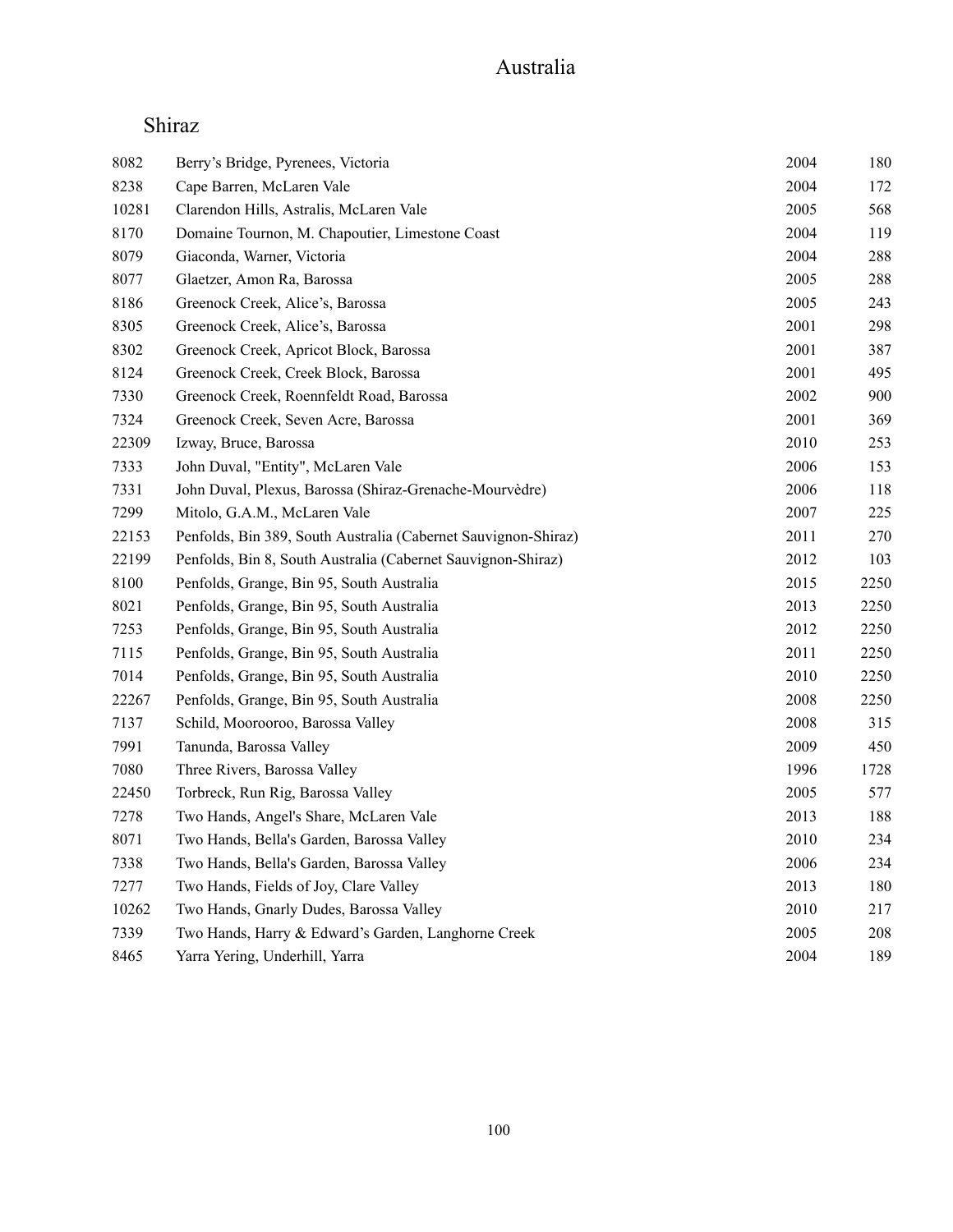## Grenache

| 7242w | Torbreck, Les Amis, Barossa Valley                | 2005 | 523 |
|-------|---------------------------------------------------|------|-----|
| 8084  | Torbreck, Les Amis, Barossa Valley                | 2004 | 495 |
| 8085  | Torbreck, Les Amis, Barossa Valley                | 2003 | 459 |
| 8236  | Two Hands, Aerope, Barossa Valley                 | 2005 | 315 |
| 10105 | Yangarra, Old Vine, McLaren Vale, South Australia | 2013 | 83  |

## Cabernet Sauvignon

| 22311 | Penfolds, Bin 9, South Australia                                  | 2012 | 95  |
|-------|-------------------------------------------------------------------|------|-----|
| 7346  | Wolf Blass, Black Label, South Australia (Cabernet-Shiraz-Malbec) | 2003 | 195 |
| 10241 | Wolf Blass, Black Label, South Australia (Cabernet-Shiraz)        | 1997 | 175 |
| 7159  | Yalumba, Menzies, Cigar, Coonawarra                               | 2011 | 95  |
| 7196  | Yalumba, The Y Series, Barossa                                    | 2013 | 63  |

### New Zealand

### Pinot Noir

|       | 10227 Cloudy Bay, Marlborough | 2014 | 175 |
|-------|-------------------------------|------|-----|
| 8402  | Cloudy Bay, Marlborough       | 2011 | 150 |
| 10263 | Neudorf, Tom's Block, Nelson  | 2006 | 95  |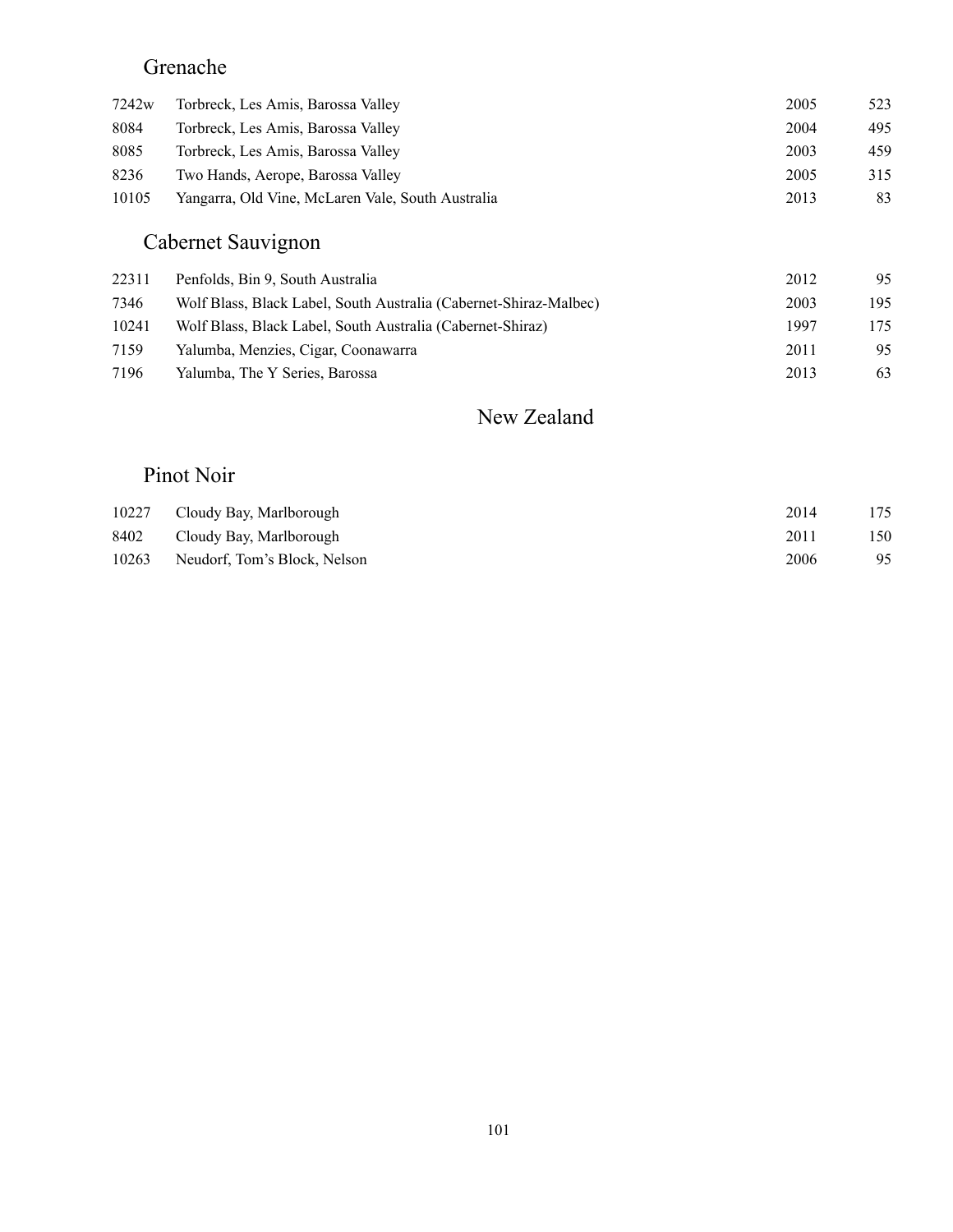### South Africa

| 10102 | Anthonij Rupert, Franschhoek Valley, Cabernet Sauvignon            | 2008 | 295 |
|-------|--------------------------------------------------------------------|------|-----|
| 8409  | Barista, Western Cape, Pinotage                                    | 2011 | 80  |
| 8348  | Boekenhoutskloof, Chocolate Block, Franschhoek Valley, Rhone Blend | 2018 | 145 |
| 10129 | Cederberg, Nederburg, Brewmaster Red, Western Cape, Bordeaux Blend | 2010 | 95  |
| 7247  | Ernie Els, Big Easy, Western Cape, Shiraz Blend                    | 2013 | 50  |
| 7353  | Meerlust, Stellenbosch, Merlot                                     | 2008 | 90  |
| 10108 | Meerlust, Rubicon, Stellenbosch, Bordeaux Blend                    | 2009 | 128 |
| 7180  | Painted Wolf, Guillermo, Swartland, Pinotage                       | 2012 | 75  |
| 7046  | Scali, Western Cape, Pinotage                                      | 2010 | 135 |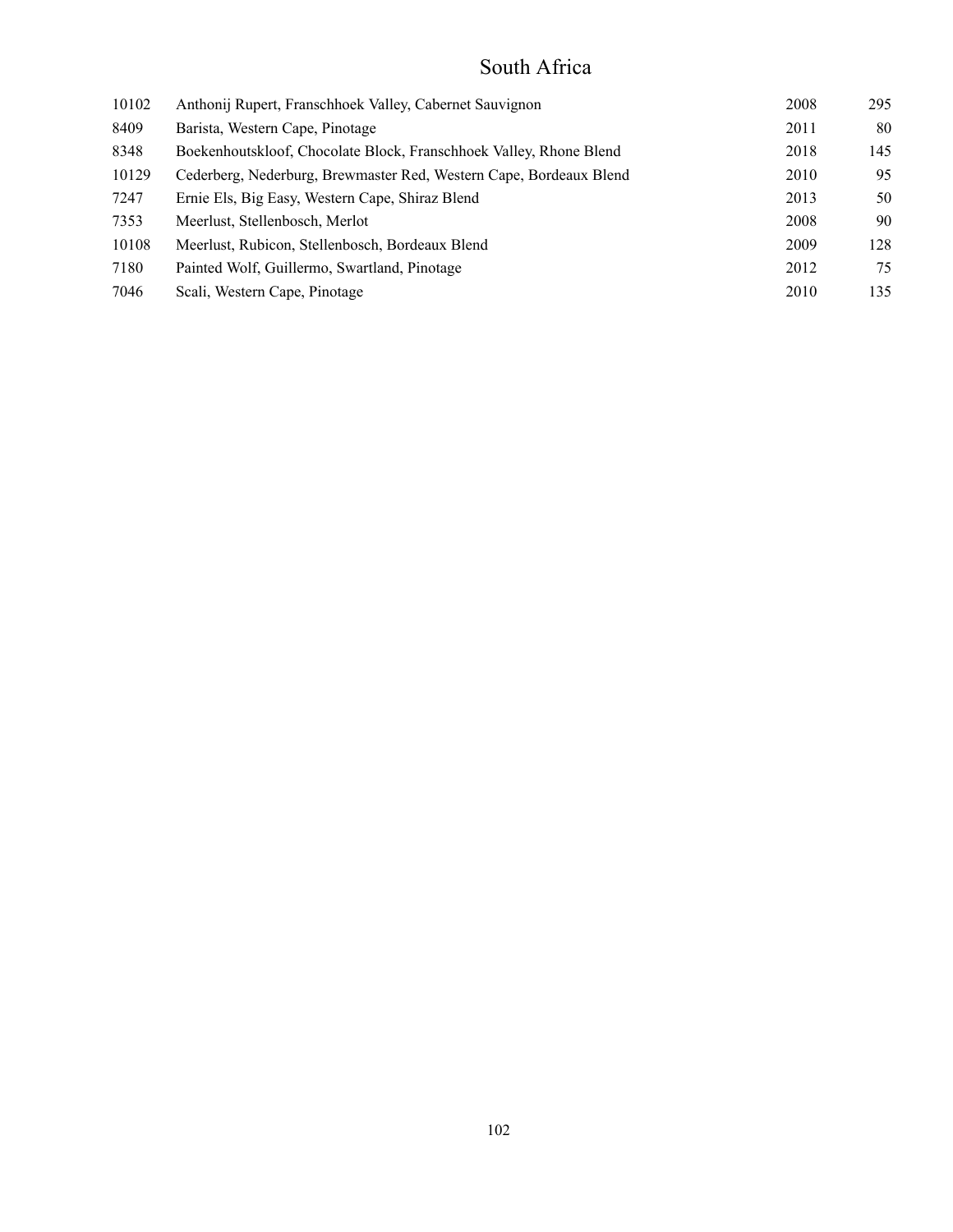## Argentina

| 22430 | Altamira, Grand Reserve, Uco Valley, Mendoza, Bordeaux Blend       | 2006 | 279 |
|-------|--------------------------------------------------------------------|------|-----|
| 22103 | Catena Zapata, Nicasia Vineyard, Mendoza, Malbec                   | 2007 | 540 |
| 7284  | Catena Zapata, Adrianna Vineyard, Fortuna Terrae, Mendoza, Malbec  | 2012 | 450 |
| 22102 | Catena Zapata, Adrianna Vineyard, Mendoza, Malbec                  | 2007 | 513 |
| 7140  | Chacra, Treinta y Dos, Patagonia, Río Negro, Pinot Noir            | 2015 | 330 |
| 8440  | Cheval des Andes, Mendoza (Malbec-Cabernet-Petit Verdot)           | 2011 | 350 |
| 22415 | Cheval des Andes, Mendoza (Malbec-Cabernet)                        | 2007 | 360 |
| 22449 | Cheval des Andes, Mendoza (Malbec-Cabernet-Merlot)                 | 2006 | 324 |
| 10270 | Cuarto Dominio, Luján de Cuyo, Mendoza, Malbec                     | 2014 | 188 |
| 10272 | Cuarto Dominio, Chento, Single Lot, Luján de Cuyo, Mendoza, Malbec | 2014 | 188 |
| 8102  | Manos Andinas, Reserva, Mendoza, Malbec                            | 2017 | 65  |
| 10107 | Monteviejo, Vista Flores, La Violeta, Mendoza, Malbec              | 2009 | 360 |
| 7081  | Nicolás Catena Zapata, Catena Zapata, Mendoza (Cabernet-Malbec)    | 2006 | 298 |
| 7185  | Nicolás Catena Zapata, Catena Zapata, Mendoza (Cabernet-Malbec)    | 2005 | 324 |
| 22217 | Noemia, Patagonia, Malbec                                          | 2009 | 388 |
| 22413 | Noemia, Patagonia, Malbec                                          | 2008 | 450 |
| 8219  | O. Fournier, Alfa Crux, Valle de Uco, Mendoza, Malbec              | 2011 | 180 |
| 3442  | Red Schooner by Caymus, Voyage 9, Mendoza, Malbec                  | NV   | 219 |
| 10125 | Salentein, Numina, Valle de Uco, Mendoza, Malbec                   | 2015 | 173 |

# Chile

| 10156 | Casa Lapostolle, Clos Apalta, Valle del Rapel, Blend                  | 2012 | 443 |
|-------|-----------------------------------------------------------------------|------|-----|
| 7009  | Casas del Bosque, Pequenas, Casablanca Valley, Aconcagua, Pinot Noir  | 2013 | 150 |
| 8020  | Cousino Macul, Lota, Valle del Maipo, Bordeaux Blend                  | 2009 | 293 |
| 8440  | El Porvenir de los Andes, Cheval Des Andes, Mendoza, Malbec           | 2011 | 350 |
| 8218  | Errazuriz, Valle del Aconcagua, Carmenère                             | 2011 | 58  |
| 7053  | Errazuriz, Kai, Valle del Aconcagua, Carmenère                        | 2008 | 443 |
| 7047  | Los Vascos, Le Dix de Los Vascos, Valle del Rapel, Cabernet Sauvignon | 2013 | 263 |
|       |                                                                       |      |     |

## Uruguay

| 7049 | Garzon, Tannat, Atlántida | 2016 | 98 |
|------|---------------------------|------|----|
|      |                           |      |    |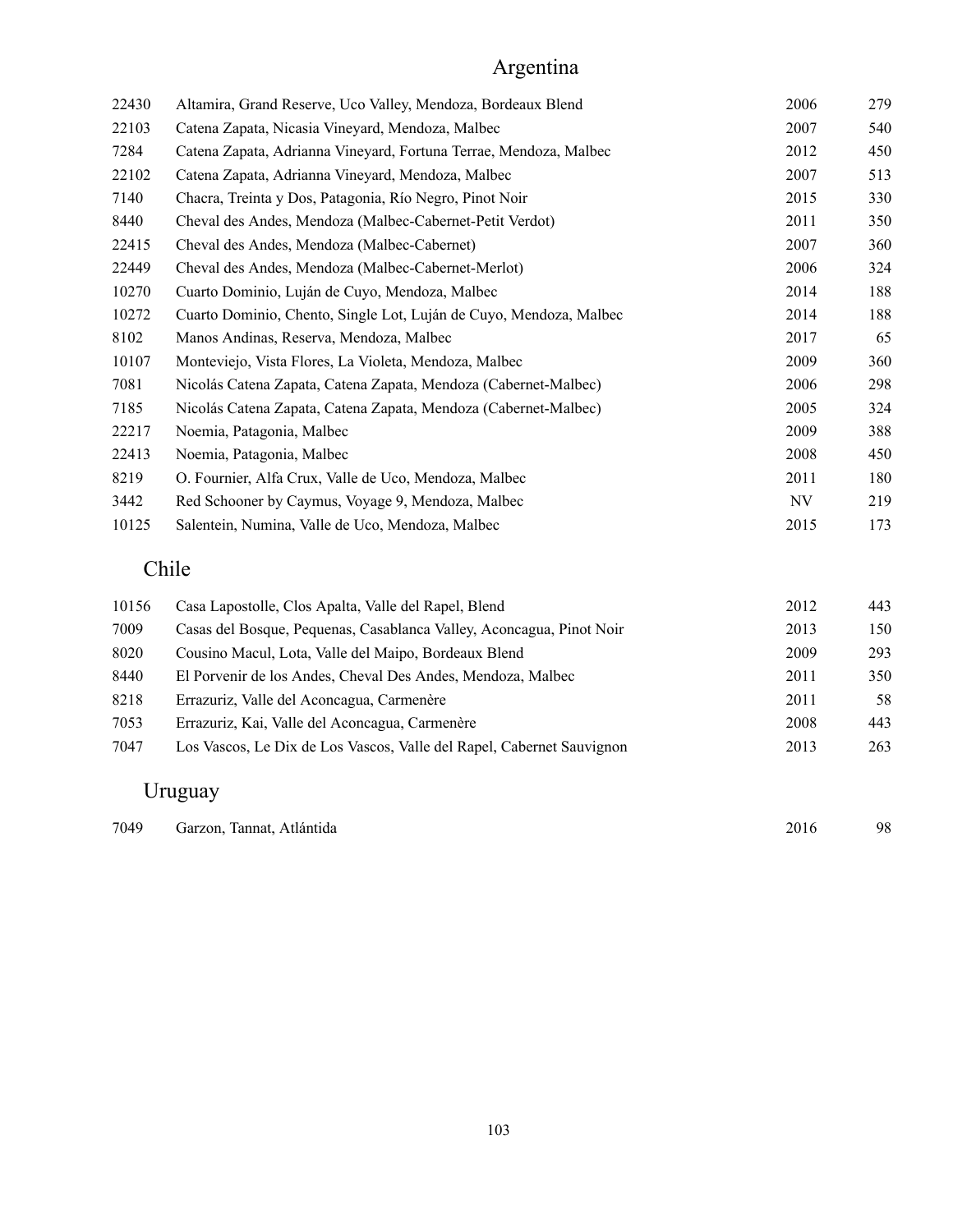## Vintage & Single Quinta Ports

| 8401  | Churchill's                            | 2003      | 189 |
|-------|----------------------------------------|-----------|-----|
| 8378  | Croft, Quinta da Roeda                 | 1997      | 208 |
| 22360 | Dow's                                  | 2011      | 300 |
| 22495 | Dow's                                  | 2007      | 388 |
| 8394  | Dow's                                  | 2003      | 298 |
| 8379  | Dow's                                  | 2000      | 279 |
| 22497 | Feist                                  | 1977      | 504 |
| 9901w | Ferreira                               | 1977      | 540 |
| 22171 | Fonseca                                | 2007      | 478 |
| 9200  | Fonseca                                | 2000      | 588 |
| 9296  | Fonseca                                | 1997      | 243 |
| 22494 | Graham's                               | 2007      | 378 |
| 8384  | Graham's                               | 2003      | 397 |
| 9297w | Graham's                               | 2003      | 189 |
| 8385  | Graham's                               | 1997      | 487 |
| 8395  | Graham's                               | 1991      | 388 |
| 8097  | Quinta do Noval                        | 2016      | 420 |
| 8277  | Quinta do Noval                        | 2012      | 315 |
| 8400  | Quinta do Vesuvio                      | 2007      | 225 |
| 8360  | Quinta do Vesuvio                      | 2004      | 189 |
| 8397  | Taylor Fladgate                        | 2007      | 270 |
| 8398  | Taylor Fladgate                        | 2003      | 298 |
| 8995w | Taylor Fladgate                        | 1966      | 900 |
| 22510 | Tuke Holdsworth                        | 1955      | 810 |
| 8376  | Warre's                                | 2000      | 189 |
|       | <b>Tawny Ports</b>                     |           |     |
| 8357  | Quinta do Noval, Tawny, 20-year        | <b>NV</b> | 302 |
|       | Madeira                                |           |     |
| 22518 | Rare Wine Co., Boston Bual             | <b>NV</b> | 279 |
| 22520 | Rare Wine Co., Charleston, Sercial     | <b>NV</b> | 333 |
|       | Sherry                                 |           |     |
| 22519 | Gonzales Byass, Noe, Pedro Ximenez 30  | <b>NV</b> | 127 |
| 22522 | Palo Cortado, 30-Year Sherry Tradicion | <b>NV</b> | 378 |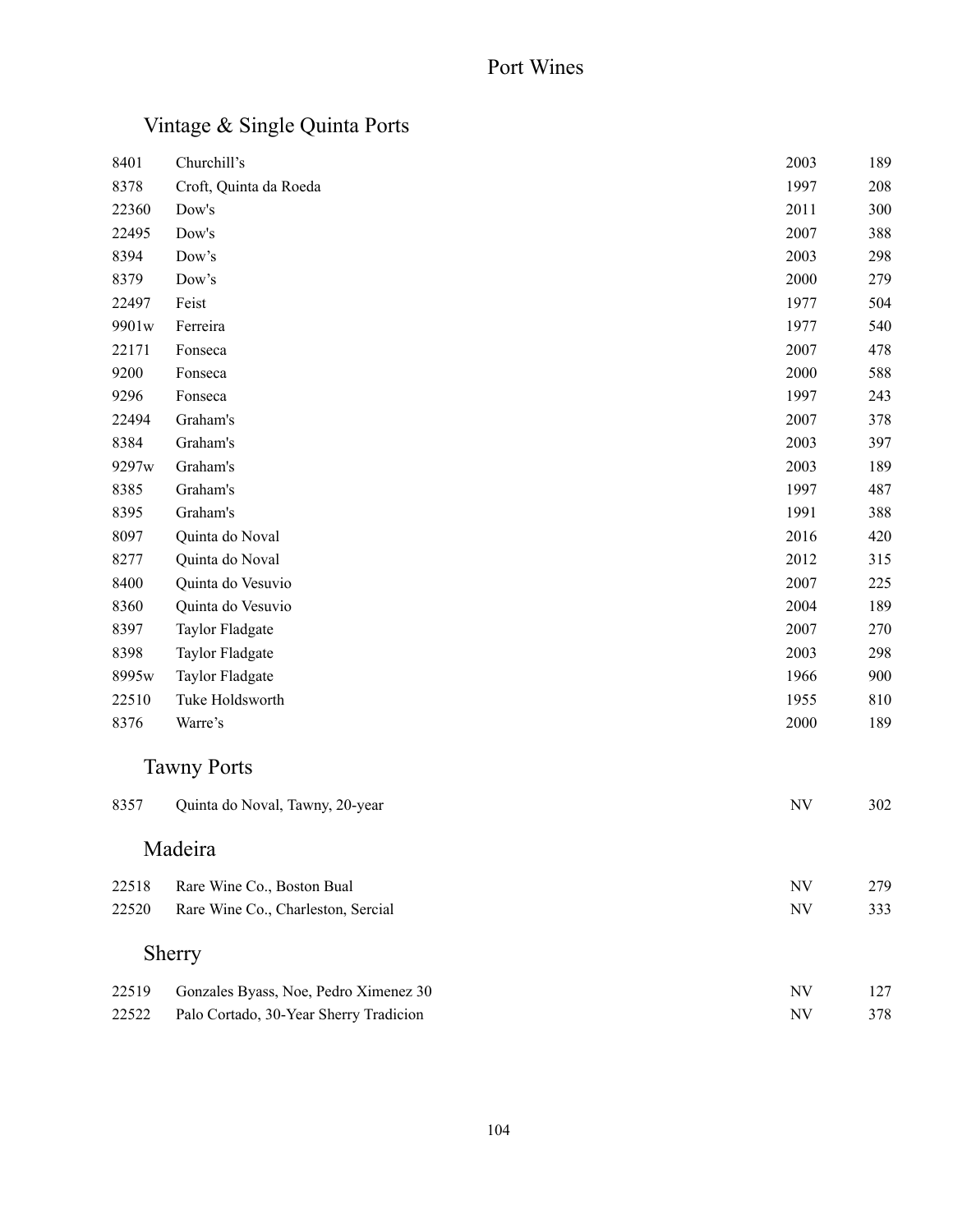# Rare Vintage Scotch

| 10400 <sub>w</sub> | Ardberg, Lord of the Isles, 25yr                                | <b>NV</b> | 8800  |
|--------------------|-----------------------------------------------------------------|-----------|-------|
| 10401w             | Balvenie, PortWood, 21yr                                        | NV        | 1000  |
| 10402w             | Balvenie, Single Barrel, 25yr                                   | 1978      | 3000  |
| 10403w             | Balvenie, 30yr                                                  | <b>NV</b> | 6600  |
| 10404w             | Bruichladdich, 37yr                                             | 1966      | 8000  |
| 10405w             | Bunnahabhain, 37yr                                              | 1968      | 5200  |
| 10406w             | Chivas Brothers, Royal Salute, 21yr                             | <b>NV</b> | 880   |
| 10407 <sub>w</sub> | Dalmore, The Stillman's Dram, 28yr                              | <b>NV</b> | 6000  |
| 10408w             | Glendronach, 31yr                                               | 1978      | 12000 |
| 10409w             | Glenlivet, Cellar Collection, 33yr                              | 1967      | 12000 |
| 10410 <sub>w</sub> | Glenlivet, Cellar Collection, 38yr                              | 1969      | 24000 |
| 10411w             | Glenlivet, Cask Strength, 33yr                                  | 1972      | 10000 |
| 10412w             | Glenmorangie, 18yr                                              | NV        | 600   |
| 10413w             | Glenmorangie, Margaux Cask Finish, 18yr                         | 1987      | 4000  |
| 10414w             | Glenmorangie, 25yr                                              | 1974      | 7000  |
| 10417 <sub>w</sub> | Glenrothes, 20yr                                                | 1978      | 4400  |
| 10418w             | Glenrothes, 23yr                                                | 1979      | 4000  |
| 10416w             | Glenrothes, 24yr                                                | 1972      | 6000  |
| 10419 <sub>w</sub> | Gordon & Macphail, Cognac Wood Finish, Private Collection, 14yr | 1991      | 800   |
| 10421w             | Longmorn, Signatory Vintage, rare Reserve, 30yr                 | 1973      | 6400  |
| 10425w             | Macallan, Triple Cask Matured, 30yr                             | NV        | 15000 |
| 10420w             | Mackillops Choice, Sherry Wood, 35yr                            | 1967      | 12000 |
| 10422w             | Springbank, Cambletown, 30yr                                    | NV        | 12000 |
| 10423w             | Springbank, Cambletown, Limited Edition, 30yr                   | NV        | 18000 |
| 10424w             | Talisker, 25yr                                                  | 1980      | 1800  |
| 10426w             | Tomintoul, 31yr                                                 | 1976      | 8000  |
| 10427w             | William Grant & Sons, Limited, 25yr                             | <b>NV</b> | 3000  |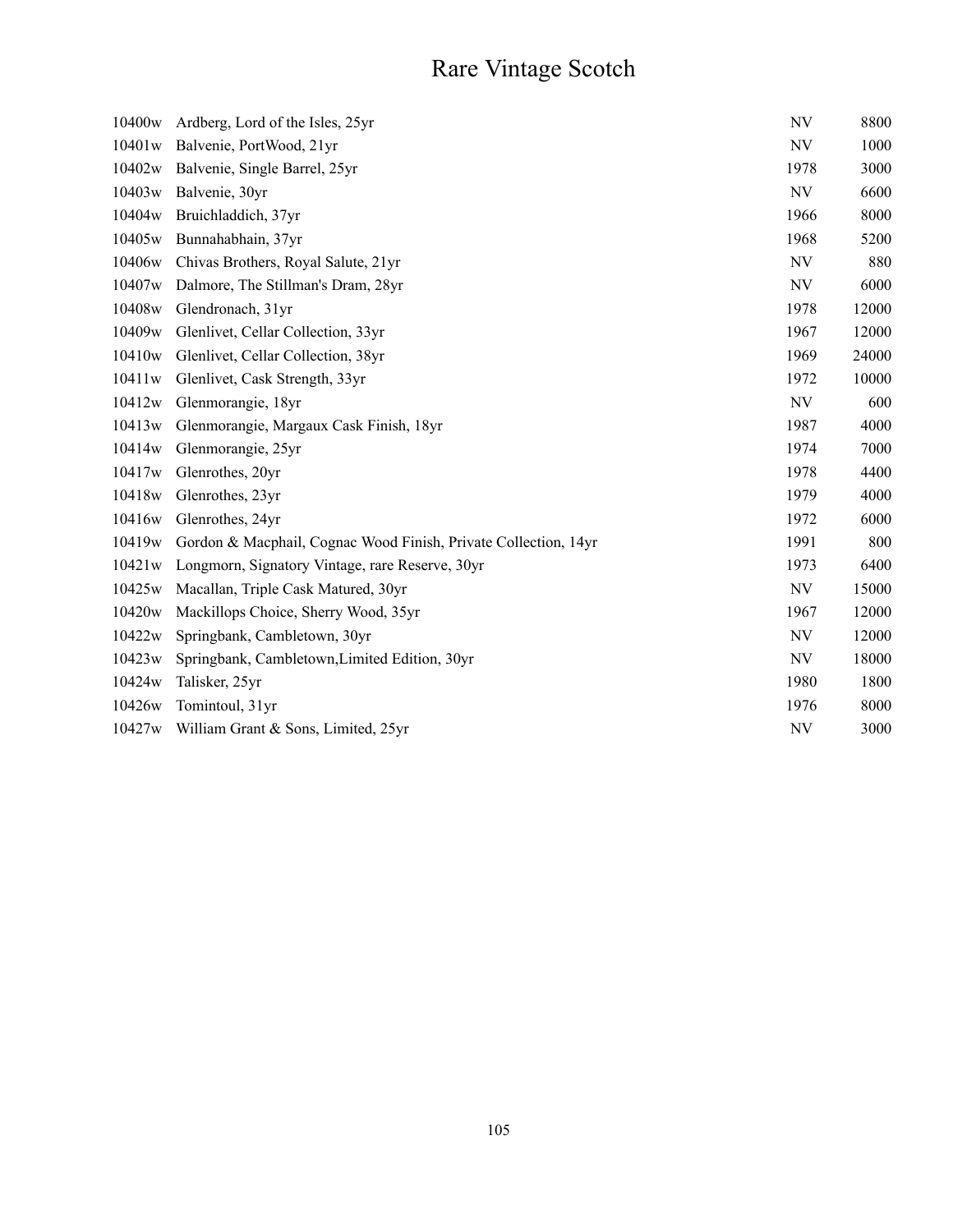## Half-Bottles (375ml)

## France Red Wines

### Bordeaux

| 2060 | Château Beausejour, Duffau Lagarrosse, St.-Émilion   | 1990 | 2500  |
|------|------------------------------------------------------|------|-------|
| 2039 | Château Branaire-Ducru, Saint-Julien                 | 2000 | 375   |
| 2066 | Château Brane-Cantenac, Baron de Brane, Margaux      | 2015 | 120   |
| 2068 | Château Talbot, Connétable de Talbot, Saint-Julien   | 2015 | 100   |
| 2016 | Château Latour, Pauillac                             | 1963 | 1500  |
| 2065 | Château Latour, Les Forts de Latour Latour, Pauillac | 2010 | 600   |
| 2009 | Château Mouton-Rothschild, Pauillac                  | 1945 | 20000 |
| 2067 | Château Pédesclaux, Pauillac                         | 2015 | 150   |
| 2008 | Château Pétrus, Pomerol                              | 1949 | 5250  |
| 2056 | Château Puygueraud, Coteaux de Francs                | 2003 | 153   |
|      | <b>Burgundy</b>                                      |      |       |
| 2055 | Volnay, Bitouzet-Prieur                              | 2001 | 270   |
|      | Rhône                                                |      |       |
| 2037 | Châteauneuf-du-Pape, Clos de L'Oratoire des Papes    | 2013 | 128   |
| 2000 | Châteauneuf-du-Pape, Marcoux                         | 2010 | 118   |
|      | California Red Wines                                 |      |       |
|      | Meritage                                             |      |       |
| 2005 | Napanook, Napa                                       | 2015 | 188   |
| 2017 | Opus One, Napa                                       | 2016 | 585   |
| 2042 | Opus One, Napa                                       | 2014 | 480   |
| 2050 | Opus One, Napa                                       | 2013 | 480   |
| 2014 | Opus One, Napa                                       | 1997 | 298   |
|      | Cabernet Sauvignon                                   |      |       |
| 2043 | Angeline, North Coast                                | 2018 | 32    |
| 2006 | Corra, Napa                                          | 2009 | 234   |
| 2033 | Grgich Hills, Napa                                   | 2006 | 153   |
| 2031 | Justin, Paso Robles                                  | 2013 | 83    |
| 2004 | Plumpjack, Estate, Oakville, Napa                    | 2012 | 293   |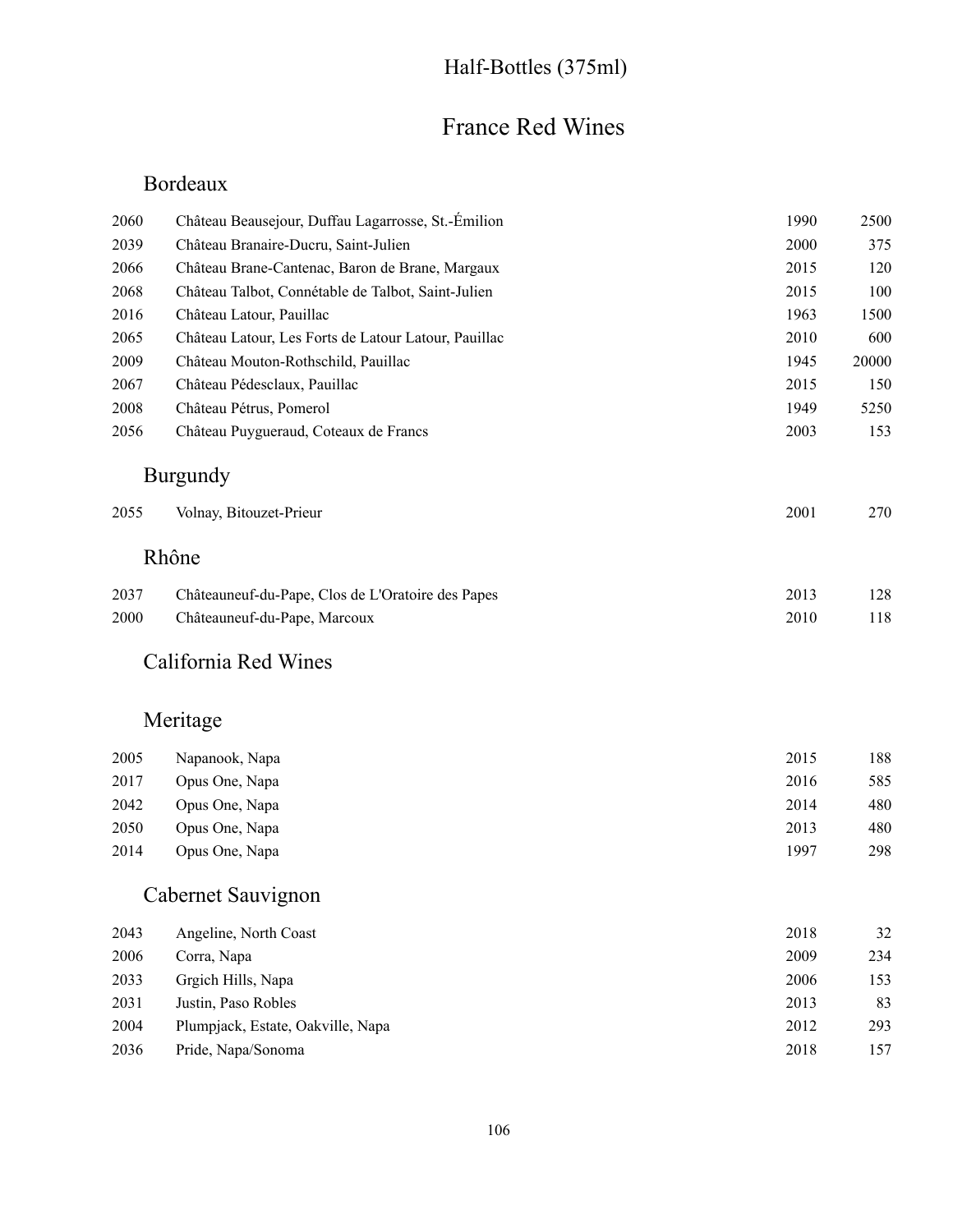### Merlot

| 2034 | Jack Larkin, Napa                                              | 2005 | 82  |
|------|----------------------------------------------------------------|------|-----|
|      | Pinot Noir                                                     |      |     |
| 2064 | Etude, Carneros                                                | 2008 | 99  |
| 2059 | King Estate, California                                        | 2009 | 58  |
|      | Zinfandel                                                      |      |     |
| 2027 | Seghesio, Old Vine, Sonoma County                              | 2011 | 90  |
|      | Oregon Red Wines                                               |      |     |
| 2007 | Bethel Heights, Pinot Noir, Estate Grown, Willamette Valley    | 2010 | 82  |
| 2015 | Bethel Heights, Pinot Noir, Casteel Reserve, Willamette Valley | 2007 | 82  |
|      | <b>Washington Red Wines</b>                                    |      |     |
| 2003 | Antinori-Chateau Ste. Michelle, Col Solare, Columbia Valley    | 2006 | 99  |
|      | Italy Red Wines                                                |      |     |
| 2032 | Barbaresco, Paitin, Sori Paitin, Piedmont                      | 2004 | 173 |
| 2002 | Barolo, Parusso, Piedmont                                      | 2010 | 103 |
| 2040 | Barolo, Revello, Piedmont                                      | 2005 | 82  |
| 2041 | Brunello di Montalcino, Gaja, Pieve Santa Restituta            | 2012 | 210 |
| 2035 | Chianti Classico, Fèlsina, Tuscany                             | 2005 | 63  |
| 2051 | Super-Tuscan, Ornellaia, Tuscany                               | 2004 | 208 |
| 4111 | Passito, Verona Sere, Dal Forno, Veneto                        | 2004 | 563 |
|      | Other Red Wines                                                |      |     |
| 2063 | Rare Rutherglen Tokay, Isabella, Campbells, Australia          | NV   | 172 |
| 2030 | Marsala, Targa, Florio                                         | 2003 | 143 |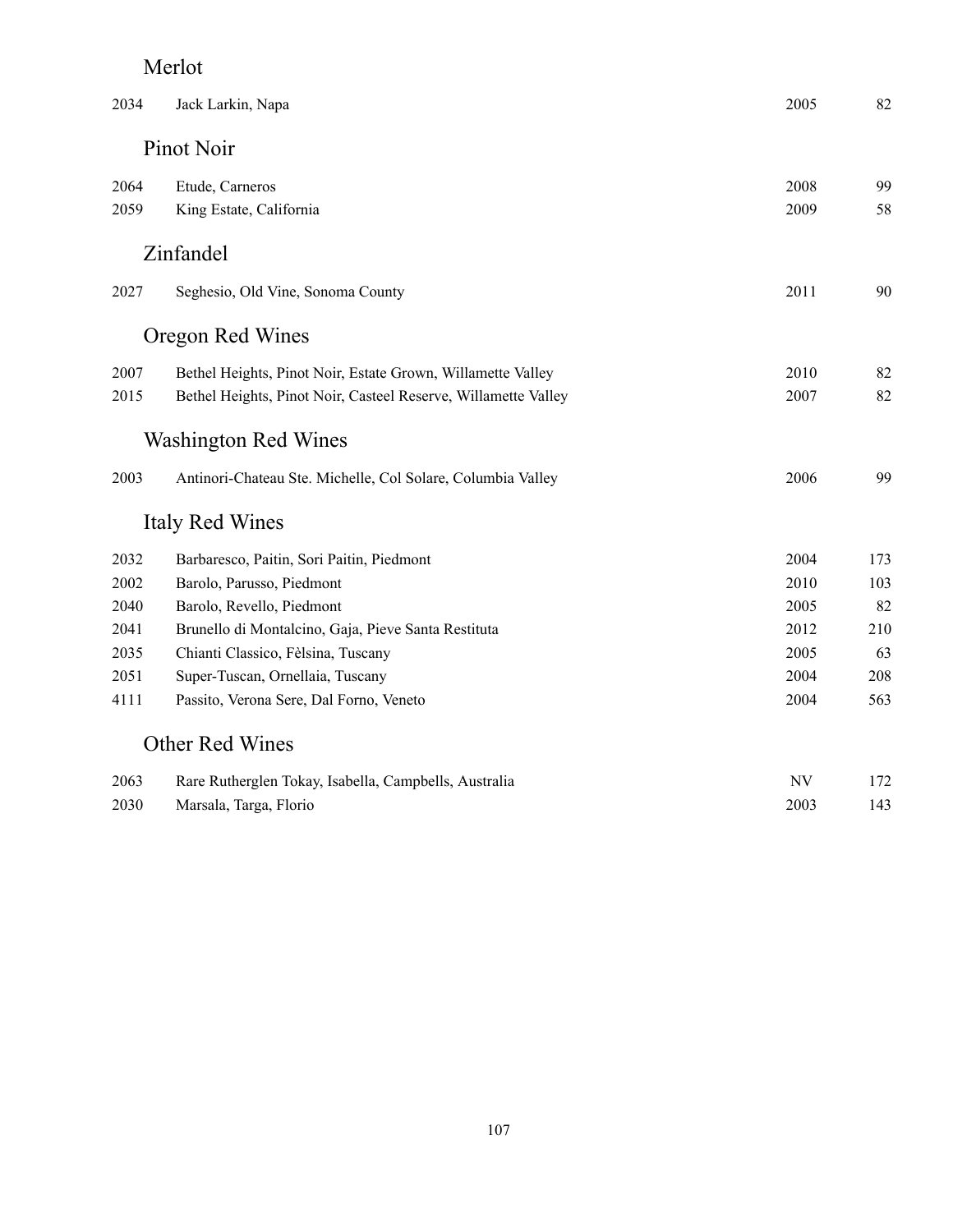# Magnums (1.5 Liters)

# Bordeaux

| Château Lafleur, Pomerol     | 1982 | 31250 |
|------------------------------|------|-------|
| Château Lafleur, Pomerol     | 1947 | 35000 |
| Château Lafleur, Pomerol     | 1945 | 33000 |
| Château Latour, Pauillac     | 1900 | 82500 |
| Pétrus, Pomerol              | 1989 | 25000 |
| Pétrus, Pomerol              | 1960 | 22500 |
| Château Talbot, Saint-Julien | 2012 | 625   |
|                              |      |       |

## Burgundy

## 1er Cru

| 1780  | Chassagne-Montrachet, Clos de la Boudriotte, Ramonet | 2002 | 478  |
|-------|------------------------------------------------------|------|------|
| 1737  | Volnay, Clos des Ducs, Marquis d'Angerville          | 2012 | 1500 |
|       | Grand Cru                                            |      |      |
| 6911w | Clos de Tart                                         | 2016 | 4350 |
|       | Rhône                                                |      |      |
|       | Hermitage                                            |      |      |
| 1678  | Jaboulet, La Chapelle                                | 1978 | 6750 |
| 1679  | J.L. Chave                                           | 2003 | 3780 |
|       | Crozes-Hermitage                                     |      |      |
| 1658  | Delas, Le Clos                                       | 2016 | 495  |
|       | Saint-Joseph                                         |      |      |
| 1681  | Delas, Sainte-Epine                                  | 2016 | 525  |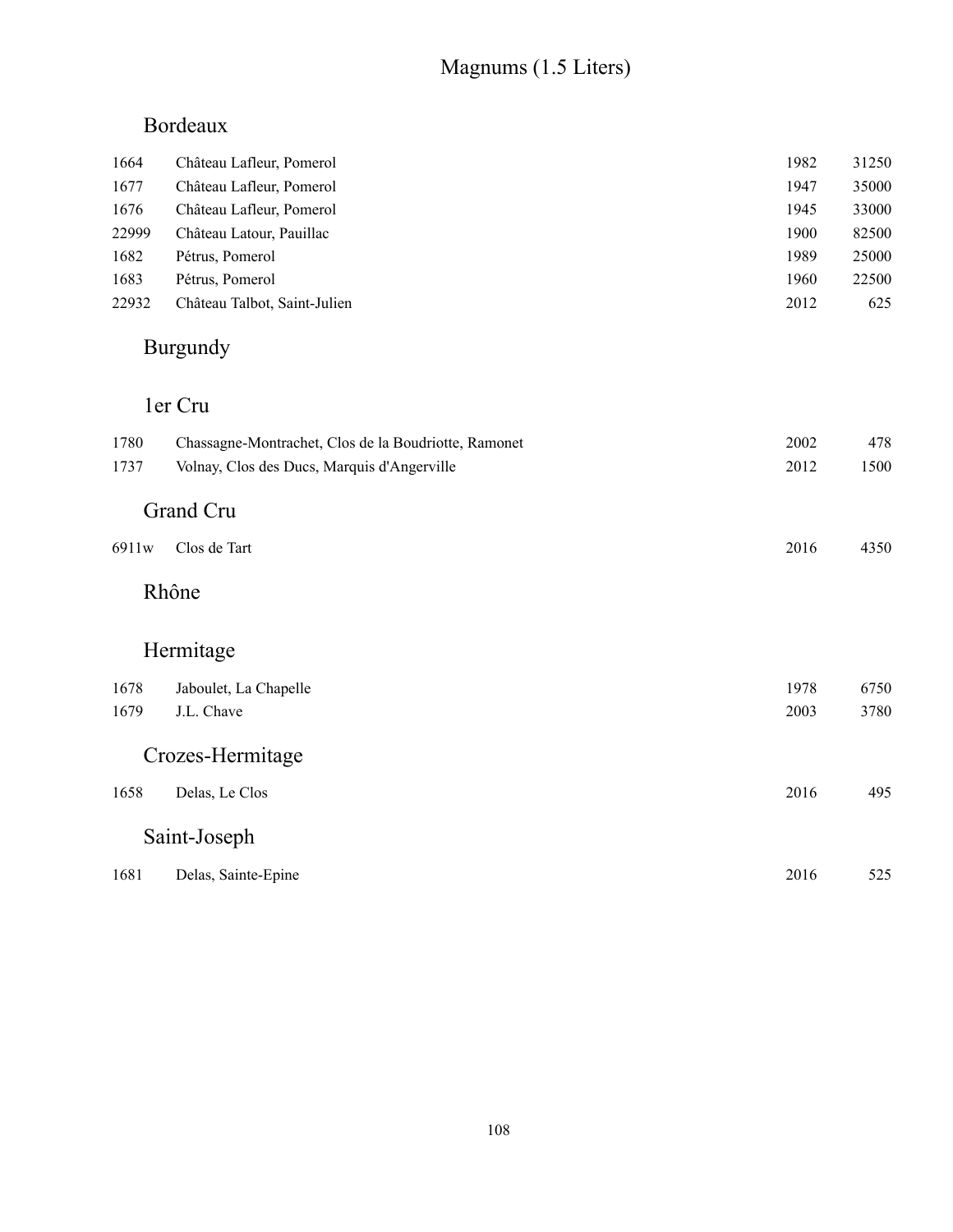# Châteauneuf-du-Pape

| 1665 | Château de Beaucastel, Hommage à Jacques Perrin | 2004 | 2250  |
|------|-------------------------------------------------|------|-------|
| 1779 | Château de Beaucastel, Hommage à Jacques Perrin | 2003 | 2115  |
| 1684 | Beaurenard                                      | 2004 | 253   |
| 1671 | Beaurenard                                      | 2003 | 243   |
| 1688 | Charvin                                         | 2003 | 423   |
| 1693 | Clos des Papes                                  | 2003 | 423   |
| 1662 | Clos Saint Jean, Vieilles Vignes                | 2012 | 450   |
| 1686 | Rayas                                           | 1990 | 12500 |
| 1723 | Saint Préfert, Collection Charles Giraud        | 2007 | 1200  |
|      | Loire                                           |      |       |
| 1702 | Clau de Nell, Grolleau, Val de Loire            | 2012 | 313   |
|      | Anjou                                           |      |       |
| 1712 | Clau de Nell, Anjou                             | 2013 | 375   |
| 6949 | Clau de Nell, Cuvée Violette, Anjou             | 2012 | 375   |
| 1659 | Clau de Nell, Anjou                             | 2011 | 313   |
|      | Bourgueil                                       |      |       |
| 1668 | Breton, Les Perrières                           | 2011 | 295   |
|      | California                                      |      |       |
|      | Meritage                                        |      |       |
| 1667 | Conn Creek, Anthology, Napa                     | 2012 | 443   |
| 1719 | Conn Creek, Anthology, Napa                     | 2009 | 465   |
| 1669 | Duckhorn, The Discussion, Napa                  | 2008 | 667   |
| 1722 | Joseph Phelps, Insignia, Napa                   | 2011 | 1500  |
| 1689 | Opus One, Napa                                  | 2010 | 2250  |
|      |                                                 |      |       |

| 1672 | Opus One, Napa                        | 2009 | 2400 |
|------|---------------------------------------|------|------|
| 3570 | Quintessa, Rutherford, Napa           | 2006 | 1163 |
| 8662 | The Debate, The Ultimate Debate, Napa | 2017 | 1063 |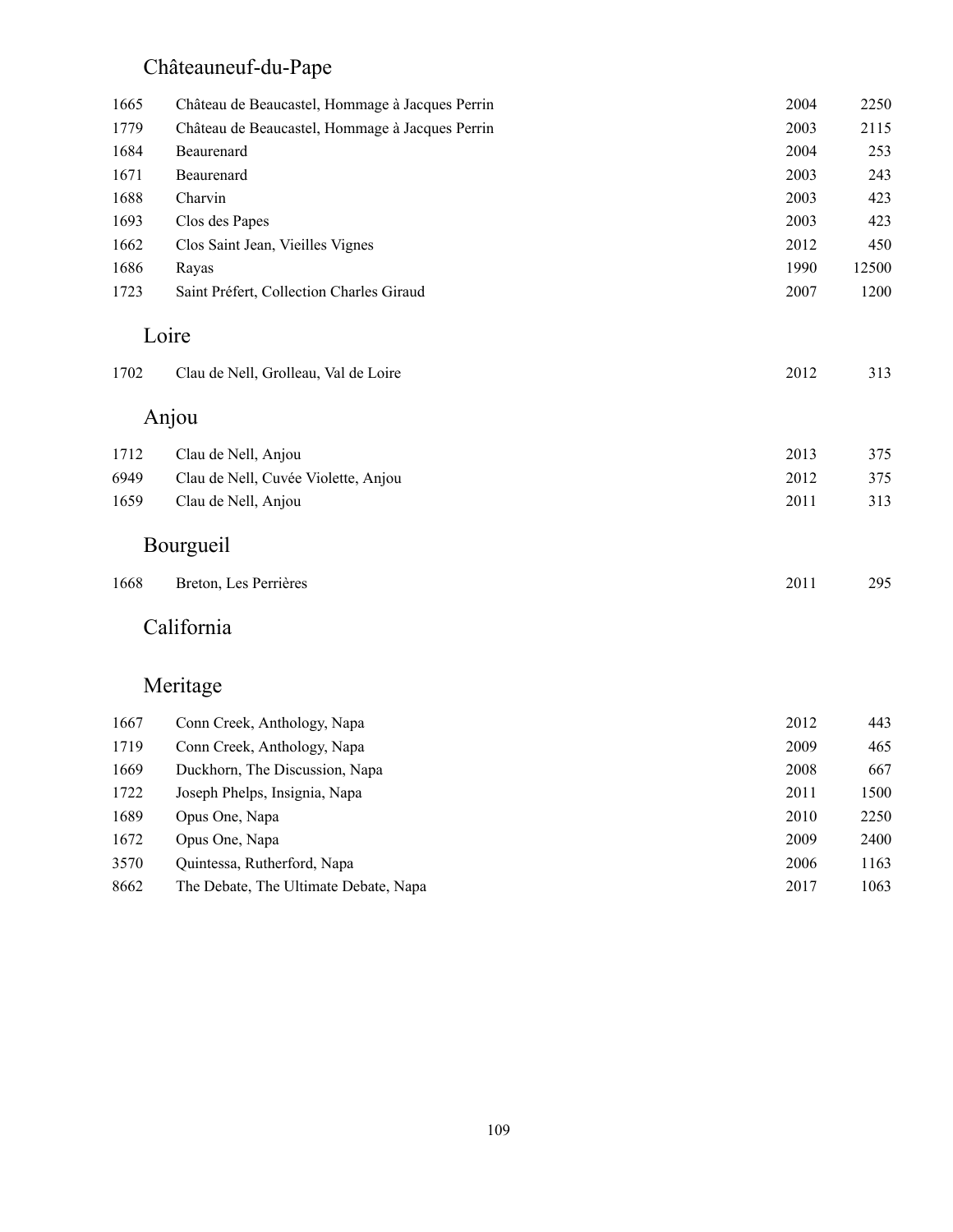# Cabernet Sauvignon

| 1694  | Antica by Antinori, Atlas Peak                     | 2012 | 495  |
|-------|----------------------------------------------------|------|------|
| 1651  | Bryant, Napa                                       | 2014 | 6300 |
| 1720  | Caymus, Special Select, Napa                       | 2013 | 1350 |
| 1661  | Davies, Diamond Mountain District                  | 2016 | 688  |
| 1660  | Double Diamond by Schrader, Napa                   | 2017 | 563  |
| 1674  | Grgich Hills, Napa                                 | 2012 | 585  |
| 1680  | Haber, Howell Mountain, Napa                       | 2010 | 855  |
| 1657  | Haber, Howell Mountain, Napa                       | 2009 | 594  |
| 8651  | Paul Hobbs, Nathan Coombs Estate, Coombsville      | 2014 | 2500 |
| 3876  | Lail, Mole Hill, Howell Mountain                   | 2014 | 2100 |
| 1656  | Paul Hobbs, Beckstoffer-To-Kalon, Napa             | 2014 | 3125 |
| 3911w | Schrader, Old Sparky, Napa                         | 2016 | 4375 |
| 1738  | Shafer, Hillside Select, Napa                      | 2014 | 2700 |
| 1716  | Shafer, Hillside Select, Napa                      | 2013 | 2700 |
| 8653  | Silver Oak, Alexander Valley                       | 2017 | 563  |
| 1700  | Silver Oak, Alexander Valley                       | 2014 | 675  |
| 8654  | Simi, Alexander Valley                             | 2014 | 188  |
| 1713  | Stags Leap Wine Cellars, Cask 23, Napa             | 2014 | 1425 |
| 1663  | Merlot<br>Duckhorn, Three Palms Vineyard, Napa     | 2006 | 558  |
|       | Zinfandel                                          |      |      |
| 8647  | Sin Zin, Alexander Valley Vineyards, Sonoma County | 2002 | 369  |
|       | Oregon                                             |      |      |
|       | Pinot Noir                                         |      |      |
| 1652  | Erath, Willamette Valley                           | 2011 | 263  |
|       | <b>Washington State</b>                            |      |      |
|       | Cabernet Sauvignon                                 |      |      |
| 1696  | Browne Family, Columbia Valley                     | 2014 | 300  |
| 1714  | Wines of Substance, Columbia Valley                | 2015 | 150  |
|       |                                                    |      |      |
|       | New Jersey                                         |      |      |
| 1721  | Unionville, Pinot Noir, Reserve                    | 2014 | 225  |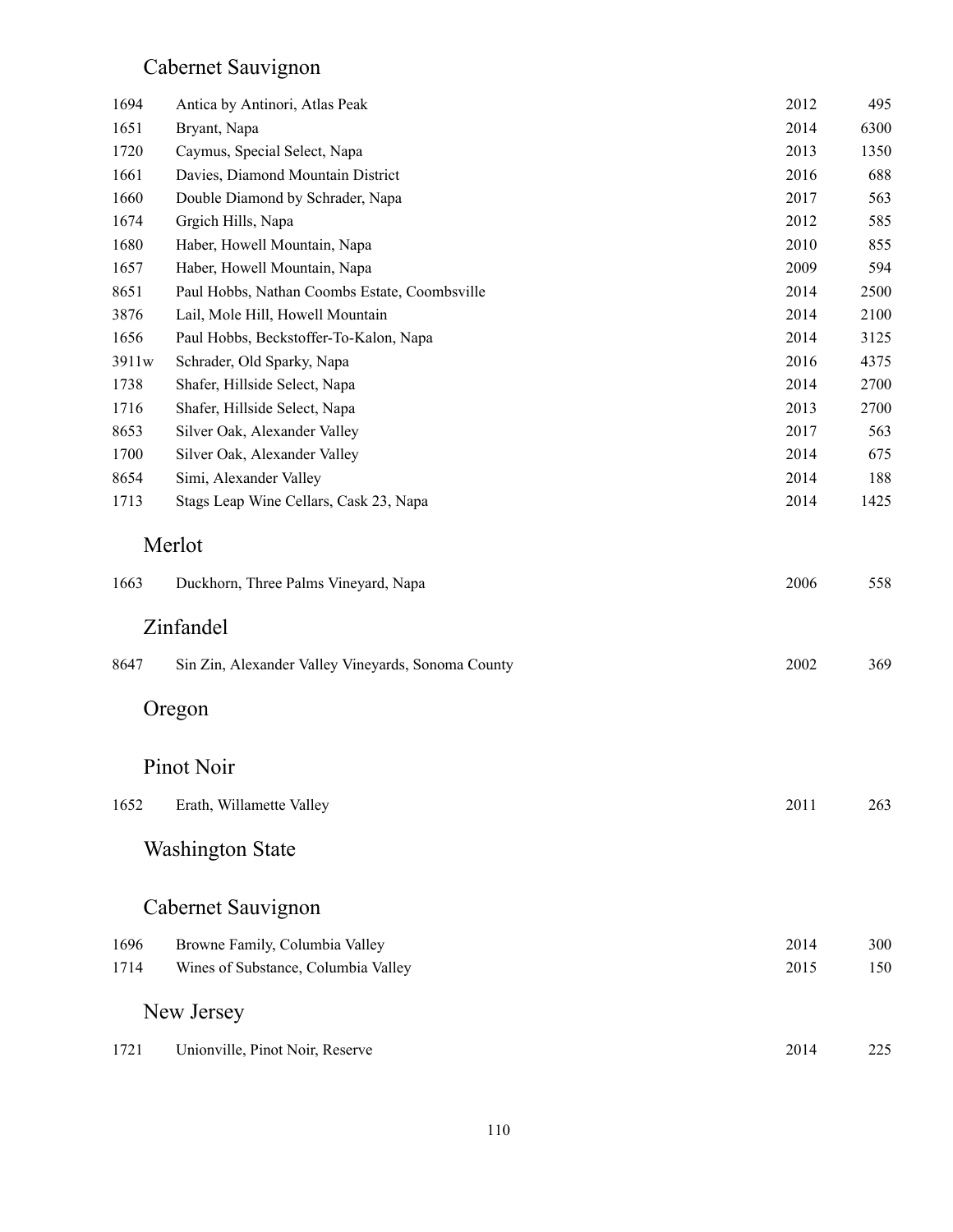## Italy

| 4901  | Barbaresco, Gaja, Sori San Lorenzo                | 2016 | 4950 |
|-------|---------------------------------------------------|------|------|
| 1718  | Barbera del Monferrato, Iuli, Barabba             | 2006 | 300  |
| 1685  | Barolo, Bartolo Mascarello                        | 2000 | 1650 |
| 8620  | Barolo, Ca' Rome', Rapet                          | 2001 | 414  |
| 1736  | Barolo, Giacomo Conterno, Cerretta                | 2010 | 1725 |
| 8606  | Brunello di Montalcino, Altesino, Montosoli       | 2004 | 757  |
| 1739  | Brunello di Montalcino, Il Poggione               | 2012 | 675  |
| 8602  | Brunello di Montalcino, Pertimali, Sassetti       | 2004 | 828  |
| 4985  | Chianti Classico, Volpaia                         | 2018 | 150  |
| 1701  | Super-Tuscan, Giovanni Chiappini, Guado de Gemoli | 2009 | 1125 |
| 4808w | Super-Tuscan, Antinori, Solaia                    | 2005 | 1513 |
| 22921 | Super-Tuscan, Ornellaia                           | 2010 | 2625 |
| 22930 | Super-Tuscan, Ornellaia                           | 2009 | 1275 |
| 22922 | Super-Tuscan, Ornellaia                           | 2007 | 1650 |
| 22923 | Super-Tuscan, Ornellaia                           | 2006 | 2100 |

## Spain

| 1740 | Alion, Ribera del Duero             | 2012 | 750 |
|------|-------------------------------------|------|-----|
| 1650 | Clos Erasmus, Laurel, Priorat       | 2015 | 435 |
| 8661 | Rioja, Cyne, Reserva, Imperial      | 2009 | 360 |
| 8655 | Rioja, Cyne, Reserva, Imperial      | 2008 | 360 |
| 8652 | Rioja, Cyne, Gran Reserva, Imperial | 2007 | 525 |
| 1711 | Rioja, Viña Real, Reserva           | 2009 | 285 |
| 8664 | Rioja, Viña Real, Reserva, Oro      | 2007 | 285 |
| 8663 | Rioja, Viña Real, Reserva, Oro      | 2005 | 285 |
| 8656 | Rioja, Viña Real, Gran Reserva      | 2006 | 398 |

#### Australia

| 8657 | Torbreck, Shiraz, Descendant, Barossa            | 2004 | 630 |
|------|--------------------------------------------------|------|-----|
|      | Argentina                                        |      |     |
| 1666 | Chacra, Pinot Noir, Cincuenta y Cinco, Río Negro | 2015 | 480 |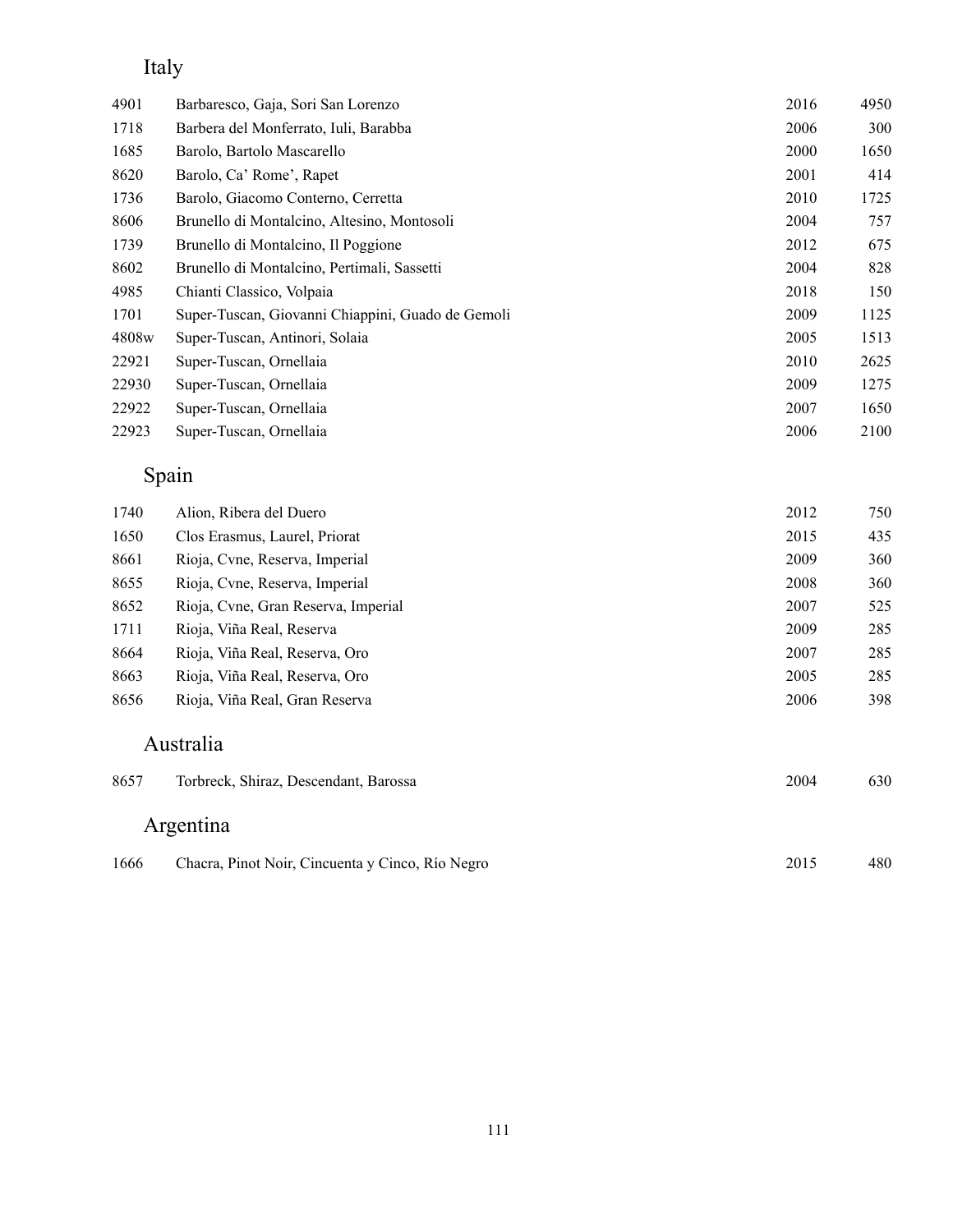# Double Magnums (3 Liters)

# California

# Meritage

| 3904 <sub>w</sub> | Ridge, Montebello, Santa Cruz Mountains                        | 2005 | 3600 |
|-------------------|----------------------------------------------------------------|------|------|
|                   | Cabernet Sauvignon                                             |      |      |
| 3753              | Silver Oak, Alexander Valley                                   | 2014 | 1500 |
|                   | California Other Red Wines                                     |      |      |
| 3906              | Orin Swift, The Prisoner, Napa                                 | 2016 | 975  |
|                   | <b>Washington State</b>                                        |      |      |
| 3907              | Browne Family, Cabernet Sauvignon, Columbia Valley             | 2014 | 525  |
| Italy             |                                                                |      |      |
| 4498              | Cesari, Valpolicella, Mara, Ripasso Superiore Classico, Veneto | 2015 | 465  |
| 4927              | Elvio Cogno, Barolo, Piedmont                                  | 2014 | 1500 |
| 4499              | Masseto, Ornellaia, Tuscany                                    | 2011 | 9000 |
|                   | Spain                                                          |      |      |
| 1782              | Cune, Reserva, Rioja                                           | 2010 | 338  |